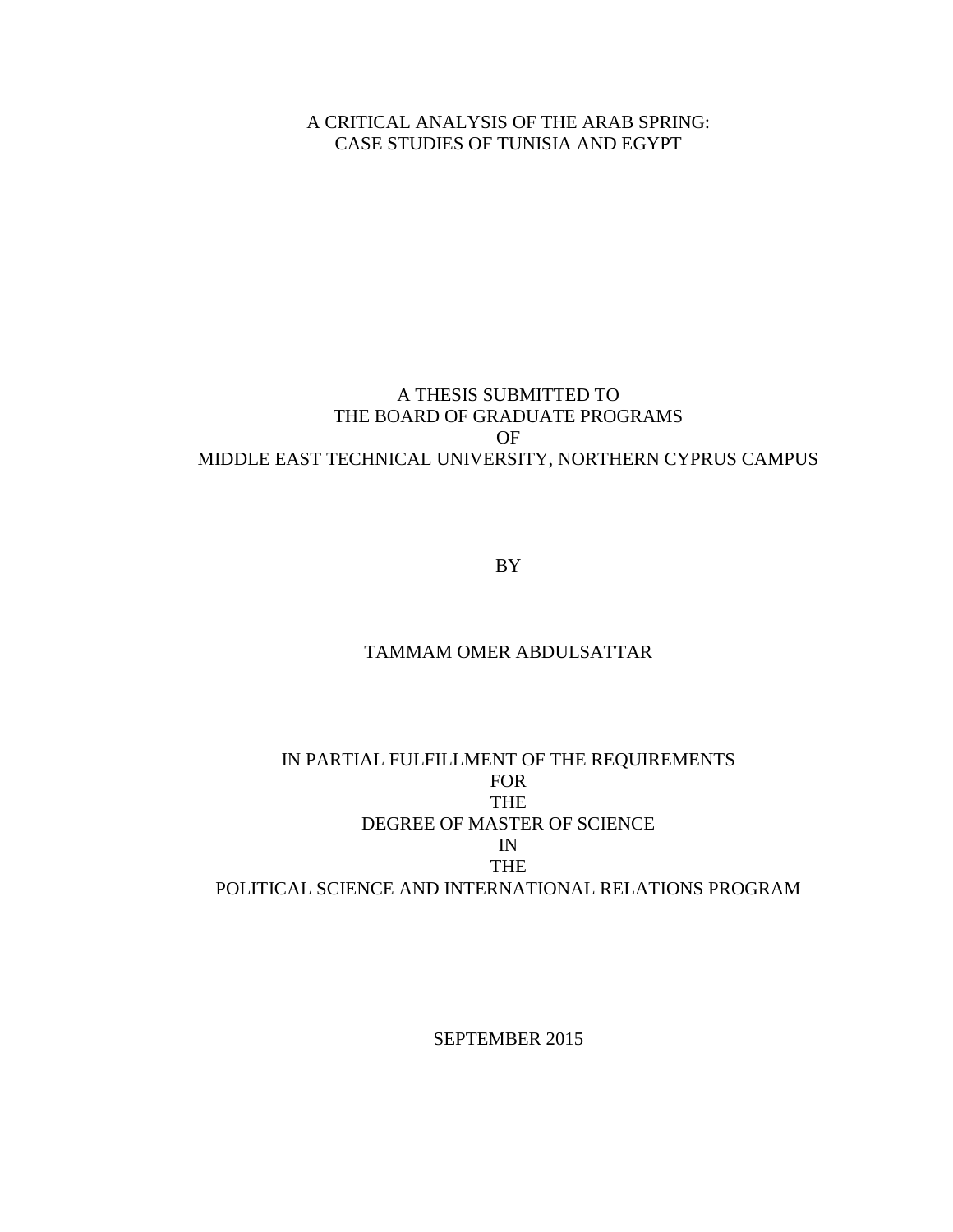## **ETHICAL DECLARATION**

**I hereby declare that all information in this document has been obtained and Presented in accordance with academic rules and ethical conduct. I also declare that, as required by these rules and conduct, I have fully cited and referenced all material and results that are not original to this work.**

Name, Last name: Tammam Omer Abdulsattar

Signature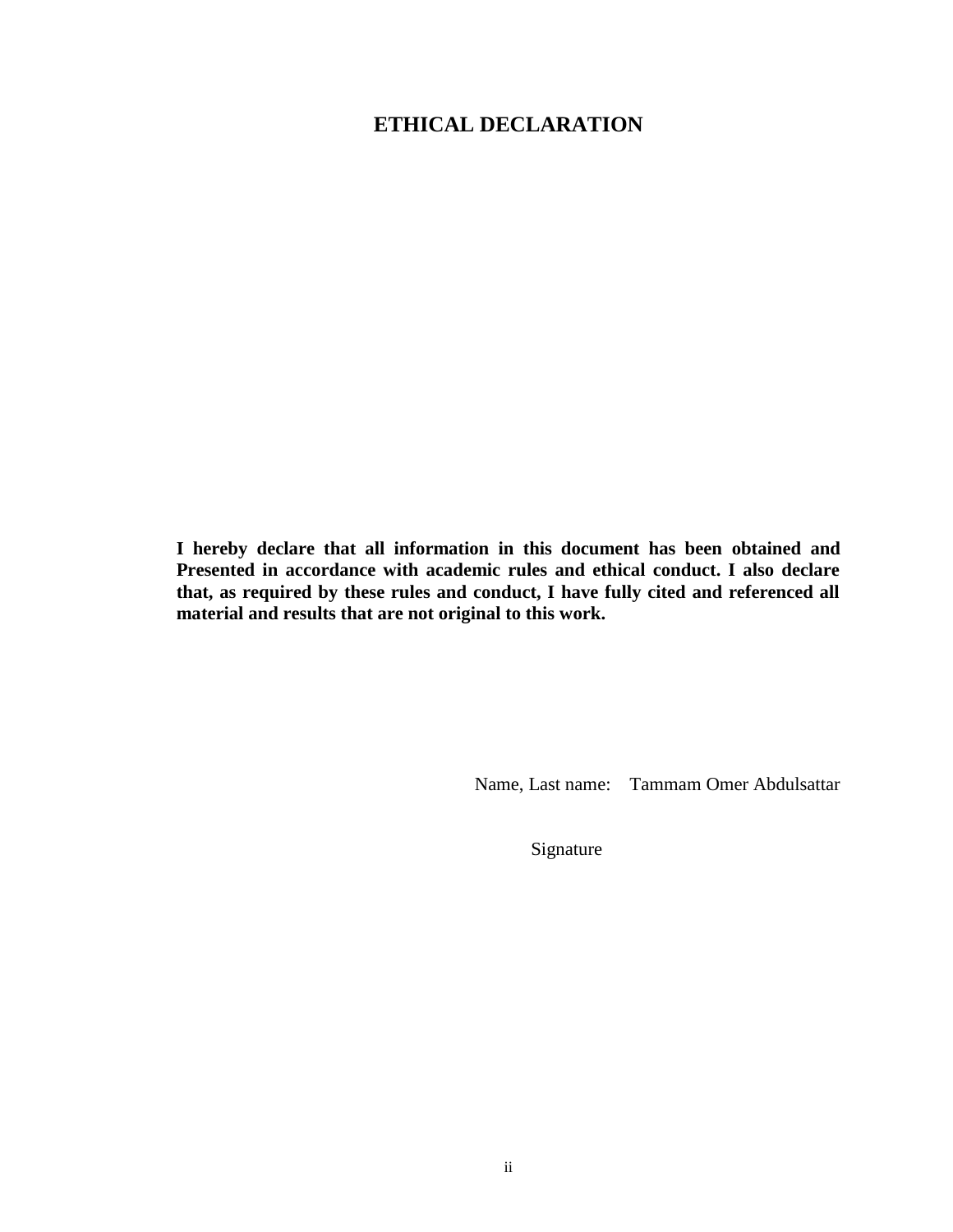### **ABSTRACT**

#### 'A CRITICAL ANALYSIS OF THE ARAB SPRING: CASE STUDIES OF TUNISIA AND EGYPT'

Abdulsattar, Tammam Omer

MSc., Department of Political Science and International Relations

Supervisor : Prof. Dr. Zulkuf Aydin

Sep 2015, 108 pages

Arab Spring is a political concept that spread widely in the media and academic art publications. This concept is used as an indication to a wide range of uprisings in the Middle East and North Africa (MENA) region during the past two years; which started in Tunisia and swept through Egypt, Libya, Bahrain, Yemen, and Syria. However, when looking closely at what happened, we see that there is a misusage of the concept of Arab Spring in describing the uprising. In its current usage the concept does not have any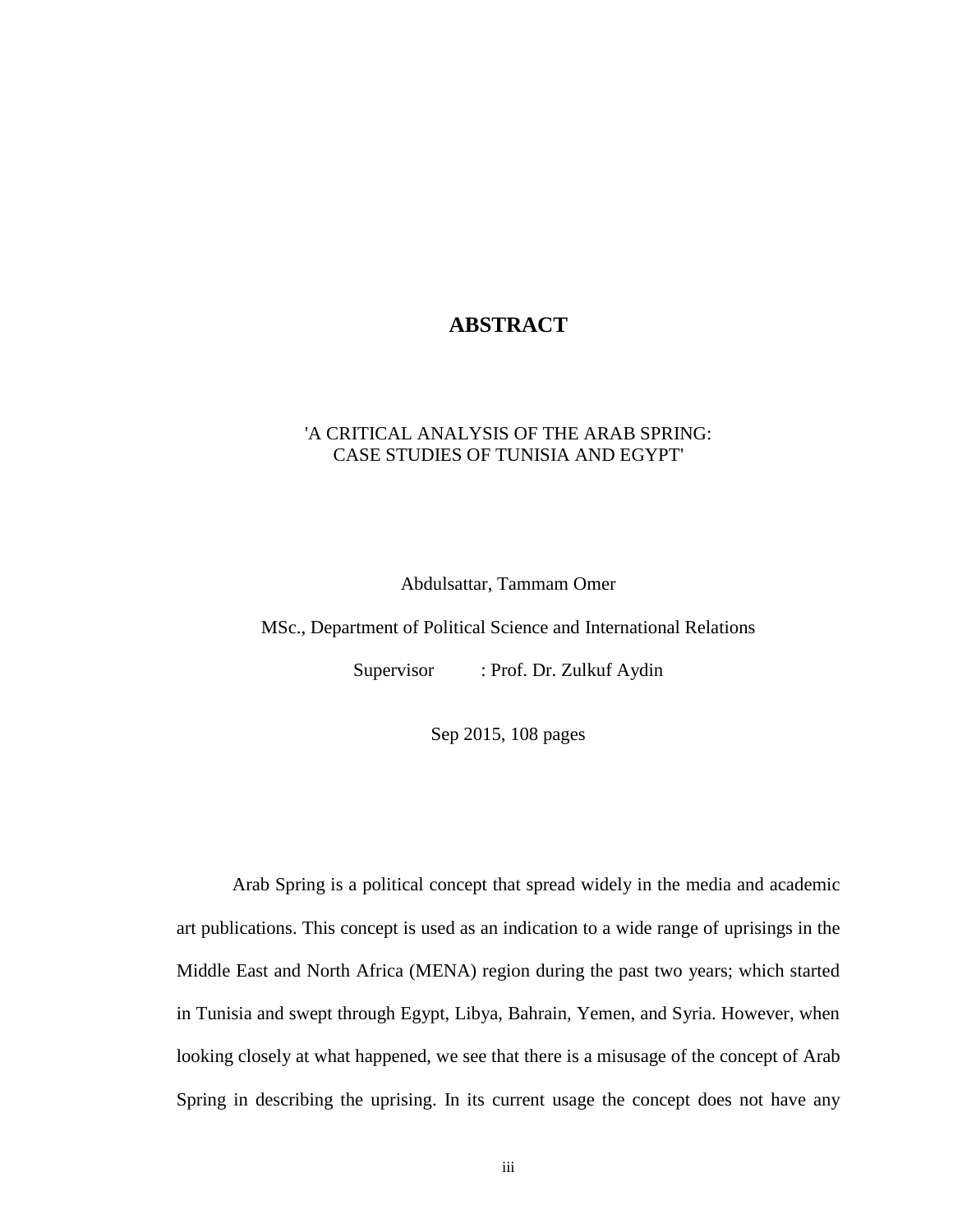analytical value, but just a descriptive category and it is a European originated concept. Thus, this thesis will critically analyze the concept and its origin and its usefulness as an analytical tool to understand the uprising in the MENA region. The thesis questions the dominant view that the uprising is conducive to bring about democracy to the region.

When examining the uprising in the region, specifically Tunisia and Egypt, it is necessary to keep in mind the diversity of the countries in which each country has different dynamics and structures. This fact is the main reason for choosing these two countries as case studies. Socio-Economic, social and political factors that have existed in these countries before the uprising play a crucial role in determining the uprising and its consequences. So for example, Tunisia is slowly moving towards building a new system and it is relatively in a better shape than others, while Egypt is experiencing terrible conditions from the social division and violent cycle after the military coup and still in turmoil. So the question here is why? Why Tunisia and Egypt which share commonalities like language, religion, history of oppression and experienced same uprising have ended up differently?

**KEY WORDS:** Arab Spring, Socio-economics conditions, Democratization, MENA, Uprising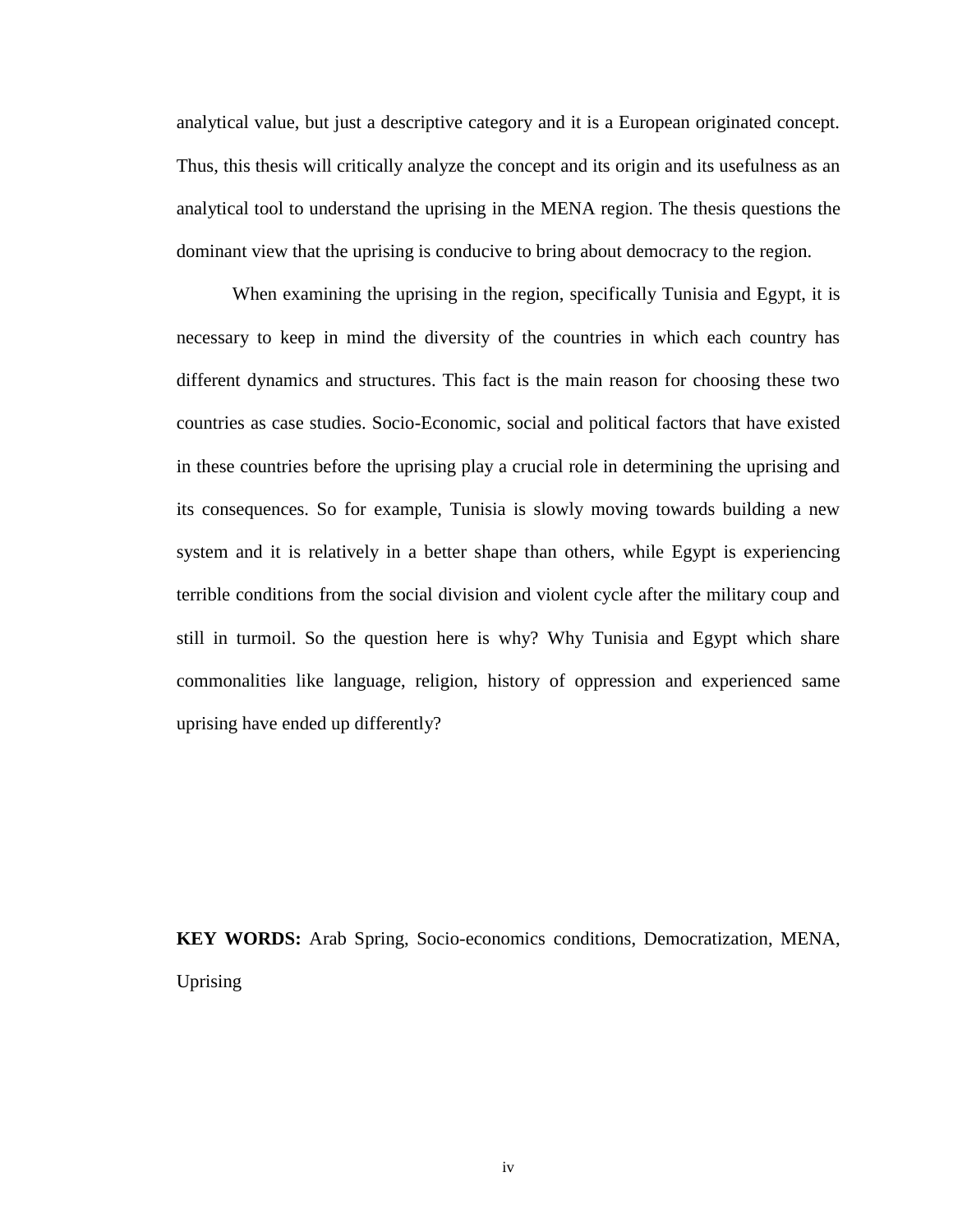## **ÖZ**

### ARAP BAHARI'NA ELEŞTİREL BİR BAKIŞ: TUNUS VE MISIR ÖRNEKLERİ

Abdulsattar, Tammam Omer

Orta Doğu teknik Üniversitesi Kuzey Kıbrıs Kampüsü MSc., Siyaset Bilimi ve Uluslararası İlişkiler Bölümü Supervisor : Prof. Dr. Zulkuf Aydin

Sep 2015, 108 pages

Son zamanlarda medyada ve akademik yazında geniş bir yer tutan siyasi bir kavram olan Arap Baharı Orta Doğu ve Afrika ülkelerinde ve ilk olarak Tunus'ta ortaya çıkarak Mısr, Libya, Bahrein Yemen ve Suriye'ye yayılan geniş yelpazeli bir başkaldırıyı ifade etmek için kullanılmaktadır. Olgulara dikkatli bir bakış bu başkaldırıyı ifade etmek için kullanılan Arap Baharı kavramının yanlış yönlendirici bir nitelikte kullanıldığı açıkça ortaya çıkmaktadır. Avrupa'da ortay çıkan bu kavramın analitik bir değerinin olmadığı vurgulanan bu tezde kavramın kökenleri ve Orta Doğu ve Kuzey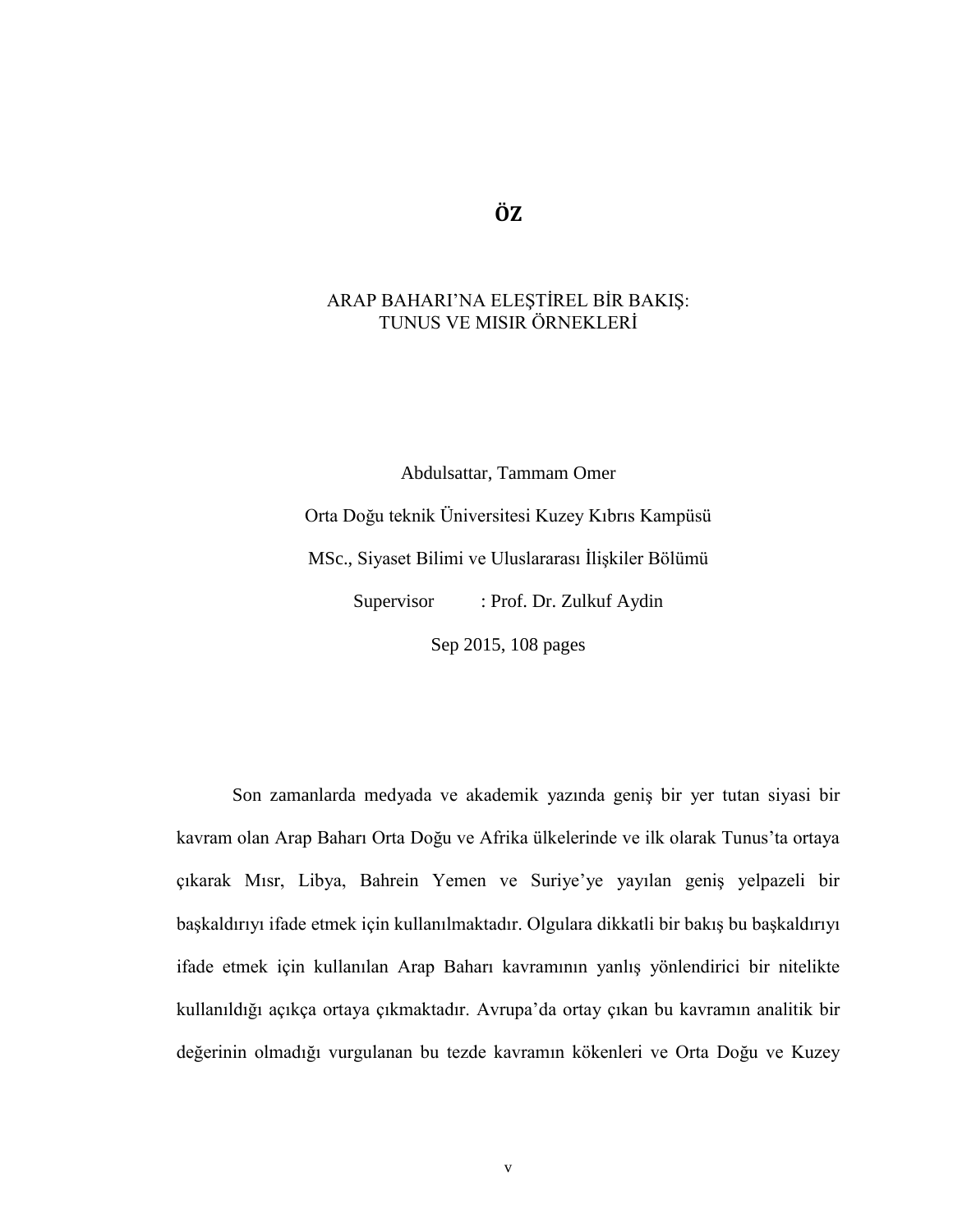Afrika'da ki başkaldırılar eleştirel bir biçimde irdelenmektedir. Tez aynı zamanda Arap Baharı'nın bölgede demokrasiye yol açacağı biçimindeki genel yargıyı sorgulamaktadır.

Bölgedeki başkaldırının irdelenmesinde genellemelerden kaçınılarak Tunus ve Mısır gibi her ülkenin kendine özgü bir iç dinamiğinin olduğuna özellikle vurgu yapmak gereksinmesinin ışığında tezde bu iki ülke örnek ülkeolarak alınarak irdelenmiştir. İleri sürülen temel argüman her iki ülkede de başkaldırıdan önce var olan ekonomik, toplumsal ve siyasi etmenlerin başkaldırının yapısını ve doğurduğu sonuçları belirlemede önemli bir rol oynadığı biçimindedir. Bu bağlamda tezde Tunus'un yavaş da olsa yeni bir sisteme geçişte diğer ülkelere göre gdaha iyi bir durumda olduğu, Mısır'ın ise askeri bir darbenin ardından günümüzde korkunç karmaşıklılıklar içinde olduğu, toplumsal bölünmeler ve çatışmalar zinciri içinde olduğu ortaya konmaktadır. Bu farklılıklardan hareketle tez dil, din, tarihi benzerliklerine rağmen bir başkaldırı ile yüzyüze gelen Tunus ve Mısır'ın neden farklı sonuçlarla karşılaştığı sorunsalı tezin ana temasını oluşturmaktadır.

**ANAHTAR KELİMELER**: Arap Baharı, Sosyo-ekonomik koşullar, demokratikleşme, Ortadoğu, Kuzey Afrika, Başkaldırı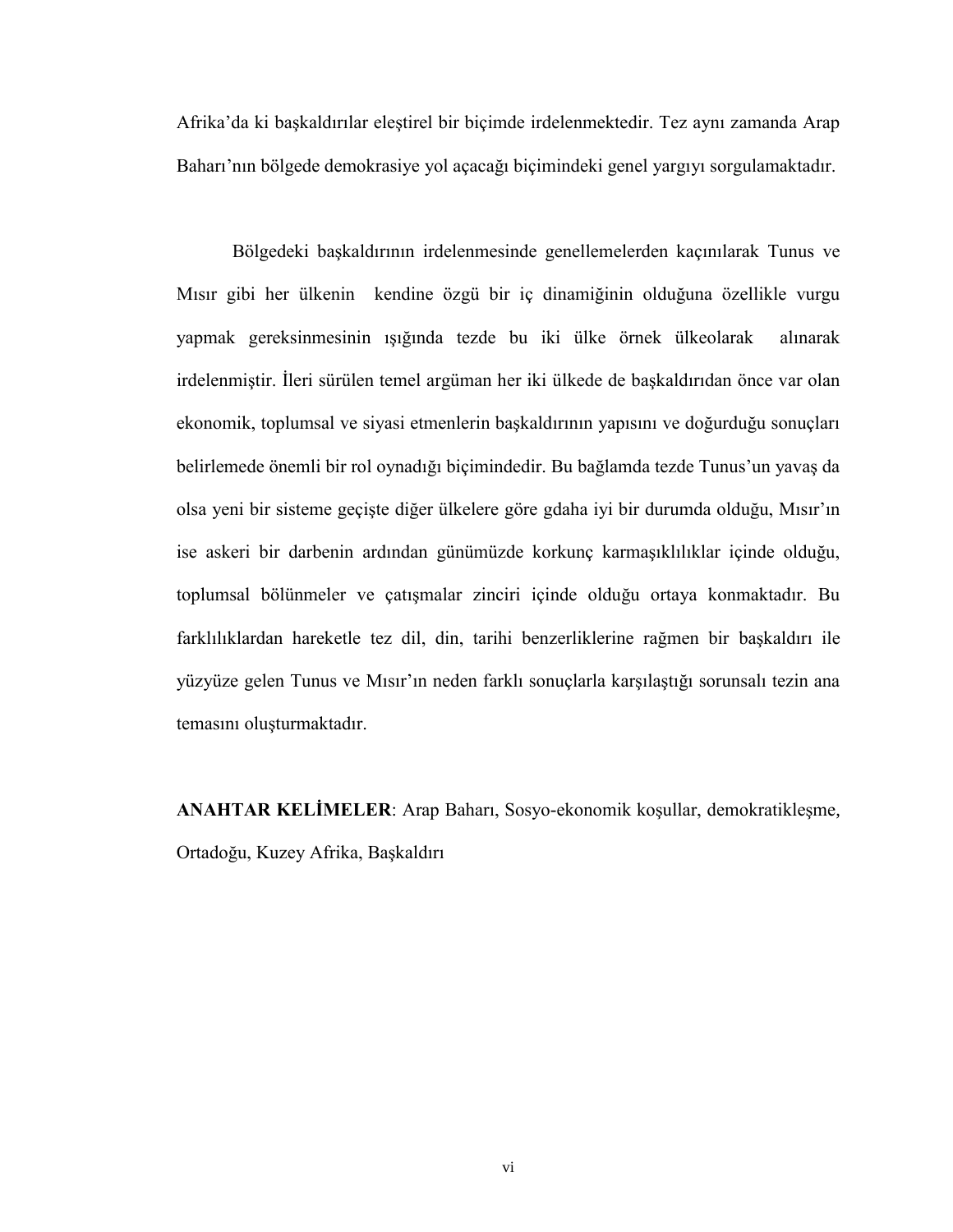# **DEDICATION**

To My Beloved Parents, Aisha, and Malak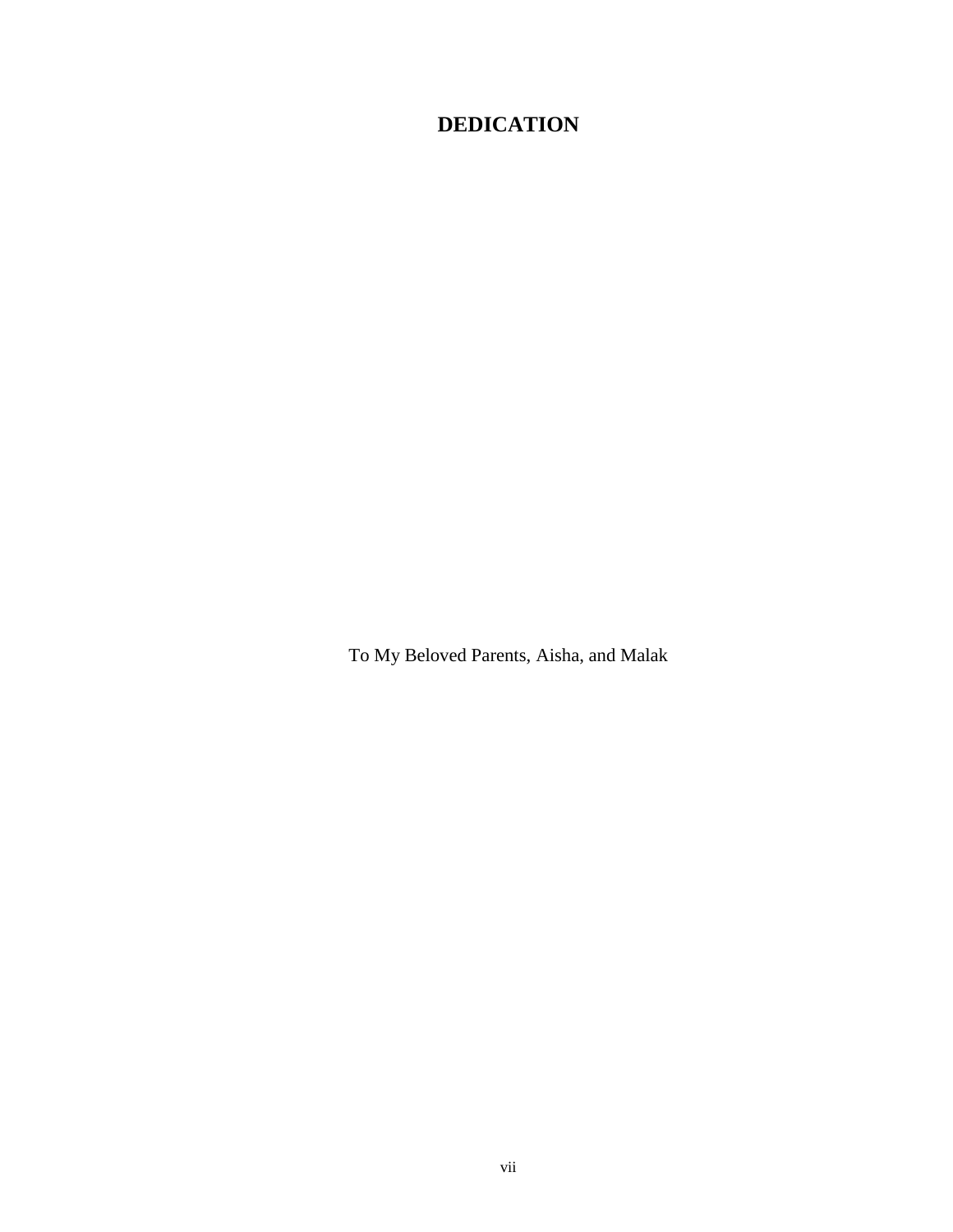### **ACKNOWLEDGEMENTS**

Foremost, I would like to express my sincere gratitude to my supervisor Prof. Zulkuf Aydin for the useful comments, remarks and engagement through the learning process of this master thesis. Besides my advisor, I would like to thank the rest of my thesis committee: Dr. Luciano Baracco and Prof. Ali Murat Özdemir for their encouragement, insightful comments, and hard questions.

Furthermore I would like to thank my loved ones, who have supported me throughout entire process, both by keeping me focused and by helping me putting pieces together. I will be grateful forever for my father (my inspiration) my mother for her prayers and my wife Aisha for her infinite love, care, and believe in my success. I also extend my love and thanks to my brothers and sister for supporting me spiritually throughout writing this thesis and my life in general.

Last but not the least; I salute those brave fellows who have given their lives for the sake of granting freedom to their societies and countries. I present this research as a humble piece of knowledge to my generation and the new one who will have the duty of continuing the journey of building their countries with hope and enthusiasm.

Sincerely,

Tammam O. Abdulsattar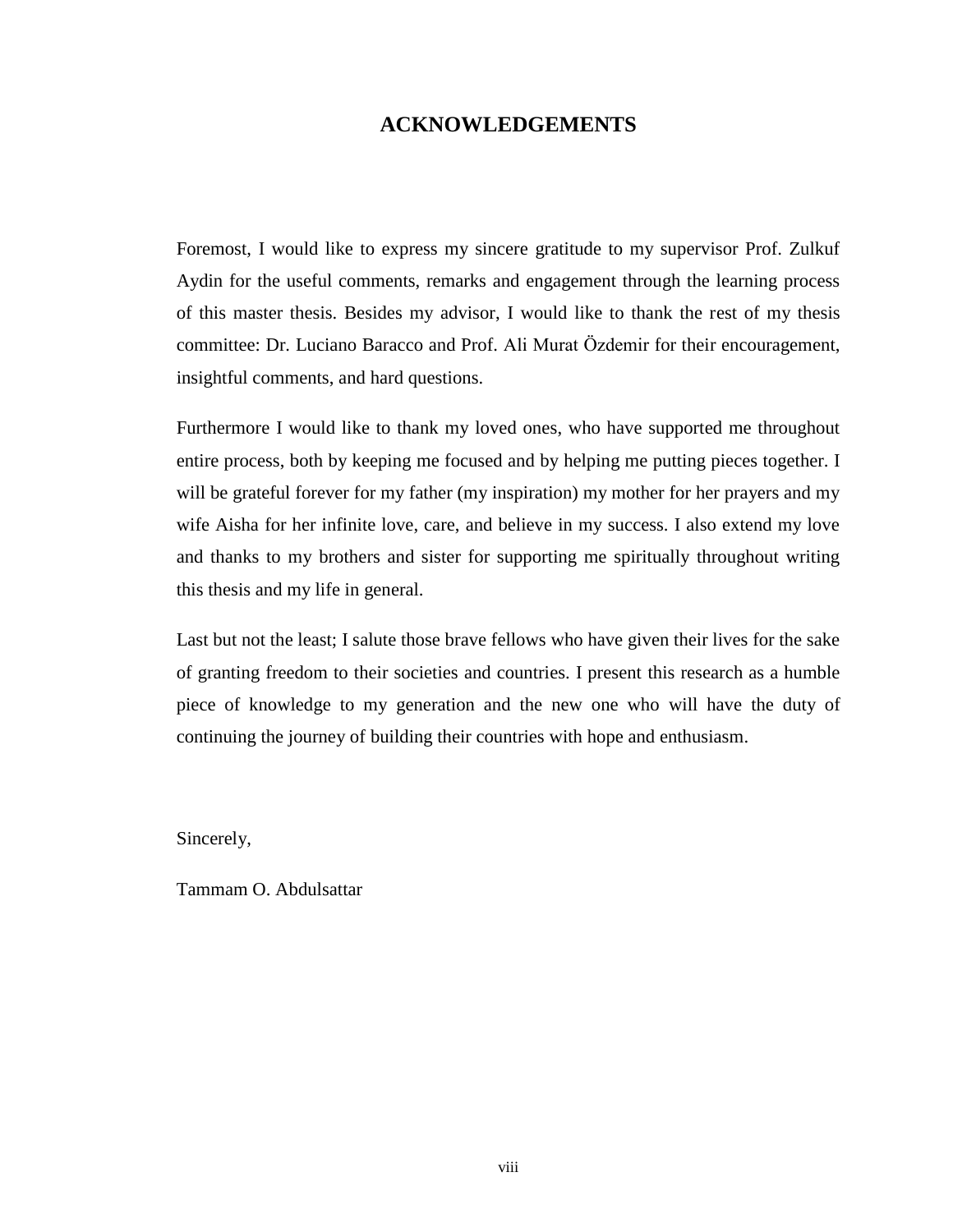# **CONTENTS**

| 1.1                                                                                |
|------------------------------------------------------------------------------------|
| 1.2                                                                                |
| 1.2.1                                                                              |
| 1.2.2                                                                              |
| 1.3                                                                                |
| 1.4                                                                                |
|                                                                                    |
| 2.1                                                                                |
| 2.2                                                                                |
| 2.3                                                                                |
| Examination of the Usefulness of The "Arab Spring" Concept in Understanding<br>2.4 |
|                                                                                    |
| CHAPTER 3: ANALYSIS OF THE ROLE OF SOCIOECONOMICS AND                              |
|                                                                                    |
| 3.1                                                                                |
| 3.2                                                                                |
| 3.2.1                                                                              |
| 3.2.2                                                                              |
| 3.2.3                                                                              |
| 3.2.4                                                                              |
| 3.3                                                                                |
| 3.3.1                                                                              |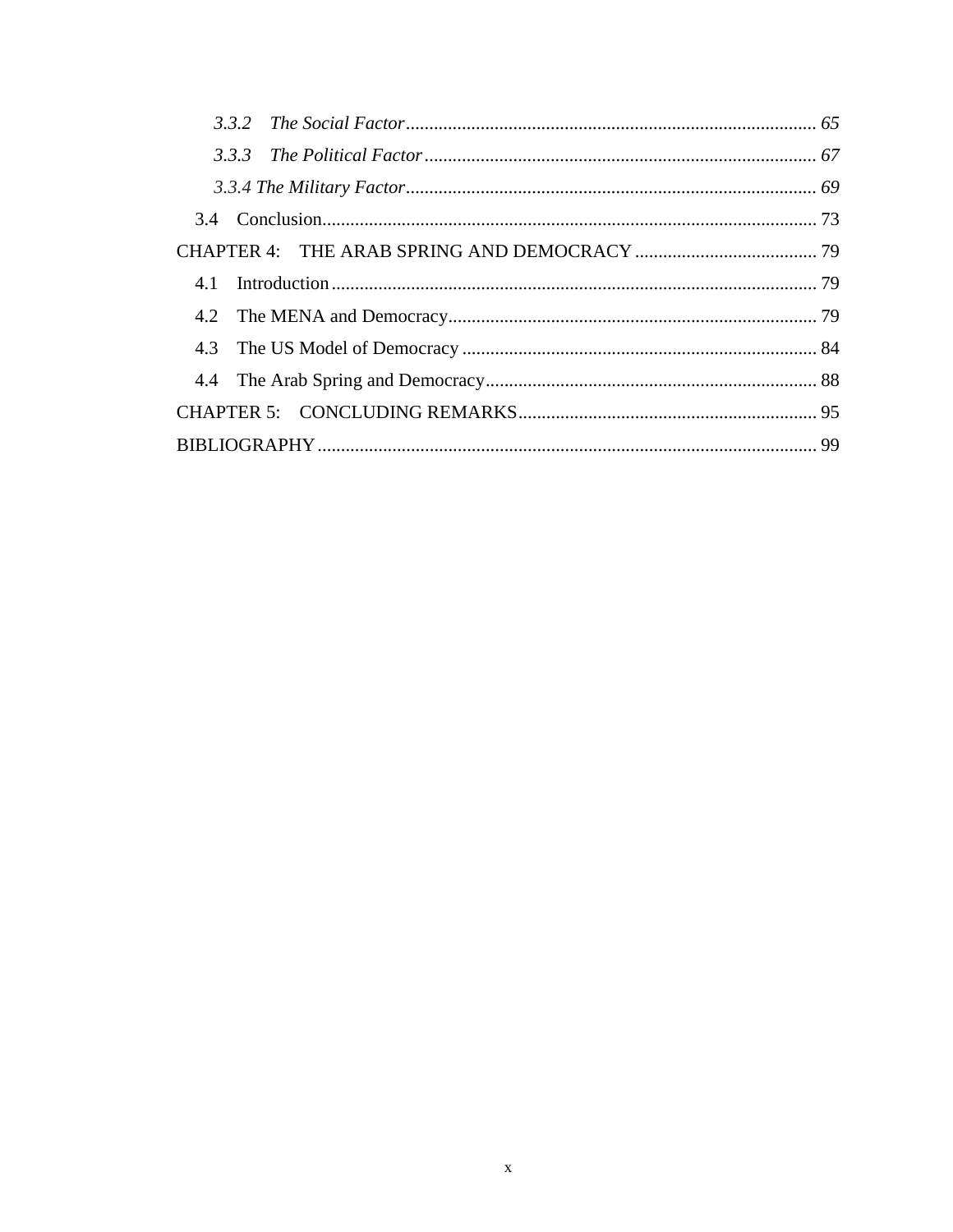#### **INTRODUCTION**

In 2011 the Middle East and North Africa (MENA) region was rocked by a wave of uprisings which at the time were understood as the most dramatic geo-political events since the end of the Cold War, eclipsing the importance of 9/11 and the 2008 financial crisis (Foreign Affairs Committee 2011). These uprisings began with the selfimmolation protest of a Tunisian street vendor, Mohammed Bouazizi, against the corrupt and inept government of Tunisia in December 2010; consequent street protests then revolutionary movements emerged throughout Tunisia then swept through Egypt, Libya, Bahrain, Yemen and Syria (Alhassen 2012; Fahim 2011; Friedman 2011). These movements collectively came to be dubbed the "Arab Spring", the "Arab Revolution" or the "Arab Awakening" (Souza and Lipietz 2011); the former was the most popular among the Western media during 2011 and it has become the conventional term to refer to the phenomenon (Manfreda 2011).

However, any critical analysis of this widespread, complex and multi-faceted phenomenon must acknowledge that this "Spring" as a whole has resulted in only tentative changes in the socio-political environment of the MENA, and it has degenerated into intractable civil wars and humanitarian crises in some instances, notably Syria. In the heady days of 2011 the "Arab Spring" seemed to many like a hopeful sign of entrenched dictatorships falling like dominos to make way for new democratic systems, but in fact the complex socioeconomic and political dynamics of each country have resulted in the "Arab Spring" being little more than an empty slogan that says nothing about the real causes of the uprising or reflect the real picture of what is happening within the MENA countries.

This thesis critically examines the concept of the Arab Spring in describing the recent uprisings. Exploring the modern history of the MENA region in regard to the socioeconomic and political aspects is crucial to assess the background of the uprisings. In other words, why did the uprising take place and why at this time? What were (are) the causes and outcomes? Is the concept of the Arab Spring right to describe what happened? Does the term capture the socioeconomics of the countries of the region?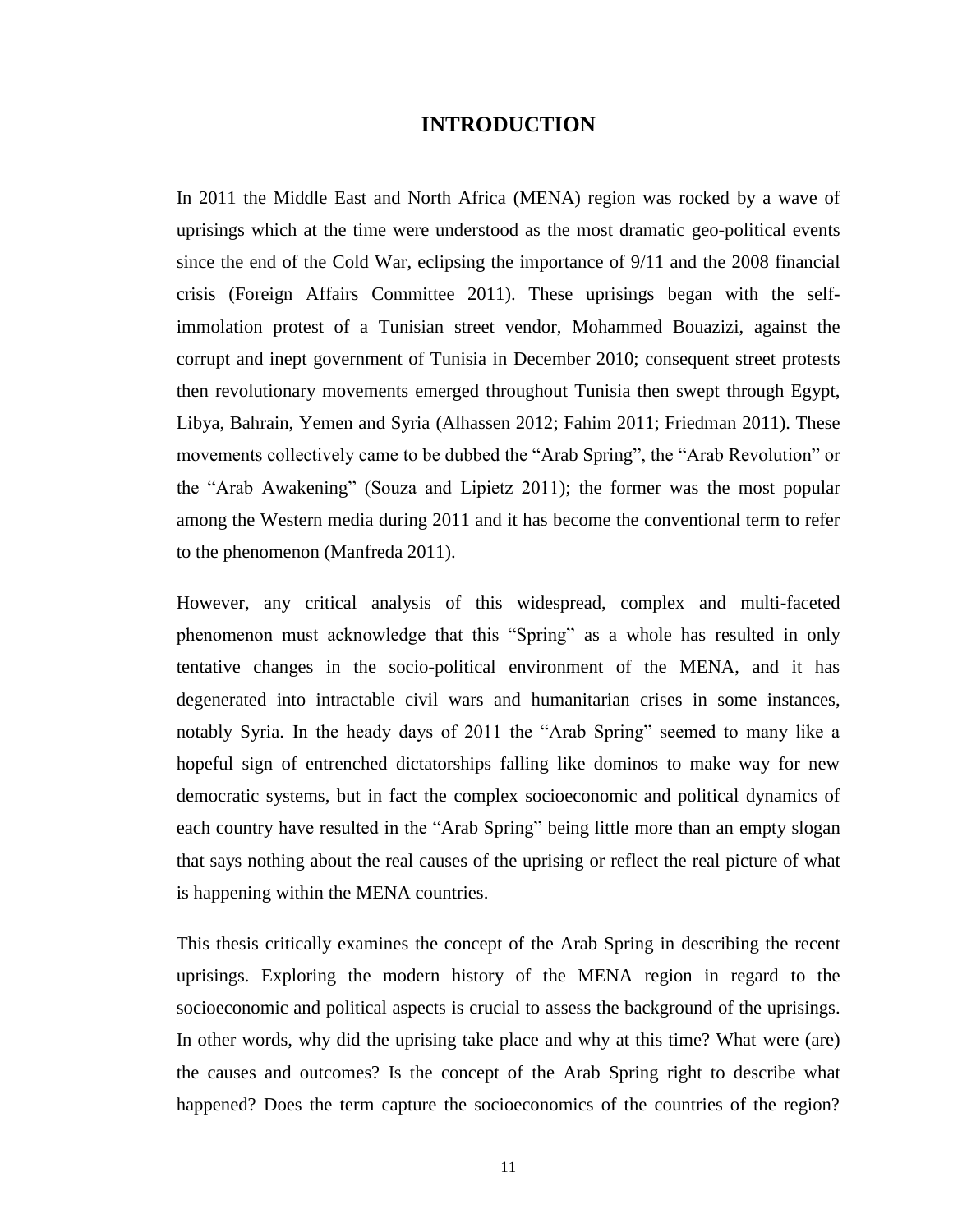What are the origins and roots of this concept? And why has it become so popular? Furthermore, have the uprisings brought about a substantive and lasting political change, as claimed by Beck and Hüser (2012)? Are they part of a democratic process as claimed by Chapman (2011) and Roy (2012)? Do Arab countries have the basic elements of democracy? Are the conventional Western models of democratization germane to the socioeconomic reality of the MENA states? All these questions will be dealt within this thesis.

Moreover, this thesis examines and approaches the recent uprisings and the Arab Spring from the perspective of the sociology of revolutions. Theoretically, it is very important to consider the recent uprisings in the light of the broader history and analysis of revolutions, because the Arab Spring was hailed as the most major political transformation in the international system since the end of the Cold War by the US (Foreign Affairs Committee 2011). Unlike 9/11, the Arab Spring is attributable to deep and widespread sociological causes (e.g. unemployment, corruption and rising food prices etc., as explored later) rather than sporadic or individual phenomena, thus it must be considered as a form of revolutionary history analogous to the  $20<sup>th</sup>$  century movements deemed moribund in the  $21<sup>st</sup>$  century by Fukayama (1992). This thesis considers a wide range of social scientific discussions (including theories and concepts as well as case study analysis) to approach the revolutionary history of the Arab Spring, with particular regard to theorists such as Davies (1962), Goldstone (2001) and Stone (1966).

After that, the thesis critically discusses the term and concept of Arab Spring, its history and its usefulness to describe the recent uprisings. It also considers the theoretical quandary of whether what happened was a revolt, a revolution or an uprising. Additionally, this thesis critically handles the question of democracy and the model of democratization, which became a popular slogan of the uprising but which may not be the reality of what the stakeholders in the movement were calling for; rather the discourse of democratization can be traced to Western elements' commentary on the Arab Spring, while the demands of protestors and revolutionaries were more mundane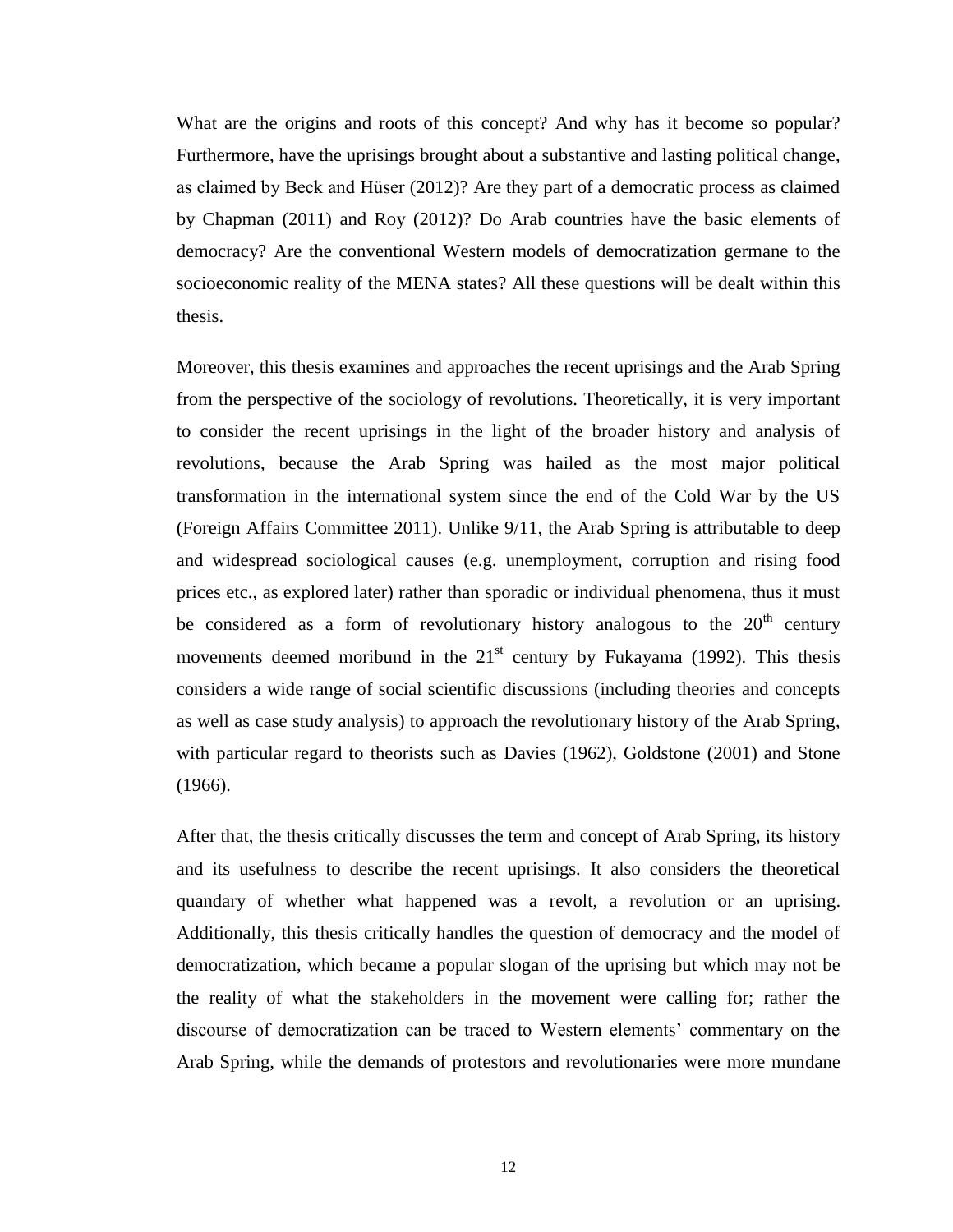goals such as employment, improved standards of living, reduced corruption and regime change – without specifying what existing regimes should be replaced with.

The main case studies considered in this thesis are Tunisia and Egypt, both of which experienced the uprising first and both of which witnessed different consequences due to different socioeconomic and political dynamics. Tunisia and Egypt will be put into focus to examine both terms the Arab Spring and the model of democratization, to see if these terms capture the socioeconomics and political dynamics of the two countries (and MENA as a whole).

Thus, following the analysis in this structure the primary question is going to be: to what extent do the term "Arab Spring" and the "democratization" model capture the socioeconomic and political dynamics of the recent uprisings in Tunisia and Egypt? The secondary research questions include: What is the history of term "Spring"? Is the term useful as an analytical tool to describe the recent uprisings? Is the Arab Spring a revolt, a revolution or an uprising? Plus, what is democracy? Is the model of democratization applicable to the region? What is the nature of socioeconomic structures in Tunisia and Egypt? How well do the political dynamics of these countries help establish democracy? Addressing all these questions will lead to a better understanding of the recent events in the MENA.

In the light of the questions raised above, the first chapter looks at different theories of revolution in order to assess their relevance for the analysis of the recent Arab uprising. This chapter includes definitions of revolution as well as the causes and outcomes of revolutions based on several major intellectuals and theorists who have contributed to understanding the study of revolution. The second chapter examines the Arab Spring in light of the historical sociology of revolution perspective, which will give an idea of whether it is a revolution, a revolt or an uprising. Also, analyzing the term "Spring" gives us an idea of how it might be misleading and analytically empty to describe the recent uprising.

A notable theoretical contribution is the observation of the causes and effects of the Arab Spring with particular regard to the socioeconomic and political structures of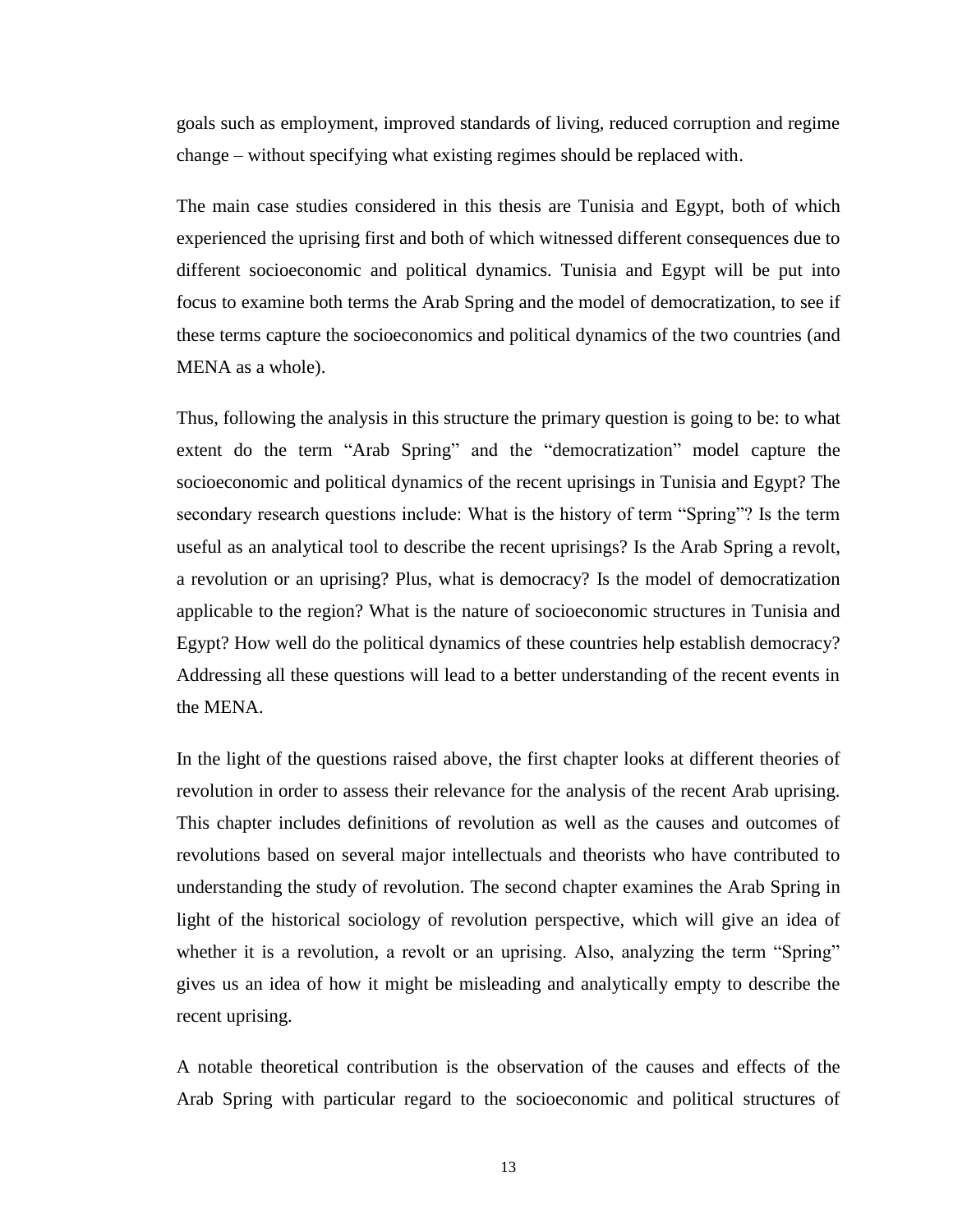Tunisia and Egypt, which leads to the conclusion that a false homogeneity was projected on the MENA by international media and policymakers based on the assumption that the dynamics and structure of the regional countries are basically the same, thus the blanket term "Arab Spring" can apply to all. The chapter shows that Tunisia is different from Egypt in its dynamics and structures, thus the idea of generalization is not valid and the term "Spring" is not a useful analytical tool to describe the uprising.

Lastly, the focus of the third chapter is to handle the question of democracy and the model of democratization in the region in light of the uprising. Going through the literature on democracy in the MENA region can offer a solid basis to my argument, which is essentially a critique of the claim that the establishment of democracy was a primary aim of the Arab Spring revolutionaries and the international community. A critical and close re-examination of the socioeconomics of the case studies of Tunisia and Egypt prove that the democratization model does not capture the dynamics and structure of these two countries. Thus, claiming that the uprisings aimed to produce democracy is a canard due to the lack of democratic elements and lack of a socioeconomic and political foundation upon which democracy could be built.

When we talk about the MENA region, this thesis argues that it is important to distinguish between the different countries in regard to their internal socioeconomic and political structures. It is not the aim of this study to present a comprehensive history of the MENA region, but it is important to understand the broad parameters upon which the analysis of this research is based.

In the *longue durée* of the MENA, it was traditionally ruled under Ottoman suzerainty (Pappé 2005: 15). Under this essentially laissez faire system of governance, the most important identification of "citizens" was according to religion – thus a Jew in Salonica had more commonality with a Jew in Baghdad than with the Greeks and Albanians with whom he lived, who would be classed as Orthodox Christians and Muslims, respectively (Mazower, 2004).

From the Balkan Wars in the 1900s nation states began to replace the Ottoman model, and after the First World War and the final collapse of the Ottoman Empire the whole of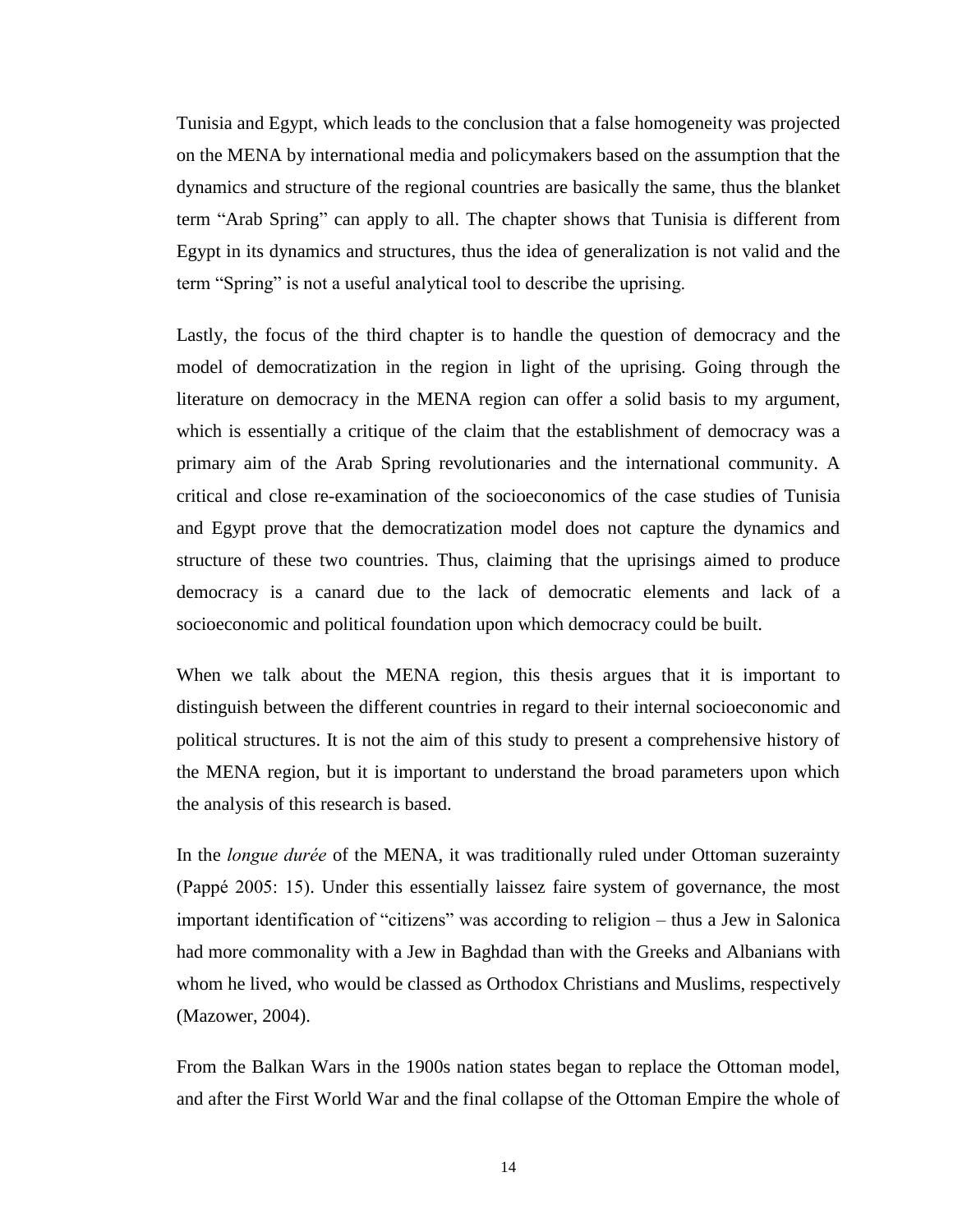the Middle East began to be restructured on the basis of nation states, thus the region was divided into different political entities with clear borders (Pappé 2005: 21). Over the course of the early to mid- $20<sup>th</sup>$  century, each country formulated its own politics (under the supervision of the colonial/ mandate powers, particularly Britain and France) with a specific form of integration into the global economy; various formats of constitutional monarchies, tentative representative democracies, authoritarian bureaucracies and nationalist republics were tried in different areas, but the outlines of the MENA as we now recognize it were already entrenched by the 1970s (e.g. Nasserite models of military authoritarianism in Egypt and Libya, pseudo-democratic secular republics in Lebanon and Tunisia, and quasi-Islamic sheikhdoms in the Gulf. What has definitively not occurred is that the Arab states have become European-model peaceful nation states with socio-economic development, political freedom and basic human rights protections (Aissa 2012).

Having laid down this assessment, it is clear that the region is homogenous only in terms of what it is *not*; it is not a southern shore of Europe, or some form of confederation of European-style democratic nation states. Rather it is a motley array of numerous different forms of authoritarian regimes, and (for the most part) a moribund backwater in terms of socio-economic development since the mid- $20<sup>th</sup>$  century. When examining the uprising in the region, it is necessary to keep in mind the diversity of its countries, each of which has its own different internal dynamics, and this is why each country that experienced the uprising reached different outcomes. So for example, Tunisia is slowly moving toward building a new system and it is in relatively better shape than the others, while Egypt has experienced a terrible backslide into a more repressive junta rule due to social division and violent cycles of conflict since the military coup; it is still in turmoil. Libya has disintegrated as a nation state, with independent revolutionary militias holding sway of the majority of the country (and the internationally recognized government having little practical power outside its own compounds in Tripoli). Yemen, the poorest country in the MENA, now has no functioning government and is subject to a jihad by Saudi Arabia (obviously with the blessing of the US) while Syria is in an intractable and brutal civil war. The obvious question that arises is why these different outcomes have emerged.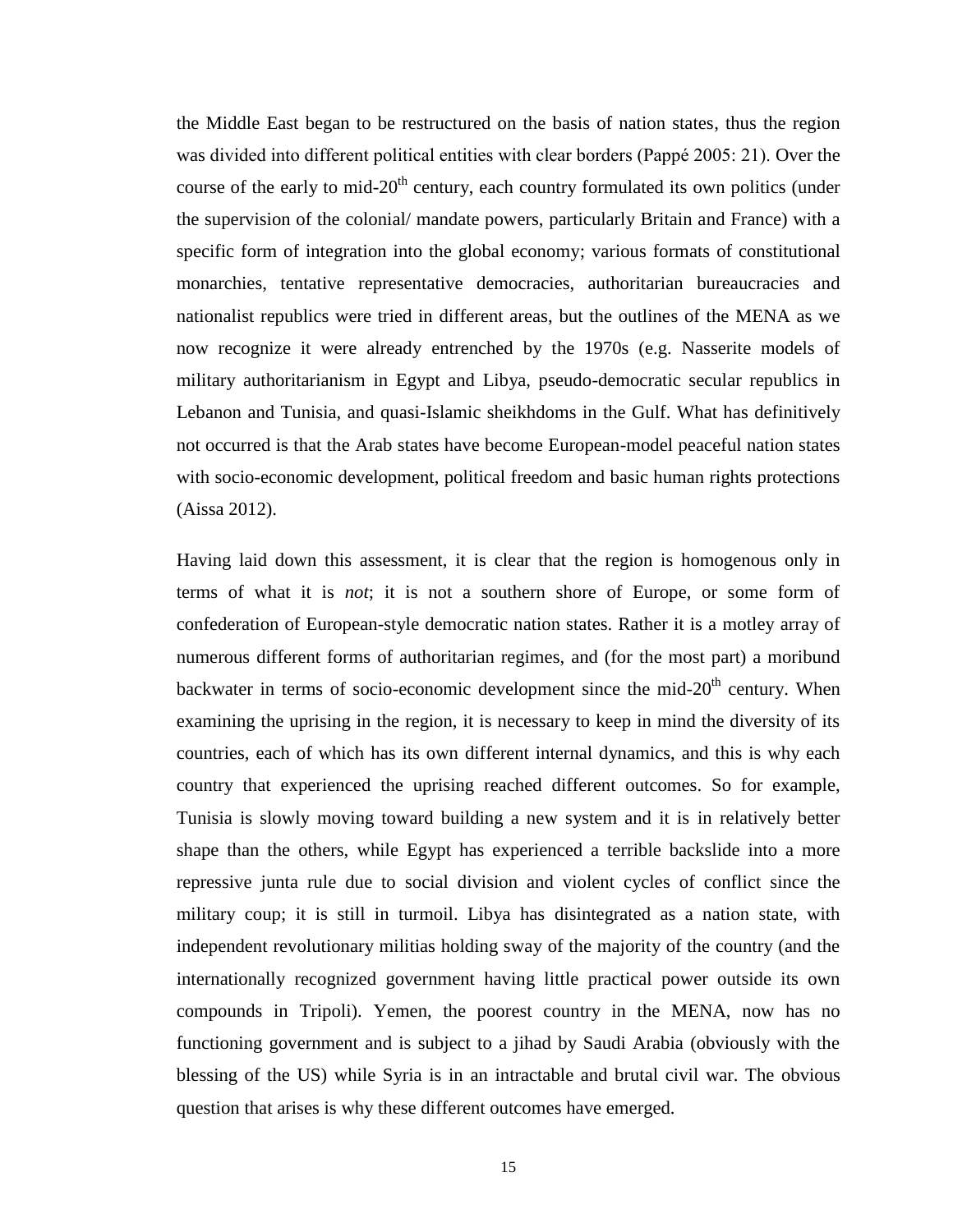This thesis provides a comparative analysis of the Tunisian and Egyptian uprisings in order to highlight their different outcomes. This issue is approached through examining the socioeconomic structures and internal politics of each country, to consider how institutions and the economic and political status of the countries determine their outcomes from the Arab Spring.

Tunisia seems to be the most successful country in its transition process toward a new political life since the uprising. It has succeeded in staying less violent and more flexible in terms of political dialogues between different parties. As early as 2011 Tunisia managed to envision democratic elections, a representative parliamentary system with all major political factions (including secularists, socialists and Islamists etc.) and a flourishing civic life (Dickinson 2011). Tunisia is thus an interesting case study for this thesis as it provides a successful political and social model for the MENA region. Conversely, Egypt was ostensible better prepared for "democratization". It has a larger population and a quasi-organized democratic opposition (albeit technically proscribed in Egypt under the Mubarak regime, the Muslim Brotherhood is one of the most sophisticated international political movements in the MENA), and it appeared to achieve a political revolution against the Mubarak regime, which had massive backing from the army and the US, but it degenerated into a more authoritarian and undemocratic system than before 2011 (Hnaid 2013).

In addition to comparing the case studies of Tunisia and Egypt, this study explains the diversified impacts and processes of uprisings in light of the falsely homogenized "Spring" and uncritically accepted pronouncements of processes of "democratization" projected by the media and Western governments on the phenomena.

The motivation behind the choice of this topic reflects the need to provide a critical evaluation of a recent social and political phenomenon in the MENA region. This phenomenon has been given much attention locally, regionally and internationally. It illustrates the story of political repression and economic stagnation in the region during the last century. Thus, it needs careful attention to study its causes and its outcomes regarding the social, political, and economic structures of the region. The importance of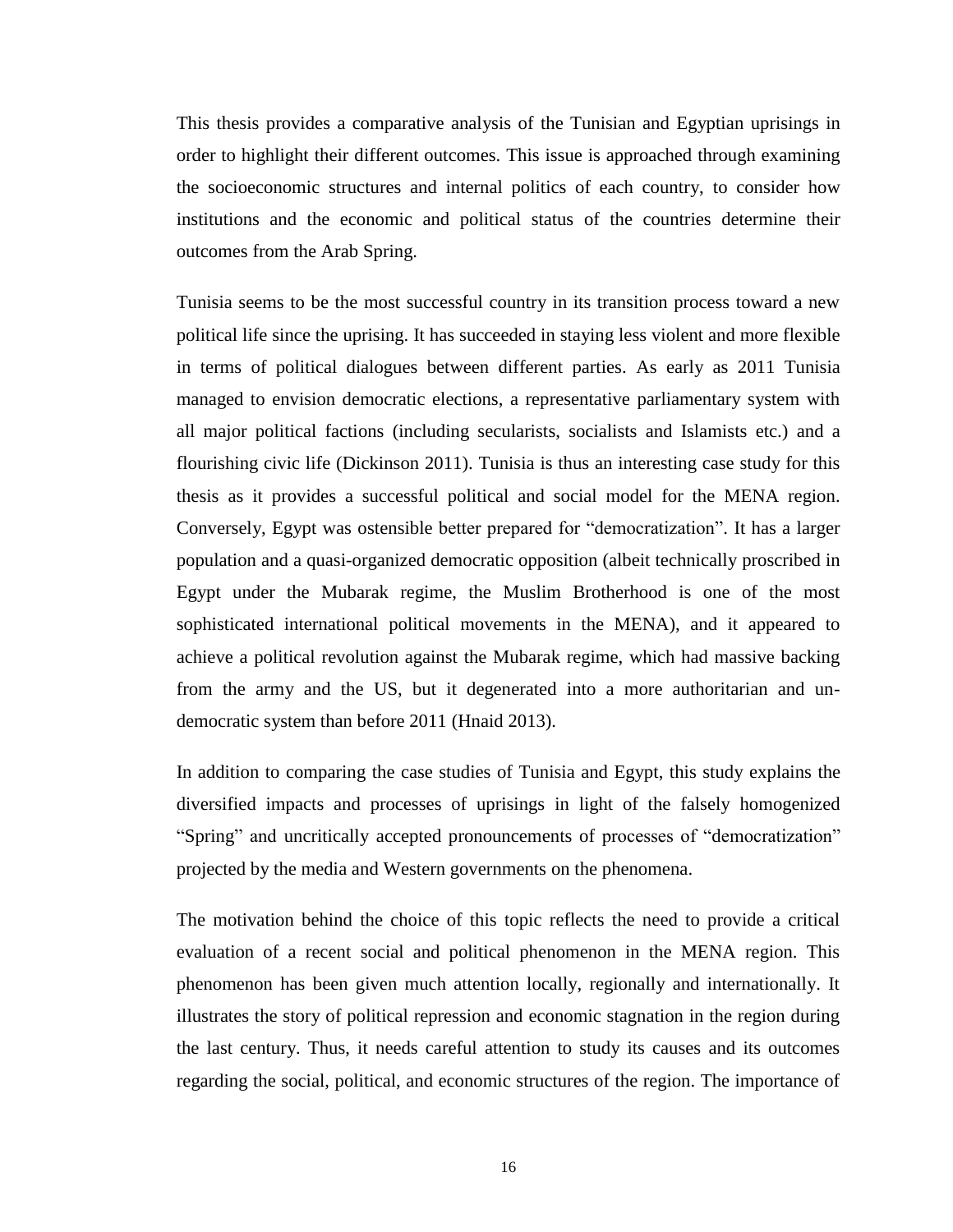sociology and the internal dynamics are the keys for any country to change or sustain its status. As in the case of the Arab Spring, these dynamics are what determine the change and its consequences.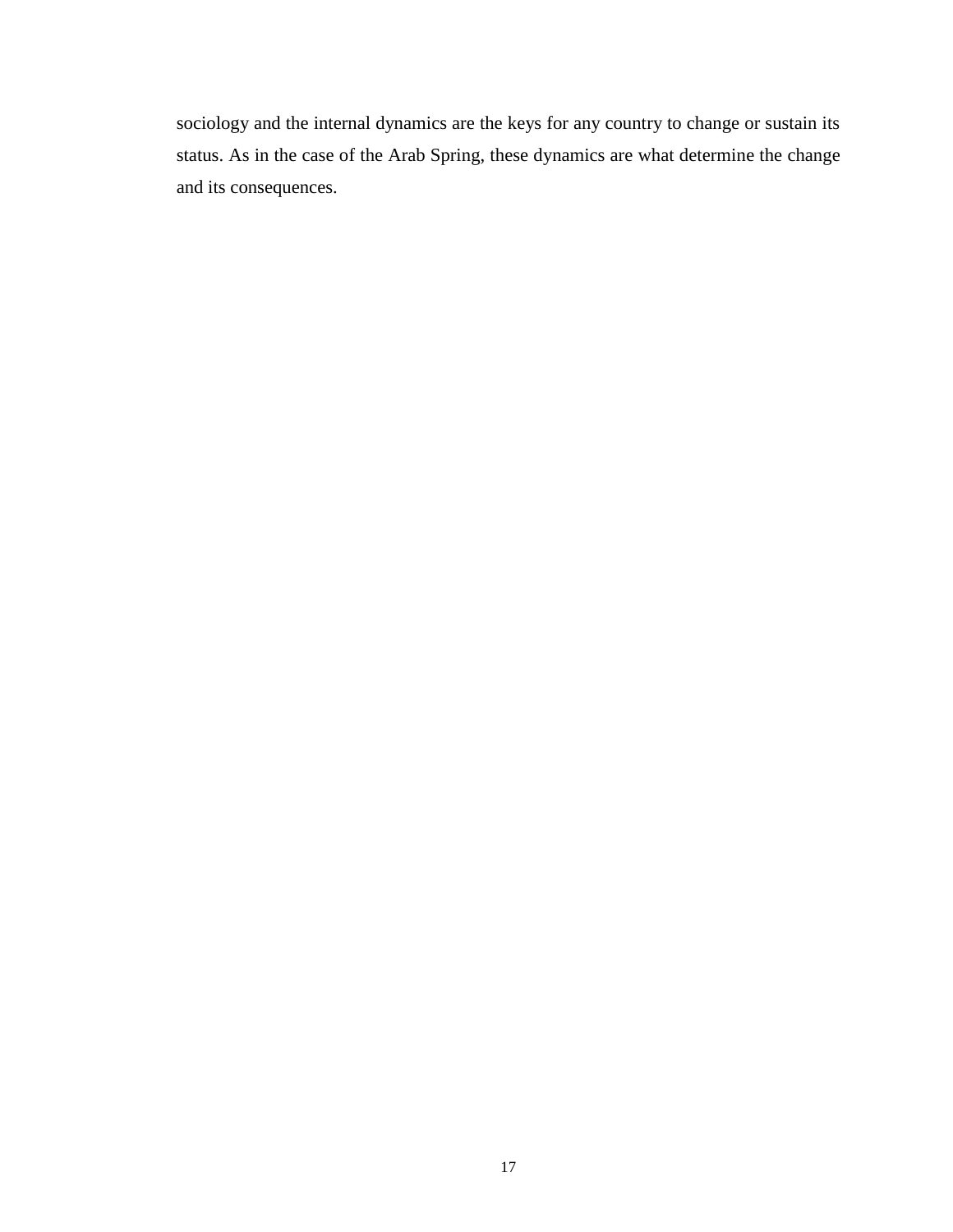### **CHAPTER 1: SOCIOLOGY OF REVOLUTION**

### **1.1 Introduction**

This chapter aims to introduce the concepts of the sociology of the revolution and apply them to analysis of the Arab Spring. The theoretical approaches that will be captured in this chapter represent the lens used to set the focus on the uprisings that take place in the MENA region. Different theories of revolution are explained to examine if the criteria of the Arab Spring fit into any of the theories or not. Then, the thesis gives answers to two questions about revolution from different points of view:

- What is a revolution?
- Why does it take place?

This thesis considers whether the events that occurred in MENA from 2011 onwards can be considered to be revolutions, revolts or uprisings. Categorizing these events is highly important in order to avoid any vague description about the Arab Spring. More discussions are presented in this chapter based on modern analysts such as Collins (2001), who have built on the classical work of Weber concerning the legitimacy or illegitimacy of revolutions in changing governments. In addition to that, Marx's view on revolution will also be a point to focus on during discussing different sections in this chapter.

#### **1.2 Theories of Revolution**

Revolution has long been a subject of heated debate among scholars and political theorists. This thesis attempts to analyze the phenomena of the Arab Spring using perspectives drawn from the sociology of revolution. In this context, the theory of revolution comes first in the analysis of the events that take place in the MENA region. The researcher examined various theories of revolution and considered their applicability to the Arab Spring according to its causes and outcomes.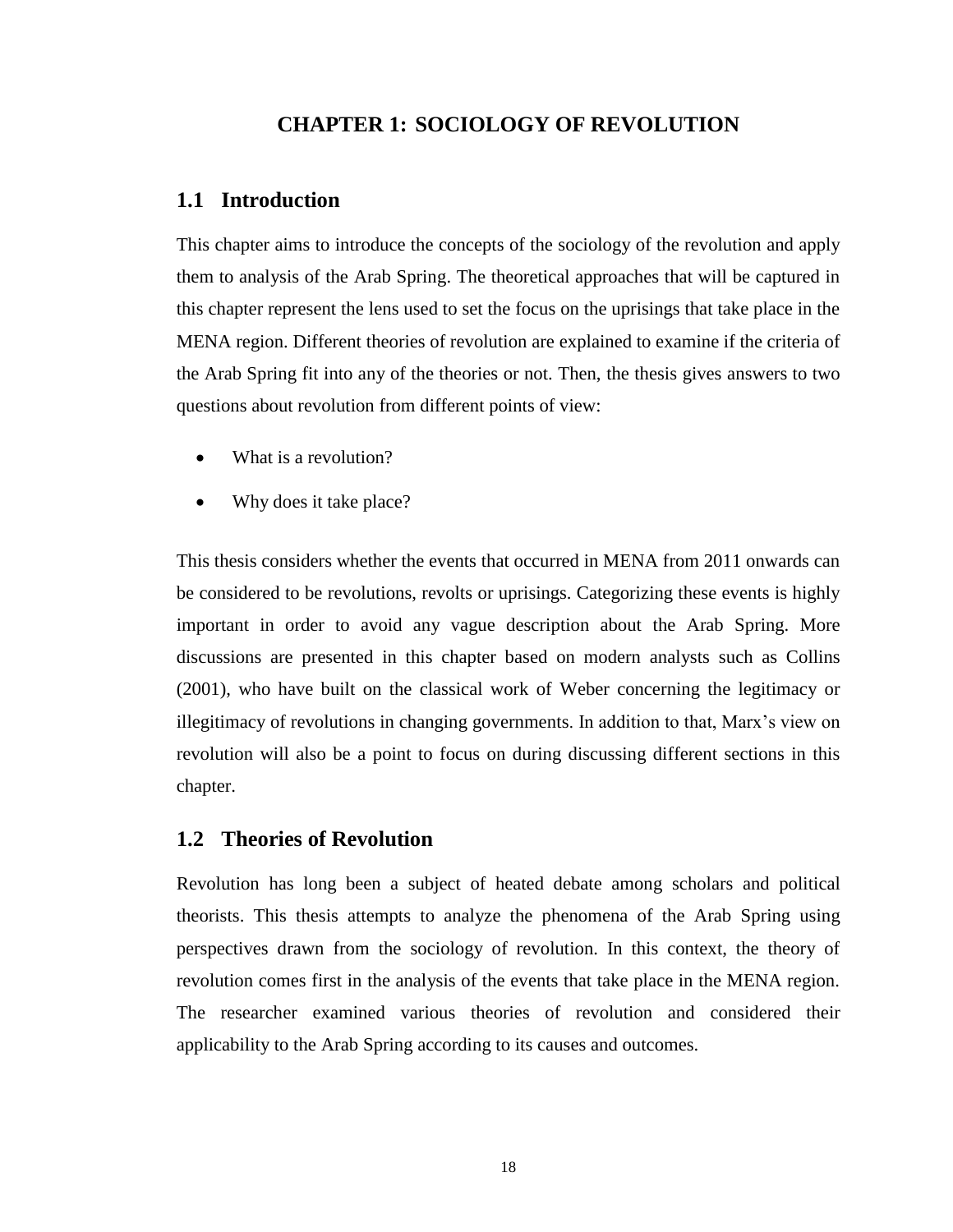The definition of revolution has been changed as new events have emerged in modern world history; one of the definitions was derived from the social movement theory. According to Skocpol (1979: 4), the definition of great social revolutions is "rapid, basic transformations of a society's state and class structures… accompanied and in part carried through by class-based revolts from below". Analysis of social movements has helped a lot in clarifying processes underlying revolutions, like mass mobilization, ideological conflicts and confrontation with authorities. In addition to that, some of the radical social movements, like the US civil rights movement, applied "major changes in the distribution of power" (Goldstone 2001: 142). These social movements can spark the flame of a revolution as collective actions or behavior might be linked to political change and institutional reconstructions (McAdam et al 2005: 1). What is crucial here is that, for a revolt or a revolution to be successful, major social movement by people go out to the street and demand change; and their demand of change must be achievable.

As Goldstone noted, there is a common set of core elements that, if applicable to an event, signal a revolutionary occurrence. These elements include: the willingness and effort to change the political regime, formal and informal mass mobilization, and change to be forced via non-institutionalized actions (demonstrations, protests and strikes etc.) Combining these elements together gives a broader and contemporary definition of revolution that makes it different from revolts, uprisings, coups and civil wars; this definition was summed up by Goldstone as "an effort to transform the political institutions and the justifications for political authority in a society, accompanied by formal or informal mass mobilization and non-institutionalized actions that undermine existing authorities" (Goldstone 2001: 142). Thus, an action of a revolution must be to transform power and its system from one group to another. Again, the fall of the old regime and system is a must: "This idea melds with another, that revolution is successful only where a movement overturns a regime" (Kroeber 1996: 22).

In general, revolutionary movements proclaim that they will diminish inequality, produce democracy, and make economic prosperity available (Weede and Muller 1997, quoted in Goldstone 2001). This claim is rarely realized. Revolutions might be successful in undermining the old government, but to establish a new government and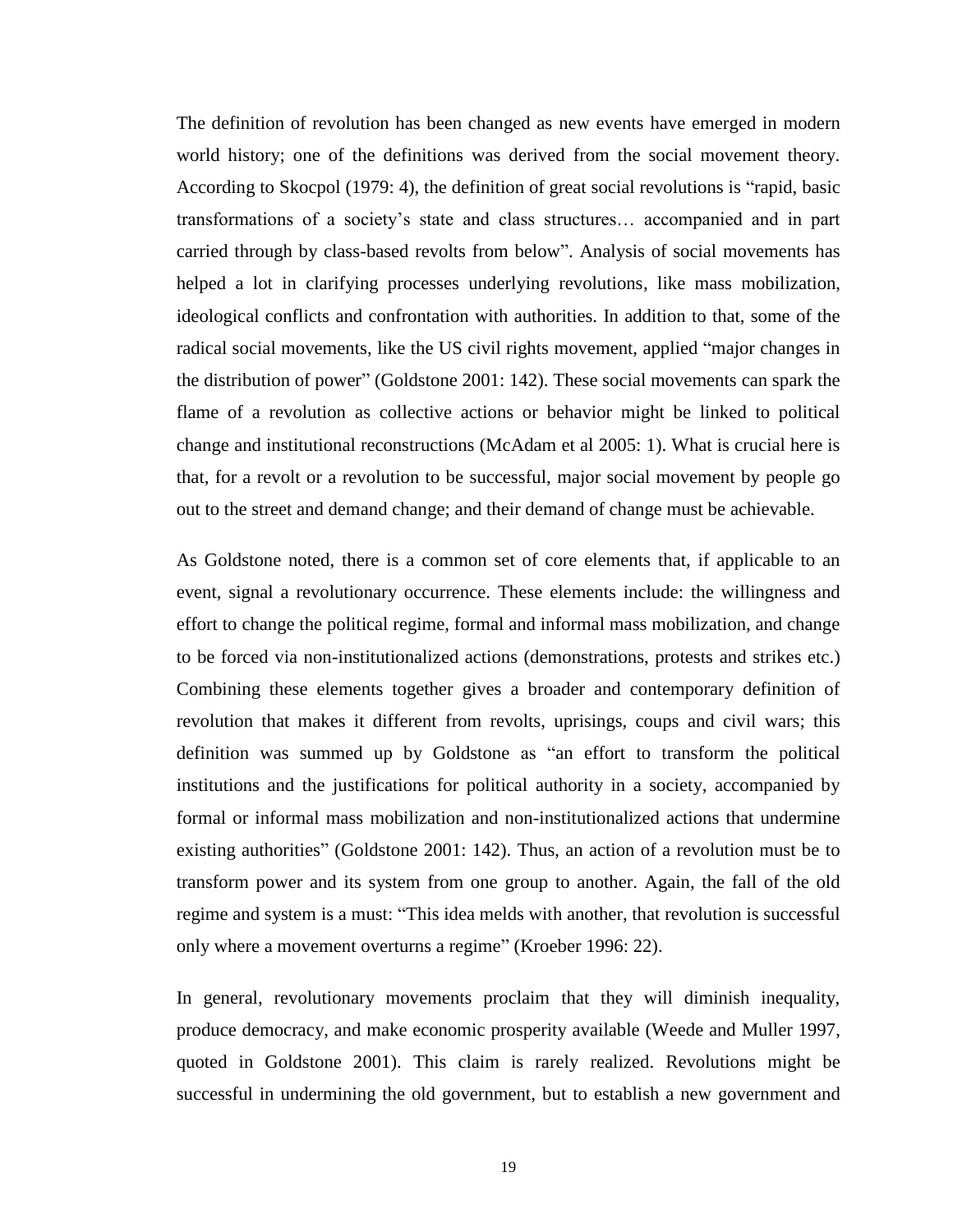enable democracy and economic prosperity to flourish is a hard thing to do; rather state/governance reconstruction adds a further stumbling block to the conditions already preventing the former regime from making headway in these areas. Different kinds of revolutions are mainly understood in terms of their outcomes or actors. The great revolutions, like the French Revolution (1789), include transformation of economic and social structures plus political institutions. Another type of revolution is the political revolution, where changes happen only in the state institutions. Social revolutions are carried out by lower class revolts such as marginalized groups (e.g. ethnicities) in society (Skocpol 1979), whilst elite revolutions are held out by elites who have full control over mass mobilization; these revolutions are sometimes called "revolutions from above" (Trimberger 1978). Failed (or abortive) revolutions are those that fail to secure power; oppositional movements that are not planning to take power or they focus on a special group of the mass population are called rebellions, whether they involve violent or peaceful protests (Goldstone 2001: 143).

On the question of when the revolution is over, Stinchcombe offered the reasonable argument that a revolution is over when "the stability and survival of the institutions imposed by the new regime are no longer in doubt" (Stinchcombe 1999: 50-51). Additionally Jaroslav embraces that what caused the revolution must be finished and cleared and new issues have risen for a new phase after the revolution. Or as Kroeber argued that for a "useful definition of the word revolution, we need to know how much change needs to have occurred, or been attempted, to deserve the label" (Kroeber 1996: 23-24). So the final stage of a revolution is simply until the old regime falls.

Under revolutionary regimes, religious groups and ethnic minorities often suffer because they are used as scapegoats; if any counter-revolutionary elements or external interventions "threaten the revolutionary regime, any groups not bound by ethnic and religious solidarity to the new government become suspect in their loyalties and may be singled out for persecution" (Gurr 1994, quoted in Goldstone 2001: 169). This is precisely what happened in Egypt after the Brotherhood came to power after the 25 January Revolution, which will be discussed later in more detail. Skocpol observed that ideologically oriented leaders lay aside their chosen tasks, and the forms of regimes they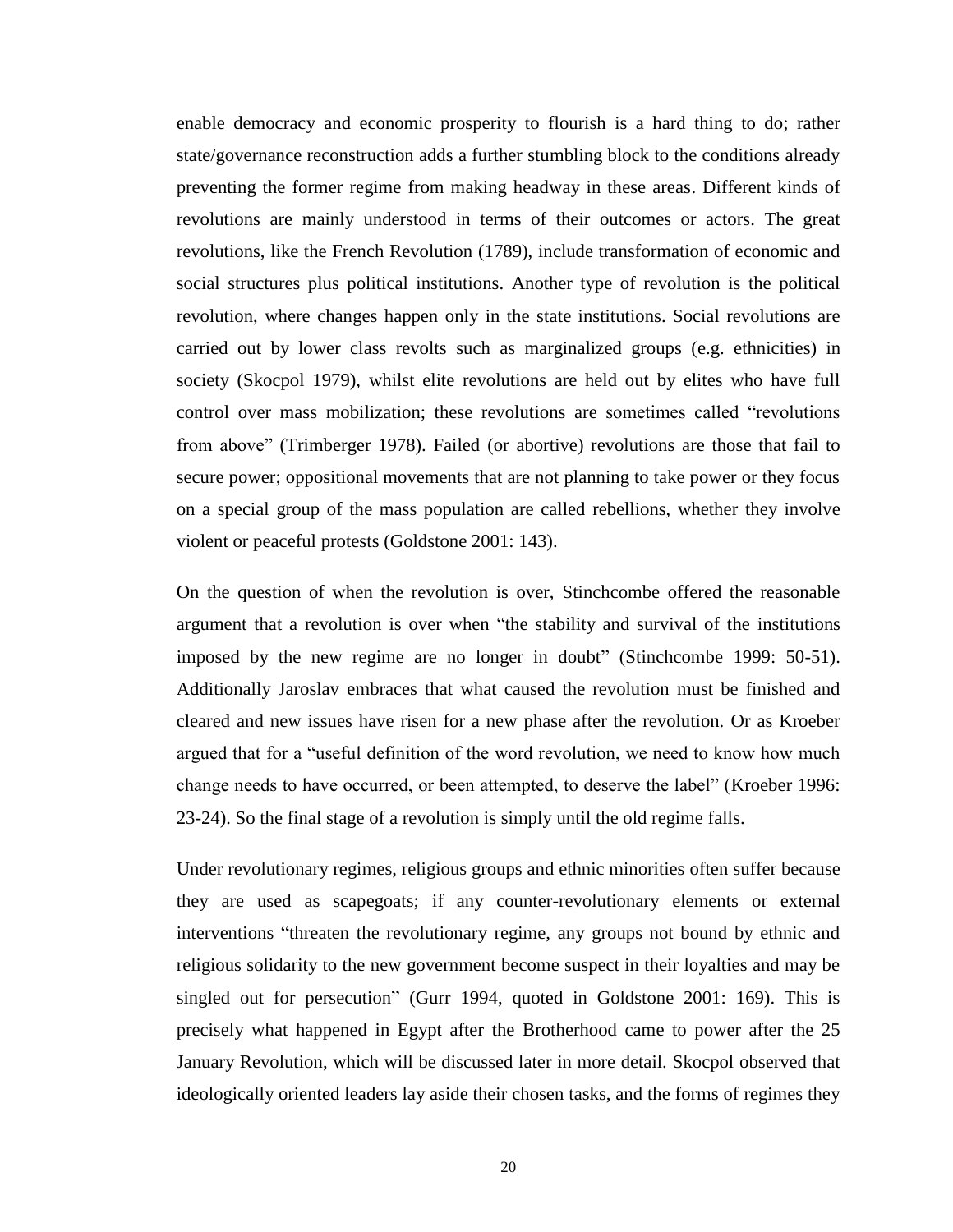wanted, due to "rapidly-changing currents of revolution" (Skocpol 1979: 171); the clearest example of this would be the Bolshevik Revolution (1917), when the new regime was preoccupied with fighting internal counterrevolutionaries and international invasions rather than implementing the Leninist socio-economic reforms they had been developing for decades.

There are many theories on the causes of revolutions. One of the most ancient perspectives, that of Plato, is surprisingly materialistic: according to him, poverty produced revolutions (Plato 1951, quoted in Tanter and Midlarsky 1967: 269), when a critical mass of people perceived that the existing regime was not securing their material interests; he also proposed that "differences in economic interests led to functionalism in politics and contributed to the instability of the city-state" (Tanter and Midlarsky 1967: 269). Aristotle concurred in this analysis (Aristotle 1962 quoted in Tanter and Midlarsky 1967: 269), but de Tocqueville disagreed with this traditional understanding and stated that significant increases in economic independence, development and security could promote revolutions, clearly with the US in mind (de Tocqueville 1955, quoted in Tanter and Midlarsky 1967: 270).

James C. Davies (1962: 6-7) believed that a partial mixture of the approaches of Plato and de Tocqueville could provide a more inclusive explanation than either of the two considered alone; long-term increase in economic development followed by a sharp reversal might precede the outbreak of major revolution, and this increase is considered to be a single aspect of society's achievements. So, sparks of revolutions differ according to the beliefs of the rebels; poverty might be the spark or development in economy could be the one.

Davies (1962) introduced the "J-curve theory", which holds that "Revolutions are most likely to occur when a prolonged period of objective economic and social development is followed by a short sharp reversal. People then subjectively fear that ground gained with great effort will be quite lost; their mood becomes revolutionary" (Davies 1962: 6). Davies thus proposes that development itself is a cause of revolution if it stalls, whereby revolutionary situations are generated by long-term economic development and growth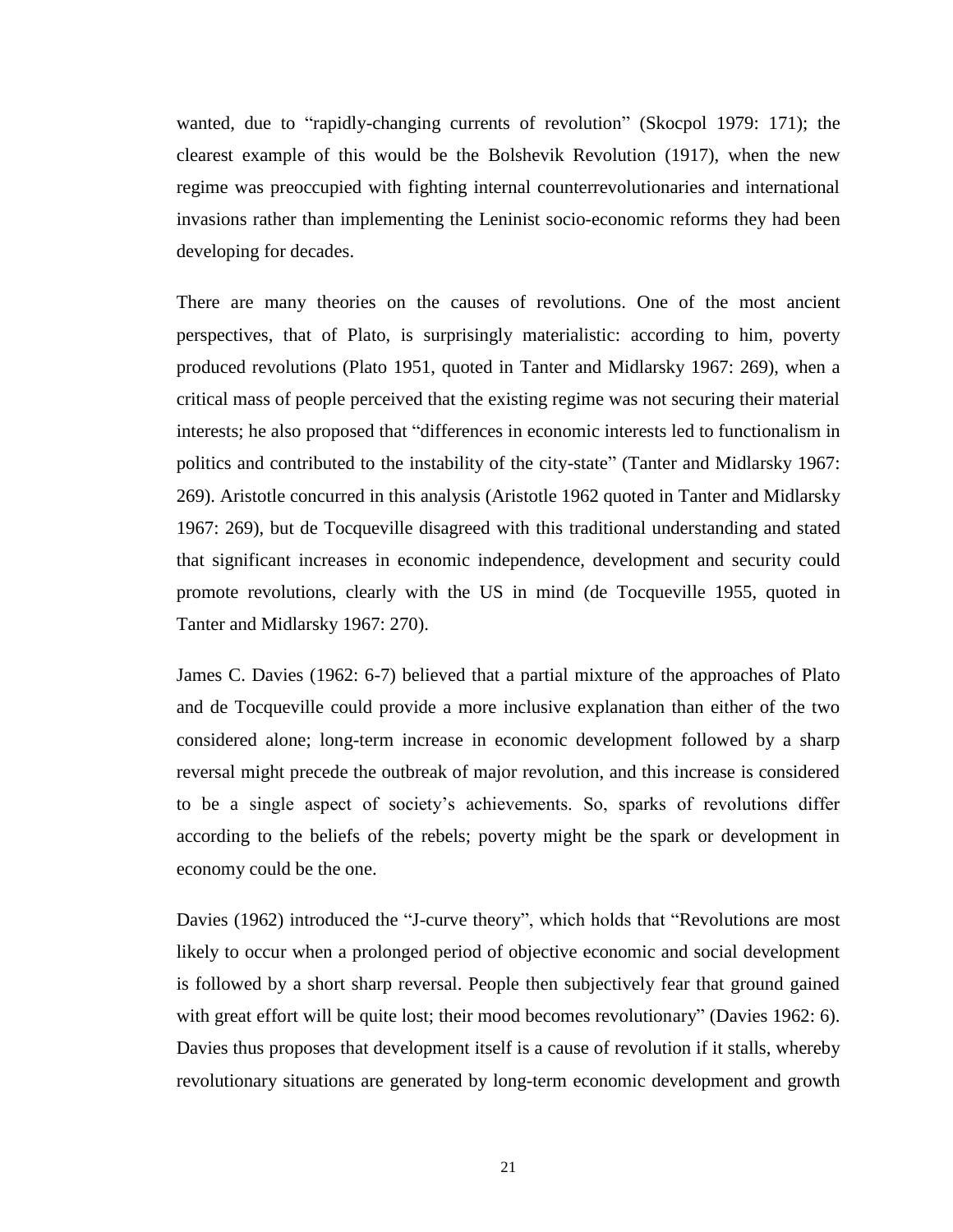(i.e. increasing standards of living) is followed by short-term economic stagnation or decline (Davies 1962: 17). Furthermore, governments presiding over sound socioeconomic development generally grant citizens more rights, while in times of privation and discontent they generally become more authoritarian, which can either quell discontent by the implicit threat (or use) of state violence, or backfire and compound traditional revolutionary fervor.

Generally, people comply with government by a regime if they perceive that they have a stake in its continuation, whether existing or foreseeable advantage; if they perceive that they have nothing left to lose – like Mohammed Bouazizi – they tend to become increasingly outspoken, confrontational and violent against the regime. Thus the theory of Davies (1962) basically centers on the state of mind of the people who revolt; he specifically mentions that political stability and instability depend on the *mood* in a society. That is to say, either poor-dissatisfied people who lack goods, status and power are the ones who revolt, or satisfied rich who have good standards of living might carry out a revolution because of more ideological motivations (e.g. the revolutionaries of the English Civil War, such as Oliver Cromwell, essentially represented the prosperous yeoman bourgeoisie driven by Protestant religious fervor; more recently, most Russian revolutionary leaders from the 19<sup>th</sup> century *norodniks* onwards were from middle class professional backgrounds, such as Lenin's elder brother Aleksandr Ilyich Ulyanov). Stone (1966) contributed to Davies' theory of revolution and summed it up by stating that a successful revolution is "the work neither of the destitute nor of the well-satisfied, but of those whose actual situation is improving less rapidly than they expect" (Stone 1966: 171). All revolutions therefore are revolutions of expectation.

#### *1.2.1 What is Revolution?*

In this section of the chapter different definitions of revolution from different resources are examined and explained. The aim is to clarify the term "revolution" and then judge the events that happened in the MENA region with regard to these definitions. Toward a discussion of a useful definition of the word revolution, "we need to know how much change needs to have occurred, or been attempted, to deserve the label" (Kroeber 1996: 24). Starting from Stone (1966), revolution has been defined as "a change that is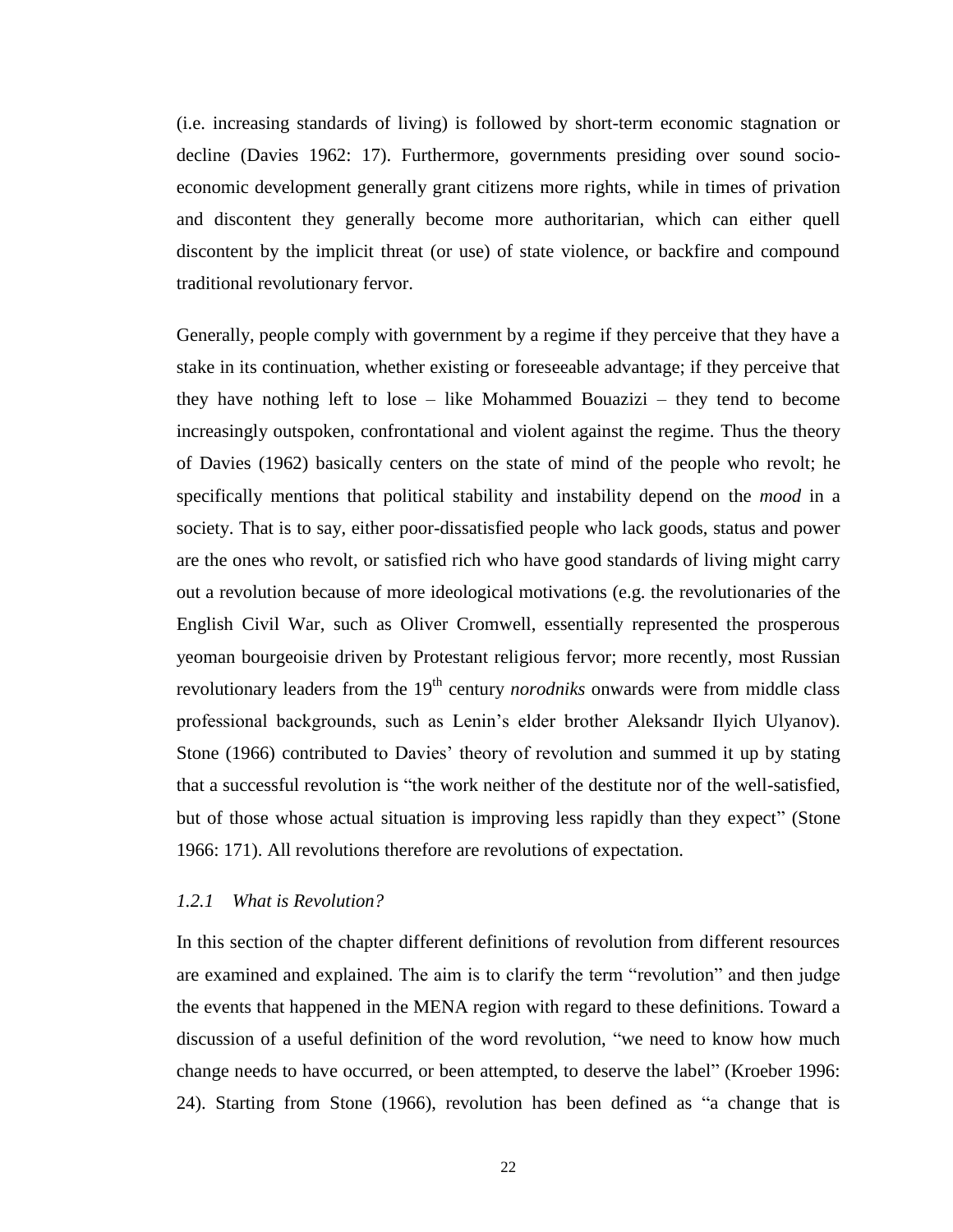effected by the use of violence, in government, and/or regime, and/or society" (Stone 1966: 159). In other words, revolution here is meant to describe the replacement of the old regime with a new one that comes to power through violent actions, like strikes or protests. He does not specify a specific type of change; it might be a change in rolling governments (e.g. the formation of a new cabinet or government), a change in the entire regime (e.g. the liquidation of the Ancien Régime in France, or more recently the Romanov dynasty and their bourgeois Duma), or any other revolutionary societal change (e.g. the assumption of de facto power in numerous historical Islamic states by slave castes, such as the Ghaznavids in the Sassanid Empire or the Mamlukes in Egypt). The sociologist Anthony Giddens modeled a definition of the term "revolution" after studying different theories based on three elements. In brief, he proposes that for any social movement to be named revolution it needs to: be a mass social movement; be a process that will lead to fundamental and systemic changes or reforms; and include the use or the threat of use of violence (Giddens 2006: 867).

If we test the Arab Spring according to these three elements, we see that a mass social movement occurred, but no fundamental or essential change arose because the rebels' main demand was to overthrow the dictatorial regimes, and not to implement any coherent social change; in addition, the general theme that accompanied the Arab Spring was a non-violent one, particularly in Tunisia; in Egypt elements of the military and hired mercenaries were involved in confrontations in Tahrir Square (Tziarras 2011).

On the same issue, Tocqueville (1955) engaged with the subject of revolution from a more empirical approach, and defined it as an overthrow of a legally formalized regime by a group of rebels, illegally or forcefully, so that they occupy roles in the structure of political authority. This overthrow should be combined with an intense political, economic and social change (Tanter and Midlarsky 1967: 265). Similarly, Gottschalk (1944: 4) gave a definition of revolution as a "popular movement whereby a significant change in the structure of a nation or a society is affected. Usually an overthrow of the existing government and the substitution of another come early in such a movement, and significant social and economic changes follow". We see here that for an event to be a revolution it should include the following elements: mass participation, change in the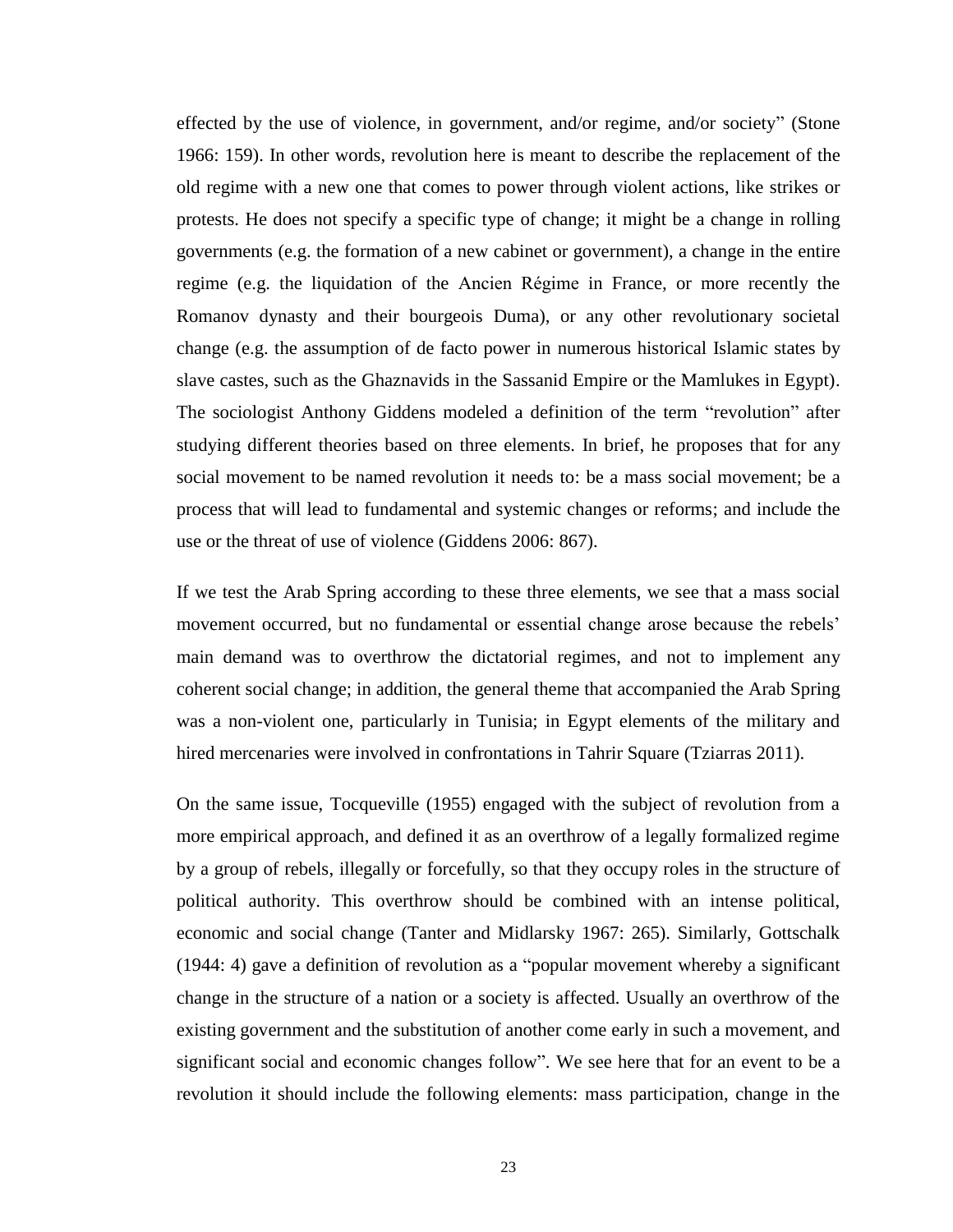ruling buddies, as well as changes in economy and society. As Nikki Keddie stated, revolutions are "movements with some mass involvement that take over the state and change its nature in some basic way" (Kroeber 1996: 24).

Bennani-Chraïbi and Fillieule (2012: 6) defined revolution as a way to discard "regimes that were too open and too closed, too modern and too anachronistic, too rational and too 'insane'". This definition implies that a revolution takes place where a regime is excessively out of touch with the ideology and aspirations of the general population. In contrast, Collins' (2001) view on revolution differs from the preceding definitions in that he sees revolutions as structural opportunities that displace the old regime and pave the way for new kinds of regimes to take its place. Also, he takes account of the possibility of including something that has been restored from the old regimes, so the new regime will not be something totally new that people are unfamiliar with. In other words, Collins states that revolutions are no longer seen as tools to bring political liberalization or economic equality; they are triggers for social and political changes. Farah (2012) similarly stated that revolutions are mainly based on political and social *modernization* in addition to religious form.

The restriction of revolution to social and political changes in modern definitions notably marginalizes two historical elements of revolutions: religion and economy. This reflects that these areas are no longer at the center of most state apparatus; the secularization of states (which has been a phenomenon of the MENA since the late Ottoman period) and the consolidation of economic power in the international banking system (away from national governments) means that although governments are still the target of revolutions, their actual power is within relatively limited social and political domains.

In terms of practical outcomes, Tanter and Midlarsky (1967: 267) stated that a successful revolution occurs "when, as a result of a challenge to the governmental elite, an insurgent is eventually able to occupy principal roles within the structure of the political authority"; that is to say, we can describe a revolution "successful" only when it results in achieving all the goals the rebels set for it, and they play a role in forming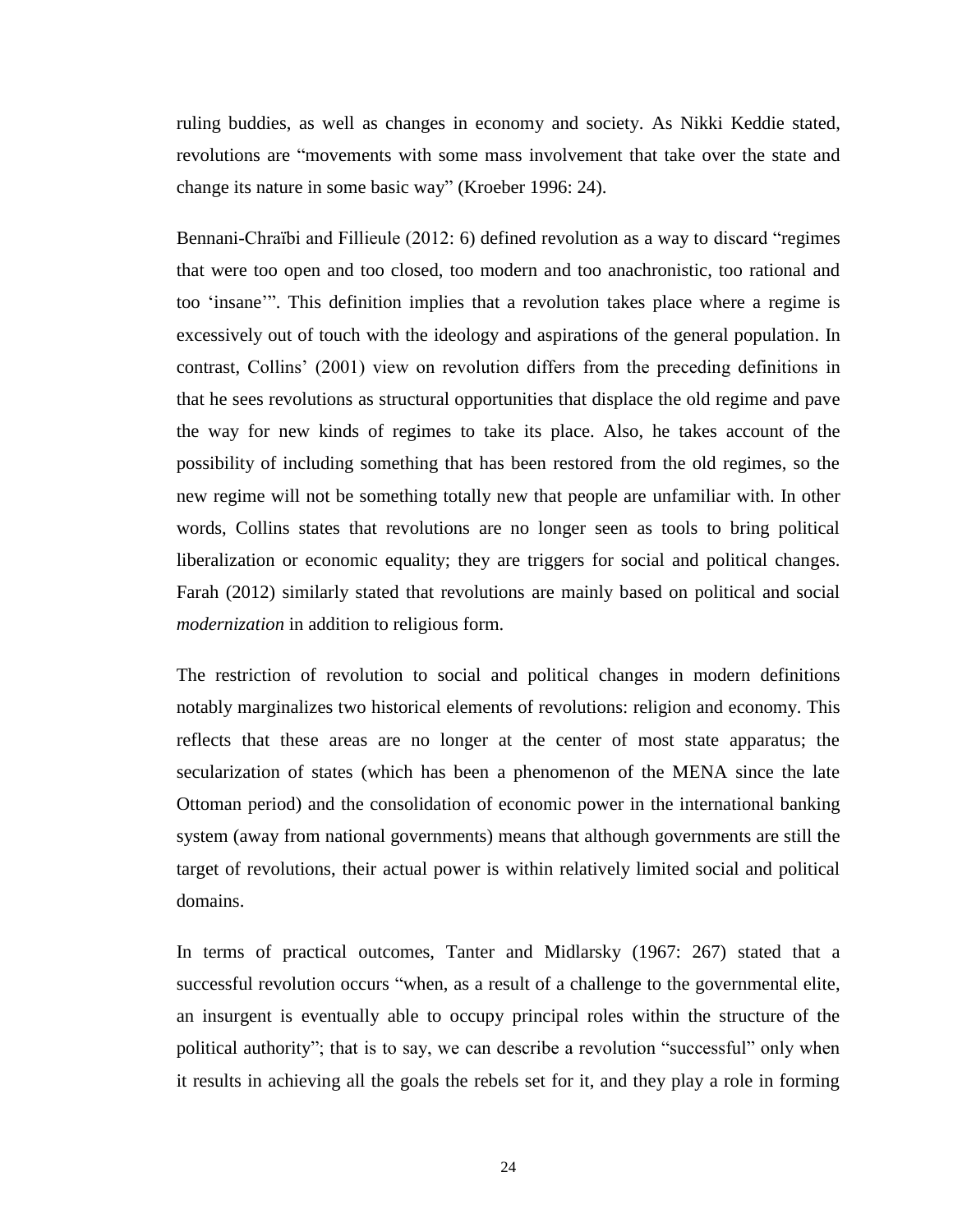the new political system that leads to social and economic reforms. To conclude, Revolutions signify drastic, fundamental changes in their full depth, duration, and complexity. As Lawrence Stone puts it, "All that matters is the degree to which the vision differs from the reality of the present" (Stone 1970: 25, quoted in Kroeber). Thus the revolution is a wall that should separate two realities, two life standards, and two political and economic structures.

#### *1.2.2 Why do Revolutions Take Place?*

This part of the chapter explains several causes of revolutions, mainly according to the theorists Davies (1962), Kroeber (1966), Goldstone (1991) and Gottschalk (1944). Naturally in the context of the Cold War, much research attention was given to this subject, resulting in numerous diverse rationales for why revolutions happen; few of these were ever given practical application in policy (Kroeber 1996).

The most obvious cause of revolution is that existing systems no longer guarantee the material existence of populations to the required standards of life. This view is generally attributed to Marxist analyses, but as mentioned previously it can be traced back to Plato. Since the large expansion of the human population since the  $19<sup>th</sup>$  century, population increase has been identified as a major factor in revolutionary potential, with more pressure on increasingly scarce natural resources. According to Goldstone, "the classic state breakdowns of the early modern Europe… were caused by the incapacity of agrarian economies, and of their attendant social and political institutions, to cope with the pressures of sustained population increase" (Goldstone 1991: 349). On the same line of thinking, Kroeber suggests that "Great increase in population with long continuing decline in agriculture and with government inability to cope is what brings regimes to crises and sometimes into revolution" (Kroeber, 1996: 36). The picture here is about not coping with daily development and requirements for people's wants and needs.

Since the 19<sup>th</sup> century, with increasingly efficient modes of production, distribution and exchange, the classical Marxist critique has been that increased wages presuppose a rapid growth of productive capital, which creates rapid growth of wealth, luxury, social wants and social enjoyment. With disposable income and increased education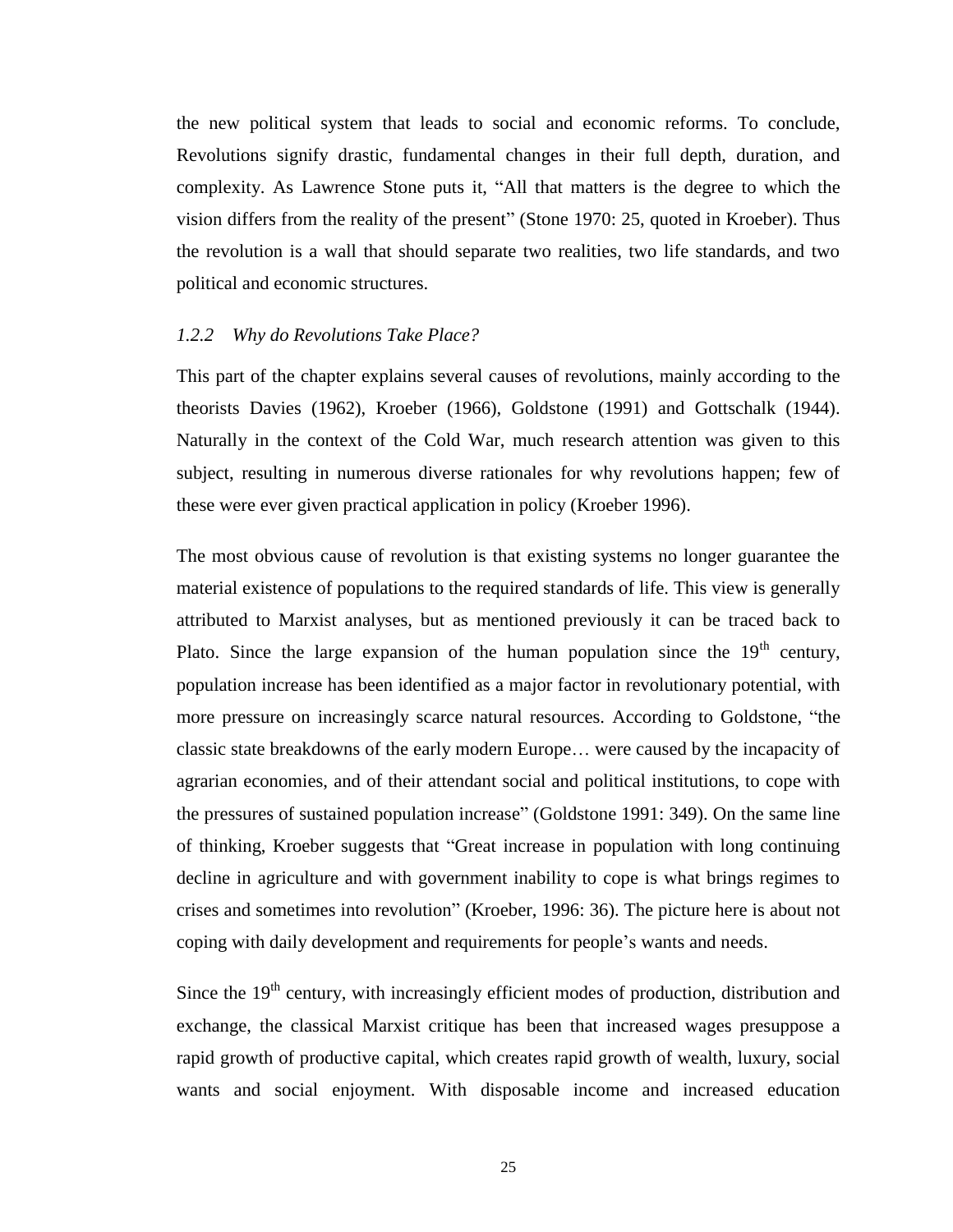(necessary for industrial production), workers begin to appreciate social satisfaction and to resent what they perceive as the embezzlement of their productive labor by the bourgeoisie; thus they seek greater socio-economic advantages through existing political means, but if these fail to deliver (particularly in times of economic crisis) they will resort to revolutionary organization (Marx 1848, quoted in Davies 1962: 5).

This situation leads to a dissatisfied population with an unsatisfied state of mind, which results in revolution not only because of insufficient supplies of food or shelter, or means of liberty and democracy, but because people essentially want more capital. Davies (1962) supports this notion by saying that "It is the dissatisfied state of mind rather than the tangible provision of 'adequate' or 'inadequate' supplies of food, equality, or liberty which produces the revolution" (Davies 1962: 6). In most revolutions there is a combination of calls for higher expectations and more opportunities to satisfy basic needs, "which may range from merely physical (food, clothing, shelter, health, and safety from badly harm) to social (the affectional ties of family and friends) to the need for equal dignity and justice" (Davies 1962: 8). In my opinion, the classical view of Plato that poor people have revolutions to seek material security of life and property was extended to include the Enlightenment values of liberty and democracy from the  $18<sup>th</sup>$ century onwards, to which a postmodern stratum has been added about "equal dignity and justice", reflecting the race-based revolutionary movements of the  $20<sup>th</sup>$  century (e.g. the struggle for Indian independence, civil rights in the US and anti-apartheid in South Africa).

However, economic analyses of revolutionary causation generally presuppose such phenomena to be inevitable outcomes of natural (economic) processes; conversely, Gottschalk (1944) attached more weight to the active role of the governing regime. He identified the foremost cause of revolutions as "provocation", whereby citizens are desperate because of the bad services the government offers to them, thus they desire action to change the current situation. Examples of this include the American, French, and Russian Revolutions, which were essentially attributable to: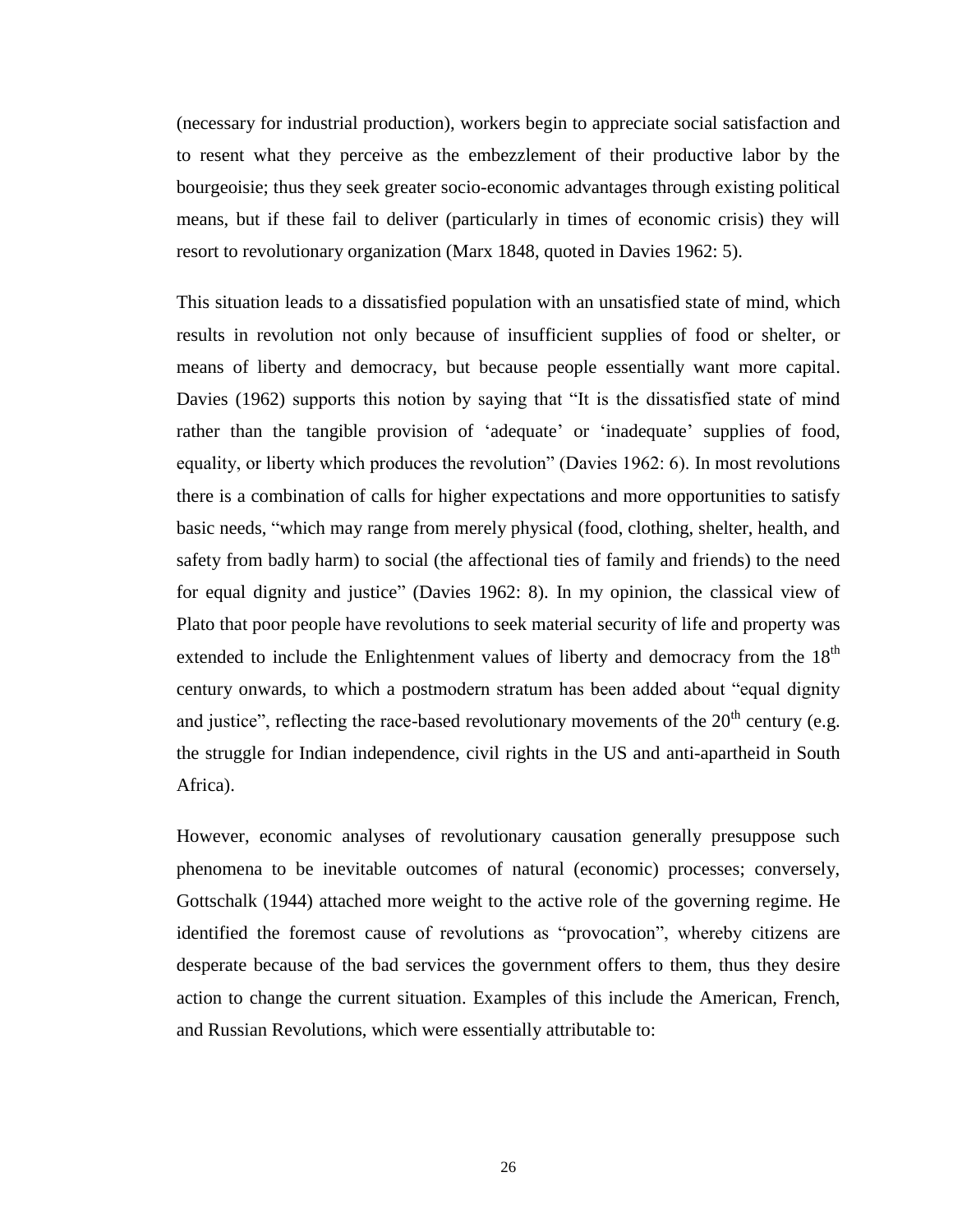"land hunger; taxation; high fees for services rendered or for services not rendered; exclusion from certain kinds of prestige or from certain kinds of office; misgovernment; bad roads; commercial restrictions; corruption; military or diplomatic defeat; famine; high prices; low wages and unemployment" (Gottschalk 1944: 5).

Talking about the second cause of revolution, Gottschalk stated that the demand for change, which starts with provocation, should be combined with "solidified public opinion" to reach its goals (Gottschalk 1944: 5). If particular individuals or small groups are dissatisfied with the government's performance, this will not lead to a revolution unless there is awareness that there are other people who are dissatisfied as well, and they have the willingness to change and show their desire to unite together and stand against this government. In this case, provocation that is united with solidified public opinion will present two strong causes of revolution.

This means that revolution happens when people unite together, no matter what their positions or hierarchy in society are, against the ruling system; their unification gives them more strength to overthrow the ruling government. Still, these two factors are not enough for a revolution to be carried out; "hopefulness" of success (Gottschalk 1944: 5) is the third cause to be added to the preceding two causes of revolution. In order for people to be able to reform, they should have a hope that their revolution will be successful. This issue is also related to the state of mind mentioned by Davies (1962). People's mind plays a great role as an effective factor that brings change; if people are hopeful that their revolution is going to succeed, it is more likely to succeed because they will effectively put their best efforts into making it successful (whether because of optimistic hope or a sense of having nothing to lose).

In the above-mentioned perspectives, the core argument is that revolution is a legitimate right for people; citizens have the right to revolt against the regime degrades them; lack of democracy, reforms, food supplies, freedom and others are all reasons that lead people to revolt. In other words, the legitimate right of the citizens to revolt is when their governments violate the basic principles of existence. Although socio-economic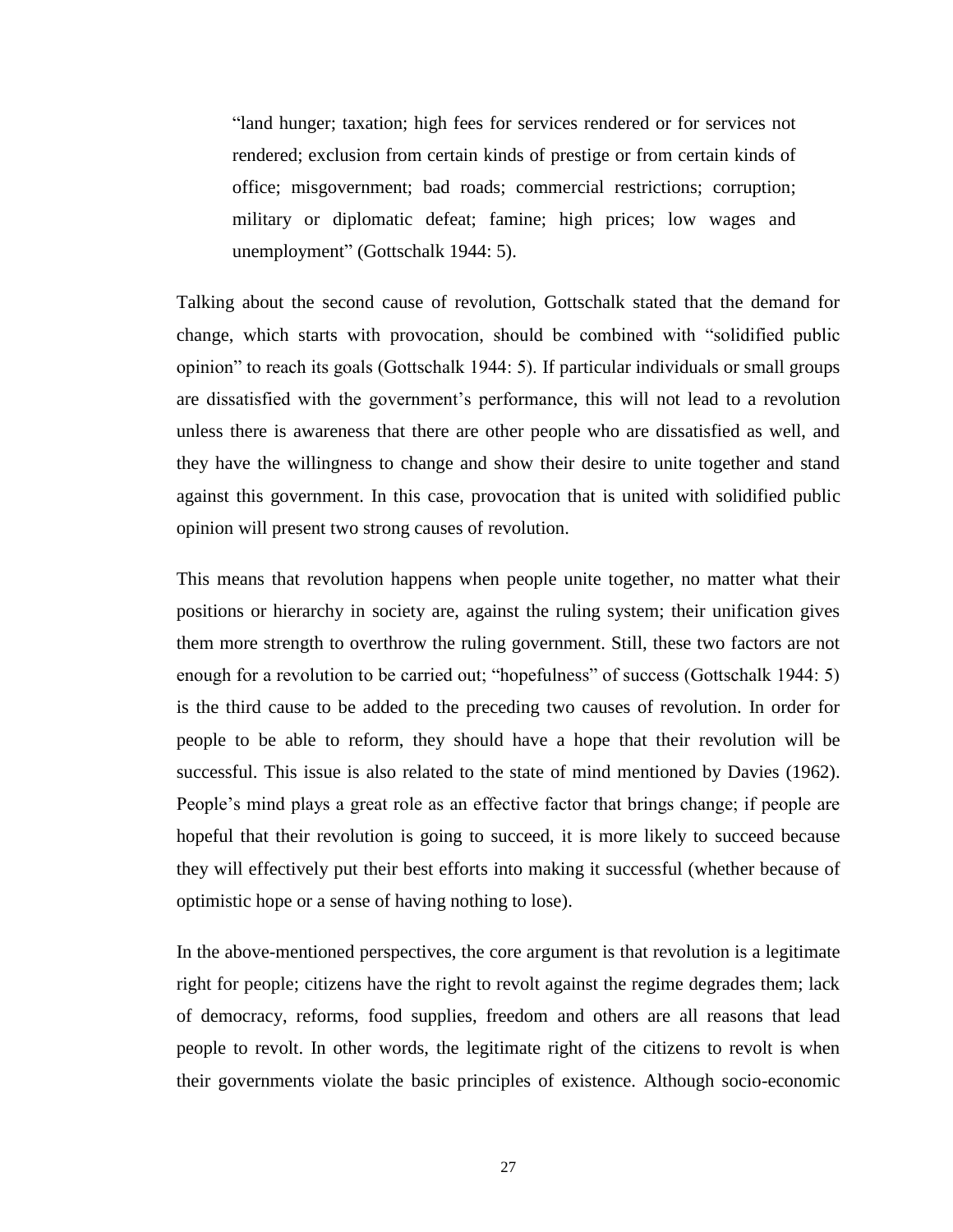factors in modern revolutions are different from historical examples in many respects, the appropriateness of people revolting against a government is always justified based on classical liberal ideologues affirming that people sensibly tolerate momentary lapses and privations in times of war or unavoidable economic hardship, but continued abusive policies to the detriment of citizens justify replacing the offending government with a new regime. Weber differed from this classical liberal view, arguing that states are created for the purpose of warfare, therefore "revolution is a non-legitimate form of change, insofar as the source of legitimate power is the authority of military command in a community of fate organized for foreign war" (Collins 2001: 171); in practical terms, this argument essentially views the state itself as legitimate, rather than revolution.

In mainstream liberalism, John Locke (1689) declared the right of people to revolt in *Two Treatises of Government*. He proclaimed that all people have the right to life, liberty, and estate; people could carry out a revolution against their government when it acted against their interests, and replace this government with a new one that served the interests of citizens. Locke saw the revolution is the safeguard against any regime that does not support its people's interests. This was certainly the view of the Founding Fathers in the US, and the *Declaration of Independence* (1776) is essentially a treatise on the right of people to revolt against governments that fail to ensure life, liberty and the pursuit of happiness ("estate" or "property" in the original formulations) for citizens.

To conclude this section, it is clear now that revolution take place for valid reasons such as the abuse of the governments and the dissatisfaction of the people. In most of the reviewed scholars, people have the right to revolt against the regime when they have a common reason.

#### **1.3 Is the Arab Spring a Revolt or Revolution?**

After explaining different theories of revolution, and the characteristics and causes of revolution, the thesis now examines whether these characteristics warrant the Arab Spring being considered a revolution or a mere revolt against dictatorial regimes. As explained previously, three fundamental elements comprise a revolution: mass social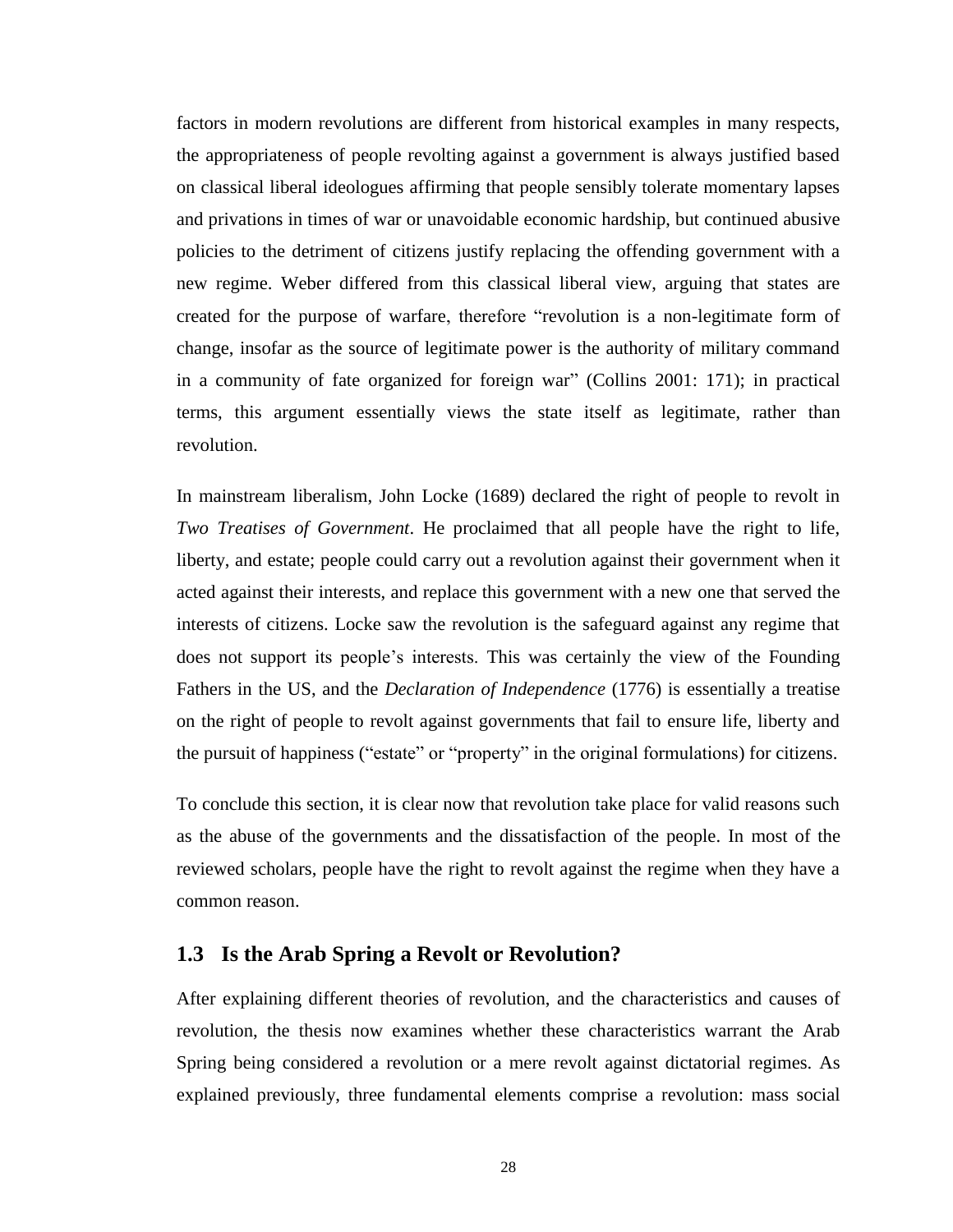movement, the existence of change or reform, and the use of violence. The first factor is applicable with the social movement in the Arabic world, as thousands if not millions of people participated and went to streets demanding change or the overthrow of the ruling dictators, but there is a widespread debate about whether this actually brought about social, political and economic changes or rather a mere changing of the guard, with the existing system of government remaining intact.

Although Ben Ali in Tunisia and Mubarak in Egypt stepped down (and they were not "overthrown" in the traditional sense of plebeian revolutionaries sweeping into the halls of power), the nature of the regimes in those countries has not markedly changed; the dictators left, but the dictatorships stayed. Therefore, the reforms that many protesters demanded are nowhere to be seen. Furthermore, it is important to note that the demands of the protesters were not really politicized; rather, they were focused on overthrowing the dictators and not their policies or regimes. This reflects the personality cults of leaders in totalitarian systems, particularly in MENA, where the focus of national adoration (and obedience) is focused on the President or King (with ubiquitous photos and statuary of the glorious leader); thus when people are against the government system, there is only the leader to be against. In practical terms, this means that the preoccupation of the Arab Spring movements with denigrating the offending dictators and (to a lesser extent) their regimes enabled the political system and social structures that entrench dictatorship to remain unaffected, most obviously the military establishment in Egypt, which has demonstrated that it can override the puny rights of democracy and remain the kingmaker (Tziarras 2011).

In regard to the third factor of revolution, which is the use of violence, in Tunisia the protests were massive but generally peaceful, while in Egypt the use of violence was more pronounced. The military became divided into supporters or opponents of the uprising, with Egyptian soldiers fighting each other. However, crucially the military high command generally remained cautiously supportive of the status quo, pending other orders from the US, which has bankrolled the Egyptian military establishment since the reforms of Sadat in the 1970s as part of its efforts to promote peace with Israel (Tziarras 2011).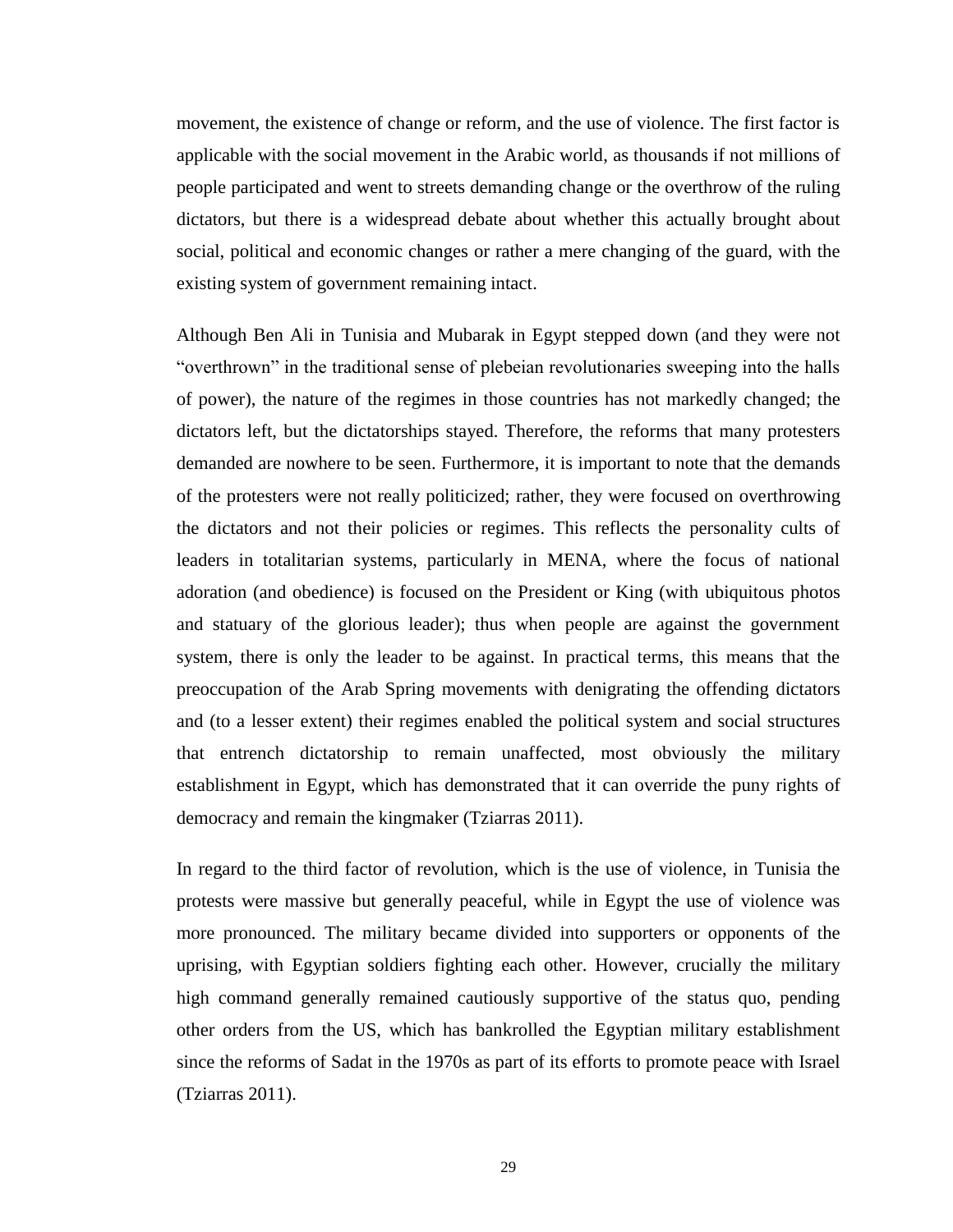Karl Deutsch (1964: 102-104) proposes that the degree of mass mobilization, the duration of a revolution, as well the number of people killed (both from the military and civilians) while the event is in action may be used to represent the characteristics of describing a revolution. Most of these uprisings in the MENA region went on relatively for a short period of time, with the notable exception of Syria, and the number of deaths (except in Syria) was insufficient to make the events revolutions (Tziarras 2011).

As mentioned previously, it is unanimously agreed that a true revolution must at least focus on political and social reforms (if not economic and religious/ideological); by this yardstick, the Arab Spring movements in Arab countries have not reached the stage of being a revolution, because they have (at best) brought about limited bribes (as in the Gulf countries), clumsy coalitions (as in Tunisia) or (counter-revolutionary) reactionary regimes and policies (as in Egypt). With no coherent revolutionary policies or demands, the Arab Spring slogans inevitably resulted in no political modernization or individual freedoms, but rather a momentary shake-up of the existing power systems.

#### **1.4 Conclusion**

This chapter reviewed different theories of revolution and the broadly accepted criteria of what constitutes a revolution. For an event to be considered as a revolution, it should involve a mass social movement, a process that will lead to fundamental and systemic changes or reforms, and the use or the threat of use of violence. Taking these three points in account, the events that occurred in the MENA region cannot be described as revolutions because one or more of these criteria is absent in each case. In this thesis, the researcher aims to test the events through the lens of sociology of revolution. The first thing that comes up from analyzing each theory is that the Arab Spring is not a revolution.

What happened in Tunisia and Egypt was an application of traditional materialist rationales of revolution that can be traced to Plato and Aristotle; poverty breeds popular discontent. This was the case in Egypt when the poor from the countryside went to the streets and asked for the overthrow for Mubarak's 30 year-old regime (Bennani-Chraïbi and Fillieule 2012: 7). It is true that some changes took place in Egypt and Tunisia, but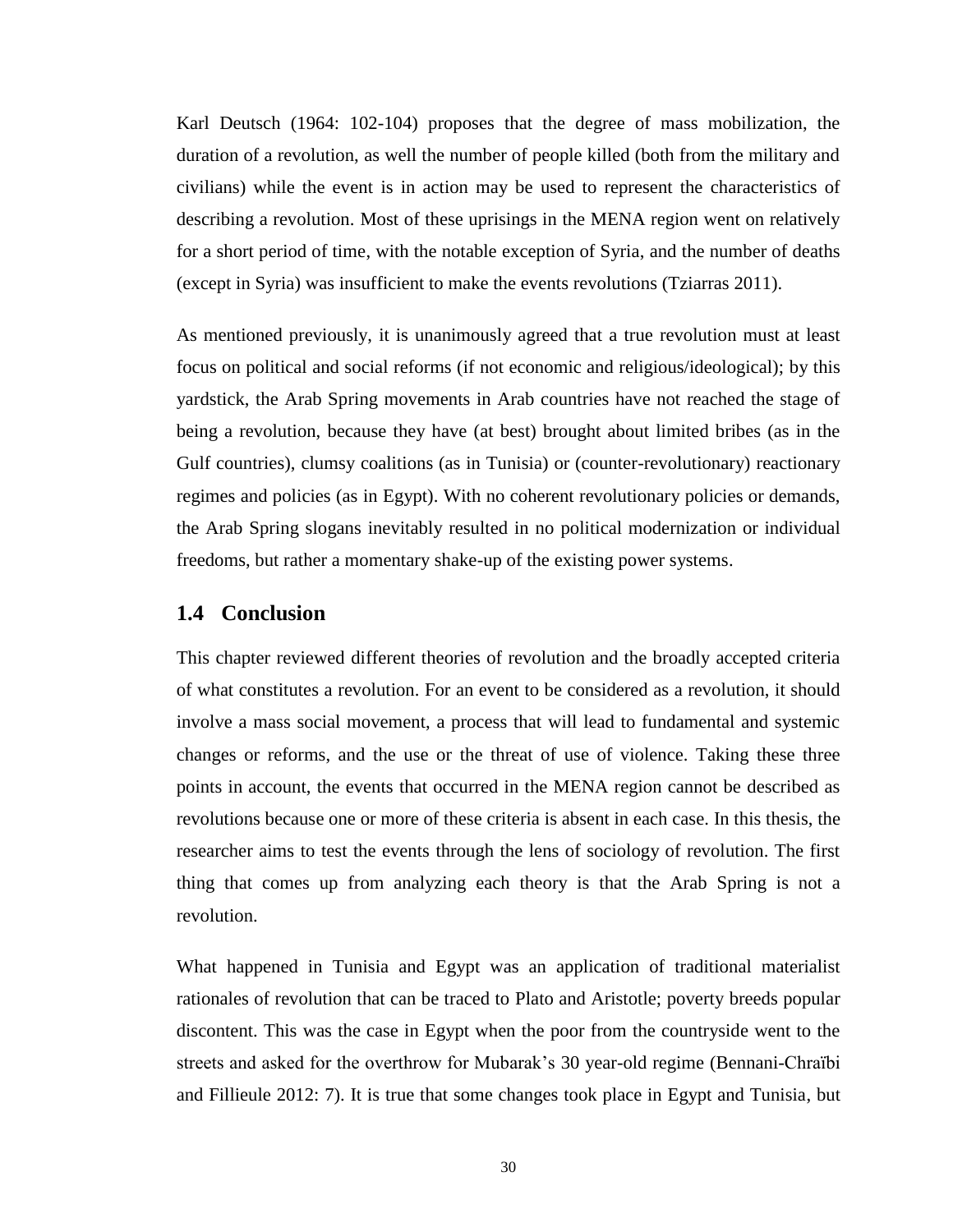these were essentially superficial, with the underlying systems of power and domination remaining intact (Tziarras 2011). Furthermore, the demands of the protesters were mainly asking for reforms, with only the more devoted elements focusing on removing dictators (particularly after the fall of Ben Ali, which was due to the farcical attempts of him and his family to abscond from the country with the national gold reserves). The protestors had little awareness of the necessity of changing the political system and political structures if real and lasting change was to be achieved.

The fact that the Arab Spring was a revolt rather than a revolution does not negate its importance as an essential change in the region, with on-going, serious implications. These events mark the beginning of new era in which a burgeoning sense of solidarity among people in the MENA may enhance their ability to object to the policies of their governments, causing some to view this as a preliminary to a real Spring that can effect real revolution in future (Tziarras 2011). Clearly regimes in the MENA will have to adapt to this new environment and devise more sophisticated methods of control similar to modern Western democracies, including avowals of the importance of individual rights and some measure of socio-economic security.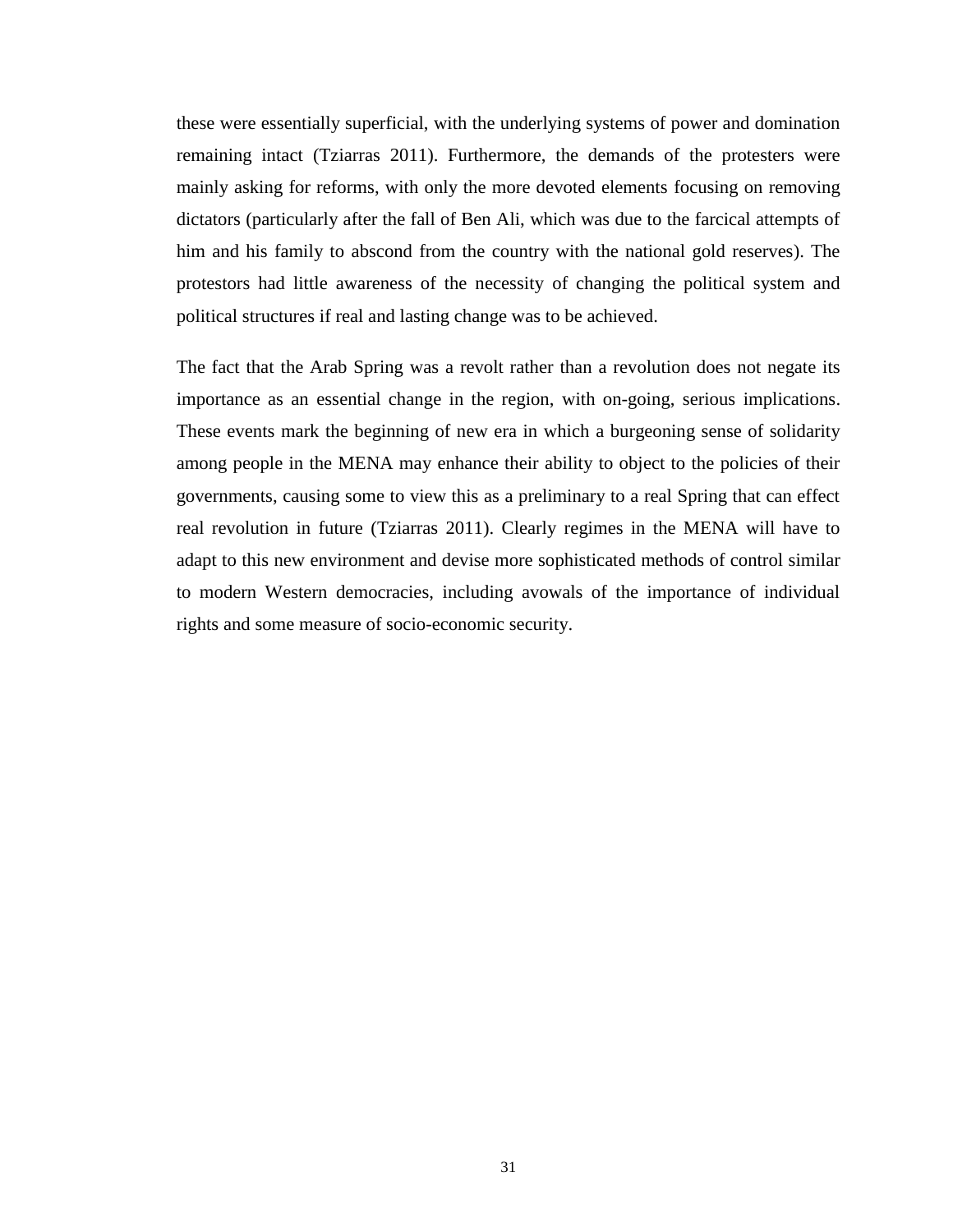#### **CHAPTER 2: THE ARAB SPRING**

#### **2.1 Introduction**

The main focus of this chapter will be about identifying and exploring the Arab Spring phenomenon, tracing its history and conceptualization, including the origin of the term "Spring" and its usefulness in describing the movements that took place from December 2010. The discussion of this chapter starts by questioning what the term "Arab Spring" itself refers to, and why it became the preferred term, rather than "Arab Revolution", "Arab Awakening" or "Arab Uprisings". Exploration of the term "Spring" in the context of the Arab revolts since 2011 reveals that the term does not genuinely reflect the phenomena under consideration, particularly as it is based on ethno-national assumptions about the MENA region that do not exist in reality in MENA states. Furthermore, the term does not capture the socioeconomic and political structures of these countries, which is why the early "Spring" or multinational protests in 2010-2011 ultimately digressed into myriad different outcomes in each nation. For this reason, I have chosen Tunisia and Egypt to show how their structures are different and thus there is no commonality between them to justify the processes that happened in those countries being grouped together as the "Arab Spring".

### **2.2 What is the 'The Arab Spring'?**

"The Arab Spring" refers to the social movements and popular uprisings that arose at the end of 2010 in Tunisia and which subsequently propagated throughout the MENA in the following years (Souza and Lipietz 2011). These uprisings and revolts stretched across the Maghreb and Middle East, figuratively and literally, to reach Egypt, Libya, Yemen, Syria and some of the Gulf States. While Friedman (2011) and other apologists describe the Arab Spring as a political uprising that was carried out by mass populations demanding liberal democratic reform with Western democratic support, in reality the demands of the mass populations were not exclusively (or indeed mainly) related to liberal democratic reform, nor did the West intervene except where expedient to preserve its own geostrategic interests. Indeed, the most significant impact of the Arab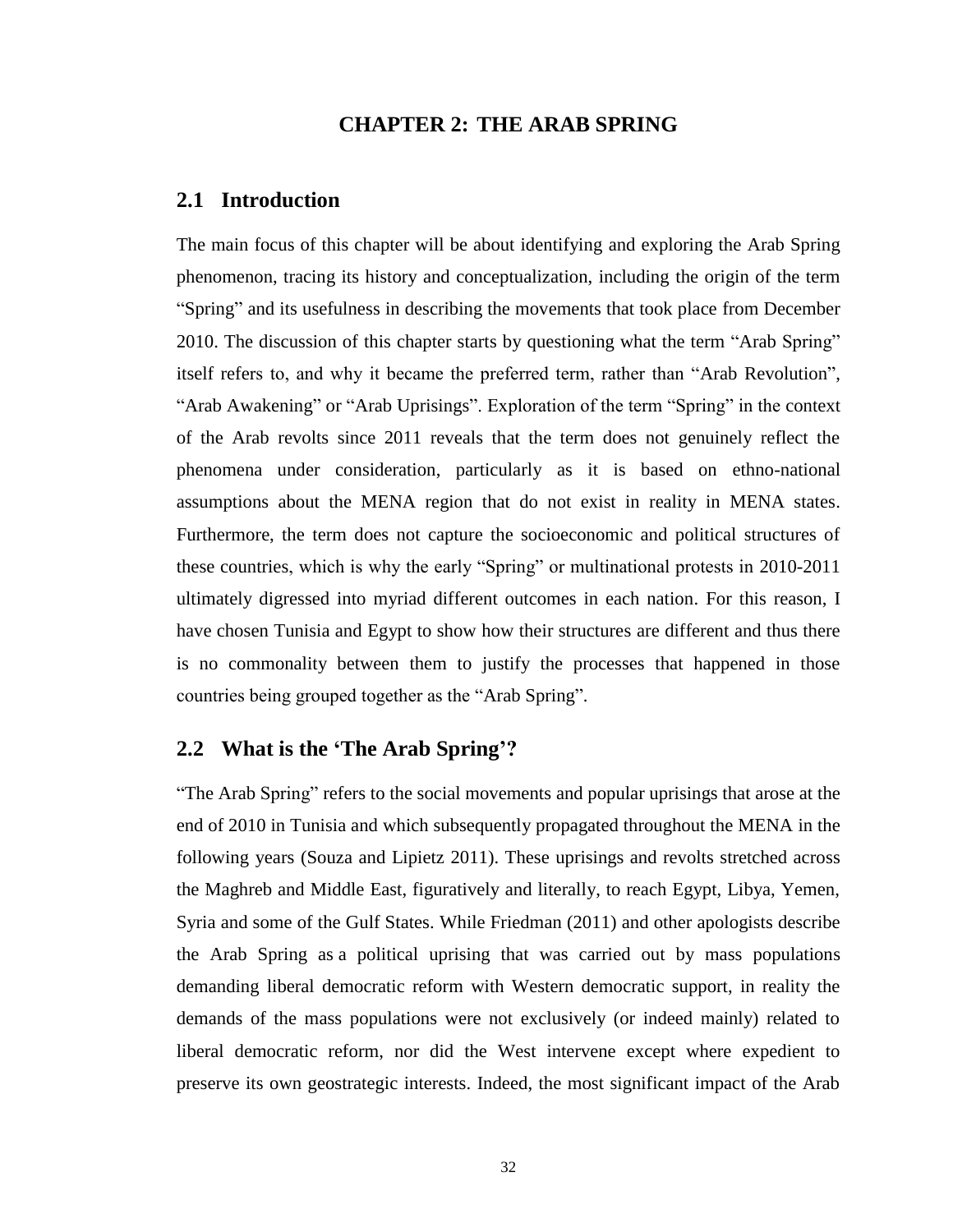Spring in the West has been to force a reassessment of the (on-going) US policy of giving political, financial and diplomatic support to despotic dictatorships who guarantee stability in the MENA.

Thus, it is crucial to question any claim or a statement about the uprisings because of the politicized nature of their implications. With respect to mass participation, it comes from the realization of the protestors that they might be able to remove the dictators and their dictatorship regimes by going out to the streets and asking for change. From another perspective, Tariq Ramadan (2012) described these upheavals as an intellectual revolution rather than a political one, whereby peoples' awareness gave them hope that they could change and remove ruling regimes. It is thus a realization of the power of the people by people themselves rather than a real political change revolution. No doubt such ideas find easy acceptance among the dreaming spires of Oxford, but they bear little relation to the grinding lived reality of citizens of the MENA countries.

Friedman (2011) and Dodge (2012) stated that the protestors' aim was to generate meaningful political change for the better across the MENA region; these protestors desired to have democracy in their countries as well as good governance (Clark 2013: 46). Therefore, it was an awakening of the people to their miserable reality, which was not new, but this time with the novel realization of their power and hope to demand change. In this context, the events of the Arab Spring gave hope to millions of people that change is a possibility, but what happened after the series of uprisings in the Arab world did not meet their demands, as will be discussed more in the next chapter. As Guzansky and Heller (2012) noted, the uprisings that started from Tunisia represented a threat to all the ruling regimes in the MENA region, and that was increasingly true as the wave of uprisings moved to other countries and protestors were able to overthrow some long-established dictatorships, such as those of Ben Ali in Tunisia, Mubarak in Egypt, Salih in Yemen, and Gadhafi in Libya (Guzansky and Heller 2012).

Al-Sayyad claimed that the uprisings came as a shock to everyone, including the Arab intellectuals who were part of the wider Arab cultural milieu, such as political émigrés in the West. The mass participation was the most shocking element rather than the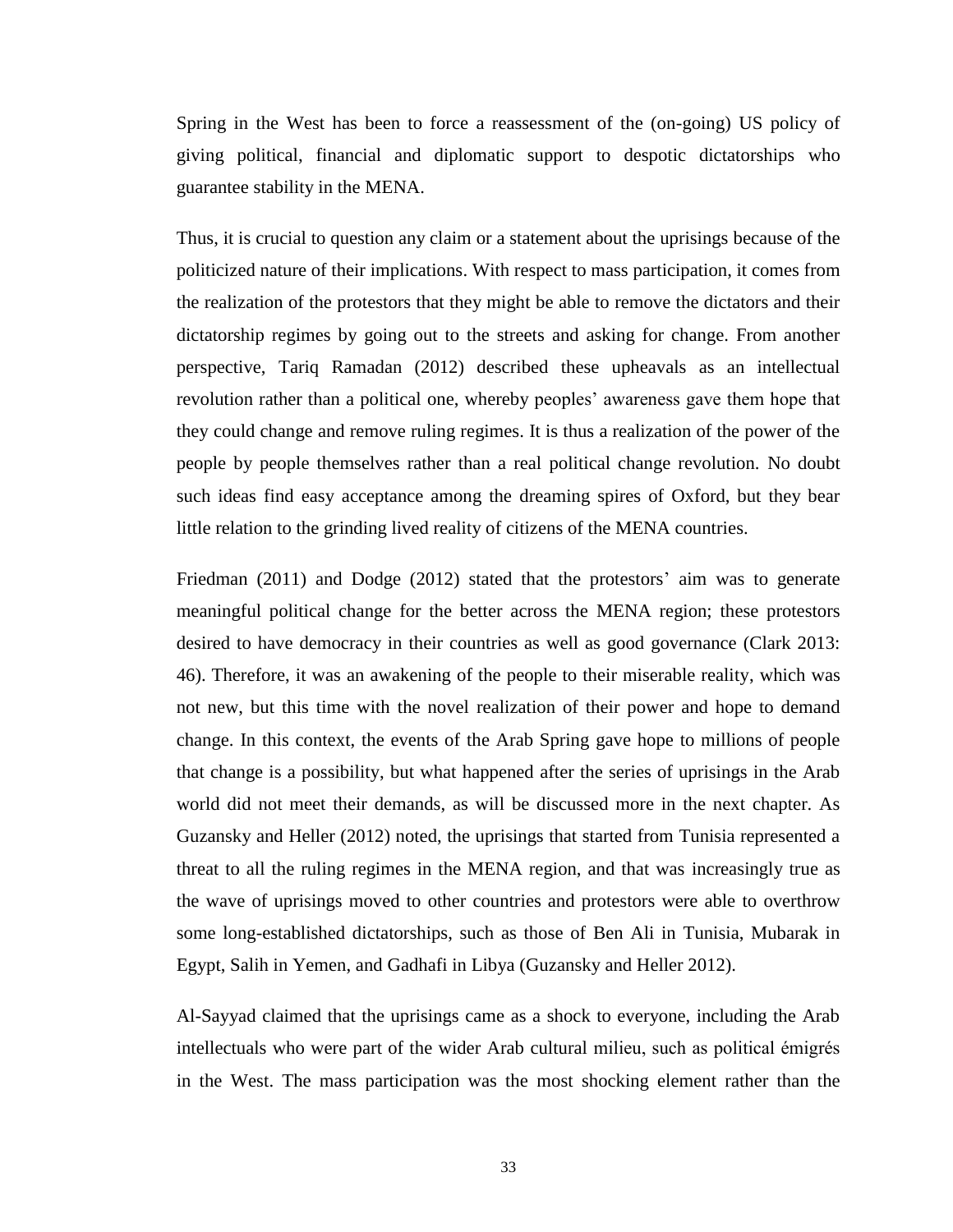uprisings themselves; having suffered for decades under stagnant or declining standards of living, with rising unemployment and food prices and dictatorial regimes routinely violate fundamental human rights, what was different in 2010-2011 to make the general populations of the Arab world take to the streets in mass.

While social media (i.e. Facebook and Twitter) are generally proclaimed to have played a decisive role in creating feelings of solidarity and helping organize protests, in reality most of the populations of the Arab Spring countries are not regular internet users, and the most substantial changes were in response to street protests (Rosen, 2011). However, the role of social media in disseminating anti-regime propaganda (e.g. videos of police brutality) and organizing demonstrations should not be underestimated. The region was living in dangerous conditions socially, economically and politically, with increasing unemployment and deteriorating standards of living (e.g. the inflation of food prices following the 2008 financial crisis and other global and local factors), with the result that longstanding divisions in society, including ethnic and sectarian ones, shattered the macro-level social cohesion of the preceding two decades (Al-Sayyad 2013). Again, this division and social structure are not something new or unexpected given that the region is ruled with tyranny, and problems on all levels have been accumulating for decades. Thus, careful examination of the region's conditions can reveal the truth of the uprisings and their causes, and what effects countries' structures had have on their outcomes.

The spark of the Arab Spring was the desperate self-immolation of the vegetable seller Mohamed Bouazizi on December 17, 2010 in the small Tunisian city of Sidi Bouzid (Souza and Lipietz 2011: 620), after a fight with a policewoman who forcefully seized his wheel and threw away his groceries; this public humiliation and aggressive action induced Mohamed go to the municipality building and set himself on fire (Henry 2011). Images and stories of Mohamed's desperate act spread across the entire Middle East, leading to a series of protests, demonstrations and upheavals. This incident was not new and not the first one that took place in Tunisia. There were other local protests over economic problems in Tunisia's poorer interior regions, but what was so special about Bouazizi that it was captured by cameras and was disseminated online (Beaumont 2011; Lim 2013: 922).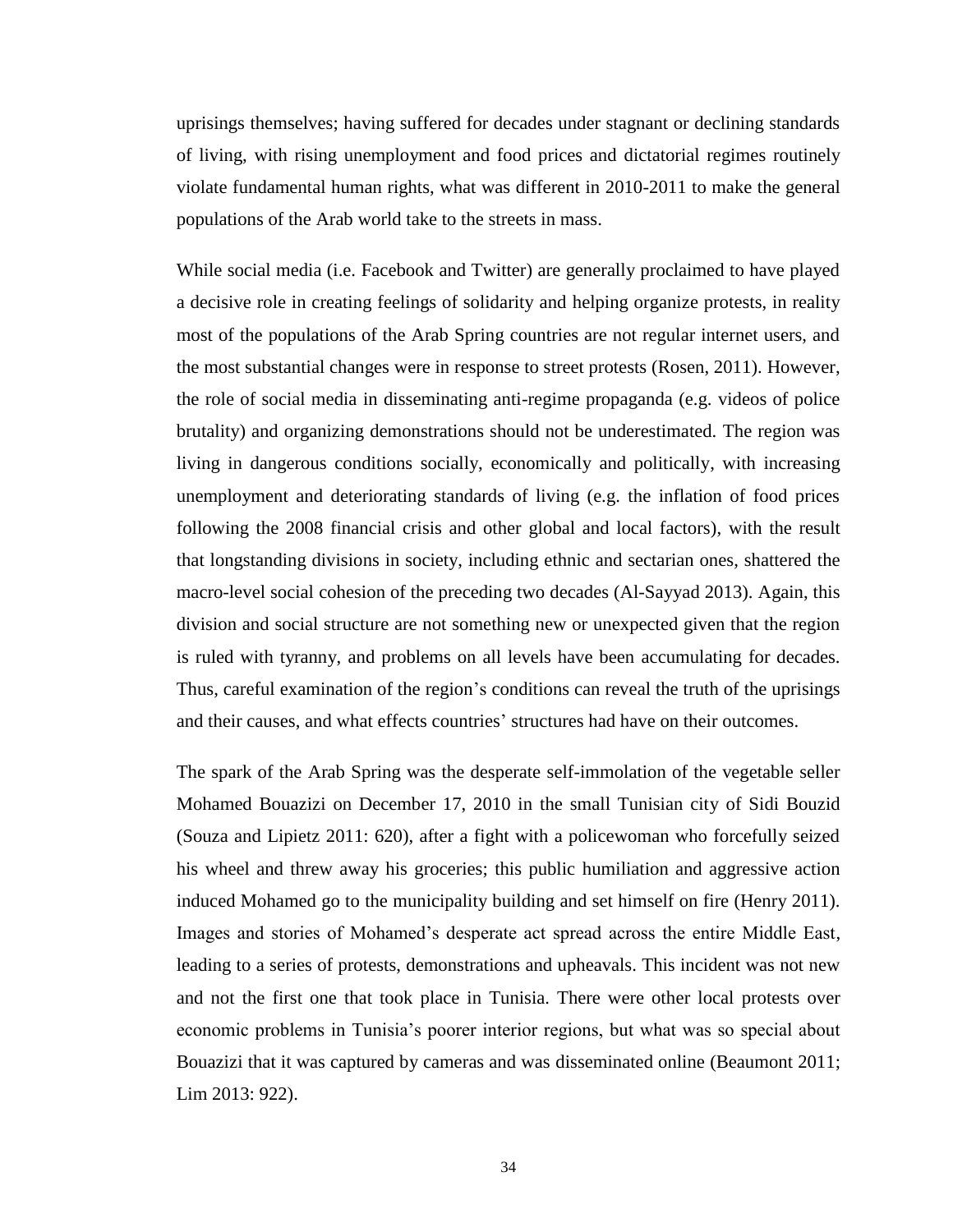By the facility of technology and social networking, angry and desperate people (particularly younger people) took advantage of the Internet to share pictures and videos of the incident, finding fertile ground for deep resentment of ruling regimes in the MENA (not just in Tunisia). The accumulation of several decades of political repression and economic stagnation accompanied by lack of services and social inequality suddenly coagulated around this seminal incident, (the popularization and internationalization of the Bouazizi case). However, one cannot understand the Arab Spring without digging deeper into the underlying socioeconomic factors involved. This is where a real examination comes to be necessary and this is where the choice of Tunisia and Egypt comes to play a crucial role for case study analysis.

The story of Bouazizi went viral on social media; in response, what could have been a marginal news story (perhaps not reported in Tunisia itself) had to be picked up and handled by the mainstream/ traditional media, with the result that all TV channels, national and international, broadcast breaking news about the Bouazizi case. It was on the first page of almost all the newspapers; Facebook pages, groups, events and campaigns were created to support the case of Bouazizi against the Tunisian government. Online activists discussed and shared their stories and their problems, and then organized street protests; "social media played a central role in shaping political debates in the Arab Spring. A spike in online revolutionary conversations often preceded major events on the ground" (Howard et al. 2011).

Egypt followed Tunisia and revolted against Mubarak's regime. People gathered in Tahrir ("Liberation") Square calling for justice and freedom (Ramadan 2011a). Inspired by the Tunisian case, particularly after Ben Ali fled Tunisia on the  $14<sup>th</sup>$  of January 2011, many Egyptians started to feel that they could induce a similar change in the Mubarak regime. While Mubarak always maintained a solid core of support among many Egyptians, the millions of protestors in Tahrir Square obviously demanded justice, freedom, democracy and a civil state, which they felt was not likely to occur under Mubarak; whether the majority actually wished to replace the military junta system of which Mubarak was the figurehead prior to the overthrow of Ben Ali in Tunisia is another issue. As the protests went on, they became more focused on anti-corruption and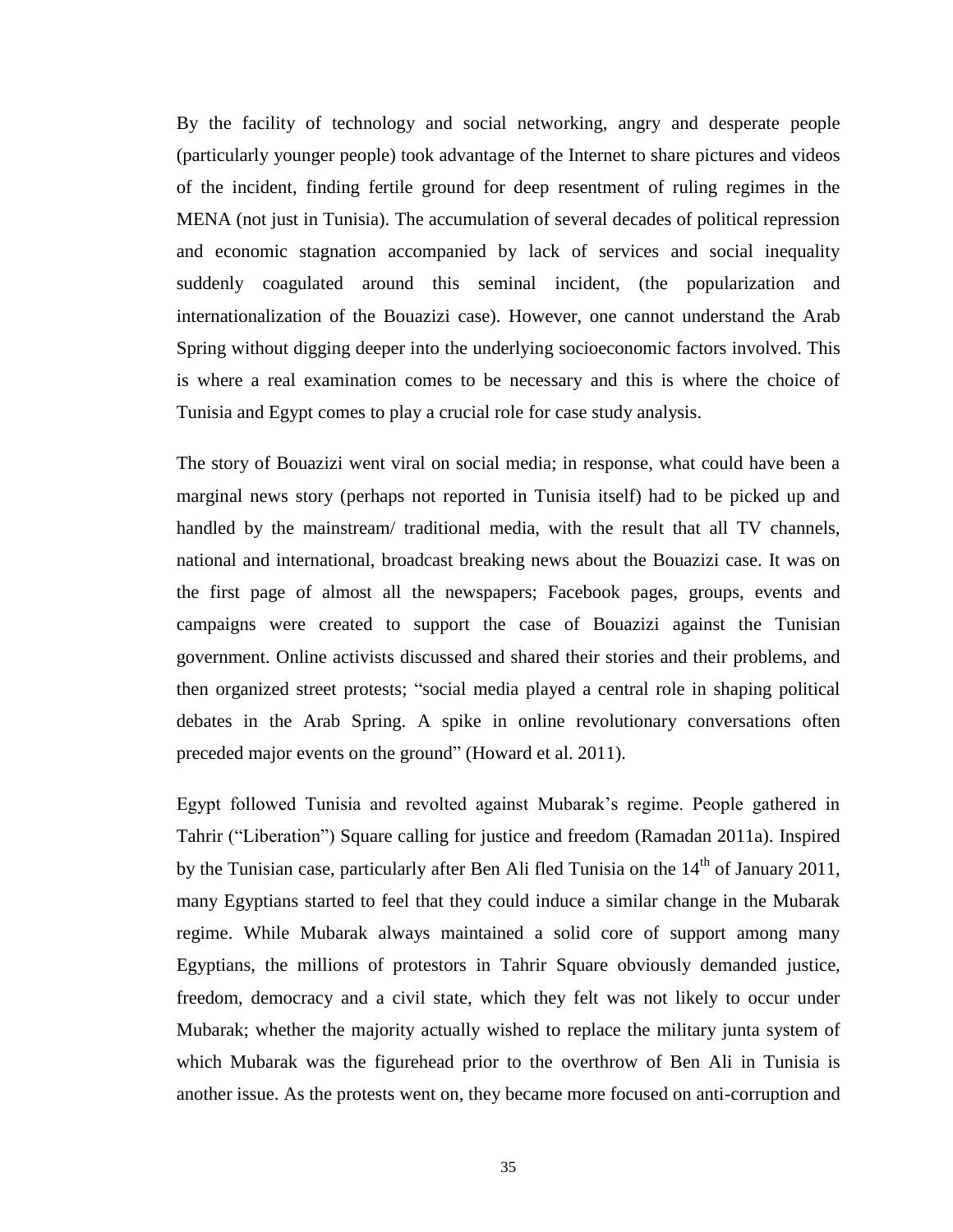to stop violations of human rights and dignity (Murra 2012). Ultimately the protestors appeared to succeed in overthrowing Mubarak, but in reality the military establishment maintained de facto control over Egypt. The important lesson is that the uprisings were "created as a result of horrible situations that made people suffer like high rate of unemployment, poverty, inflation, and other economic failure" that came to have a more idealistic/ revolutionary flavor in terms of slogans, but which in fact never fundamentally challenged the underlying system of power (Owen 2012: 376).

The upheavals that took place after the desperate act of Bouazizi were dubbed the Arab Uprising, the Arab Revolutions and the Arab Awakening (implying that the Arabs were sleeping prior to the act of Bouazizi, reflecting an old orientalist stereotype of the lazy and fatalistic Arab), but ultimately Arab Spring was the term that stuck (Ramadan 2011b). The following section argues that "Arab Spring" in analytical terms is a misnomer for the uprisings that took place in the MENA region.

### **2.3 The Concept of "Spring" in Political History**

At the outset, it should be noted that "Arab Spring" was propagated mainly by Western media, and it reflects European political concepts; this is the fundamental problem of the term when applied to the MENA (Alhassen 2012, Susser 2012, Zimmer 2011). For Western analysts the concept of a political "spring" has a long pedigree, tying in with notions that can be traced back to Enlightenment ideas of human progress that fed into 19<sup>th</sup> century ideologies such as materialism (e.g. socialism in Marxist economics and Darwinism in biology). The term "spring" was used to describe upheavals in Europe such as the European revolutions of 1848 (dubbed the "Springtime of the Peoples" or "Spring of Nations", translations of the German *Völkerfrühling* and French *Printemps des peuples*). Clearly "spring" is associated with hope and refers to "optimistic periods of political transformation" (Zimmer 2011: 4). Similarly, in his 1917 work on *The Soul of the Russian Revolution*, Moissaye Joseph described the second half of 1904 (i.e. the 1904 Revolution, which induced the Tsar to institute a Duma and some limited reforms, most of which were later repealed) as the "spring" of a new liberal era. Furthermore, in 1968, Czechoslovakia enjoyed a brief period of democratic reform called the "Prague Spring". This was also a short-lived hope for the people to have a political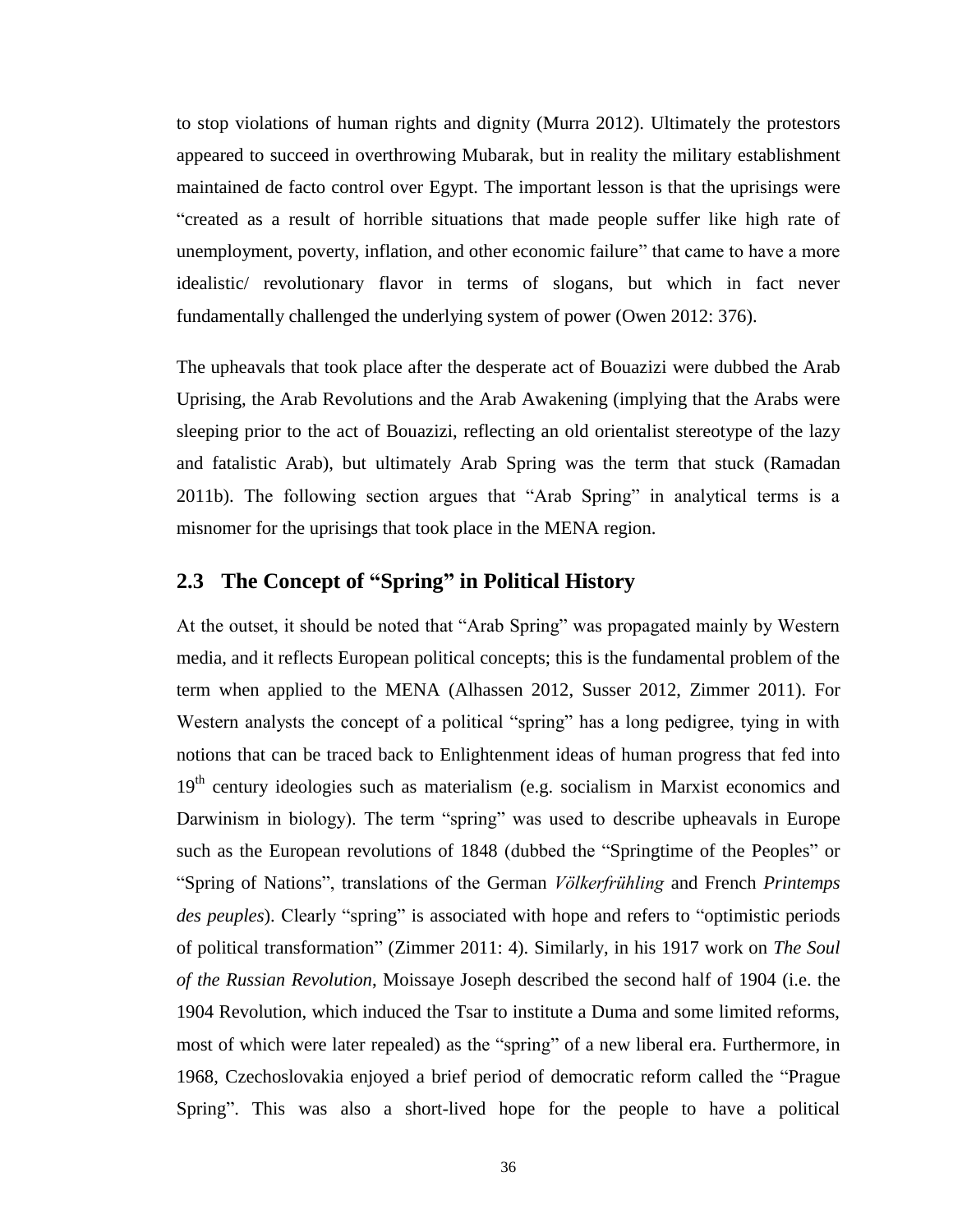transformation which ended up with a Soviet invasion. Furthermore, "along with the Prague spring of 1968, there has been a Polish spring of 1956 (and again in 1982), and even a Seoul spring in South Korea in 1979" (Zimmer 2011: 5). We see here that the term has no unity in its description of events and uprisings. In fact, the only common features of the term could be the short-lived hope that people share as they demand liberation and change.

The term was also used to refer to the turmoil in Eastern Europe in 1989 when Communist regimes began to fall under pressure from mass popular protests in a domino effect (Manfreda 2011). The fall of the Communist regimes of Eastern Europe was in fact not only because of popular protests but because of a long series of crises within the Communist bloc and a lack of will within the moribund Soviet Union to maintain its traditional political hegemony. The term "spring" thus does not capture these crises, which are more about the death of an old system than the birth of a new one.

Ironically, the first widespread use of the term "Spring" to describe politics in the Arab world was when the Syrian president Bashar Al-Assad came to power in July 2000. As a young and well-educated President educated in the West, people thought and hoped that he would reform the regime and bring change to the country, which produced "temporary talk of 'Damascus Spring'" (Owen 2006: 93); obviously in reality the totalitarian Assad regime continued the policies of Bashar's father, of a permanent state of war with Israel being invoked as eternal justification for a lack of democratic freedoms. George Packer, in his article entitled "Dreaming of Democracy" published in the *New York Times Magazine* in 2003 used the term "spring" to describe the US invasion of Iraq, which he felt would sow the seeds of democracy in the Middle East (Packer 2003: 5); he was indeed "dreaming"! As an Iraqi who witnessed the invasion and its consequences, I see no democracy and no "spring", instead what I see is only killing and destruction that continues over a decade after the intervention.

So far, all of the writers and scholars who labeled different events as "springs" were from non-Arab origins; the first Arab writer to use the term "Arab Spring" was the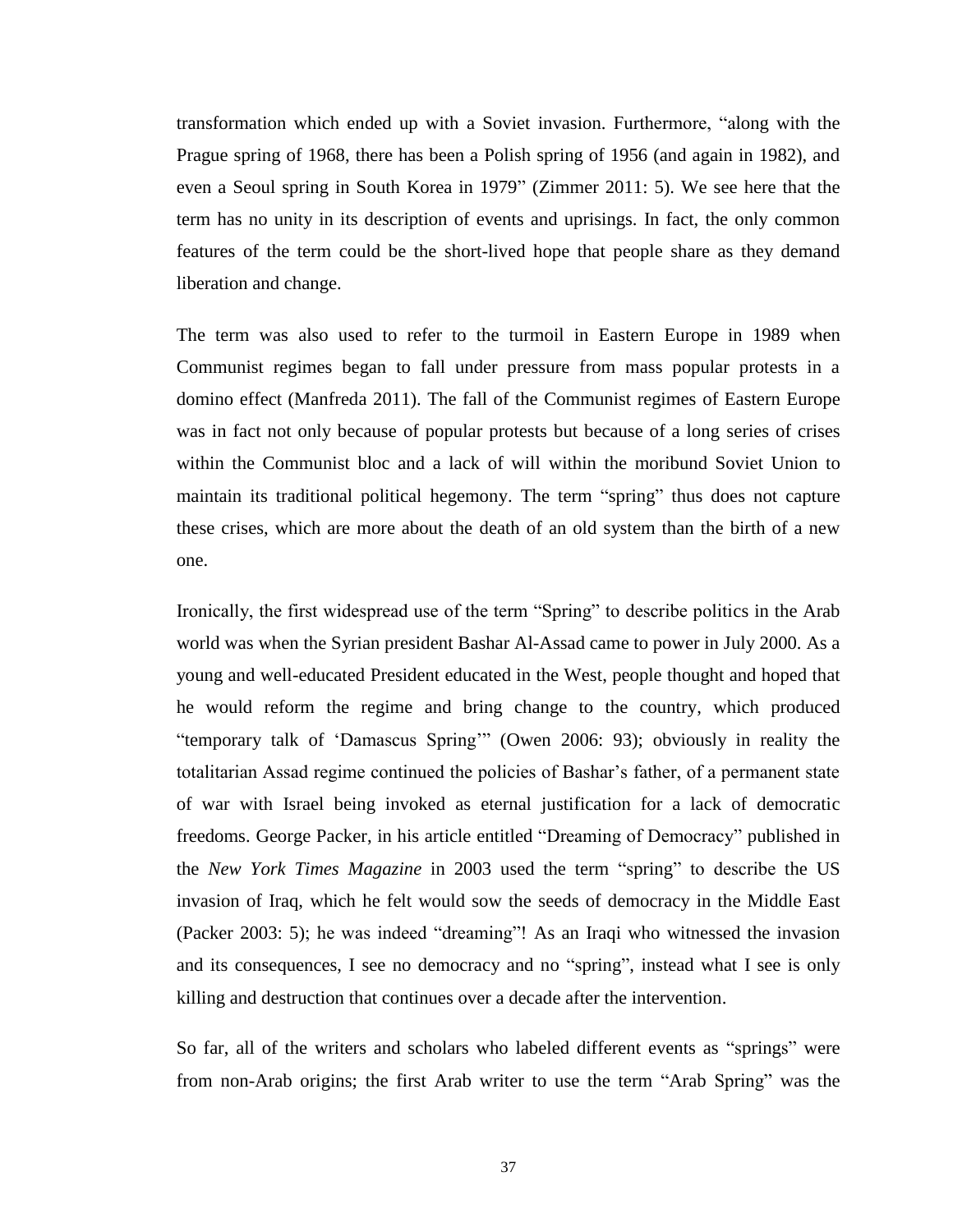Egyptian Saad Elddin Ibrahim in February 2005, when he described social events in Egypt, Lebanon and Iraq (Middle East Voices 2011). Similarly, numerous media commentators used the term "Arab Spring" to refer to the flowering of Arabic democracy movements in 2005 that lasted for a short period of time in the Middle East. Protests, demonstrations, unrest and other changes began to take place in the Arab world, especially in Lebanon, Egypt and Iraq after the US invasion; these movements were called "Arab Spring of 2005" (Keating 2011; Krauthammer 2005; Lynch 2011). When we closely analyze these events, we see that there were some attempts by the governments of these countries to reduce the pressure on their regimes by appeasing their unsatisfied, desperate people with elections and allowing opposition parties some limited role in political life, as well as some reforms regarding economic and social status. However, these attempts failed to meet people's demands, and in fact they were later repealed in most cases.

Referring to the events of January 2011, Marc Lynch posted an article entitled "Obama's Arab Spring" which talked about the protests in different Arab states and how the public media played an essential role in covering them. The next usage of the term was in an editorial post in the Christian Science Monitor about the overthrow of Ben Ali in Tunisia. Additionally, Mohammed El-Baradei, an Egyptian opposition leader, in an interview on January 25, 2011, stated that the current events at that time were the first signs of an "Arab Spring" in the region (Keating 2011).

Having looked at the history of "spring", we see that all events and protests from the European Spring of Nations in 1848 to the Prague Spring in 1968 and the Arab Spring in 2011 have the common theme of popular mobilization against oppressive regimes. However, as far as the results were concerned, most of these events merely represented wishful thinking for change, and any practical outcomes were merely symbolic and generally short-lived. Furthermore, the term "spring" literally and metaphorically means a season of renewal, a time of refreshing and flourishing, which we do not see in any of the cases considered. Therefore, it is an empty rhetorical flourish and an analytically barren concept to apply to such events. Many authors, intellectuals and activists are also uncomfortable with the term "Spring" in describing the upheavals in the Arab world, as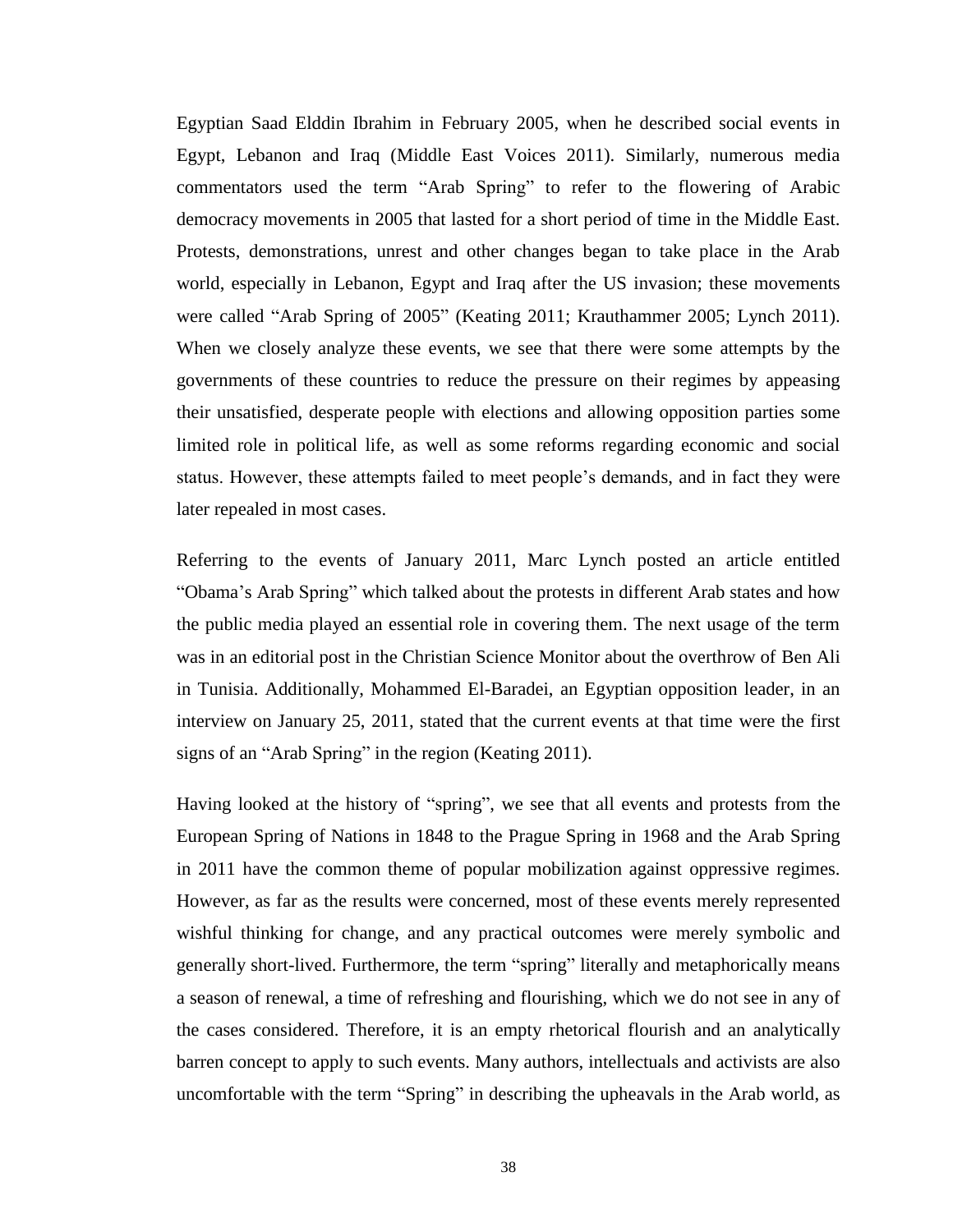this word reminds them of the "Prague Spring" and how it brought brief and ephemeral democratic freedom that did not last long, and which was crushed by Soviet tanks (Keating 2011).

# **2.4 Examination of the Usefulness of The "Arab Spring" Concept in Understanding the Recent Uprising**

As we have noticed, the concept of "Spring" has been used before in different parts of the world referring to different kinds of revolts, but in fact it was a European-originated concept that might generate hatred of the term itself among people in the MENA region whose freedom has generally been withheld by Western powers (colonial regimes of the postcolonial "international community"). The connotation of the abortive "Prague Spring" also suggests that the Western media cynically anticipated that no lasting change would arise from the popular movements in the MENA. Thus the Arab upheavals should be named by social scientists in terms of the context of the MENA region and its history, and the name should have something to do with Arabs themselves; they should not simply file the MENA upheavals under the same heading as political events in European contexts. It is better to call the events revolutions, revolts, or upheavals etc. rather than depending exclusively on the term the "Arab Spring".

A similar point of view was presented by Provost Alhassen, a fellow in American Studies and Ethnicity, when she defined the Arab Spring as an empty term which was not descriptive enough to capture what happened in the countries or in the region; she also observed that "it is seasonally inaccurate" (the major events in Tunisia and Egypt occurred over December 2010 to February 2011, in winter), thus it must be deployed as a metaphorical device indicating "time of renewal" (Alhassen 2012: 3).

There are many reasons to reject the concept of the "Arab Spring", including that it was not primarily used by the people who organized, led and participated in the movements, or indeed by its opponents within the MENA, rather it was part of a taxonomy devised by Western writers and media commentators. Given that is it fundamentally a Western projection onto a MENA context, Alhassen (2012) asked where this insubstantial but ubiquitous phrase originated.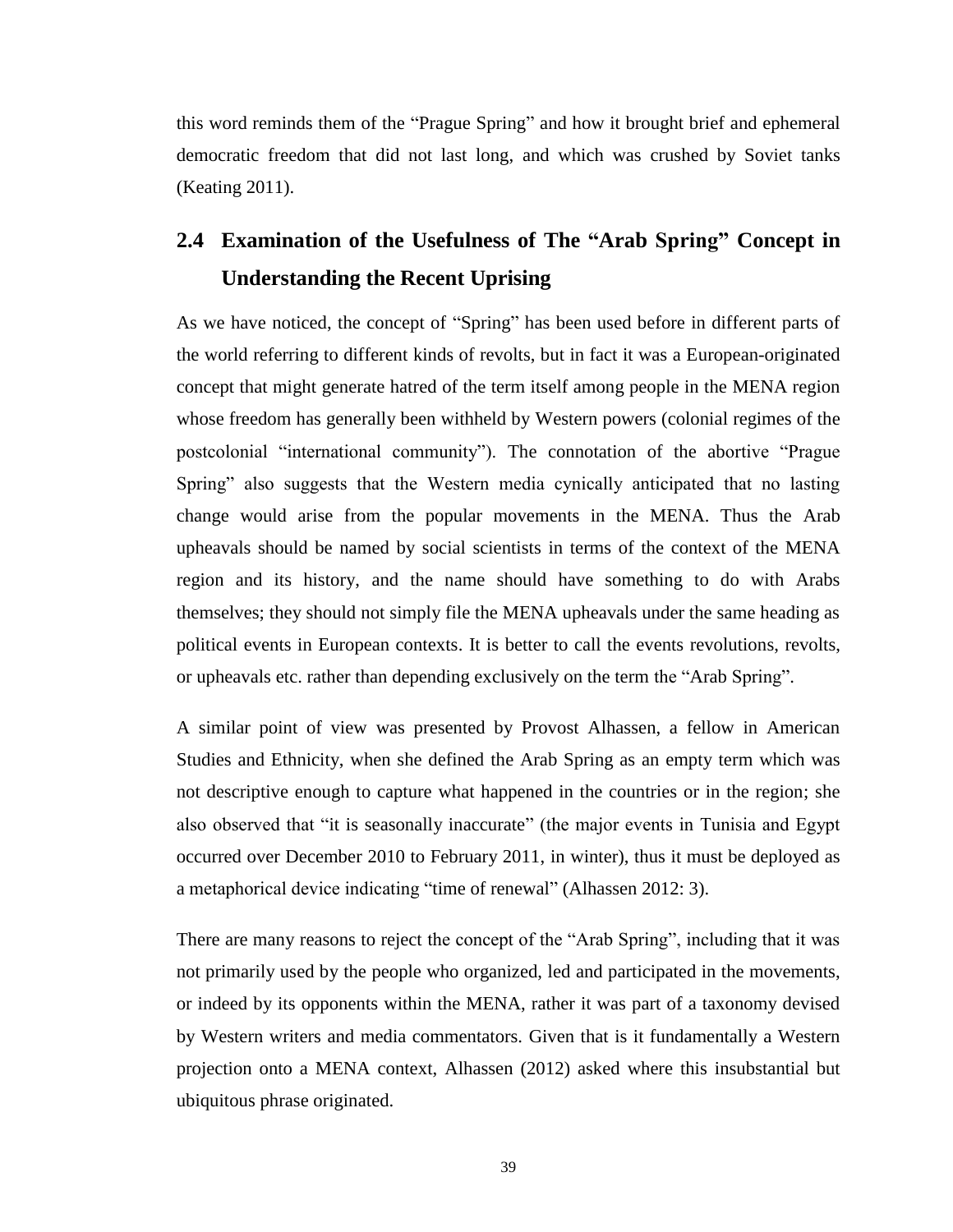Alhassen considered this as misleading because it did not give a great appreciation to the people who carried out the revolts and stood against their autocratic and unjust regimes. Furthermore, she visited the MENA region and surveyed many people asking "what do you call the movement in your country and in the region?" The results included many answers, but the dominant one was *thawra*, meaning "revolution" in Arabic. Another popular name by voters was *Thawrat al Karama* (the "Revolution of Dignity") (Alhassen 2012: 10). Dignity was the absolute right people were demanding, an umbrella under which their grievances such as unemployment, inflation, corruption and human rights abuses could be clustered; they felt humiliated during the ruling of the oppressive regimes, and felt that the time had come to stop this humiliation and live as respectable human beings in nations that protected them. Another selected name was *Intifada* (uprising), which has been used to define a series of revolts in the Arab world, most obviously the Palestinian resistance (Guzansky and Heller 2012: 11).

In conclusion, the term "Arab Spring" does not reflect the experience of the people who participated in the related phenomena, nor does it refer to a fundamental political transformation. It is an empty term that refers only to the hope of people in change without deeply analyzing the socio-economic conditions that induce their behavior. Additionally, the term has no unity in terms of referring to specific characteristics, because the protest movements took different forms and reached different outcomes in different countries.

The following chapter presents the second part of the critical analysis of the "Arab Spring" in which I argue that the term does not capture the socioeconomic and political structures of countries in the MENA. Thus, it is an umbrella term used to describe the uprising of the region as a whole, without taking into consideration the different countries and their societies such as the case studies chosen for this research, Tunisia and Egypt.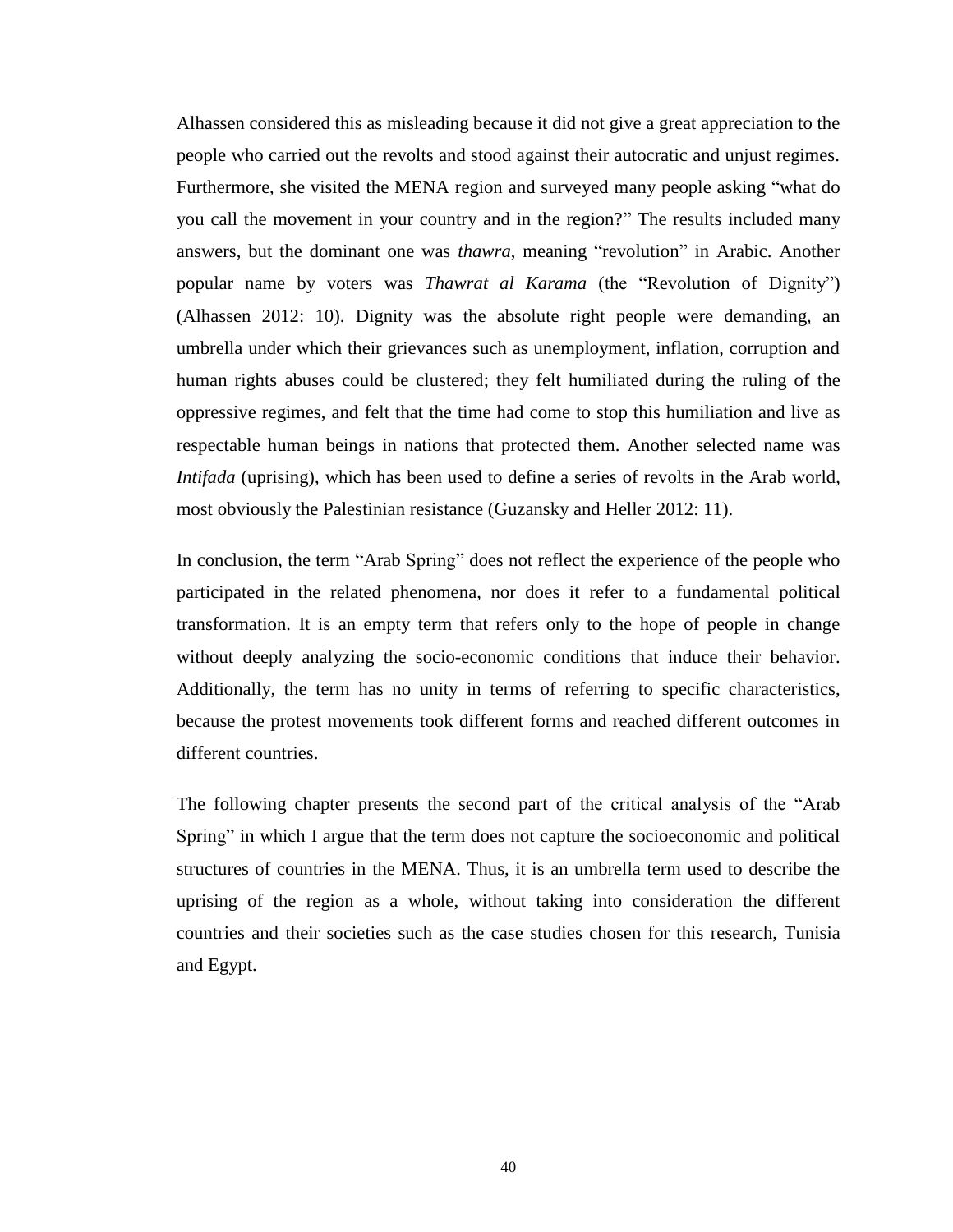# **CHAPTER 3: ANALYSIS OF THE ROLE OF SOCIOECONOMICS AND POLITICAL STRUCTURES**

This chapter discusses the causes that led to the mass uprisings in the MENA region commonly labeled as the "Arab Spring". I argue here that the term "Arab Spring" is an umbrella term used to describe the 2011 mass uprisings in a region that is widespread geographically and widely differentiated structurally. Not all Arab countries witnessed revolts, and those that did cannot all be lumped together under a single category, although some common features clearly listed. Therefore, a detailed and careful analysis needs to be applied to one or two countries in order to show how different structures have generated different forms of struggles and generated different outcomes from these movements, which refutes the value of "Arab Spring" as an analytical tool. My two case studies are Tunisia and Egypt, which are discussed in terms of their internal structures (the role of socioeconomics and political factors) in causing the so-called "Arab Spring".

In the first section about the causes of the Arab Spring, I examine the role of socioeconomic and political factors in the revolt countries. These uprisings occurred for traceable reasons; people had fatigue from suffering due to lack of services, dissatisfactory standards of living, political repression and economic stagnation. These were some of the internal, underlying problems that led people to revolt; also, there were external causes like worldwide economic recession that exacerbated the underlying tensions (Clark 2013: 46).

The two case studies selected for examination are particularly illustrative of 2011 in the MENA as a whole. Tunisia was the first country that witnessed the revolt, and also its "Spring" was so near to the ideology of a successful revolution as it brought substantive changes to the existing regime. Egypt followed Tunisia and revolted against a longstanding dictatorship, but the matter was different as the actions took a different path from Tunisia. This is explored with reference to the role of the socioeconomic and political structures of both countries.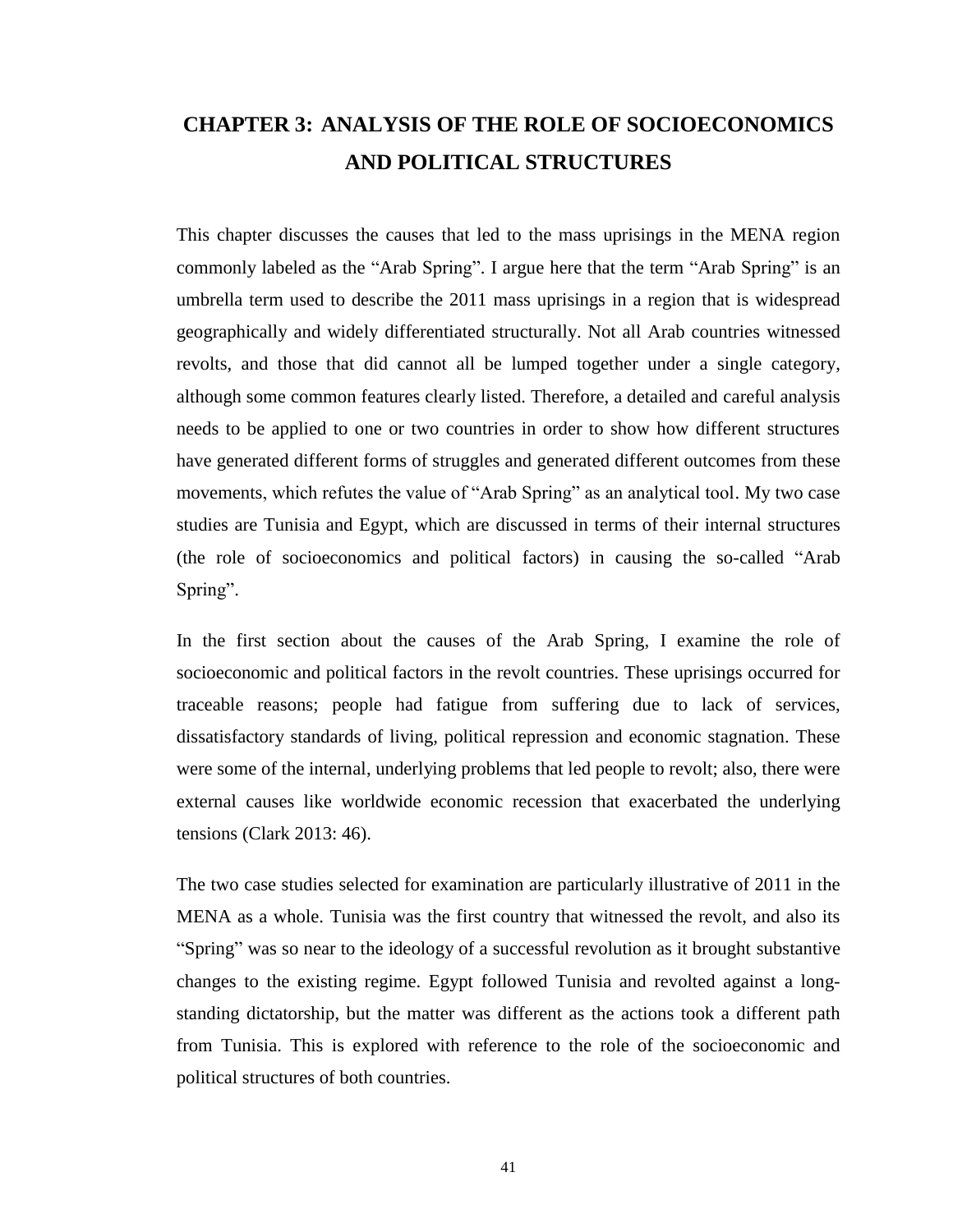This chapter explores the case studies in their own right and draws the discussion back to the underlying concept of this work, that the "Arab Spring" is not useful as an analytical tool in describing the uprisings in the MENA; in fact it does not capture the real picture of the socioeconomics and political structures of Tunisia and Egypt. This chapter begins by highlighting the general themes of popular grievances in the region and then move on to analyze the specific triggers of the "Spring" with reference to the socioeconomic structures of Tunisia and Egypt.

# **3.1 Causes of the Arab Spring**

The wave of social protests that swept through the Arab world during 2011, toppling some long-standing regimes and seriously destabilizing others, was the consequence of decades of oppressive and authoritarian political systems, failed economic policies, and socially alienated and disaffected populations, mainly the youth (Aissa 2012). It was evident that the youth were the main contributor to these protests, and the spark of the protests was the self-immolation of a Tunisian young man. The oppressed young Arab in the Arab Spring narrative, Bouazizi was first presented as an "unemployed college graduate", which emphasized the feelings of humiliation, loss of social status and perceived injustice of the frustrated unemployed youth of the MENA (Bennani-Chraïbi and Fillieule 2012: 7). In this regard, the mainstream narrative is useful in that Bouazizi does represent the typical citizen of the MENA countries who was disenfranchised – by political oppression attributable to a regime and to economic realities largely beyond the regime's control – and who could not patiently endure the "humiliation" of not being part of the neoliberal dream of the aspirational capitalist-democratic lifestyle.

In this section, I will be looking at the internal dynamics which consist of the socioeconomics and political structures that I believe are the backbone of the uprisings. First, I will identify the major overall situation in the MENA region in the post-colonial period such as political repression and economic stagnation; second, I will look at my case studies Tunisia and Egypt to see how internal dynamics play a significant role in causing and affecting the so far outcomes of the uprisings.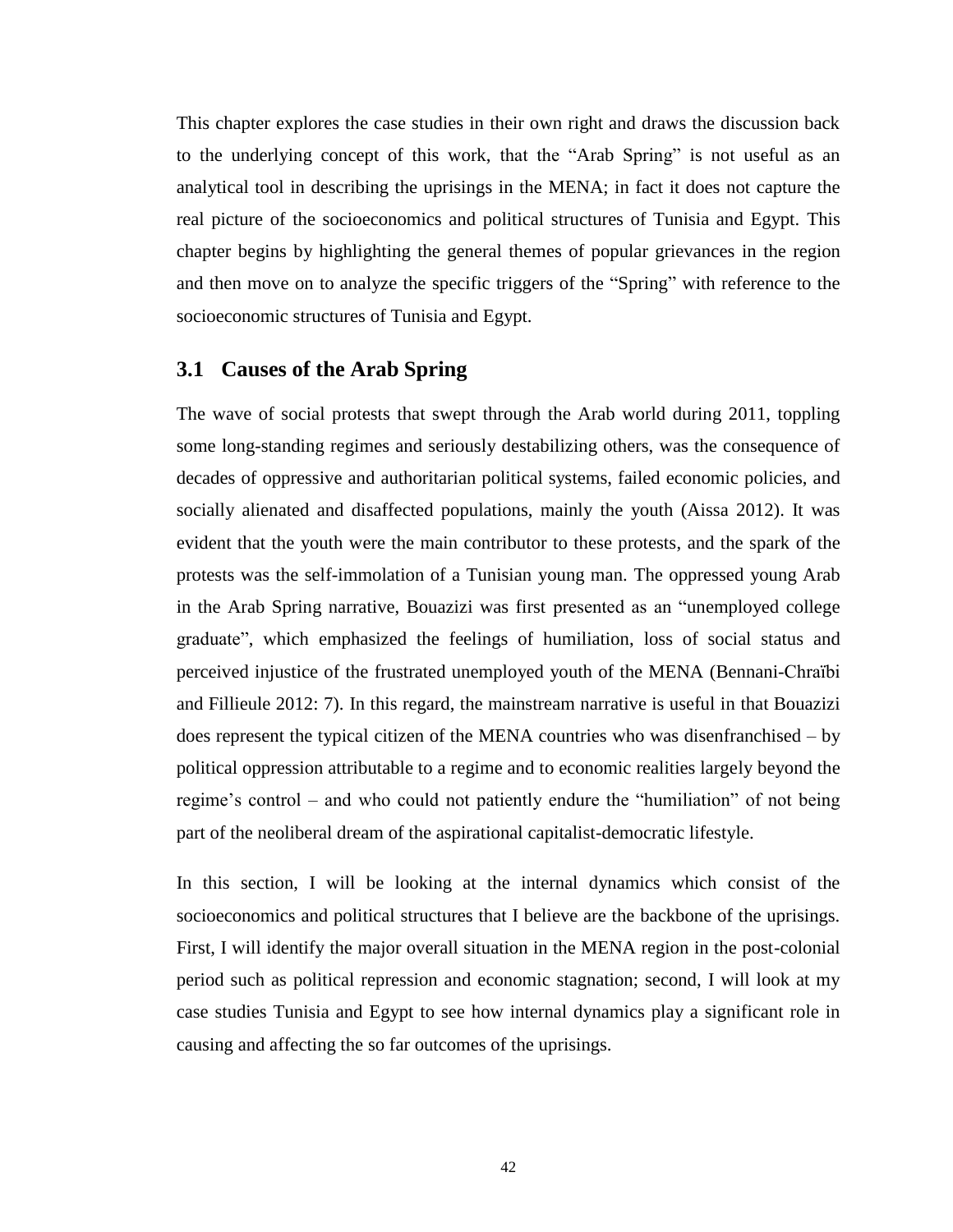When looking at the modern history of the Arab world, we see that the era of independence or the post-colonial era was shaped by a huge expansion in the power and scope of the state apparatus. This is because these states and countries (or rather the ruling cliques) needed to maintain security after the departure of the colonial powers. At the same time, the need to establish control over the new national territory and to promote large programs of economic development and social welfare were evident. As a result, the state accrued immense power over the public to a degree unparalleled by most colonial governments; armies and police forces ballooned in size and authority.

This was bolstered by the underlying Arab-Israeli Conflict (since 1947), which eternally justifies the suspension of democracy in the Arab world; in Syria the Assad regime has invoked a state of emergency (due to its war with Israel) for decades to justify the denial of democratic freedoms, while in Egypt the military establishment has been seen as the only guarantor of the fragile peace Sadat made with Israel – thus democracy is proscribed in Syria because it is at war with Israel, and in Egypt because it is not. This eternal justification is periodically given a fillip by events such as the Iran-Iraq War, the Gulf War and latterly the War on Terror (Owen 2006: 23). This scenario – essentially a diplomatic and military deadlock of utility to corrupt oligarchies in the MENA – has justified state brutality over citizens and also the full control over all aspects of life, including educational and religious establishments, in an attempt to appropriate their ideas and practices to serve regime purposes (Owen 2006: 29). Unlike in the development of modern nation states in Europe, the states of the MENA were not chosen or preferred by their inhabitants, rather states were devised and projected over their citizens at the expense of the freedoms they should theoretically enjoy in democratic nations.

As the power of the state continued to shape the Arab countries in all their aspects, difficult socioeconomic circumstances like increased poverty, rising food prices and high unemployment have taken place and affected daily life. On the political side, increasing (or rather intermittently brutal) repression such as human rights violations and political authoritarianism are used as tools of suppression to ensure obedience in the face of underdevelopment, similar to the conditions of Europe in 1848 (Jason 2013: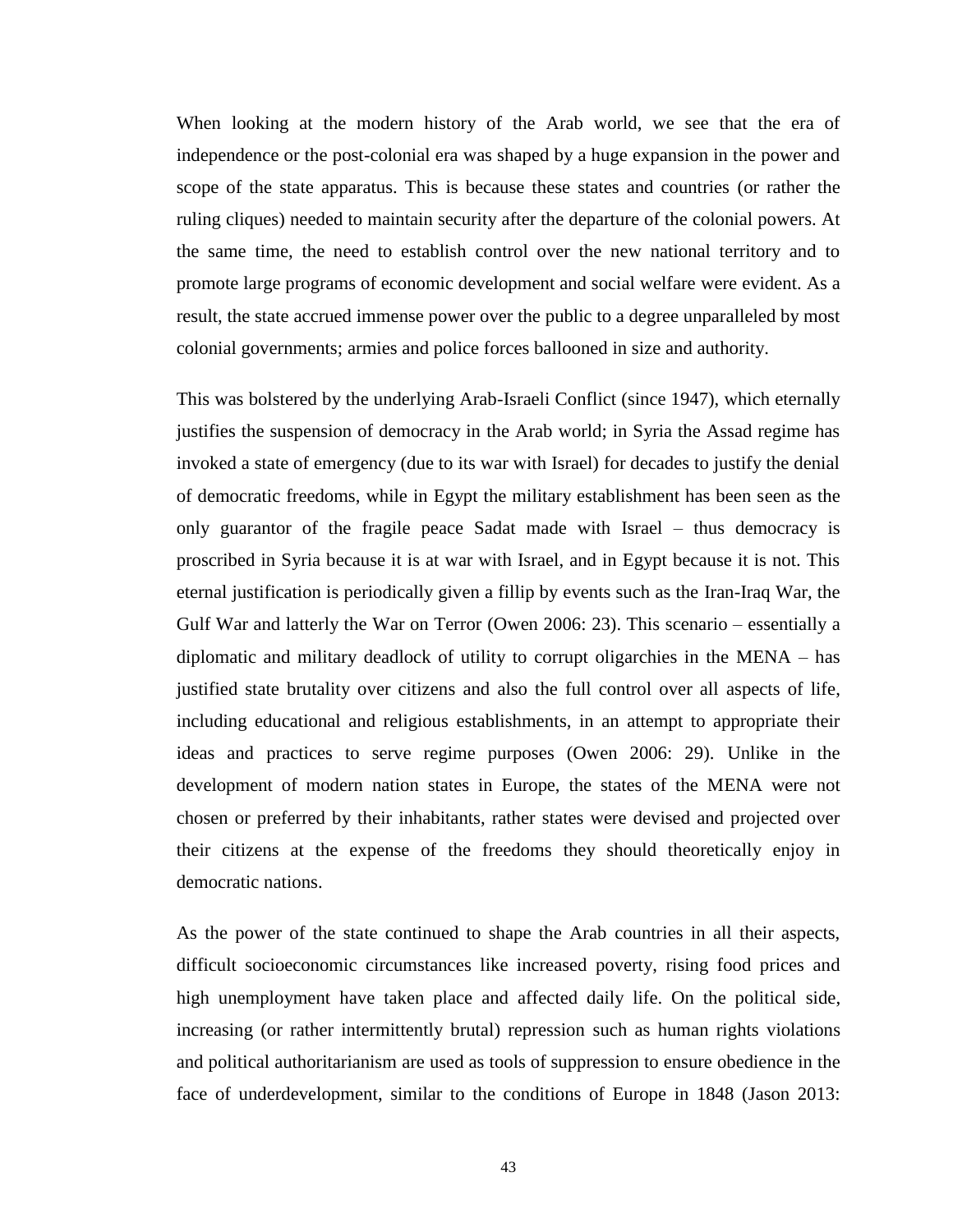169). Across the region, three main problems seem to dominate the scene and caused the so called "Arab Spring": bad economic performance, absence of social equality and justice, and political repression with restricted freedom. As Jamoul argued:

"Economic and political factors are always the two main factors that bring revolutions. Unemployment and inflation in the Arab region are also a major source of economic insecurity and for destabilization of any political system… Even when most states arrived a very high level of democracy and political rights, the Arab region still suffers from bad political systems based on corruption, state of emergency laws, the lack of free elections and freedom of speech" (Jamoul 2012: 7).

Traditionally dictatorships have brought some level of material benefit to their cowed and submissive populations, but the MENA continues in its empty cycle of dictatorship, with periodic successions doing nothing to alleviate the eternally declining socioeconomic life of the people; only in the MENA could murderous dictators like Nasser and Saddam Hussein be considered by many citizens to be semi-legendary providers of plenty in a mythical past.

In regard to economic performance, the states in the MENA region have been going through different stages, at different times and at different rates. The first stage was the increased power of the state and the centralized economy, where the leading planning system was based on "rapid industrialization, tight control over foreign capital and a huge extension of public ownership" (Owen 2006: 115). Examples of this model were mainly witnessed in Soviet-leaning regimes during the Cold War; for example, Soviet engineers installed the turbines for Nasser's flagship project, the Aswan High Dam, after the US withdrew support. Prior to his rapprochement with the West in 2003, Gadhafi essentially followed the same model in the bizarre fiefdom that Libya became under his leadership. Sustained US efforts to contain Communism during the Cold War ultimately led to partial liberalization of all economies throughout the MENA by the 2000s, with the possible exception of Syria due to its state of war (Owen 2006: 115).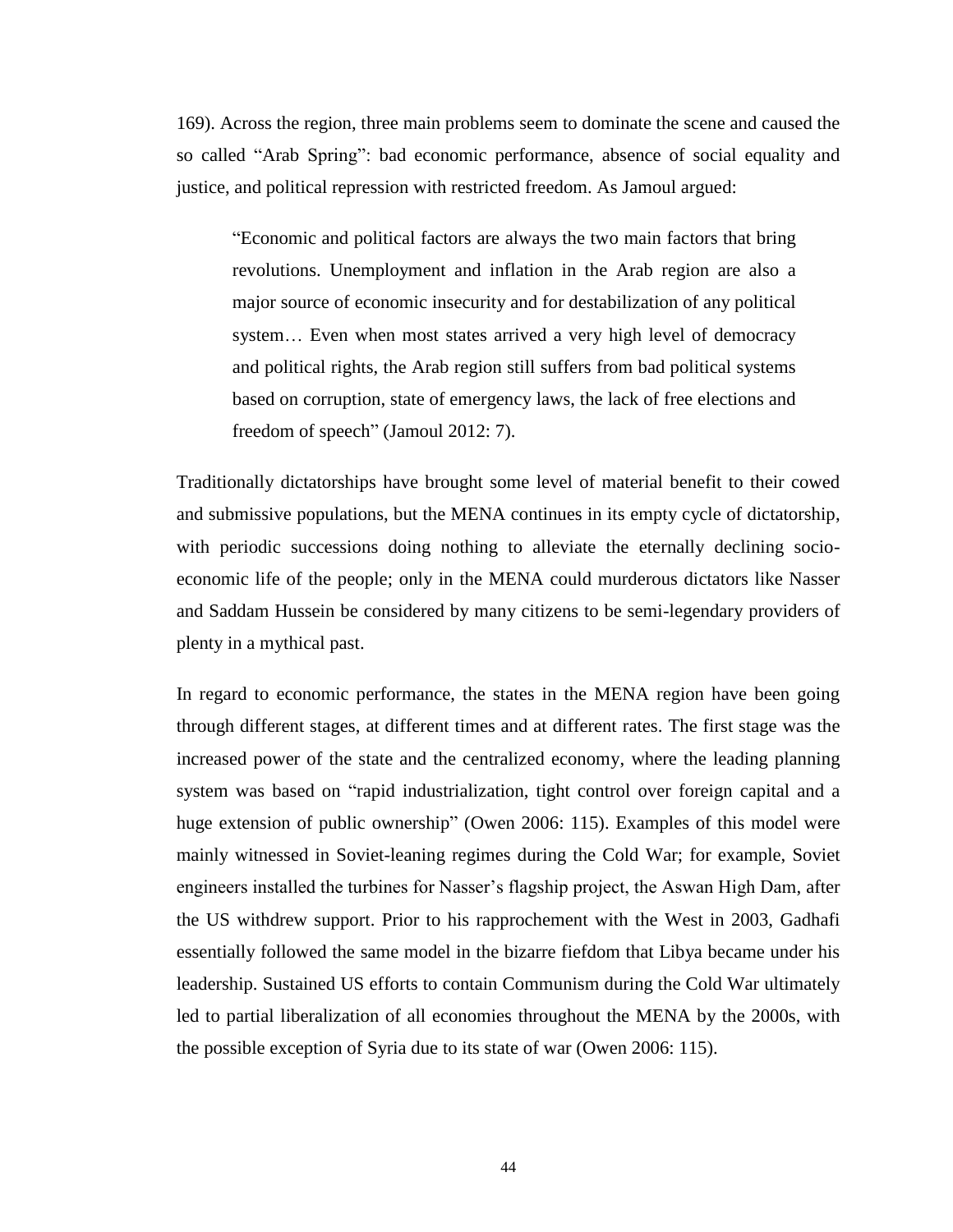Economic liberalization (i.e. privatization of national assets) was heralded as the harbinger of peace and prosperity by the international community (i.e. the West), but it actually effected growth in unemployment in the MENA, averaging 20% across the region and reaching 30% in Libya in 2011. Other consequences such as poverty, widening inequality, rising food prices and increasingly visible evidence of corruption and the enrichment of elites emerged (Foreign Affairs Committee 2012). Furthermore, in countries like Tunisia and Egypt, a widespread sense of bad economic conditions was crucial in the events in which most people experienced a decline in living standards due to the international food crisis, falling real wages, high inflation and rising unemployment amounting to the "economic devastation" of the MENA (Behr and Aaltola 2011: 3). According to Jason, "unemployment constitutes a major source of socioeconomic insecurity and with a proven capacity for the destabilization of any political system" (Jason 2013: 169). This indicates the importance of this factor, if regimes fail to address long-term structural unemployment they will inevitably face a major problem under particularly acute economic conditions (e.g. hyperinflation or food shortages, which were instrumental in numerous historical revolutions such as the Bolshevik Revolution in 1917).

Other factors that contributed to poor economic performance were the structural adjustment policies that were imposed on countries of the region. In the age of globalization, the world economy has formed itself to link all national economies in one global market. In the absence of the Soviet alternative for "developing countries" (a euphemism for what used to be called the "third world" or "colonies"), Western countries and institutions like the International Monetary Fund and World Bank have had carte blanche since the 1980s to weaken national economies in the MENA and elsewhere in the world by imposing unsuccessful economic models and policies that enrich multinational corporations and their enablers (the corrupt elites) while impoverishing the mass of people. With weak national economy, shaky infrastructures, and openness to global economy with unjust policies, this has worsened the economic situation in the Arab Spring-affected countries, which suffered even more due to the 2008 economic crisis (Aissa 2012: 2). As, Dodge puts it, "Mubarak and Ben Ali were partially successful in delivering economic growth, opening their economies to foreign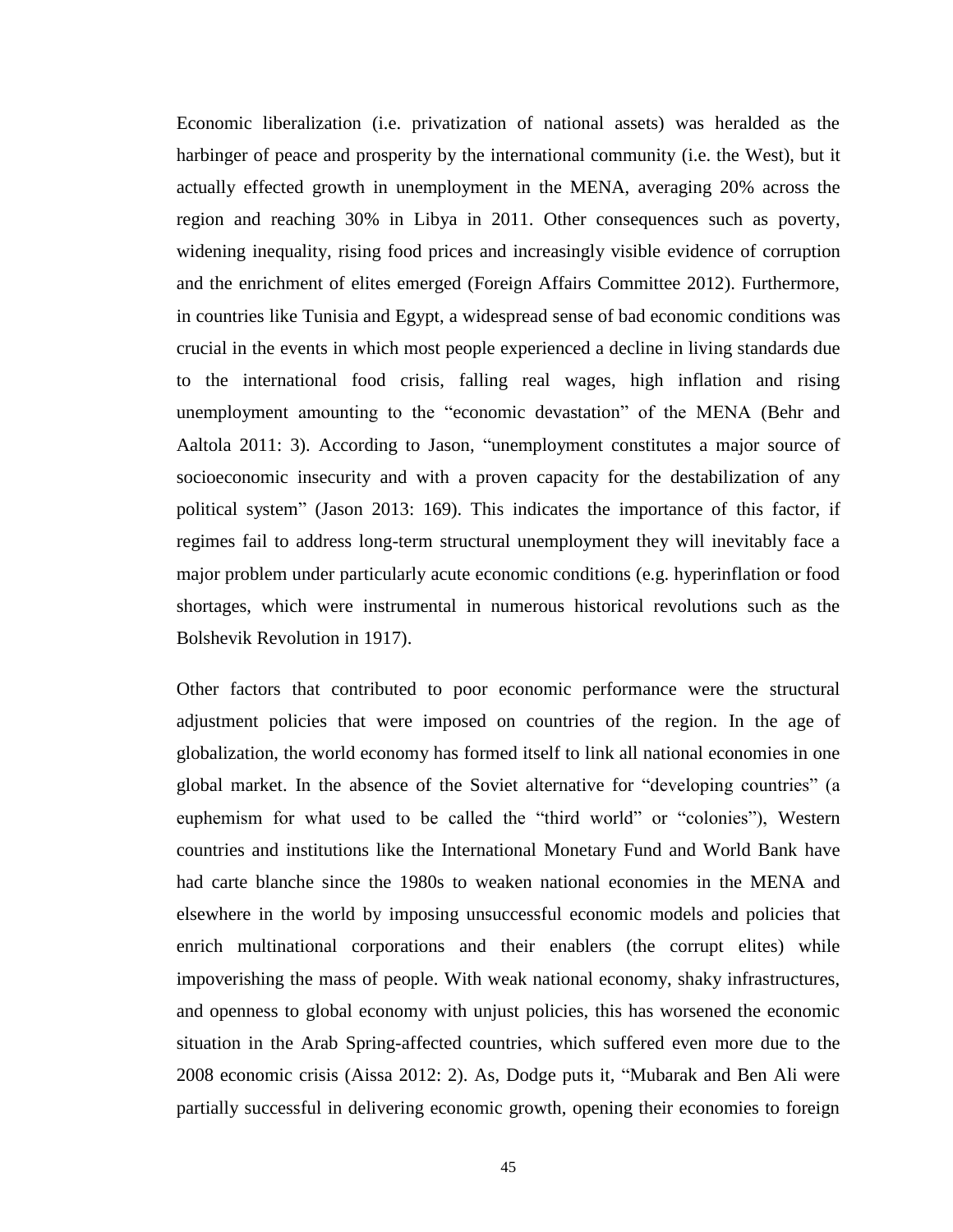direct investment and multi-national companies, However, the positive results of such policies were not felt across society" (Dodge 2012: 65). The economic reality of the MENA countries essentially indicates that the rich were getting richer while the poor were getting poorer.

Ironically, economic privation and unemployment made people more reliant on the state. People's lives in the MENA are shaped by the state, and the state apparatus increased. Whatever opportunities or options existed did so at the sufferance of the state, which also managed various relationships between different groups in society (Owen 2006: 30). As a result, the state accrued to itself domination of society, with no role for the society itself (i.e. civil society such as a free press, independent organizations etc.).

The underlying intellectual bankruptcy of the MENA regimes (most of which were essentially intact from the 1980s onwards, albeit with different personnel in some cases) and their failure to solve the myriad socio-economic problems was exacerbated by the dramatic population increase; the population of MENA doubled from 1980 to 2011, thus at the time of the Arab Spring 60% of the population were under 25 years old (Foreign Affairs Committee 2012). On the most elementary economic level, more people means more consumption, and this means more opportunities are required. If these opportunities for living are not provided by the state, then people will inevitably suffer from more competition for less resources and thus increased disaffection with the status quo.

The problem of unemployment and a lack of economic opportunities is particularly acute with more educated populations, who invest in their education (whether directly or by not working during the duration of their studies) and thus expect a return on that investment, and who have greater socio-economic aspirations. Thus "the existence of a large lower middle class that has no way of advancing their ambition has played an important role in Tunisia and Egypt. This explains why Tunisia, a country with one of the lowest poverty rates in the region, was the first to take to the streets" (Behr and Aaltola 2011: 5). This "important role" includes organizing and coordinating protests by the masses of people – the classical educated intelligentsia leading and giving direction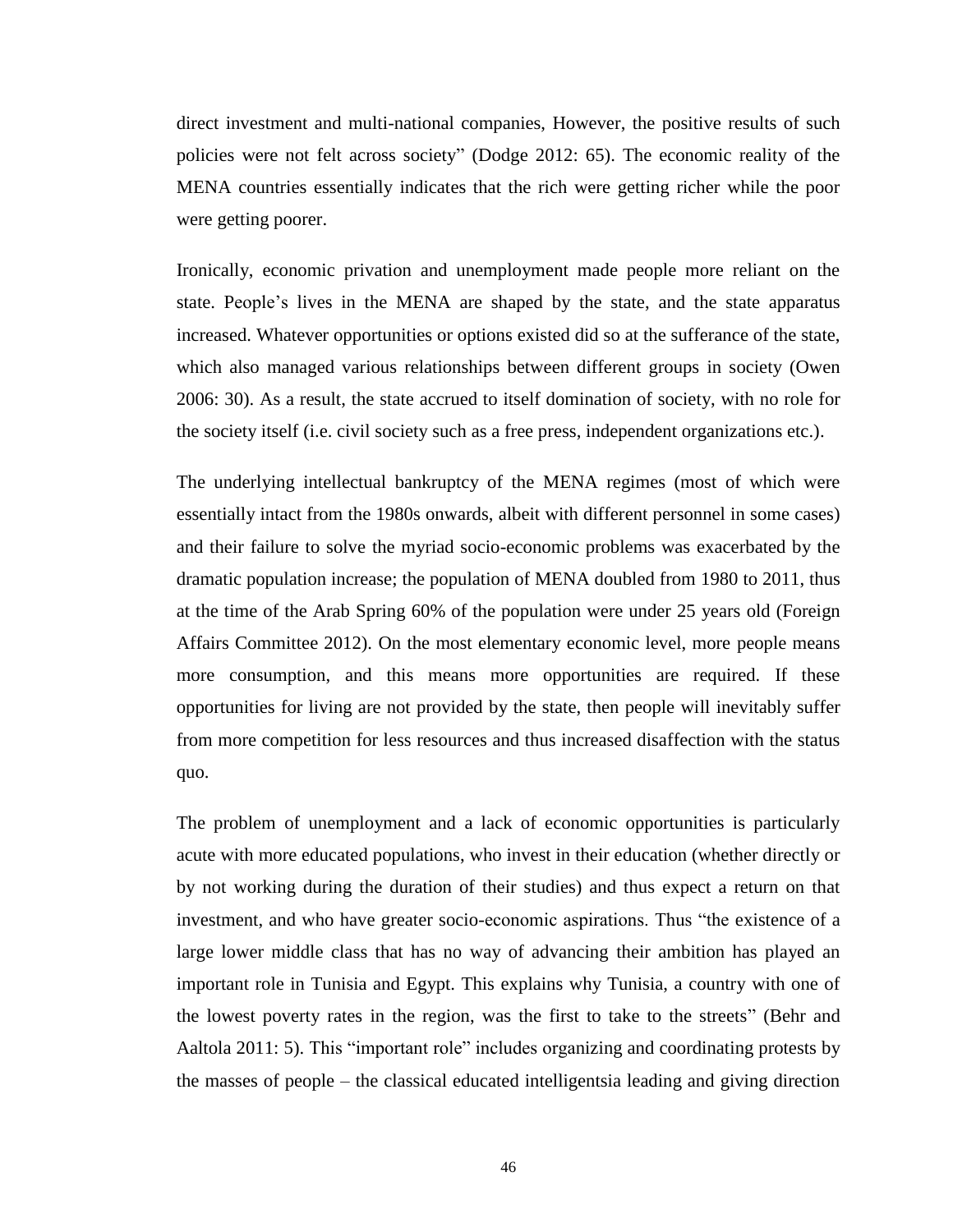to mass popular discontent in Leninist theory. This is where Davies' J-carve theory comes into play, which affirms that people revolt when they are not satisfied with their lives. When people do not see any improvements, or in some cases they are losing what they have already gained, they revolt: this is what happened in Tunisia and Egypt.

Based on this economic analysis, it could be said that political repression, rather than being the fundamental cause of the Arab Spring, was in fact a final straw:

"The lack of basic freedoms was another important impetus for protesters to take to the streets. Furthermore, police violence and the abuse of public authority have also been a routine part of daily life, and corruption has been endemic at every level of society" (Behr and Aaltola 2011: 3).

As far as the state control is concerned, the police and the army, along with many intelligence groups, have participated in abusing the public, particularly any forms of political opposition, with secret tribunals and torture dungeons for political prisoners throughout the MENA (Owen 2006: 30). Monitoring people's lives to ensure their submission to the state and its rules in part made states large prison camps. Given the structure of the state, with one-authoritarian party rule, the President is the most important actor in the state, which is why the protests increasingly honed in on the theme of "regime" (i.e. presidential) change rather than meaningful structural change (i.e. true revolution), as explained previously.

Due to historical cultural assumptions and political expediency, the ruler of the MENA state is generally the commander-in-chief of the armed forces and party chairman where parties exist (i.e. not in the GCC). Key government decisions are usually issued in the name of the heroic leader in light of his vision of the public interest; in reality, loyal bureaucracies conduct most of the daily operation of government and leaders' main concern is to ensure that no one else within the system accumulates sufficient power to challenge their authority (Owen 2006: 32).

These comfortable structures of oppression were long accepted in the MENA as the norm, but increasing economic privation, increasing oppression and increasing exposure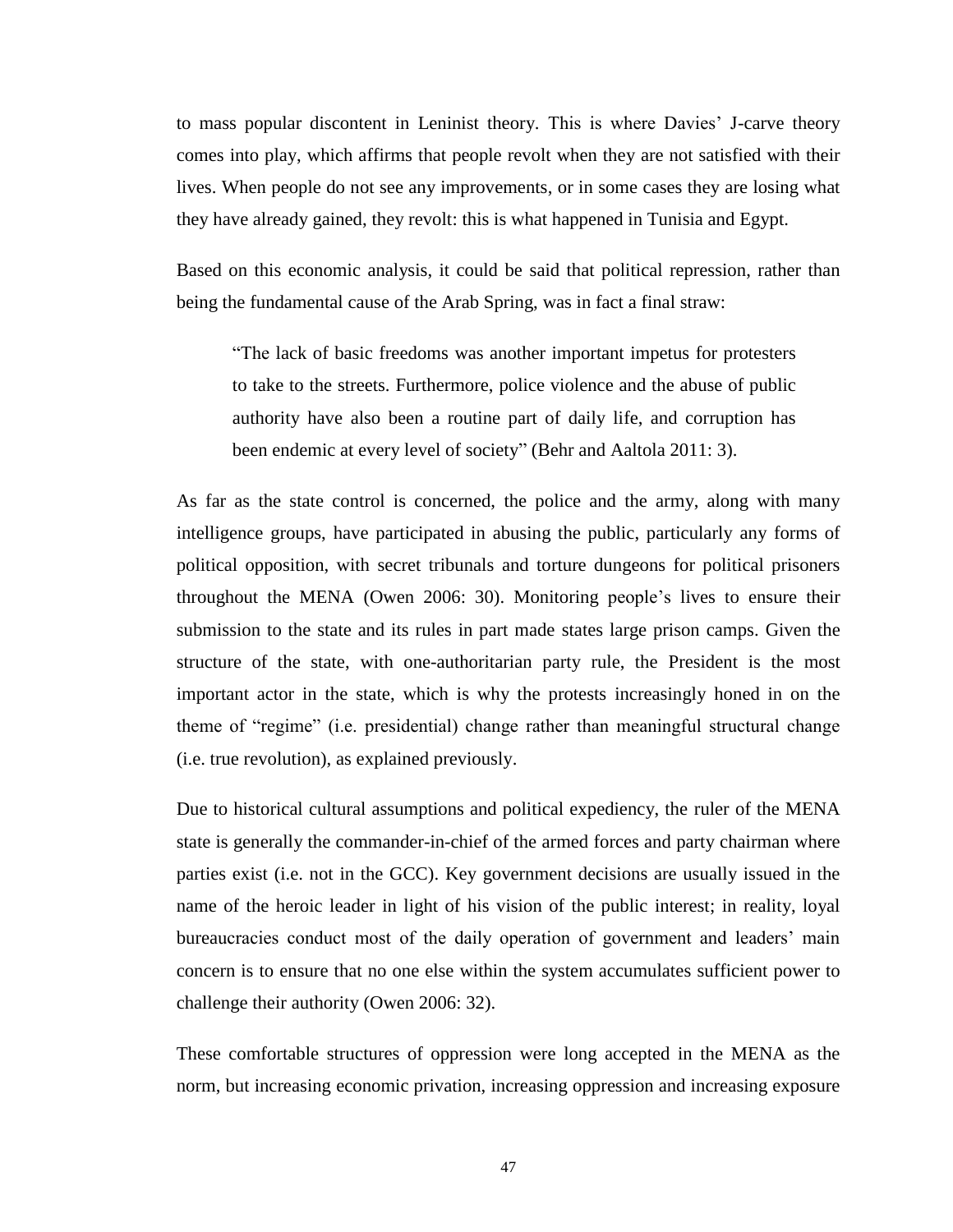to the outside world via the media or travel generated anger toward the authoritarian rulers who denied freedom of expression and limited opportunities for participation in civil and political life under the questionable legitimacy of long-standing "emergency laws", particularly Egypt. Despite being the most populous Arab nation, and traditionally the intellectual leader of the Arab world as a whole, Egypt by the 2000s had a weak or absent justice system, and a repressive and extensive security state apparatus responsible for many human rights abuses, including torture and killings (Foreign Affairs Committee 2012). Fundamentally, the stability of any human society is tied to the degree to which political and human rights are guaranteed by the system. In fact, the Arab world is suffering from bad political systems that are shaped by corruption, emergency laws, and elections that are anything but free and fair (Jason 2013: 169). As Behr and Aaltola (2011) observed contemporaneously:

"The popular uprisings in Egypt and Tunisia have been triggered by a combination of deteriorating living standards and growing inequality (an economic deficit), a lack of political freedoms and public accountability (a political deficit), and the alienation of the demographically dominant age cohorts from the political order (a dignity deficit)" (Behr and Aaltola 2011: 2).

Therefore, the combination of all these factors prepared the region for a political earthquake manifest in the movements known as the "Arab Spring". All these problems had accumulated throughout the passing years and they were a lived reality and a dangerous alert to any society about the likelihood of impending instability and revolution.

During the 1980s and 1990s dictatorships were ousted on other continents and in other regions around the world, including Eastern Europe, South America and East Asia. The world saw change in many totalitarian states, a transition to more democratic regimes, economic growth, and technological advances; only the MENA was mothballed in its Cold War-era security malaise (Guzansky and Heller 2012: 12). Globalization and integration to the world economy brought about a dramatic change to the Arab world in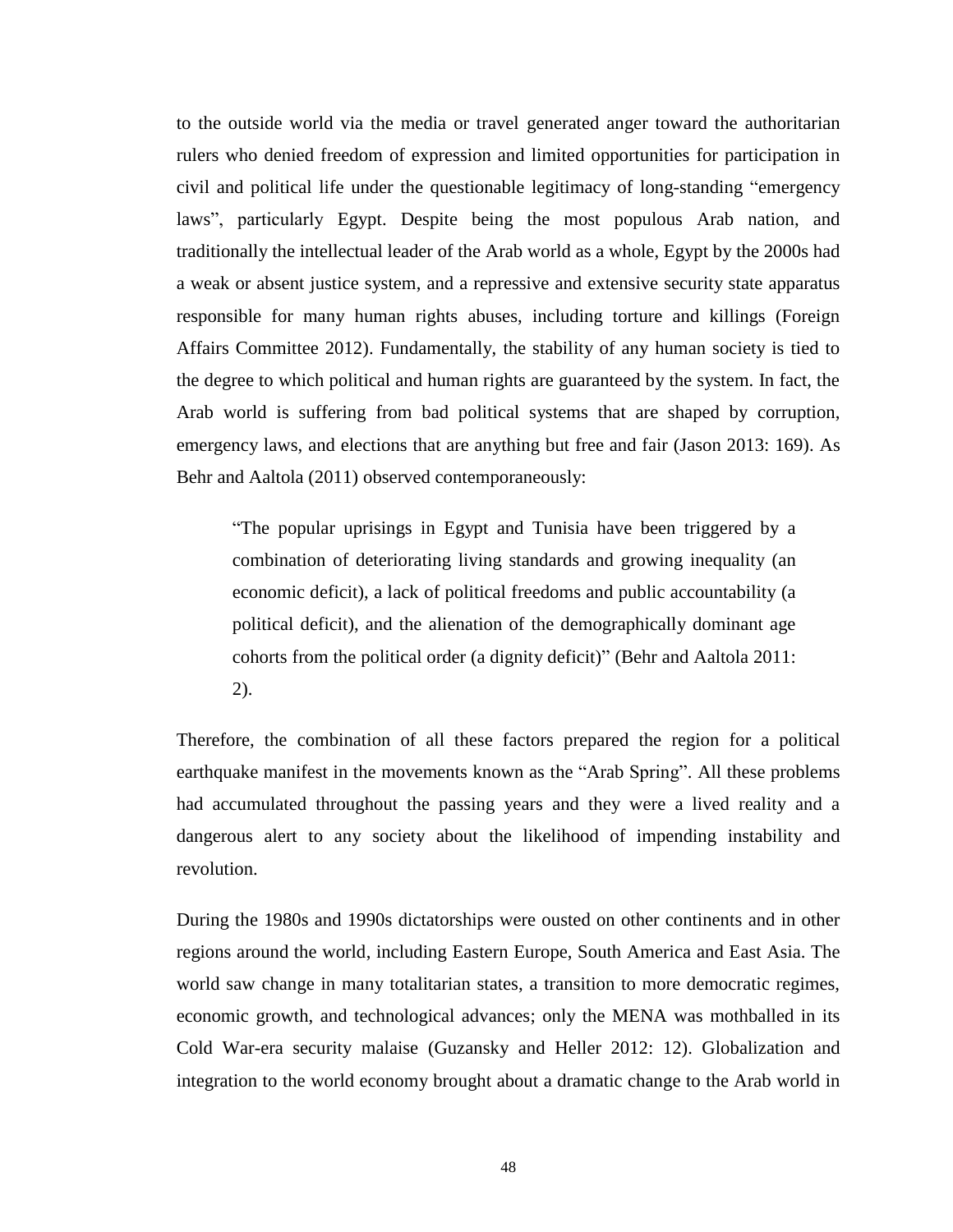terms of technology, the internet and satellite stations (Khondker 2011: 675). Also, the social networks "brought to middle class the knowledge that there are other ways to live, and that they deserve more freedom, more democracy, more human rights, progress for women, employment, and release from the grip of tyrants" (Guzansky and Heller 2012: 12). Even though these developments took place in the Arab world as some political openness and freedom were taking place, and they vary from country to country, they still did not meet people's expectations and needs.

Having discussed the structure of the state in the MENA region and the causes of the Arab Spring in general, before going into greater detail regarding the case studies of Tunisia and Egypt, it should be noted that these two countries and their on-going progress are of fundamental importance in MENA post-2011:

"The overthrow of autocratic governments in Egypt and Tunisia has radically changed the course of Middle Eastern politics. Emboldened by the peaceful mass protests that brought Ben Ali and Mubarak to their knees; young protesters have taken to the streets in many Arab capitals, demanding a better life and a more accountable government" (Behr and Aaltola 2011: 3).

Thus, a new political and economic reality in the Middle East is born. Whether this new reality will be as expected by the people or not is a crucial question, which ultimately pertains to whether toppling dictators means toppling the regime, or at least inducing substantive change to address the original grievances. These questions are explored in the following sections concerning Tunisia and Egypt and their socioeconomic and political structures that caused the uprisings and affected their outcomes.

The underlying criteria considered for the case studies are the economic, social, political and military factors. These criteria reveal the role of socioeconomic and political structures of Tunisia and will show why the uprising took place and what outcomes they generated.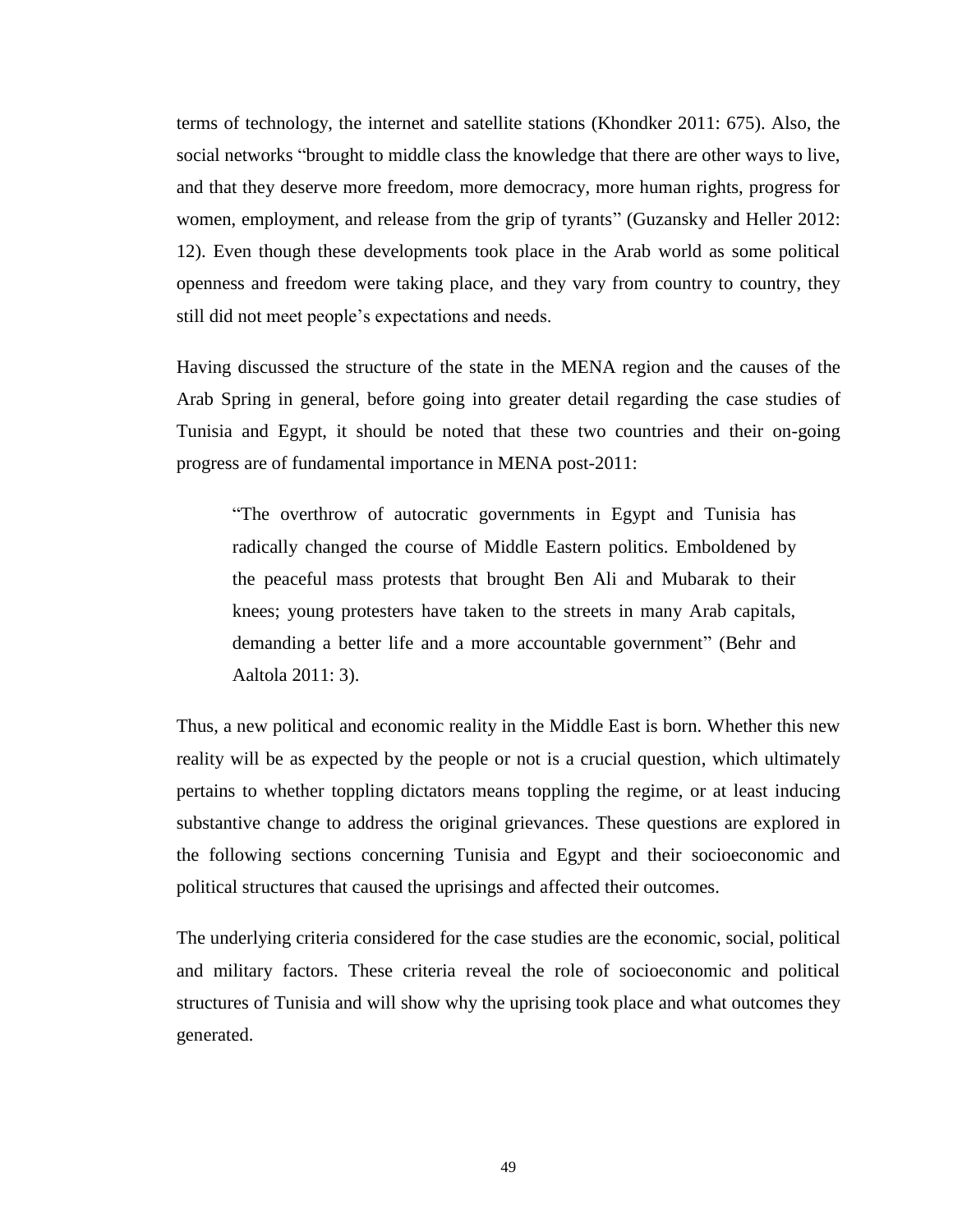## **3.2 Case Study: Tunisia**

A common Arabic expression for someone who is desperately angry is "Shall I burn myself?!" This is exactly what Mohamed Bouazizi did when he felt humiliated and powerless at the hands of the Tunisian state. As mentioned previously, his main significance is as a representative of the disenfranchised youth of MENA who took to the streets (and in some cases to arms) during the Arab Spring. Aged 26, he was working as a fruit vendor with a small cart to feed his stepfather, mother and five siblings (Fahmi 2011). Accounts vary, but apparently he was unable to bribe the police when they harassed him about his cart, whereupon a female police officer publicly humiliated him and seized or destroyed his wares. When the mayor subsequently refused to see him, he set himself on fire outside the municipal offices on  $17<sup>th</sup>$ December, 2010, igniting the widespread international anger and protest that spread throughout the MENA. He died of his injuries some weeks later (Fahmi 2011).

It is not the purpose of this thesis to present a comprehensive history of the case studied, but it should be noted from the outset that the Tunisian case is affected by the particular direction it took post-independence. Unlike Algeria, which remained a major French interest through to the 1980s, Tunisia and Libya ultimately emerged from the Second World War as traditional monarchies of the historical Ottoman type (i.e. local potentates ceremonially presiding over relatively peaceful and unimaginative governance systems; a similar model persists in Morocco to the present).

However, the Tunisian elites educated in the West (mainly France), led by Habib Bourguiba, ushered in a revolutionary system of governance, social organization and education that obliterated the traditional Ottoman-Islamic North African character of the country and replaced it with a militantly secular, culturally French republic (paradoxically while proclaiming its proud anticolonial identity). A key part of this organization was the cadres of middle class civil servants and personnel who effected the transformation of Tunisia; mainly left-leaning liberal democrats and socialists, they were to drive the great modern economic, cultural and political transformation of Tunisia (Hopwood 1992). Having explained this consideration, it can be seen below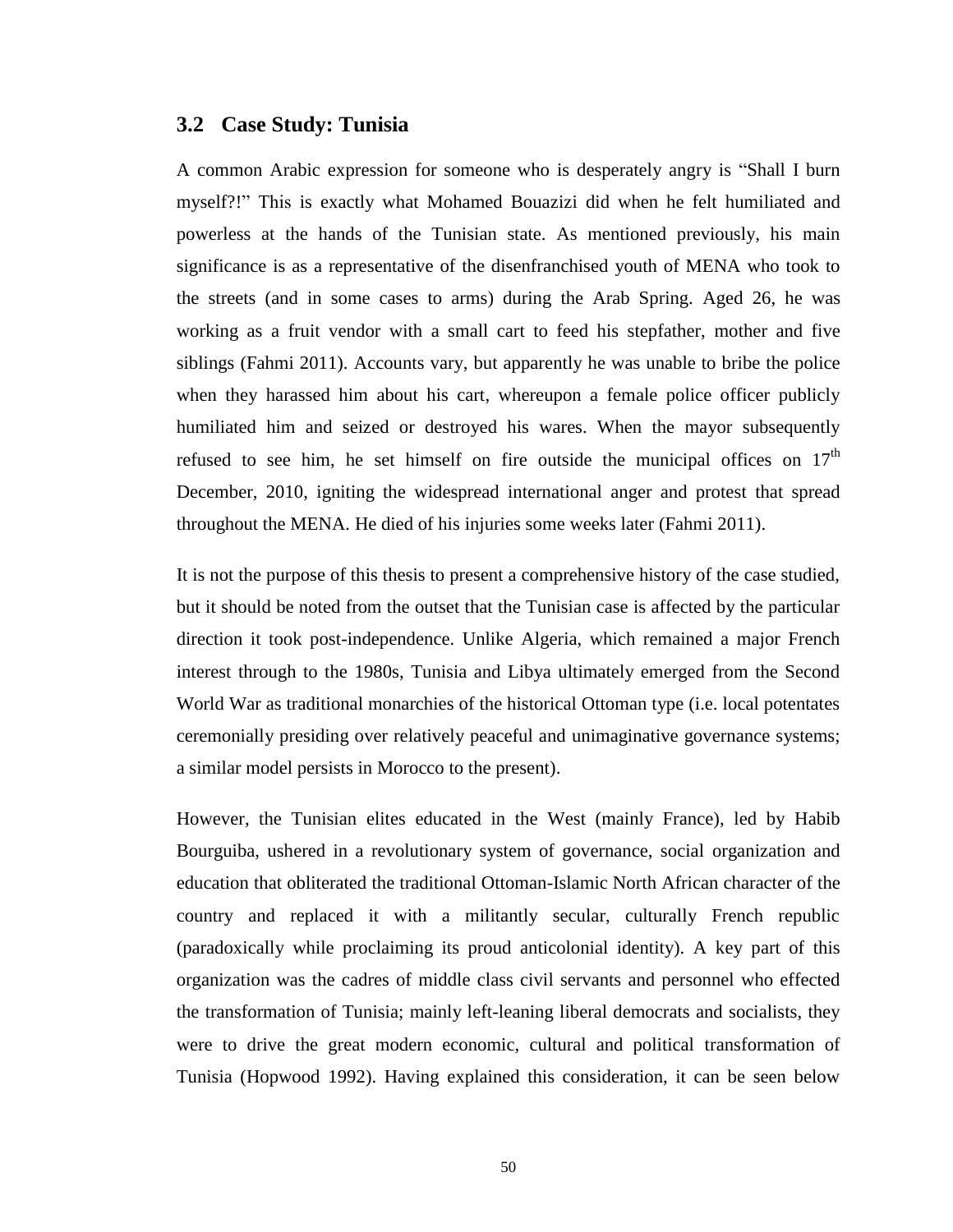how this middle class is the key to understanding the Tunisian manifestation of the Arab Spring.

#### *3.2.1 The Economic Factor*

As it is mentioned in the section above, the formation of the state in the post-colonial era took a specific shape in the MENA. The expansion of the state's power and its iron grip over political, economic and social life generated many implications. State-dominated economies were a major consideration in this.

Unlike most of the MENA countries, Tunisia is resource poor; its natural economic resources are limited to agricultural production and tourism. The lack of ready money from oil revenue enjoyed by other MENA states made the government particularly ambitious in its "state-driven economic strategies" in the 1960s and 1970s, which ultimately generated "only modest economic results" and was "proving fiscally unsustainable" (Paciello 2011: 2).

Tunisia, as with all former French colonies in North Africa, has experienced a major impact from French cultural and intellectual movements, and this largely explains why socialism found fertile ground in the country among the Francophone native elite. In 1969 the system of socialist economic management was introduced, with state subsidies for food, the adoption of modern agricultural methods and tentative attempts to foster a native manufacturing industry; when this did not produce dividends, the government was forced to micromanage the economy, resulting in reduced food subsidies and raised prices of basic necessities for the population. Having created economic dependence on the state then removed state provision, riots and disturbances ensued in Tunisia in 1984, ushering in international assistance (including IMF loans) and wholesale economic liberalization (Owen 2006: 115-116).

Having bought their own survival at the expense of the nation by seeking assistance from the IMF and World Bank, from 1986 onwards the Tunisian regime piled up vast deficits, with successive rises in domestic and international debt, resulting in devaluation of the currency and consequent inflation. The necessary structural reforms were dutifully made in submission to the IMF and World Bank, including "a series of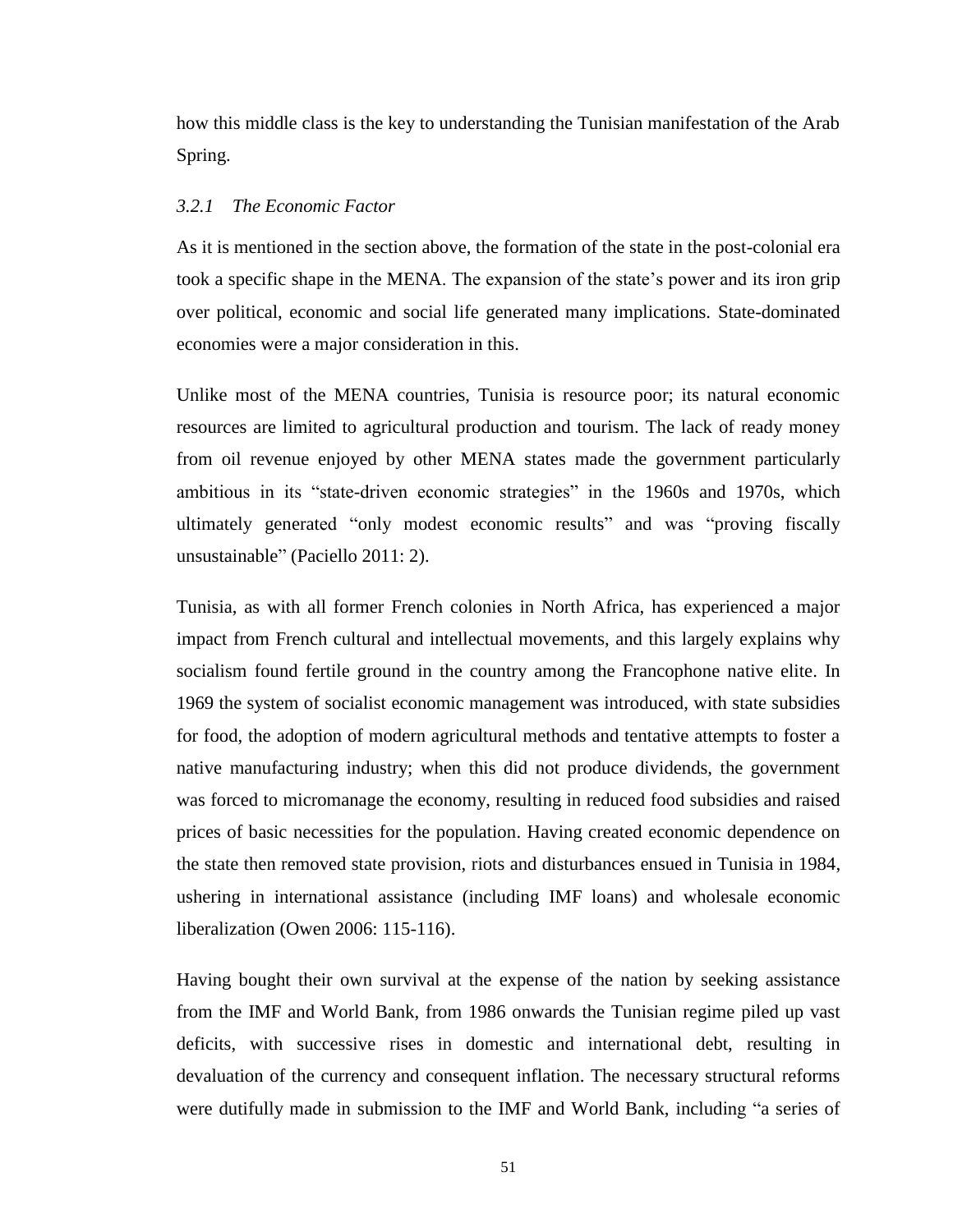market-oriented reforms with the objective of limiting the state's intervention in the economy, promoting private sector growth and integrating their economies into the world market" (Paciello 2011: 3).

Selling the economy to multinational corporations weakened the economy and generated unemployment, as explained in the paragraph below. On the political level, structural adjustment policies increased the political intervention in the market and the relation between the state and the business men and private entrepreneurs developed in such a way that corruption flourished (Lapeyre 2004 and Saasa 1996). Tunisian unemployment was actually relatively low compared to some regional countries at 14 percent, mostly among young people, but rural areas had rates of over 30 percent (Fahmi 2011). The central government was powerless to give attention to such places and to unemployed young men even if it wanted to due to its commitment to neoliberal economics, leaving the impoverished citizens at the mercy of corrupt local elites and police personnel (themselves victims of structural poverty); one English teacher in Bouazizi's town remarked that it was like living under a colonial police state (Fahmi 2011). These unemployed and oppressed people thus became a ready army of soldiers for the Arab Spring movements; it is likely that the humiliation/ideological aspect was more instrumental in motivating protests against the government in the Tunisian case, and the personally emotive nature of Bouazizi's case (Hassan 2011). This is due to two factors: the Tunisian population is generally more educated (with proportionally more graduates and postgraduates) and it is more economically successful than other countries in MENA, particularly when one considers its poverty of natural resources:

"Despite capital flight and extensive evidence of high-level corruption, Ben Ali's government managed the economy more effectively than its peers in neighboring countries and built up a manufacturing base surpassing that of Algeria, a country with three times Tunisia's population. The country is gradually meeting International Monetary Fund (IMF) guidelines to reduce reliance on import duties, cut taxes on businesses, and increase consumption taxes" (Henry 2011: 12).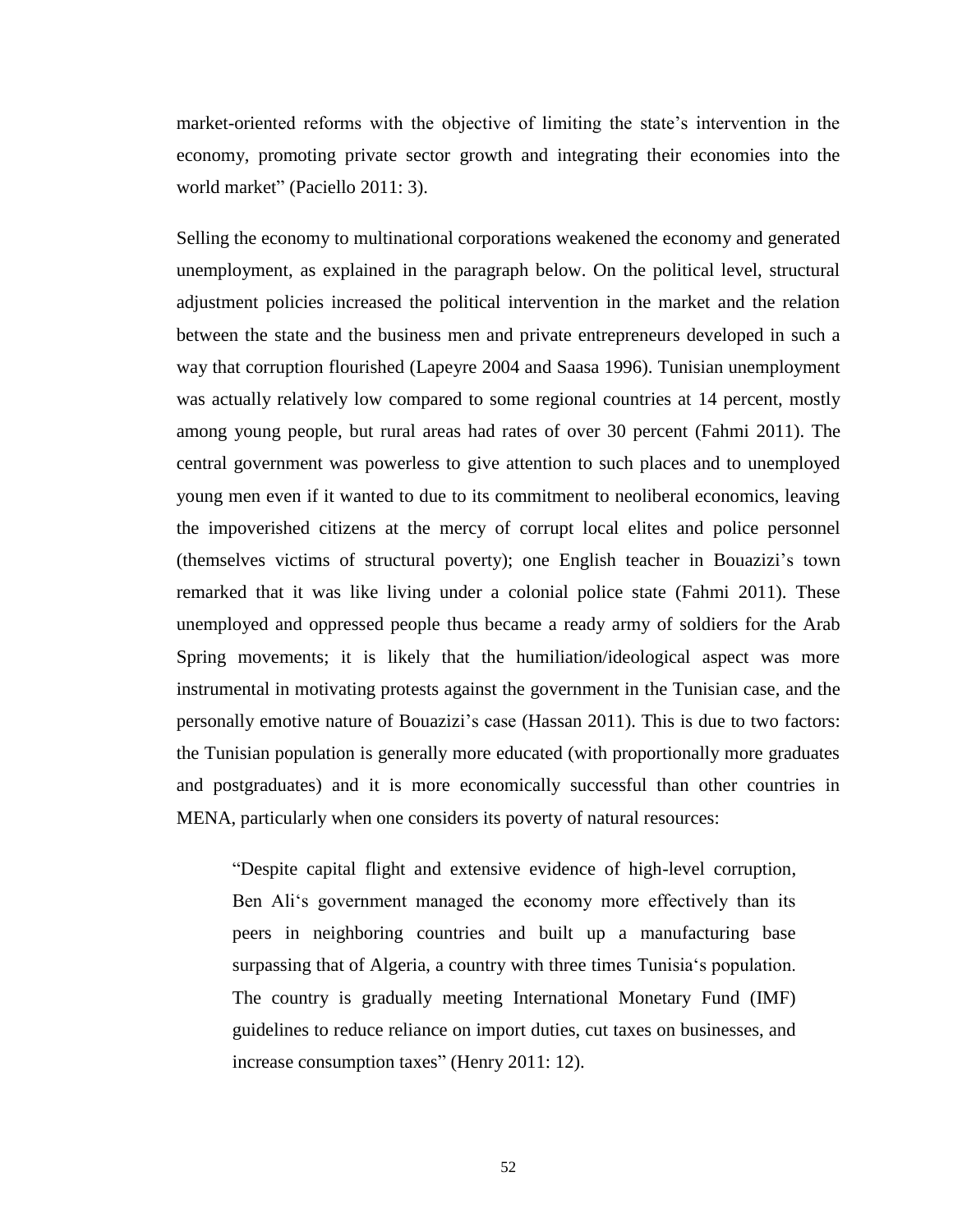#### *3.2.2 The Social Factor*

The state was particularly dominant in Tunisian society, with the power to control people's lives and make sure the public obeyed the rules. It is not an exaggeration if we say that a civil society was absent, and the people had no say in politics and no real role in governance. Opposition was subject to police brutality and not given any rights, and citizens had no feelings of belonging to the state they lived in, or that the government secured their rights (Fahmi 2011).

At the same time, Hassan (2011) argues that the Tunisian uprising was not a mass revolution, but rather a middle class one mainly led by civil servants, trade unions and socialist leaders educated to be the secular, modernizing caste from the time of Bourguiba (President from 1957-1987). As in comparable post-colonial states such as Pakistan, the civil service was designed to ensure continuity and entrench the power of the state and its elites. The cadres of educated bureaucrats were supposed to propagate and ensure the power of the ruling elite in Tunisia, including Ben Ali and his oligarchy, but increasingly limited opportunities for the educated middle class (including the children of such professionals) and increasingly rampant violations of basic human rights such as the Bouazizi case to revolt against the corrupt elite when the opportunity arose (in classical Marxist analysis, this represents the typical frustrated bourgeoisie overthrowing a moribund feudal caste). As Hassan (2011) observed, the Tunisian "Revolution" of 2010-2011 was essentially an internal revolt in which opposition parties (mainly in exile in London and Paris) and civil society organizations were supporting players. Therefore, when the state blocked the opportunities of this aspirant middle class, robbed of their promised future since the 1980s, they seized the opportunity to rise up against the state.

However, when it comes to the Tunisian civil society, it is important to note that the number of organizations increased under both Bourguiba and Ben Ali as part of the general program of social reform (i.e. Westernization or "development"). These organizations include thousands of voluntary associations and national organizations that cover a wide range of activities, starting from human rights, women's activities as well as artistic and cultural activities. Nevertheless, their role never extended to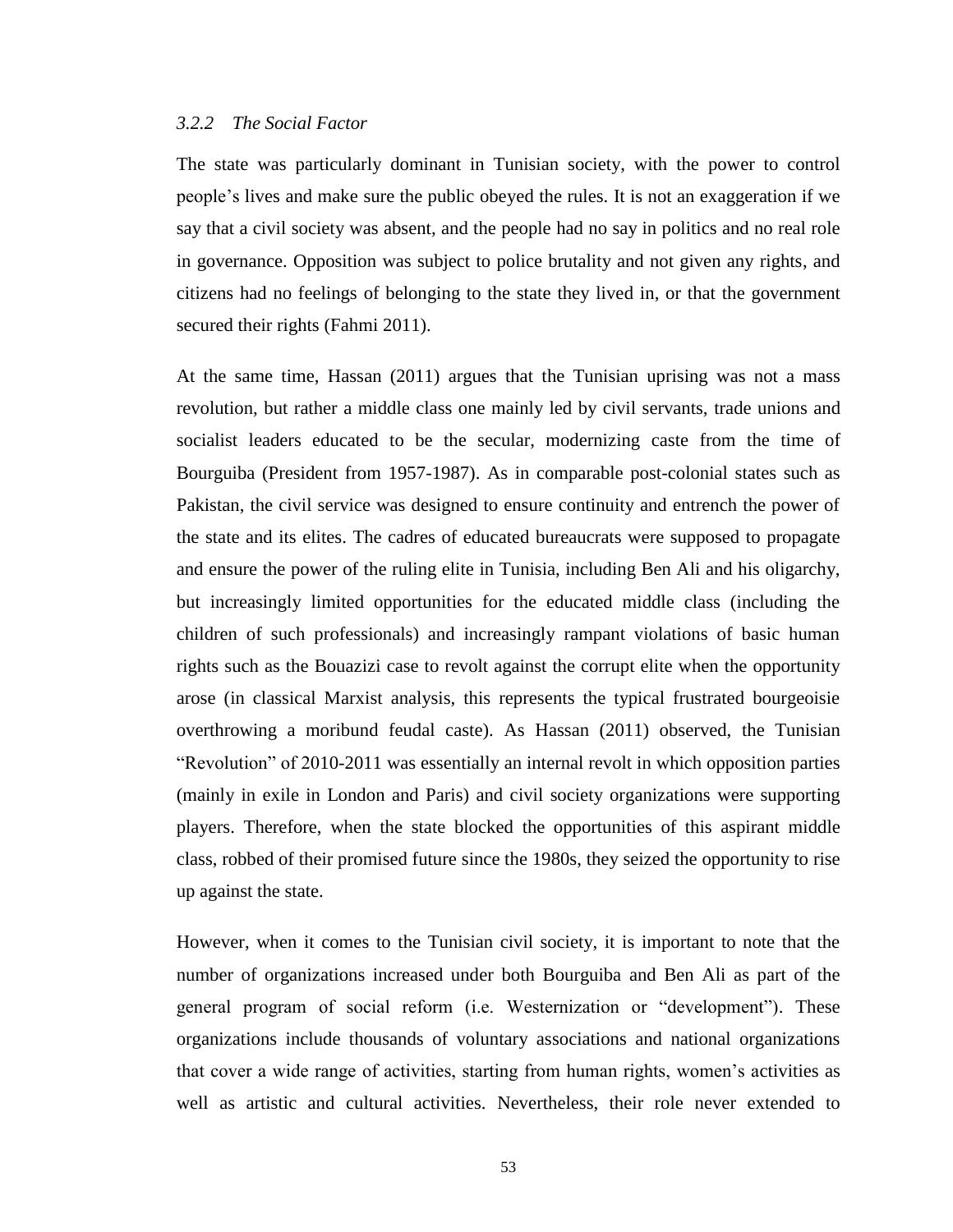questioning the authority or beneficence of the regime. The following passage describes them prior to the Arab Spring:

"Prohibited by law from engaging in political activity and must be registered with the Ministry of Interior. Public meetings of NGOs require prior approval from the ministry. In recent years, human rights activists and defenders – together with their families – have been subject to repeated harassment, intimidation and detention" (Rishmawi and Morris 2007: 22).

Therefore, with the development of these NGOs' activities and their expansion, the strategy of Tunisian authoritarian regime was to destroy those that it could not control, while transforming those it could control into instruments of wider social control; this is a common technique of all totalitarian regimes (Rishmawi and Morris 2007), and it was a policy followed in Tunisia from Bourguiba's ascent to power. He harnessed the development of these structures among the aspirant middle class by creating organizations and associations under his control, such as the Union Générale des Travailleurs Tunisiens (UGTT) and other social associations for students, women, peasants, doctors, lawyers, journalists and others (Hopwood 1992). All were created by the regime or brought under state control, with new leaders installed by the state (Owen 2006: 28). The number of such groups rose quickly during the Ben Ali years, from 1,776 in 1987, the year he seized power, to some 9,350 by 2009. Only a dozen or so of these organizations operated independently in sensitive areas like human rights and civil liberties. A law in the early 1990s made it more difficult for an association to obtain a license without government support. Even legally registered associations had to watch their step, and limit their work to government-approved specializations, which included "women's issues, sports, science, culture and the arts, charity, social aid, development, and friendship" (Henry 2011: 16).

Thus "civil society" in Tunisia cannot be considered as an independent phenomenon of the democratic European type, rather it was an agency of state propagation, enthusiastically supportive of its leader. This was apparent in the 2009 elections, when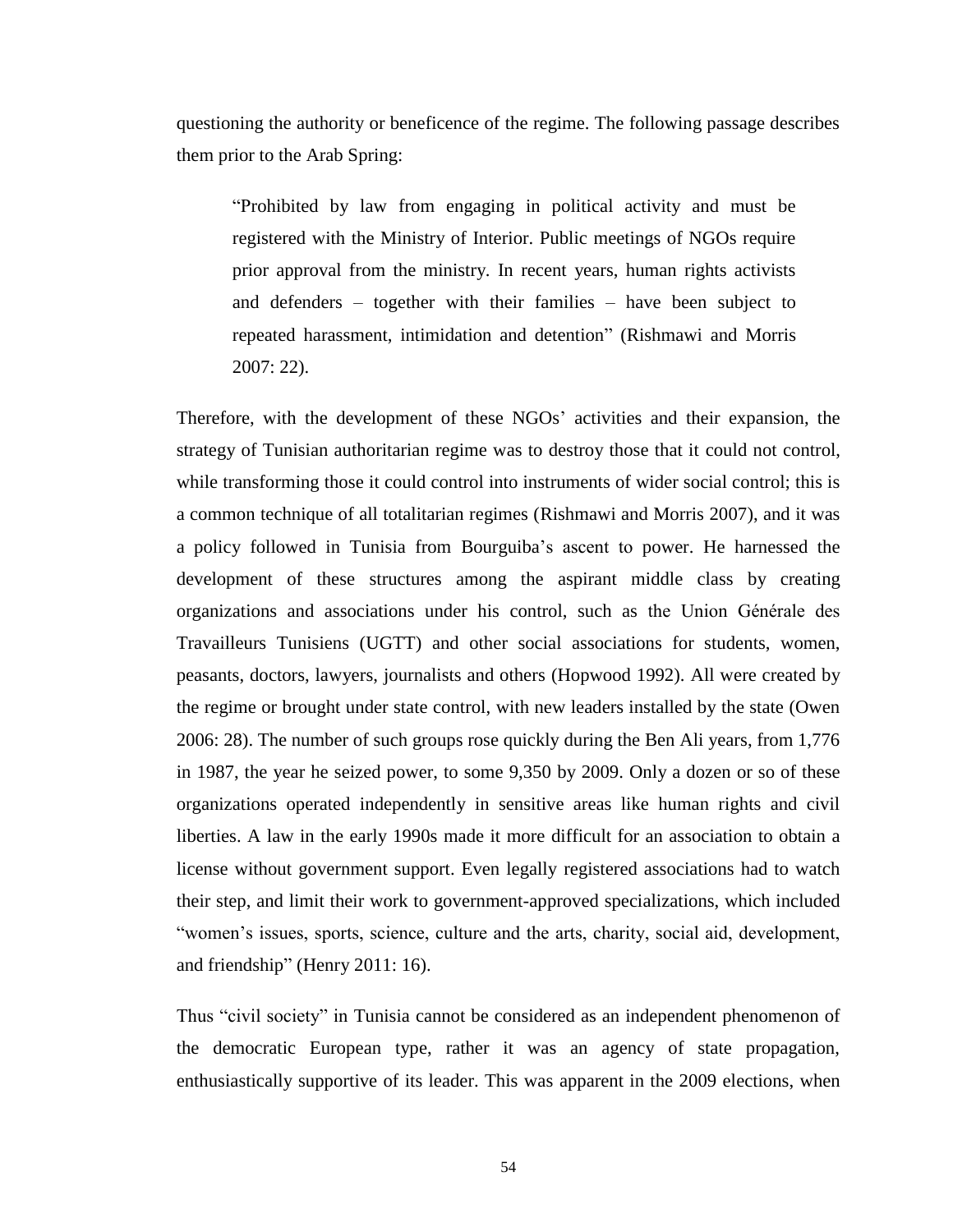some 8,500 associations demonstrated their public support for Ben Ali in the press, with sycophantic proclamations of his beneficent rule. Many of these associations were alleged to be government-organized non-governmental organizations (GONGOs) set up by the regime to promote the image of pluralism, but actually intended to spread government propaganda (Henry 2011: 17). Similarly, professional associations, particularly those of journalists, lawyers, judges and students, were also subjected to intensive restrictions such as banning, harsh regulations and systematic restriction to their freedom and activities as well as a close monitoring by the police (Paciello 2011: 7). In summary, despite having the outward form of a functional civil society able to serve social functions ancillary to the state, the structure of these groups and organizations was in fact built by the state and worked under the supervision of the state to support the state.

Despite its role as an instrument of state power, the Tunisian civil society at least had the deceptive form of a civil society, indicating that there was tacit acknowledgement in Tunisian society of the positive role of such groups, and this in itself means that Tunisia outperformed other MENA states where a plethora of ostensibly non-political civil society organizations is unimaginable (Henry 2011: 30). Tunisia also enjoys the reputation of being among the most progressive countries in the MENA with regard to women, which was a particular obsession of Bourguiba himself (Hopwood 1992). Islam was identified as the key obstacle to Tunisian women's modernization, thus campaigns against veiling and the promotion of secular education for girls were enacted. Women were encouraged to participate in public life and won 33.6 percent of the seats in the 2010 municipal elections. This was accelerated after the toppling of Ben Ali's regime, and the new transitional regime's electoral law required that women comprised at least half of the candidates in the elections to the Constituent Assembly in 2011; this was supported by Islamists such as Rashid al-Ghannoushi, eager to avoid the perception that they wished to suppress women's rights (Henry 2011).

From the inception of the protests in Tunisia women played an active role that would be unimaginable in comparable Arab countries where traditional gender expectations remain prevalent; indeed, the policewoman who incited the Arab Spring domino effect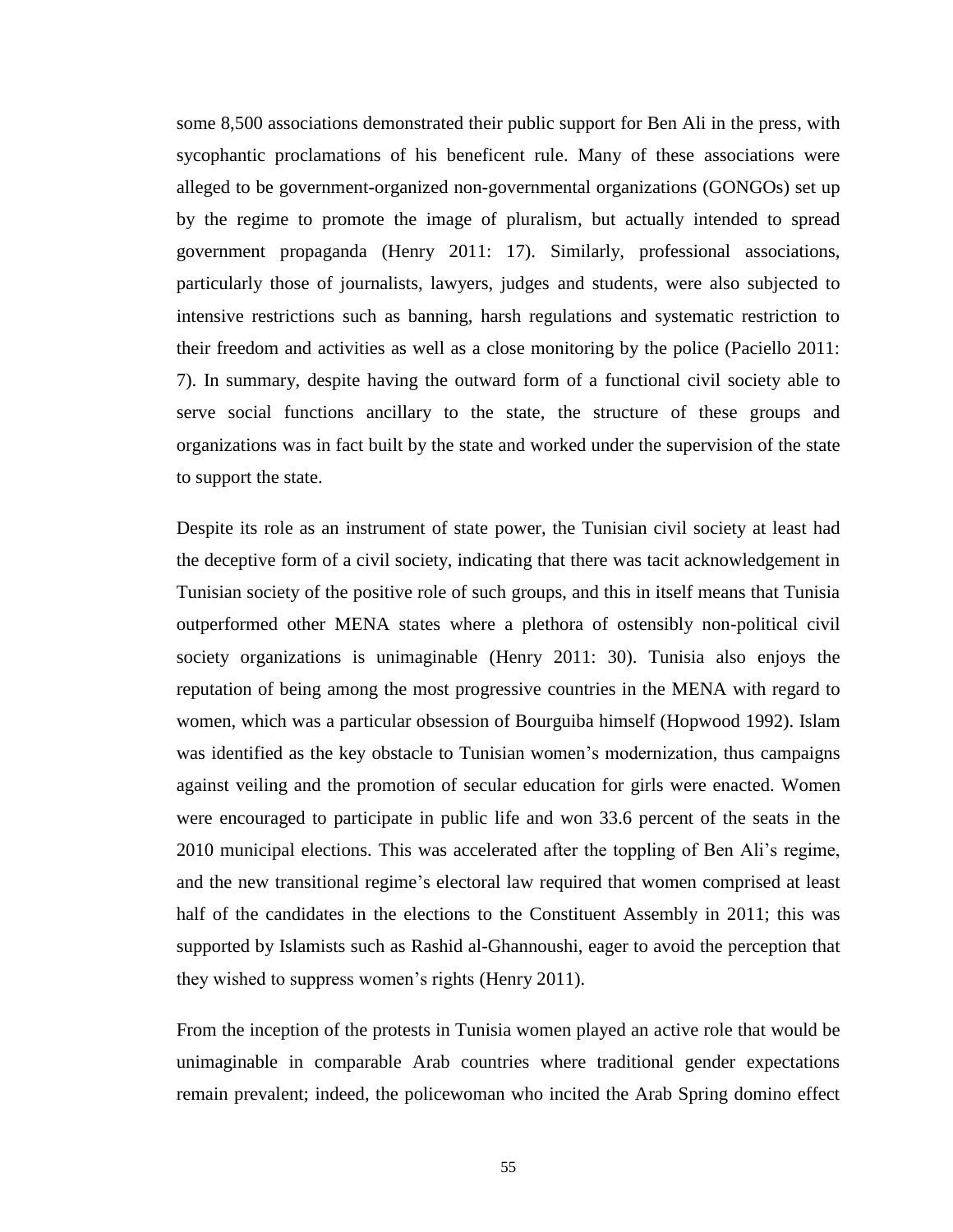by humiliating Bouazizi would not have humiliated him so much – or been able to do so – had it been a country with less vociferous promotion of women's rights (Paciello 2011).

#### *3.2.3 The Political Factor*

The political structure of the Republic of Tunisia can ultimately be traced to its principal architect, President Bourguiba, and his *Socialist Destourian Party*, established in 1934 to fight for independence from France. This party has dominated Tunisian politics since independence and served to consolidate the rule of Bourguiba and Ben Ali. The party was renamed the *Constitutional Democratic Rally* (RCD) in 1988*,* with the arrival of Ben Ali to power, and its membership numbered over two million, which is almost onequarter of Tunisian society. Under Ben Ali there was technically a multi-party system in Tunisia, but in reality the ruling party was so dominant that opposition parties were little more than props used by the regime to qualify for democratic status (Ottaway 2013). The party had tightened its grip over the country and overrode any notion of constitutional restraint, as evident in the 2009 reelection of Ben Ali, which required that the Party amend that article in the Constitution, similar to removing the minimum age qualification in Syria that enabled the succession of Bashar al-Assad (Henry 2011).

Tunisian elections, such as they were, were mostly controlled by the state, with no independent organizations allowed to supervise. At the same time, the ruling party allowed only a few token opposition parties to participate, not to have an equal opportunity, but instead to make the image of the elections as democratic and just. Naturally the RCD always won such elections by huge majorities (Henry 2011). The main real opposition parties were *Ennahda* (the Islamist "Renaissance" party) and the Tunisian General Union of Labor (UGTT), both repressed by the regime from the early 1990s. The strategy of the regime in dealing with the opposition was through the "forced exile of the movement's leaders, the imprisonment of thousands, and the torture and assassination of its supporters" (Henry 2011: 6). Thus in terms of the political factor, Tunisia was essentially a one-party state, but it nevertheless had underground opposition movements with educated and widespread support, despite the threat of exile or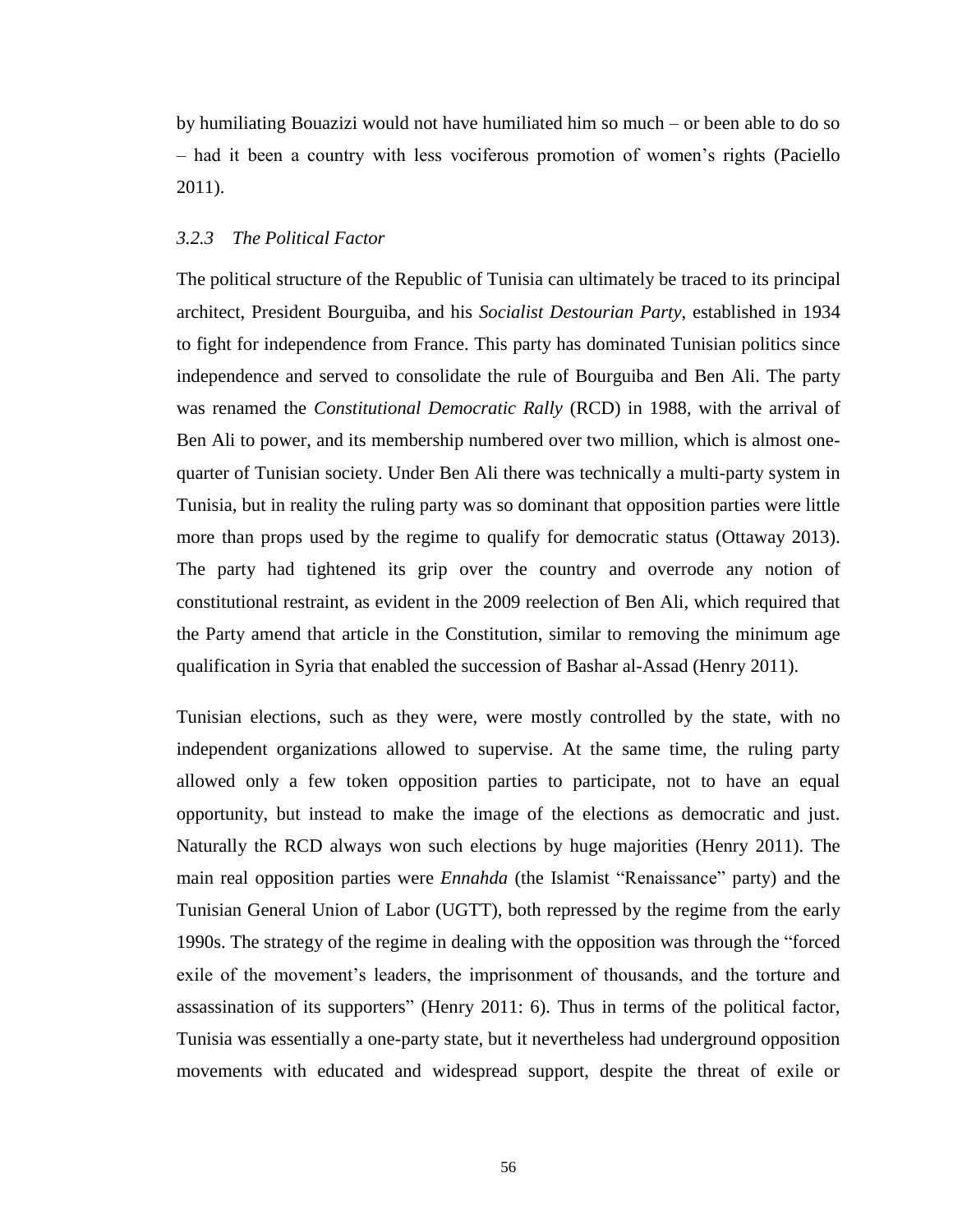imprisonment. This brief political history of oppression and corruption politics of one ruling class is an indication of why people revolt and demand change.

Corruption was widespread throughout the Tunisian economy under Ben Ali in the form of an informal system designed to concentrate wealth in the hands of the ruling family and its allies. This informal structure was so highly centralized and protected from public view. While the ruling oligarchy was notoriously corrupt, the security, police and civil service personnel were also drawn into corruption (related to the underlying economic factors discussed previously), although the latter were noted to be relatively effective according to polls conducted or financed by the World Bank (Henry 2011).

In terms of freedom of speech and press, the state was controlling and monitoring the media, journals, and other online publications. It allowed some token alternate viewpoints for the sake of polishing the image of the state and how it protected the freedom of the press. Genuine freedom of speech against the regime (e.g. by human rights activists) was brutally suppressed and faced many restrictions such as blocked websites and banned publications. Many journalists were imprisoned, particularly if they drew attention to the widespread and systematic corruption and embezzlement by the ruling clique. For example, Slim Boukhdhir, a blogger who the regime had previously interned due to his investigative reporting on corruption "was stopped on the street, forced into a car by five men in plain clothes, driven off, beaten up, and stripped of his possessions shortly after he gave an interview about rampant corruption in the presidential family" (Henry 2011: 22). This is one of innumerable instances of the brutality of the state to any opposition, not only the political parties but also independent activists, which was increasingly enshrined in law prior to the Arab Spring:

"In June 2010, an amendment to the penal code was rushed through parliament to criminalize the actions of any persons who shall, directly or indirectly, have contacts with foreign institution or organization in order to encourage them to affect the vital interests of Tunisia and its economic security" (Henry 2011: 25).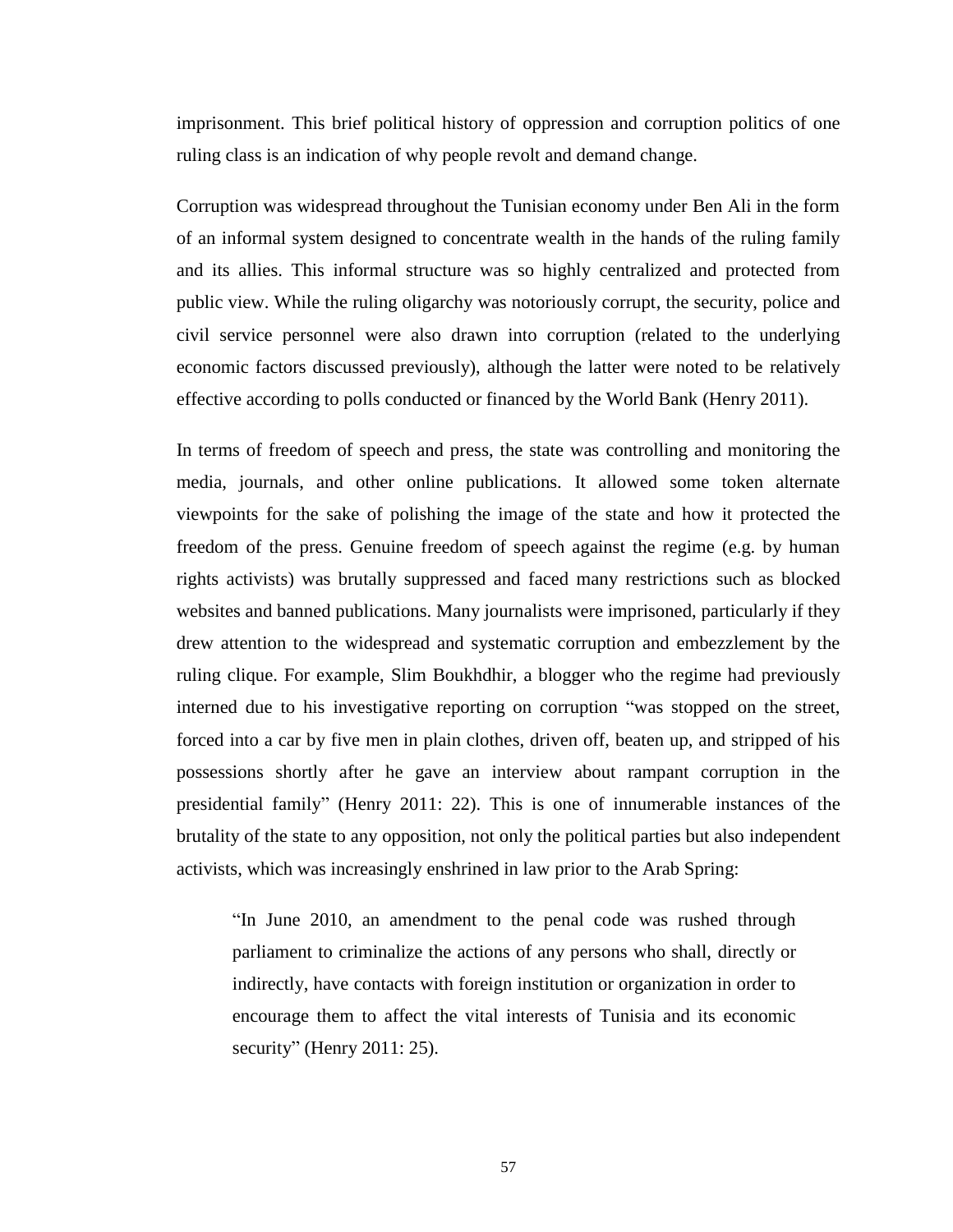This law gave the state the authority to crack down on any activity by human rights activists and any other Tunisian organization that worked to show the real image of the state. The penalty could be up to 25 years in jail, and any complaints or reports revealing the human rights situation in the country was now considered to constitute treason.

With this strong grip of the state over the political freedom of organizations, many protests started to take place in response. However, these politically motivated protests proved no more durable than economic ones, which were generally smaller in scope, localized and ephemeral. For instance, in 2008 the city of Gafsa witnessed a labor protest against the state which "triggered by a local mining company's allegedly unfair recruitment policy, which soon spread. Workers and young activists participated in spontaneous demonstrations and riots against unemployment and inflation" (Ottaway and Hamzawy 2011: 5). As a result, the government responded with excessive violence and was able to contain the protest and put an end to it by deploying the army in the city (Brooks 2013: 206).

Politically, a 2005 mass protest against the state's policy of limiting the freedom of expression was crushed by force. After that, minor incidents of political protest took place in Tunisia that consisted of individual actions by a few opposition figures and activists defending political freedoms and civil liberties (Ottaway and Hamzawy 2011). However, economic and political grievances had been simmering for years, particularly during the 2000s, and the Bouazizi incident enabled a kind of synergy of the nation between the economic and political grievances of the general population; in the face of the increasingly vast and widespread anti-government demonstrations "tear gas, mass arrests and indiscriminate live fire" proved incapable of putting down the revolt (Henry 2011: 39).

By the end of the Ben Ali era, Tunisia's ruling oligarchy was universally perceived as a mafia in the eyes of the opposition and the general population (Henry 2011). Indeed, during the 2000s it became increasingly apparent that Tunisia was merely a personal fiefdom for this super-rich corrupt elite, particularly Ben Ali's own family (Brooks 2013: 211). With the expansion of social media and the role of online journals, the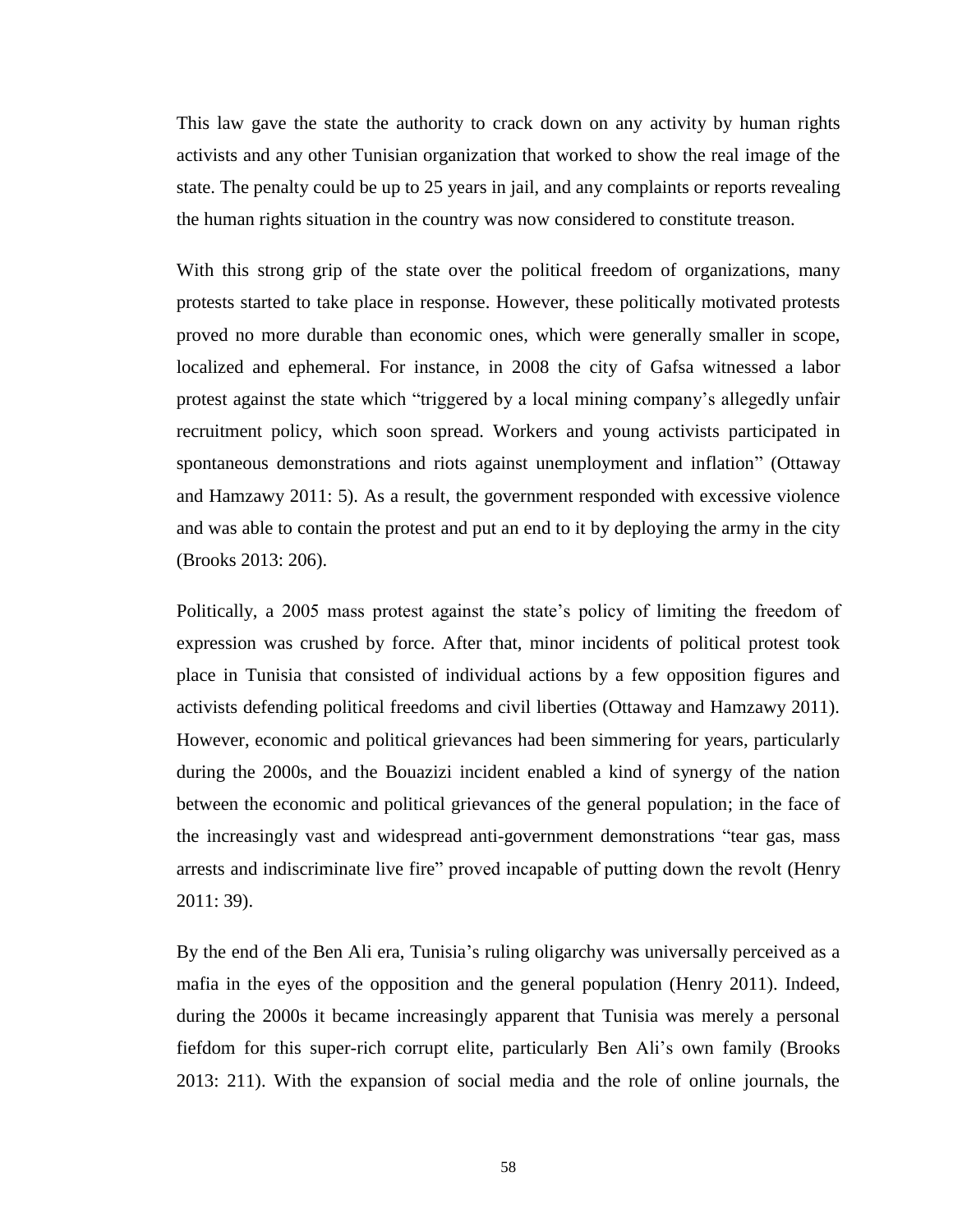public became more aware of this and the nature of their state, and thus people started to act with determination against the regime when a feasible opportunity (with implicit solidarity) arose during 2010-2011. With the collapse of the Ben Ali regime, civil society along with opposition parties organized their effort to start a new era: "In October 2011, Tunisia held its first free elections in over 30 years; a broad-based government has been formed; and the new Constituent Assembly is drafting a new constitution based on democratic values and human rights" (Clark 2013: 46).

## *3.2.4 The Military Structure*

The fourth factor in this analysis of the root causes of the "Arab Spring" is the role of the military. The post-colonial era in the MENA region was known for its military regimes. As the state power started to increase, the main tool for the state to control its territories was through the military. At the same time, the military was a great and essential crutch for presidents in the region, who were generally the commander-inchief. Thus, this feature of the state structure was given much attention and many resources to maintain and strengthen its existence. In this context, "Armies have developed their own institutional structure which means that their technological, educational or administrative resources are not simply available to the rest of society" (Owen 2006: 178). In this way, the relationship between the society and the military developed to be antagonistic: "Typically, an army will want to maintain maximum control over its own internal affairs while the civilians will try to prevent the military from seeking political allies beyond the cabinet" (Owen 2006: 179).

Given the general structure of the state in the post-colonial period, the Tunisian state was a bit different in terms of the military-civil-political matrix of power. This structure goes back to the Bourguiba, when he took power in 1956 as the first President after independence. At that time, unlike other states such as Egypt, the Tunisian military was a negligible phenomenon. Unlike most of his peers in MENA, Bourguiba was not swept to power by the military, and indeed he attempted to limit the role of the military and keep it away from politics. For example, he "prohibited the officer corps the right of political association, preventing them from playing a role in the regime's dominant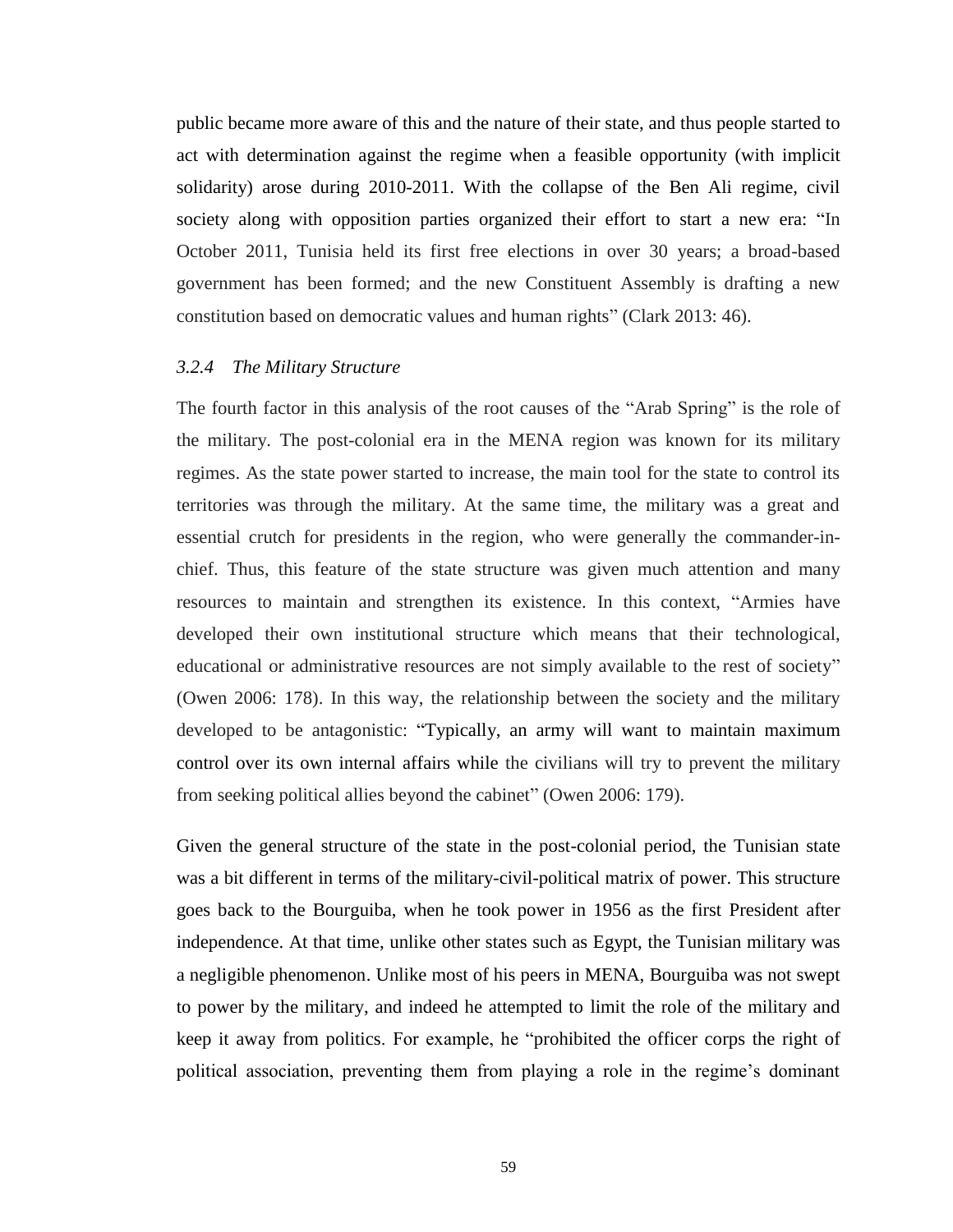political party, thereby denying them access to an important institution of elite politics in Tunisia" (Brooks 2013: 209).

From that time on, the military was kept small, both in size and in resources. Also, the military was kept away from engaging with civil daily life. The police under the Interior Ministry was responsible for security and maintaining civil order, and the army was glad to be relieved of the burden assumed by other Arab armies of protecting the nation:

"Although in 1978 and 1984, the army answered the government's call to restore order following civil disturbances, the generals resented being told to assume police functions and were happy to have their men return to barracks as soon as the crises had passed" (Barany 2011: 31).

This fact meant that the military was excluded from daily security roles, which absolved them of the notorious crimes associated with the oppressive security apparatus (Brooks 2013: 208). This formula continued under Ben Ali from 1987, but this time with increasingly numerous and powerful security forces, which essentially made Tunisia a police state. Ben Ali's approach to managing the military involved marginalizing the role of military's leaders in state institutions and any opportunities for personal enrichment or influence in political life. In fact, "President Ben Ali in one of his first moves after coming to power, decimated the military and ensured that unlike the Egyptian armed forces it had no stake in the system he built" (Dorsey 2011: 475).

Another important point in the structure of Tunisian military is that it did not maintain substantial commercial economic enterprises, unlike in Egypt. This fact kept the military away from corruption and from control over public businesses. The operational responsibilities of the military were limited; the military played a role in infrastructure development, disaster relief and humanitarian assistance (Brooks 2013). As a matter of fact, Tunisia's army was relatively unique in the MENA in that it:

"had never even attempted a coup, had never taken part in making political decisions, had never been a "nation-building" instrument, and had never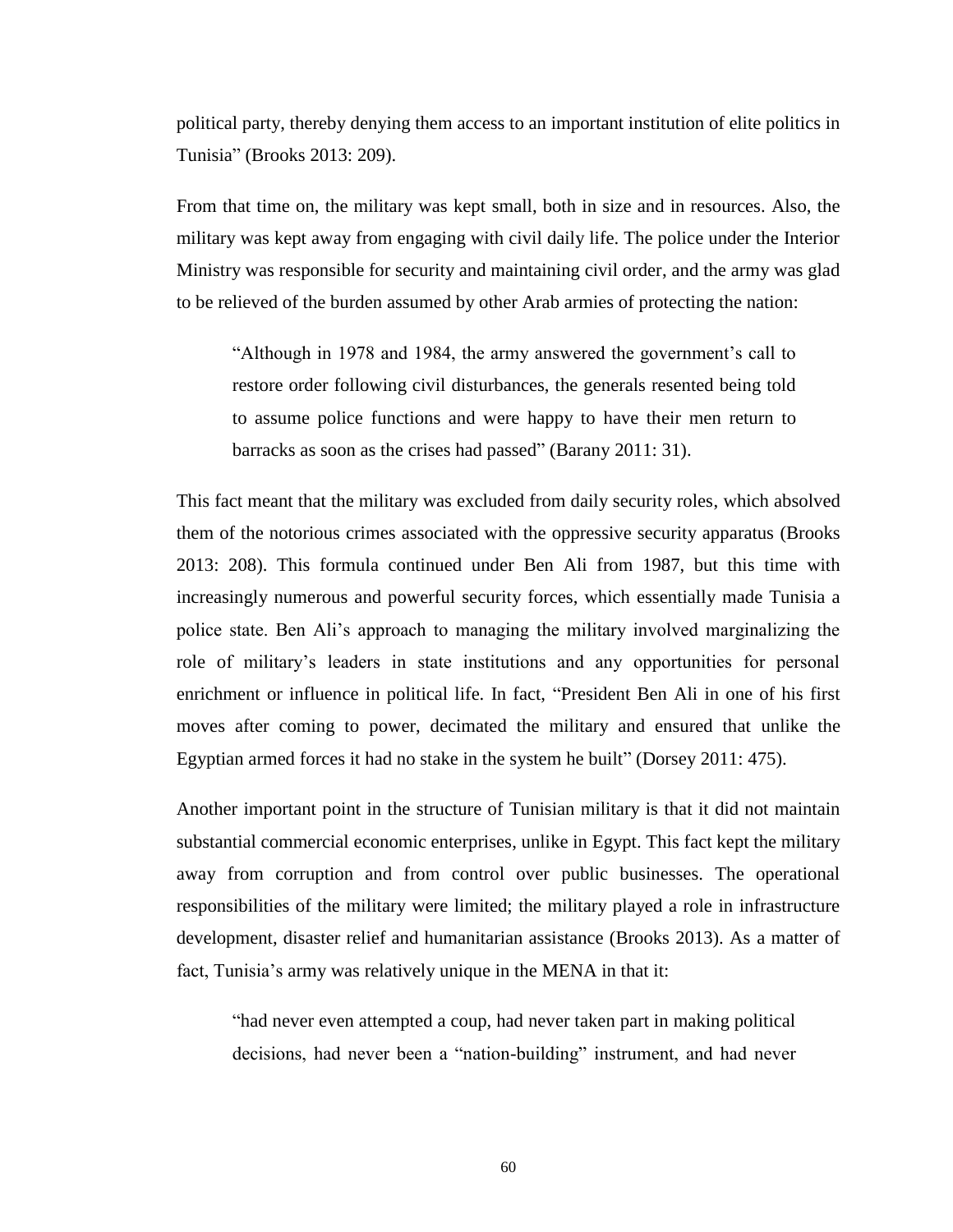joined in economic-development schemes. Ben Ali kept it a small and modestly funded force focused on border defense" (Barany 2011: 31).

Concerning the stand of the military in the uprising in late 2010, the Tunisian military and its general commander, General Ammar, stated that "the army will protect the revolution" (Brooks 2013: 216). Without this stand, events in Tunisia would have taken a different way, probably similar to what Egypt has gone through since its uprising. This is considered to be a key factor in the success of the Tunisian revolution in 2011. Ben Ali failed to harness the army to his cause, considering it a negligible force in Tunisian affairs and banking on the inability of the general public to rise against his oppressive security apparatus en masse. Due to its ostracism from the ruling oligarchy, the Tunisian military:

"ranked among the Arab world's most professional forces. With its comparatively disadvantaged status and its officers' disdain for the notorious corruption of the presidential clique, the military had no special stake in the regime's survival and no strong reason to shoot fellow Tunisians on the regime's behalf" (Barany 2011: 31).

As Brooks mentioned, "The refusal of the Tunisian military to participate in repressing the protests initiated the end of the regime and ushered in a period of change that amounts to the most far reaching of the Arab 'revolutions' of 2011 to date" (Brooks 2013: 207). Therefore, the stand of the military in the uprising was generated from its unique structure as a truly independent factor essentially serving "the state" in the traditional sense (i.e. the people) rather than as hired mercenaries with a stake in maintaining the status quo.

# **3.3 Case Study: Egypt**

Egypt was the second country to witness the mass uprising after Tunisia. Egyptians were encouraged by the example of the Tunisian people, particularly after Ben Ali fled (or was perceived to be toppled by the protests). The demonstrations started in Tahrir Square on  $25<sup>th</sup>$  January 2011, and Mubarak ultimately stepped down on  $11<sup>th</sup>$  February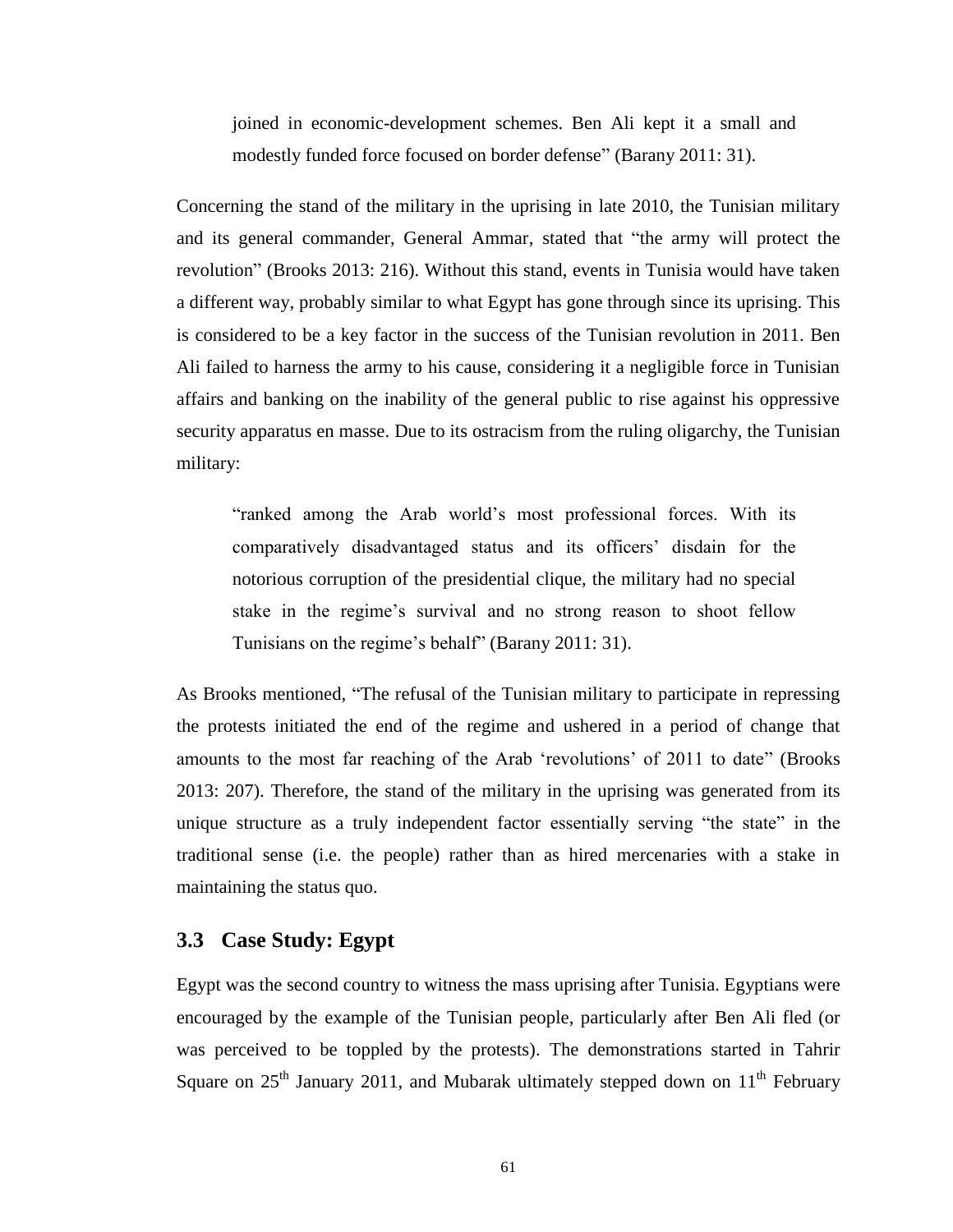(Clark 2013). People from all over Egypt protested not only in Cairo but also in the rural areas all around Egypt. After the Tunisian example, the slogan of "The people want the collapse of the regime" became popular; this implicitly meant Mubarak himself, although Mubarak always maintained a dedicated core of popular support, particularly among inhabitants of the Delta region where he came from. By this time the "Arab Spring" brand was already firmly entrenched in the media, and the public image in the media and in the streets was very bright and hopeful about coming change. However, a more detailed assessment and analysis of the socioeconomic structures in the country reveals the real causes of the uprising and the limited chances for substantive change in Egypt as a result of the revolt.

## *3.3.1 The Economic Factor*

Unlike Tunisia and other states in the MENA region, Egypt has a long history of being relatively prosperous and attempts at semi-modernization by its rulers, from the  $19<sup>th</sup>$ century reforms of its Ottoman (actually Albanian) Pashas to its British client kings in the early  $20<sup>th</sup>$  century. Egypt was always a vibrant intellectual hub of the Arab world; for example, it was the nucleus for Islamic modernists (such as Muhammad Abduh and Muhammad Rashid Rida'a) in the early  $20<sup>th</sup>$  century, Communists and Arab nationalists mid-century, and political leaders of all ideological factions throughout the MENA generally studied in Egypt. However, in terms of practical achievement it was essentially moribund, with little to show on the ground for its dynamic intellectualism. This was largely related to its geostrategic importance as a buffer zone for the Suez Canal, mainly owned by Britain and France and supervised by Britain from 1882. Its importance to global (especially British) trade meant that Egypt was required to be a peaceful and stable backwater.

This all changed when Nasser seized power during the 1950s. It is not the purpose of this study to explain the historical background of Nasser's rise to power, suffice it to say that between the 1952 Revolution against the puppet monarchy and assuming the Presidency in 1956, Nasser underwent a political conversion from mass consultation and party politics (e.g. the initial revolution was supported by the Communist Party, the Muslim Brotherhood and others) toward authoritarian dictatorship by the military on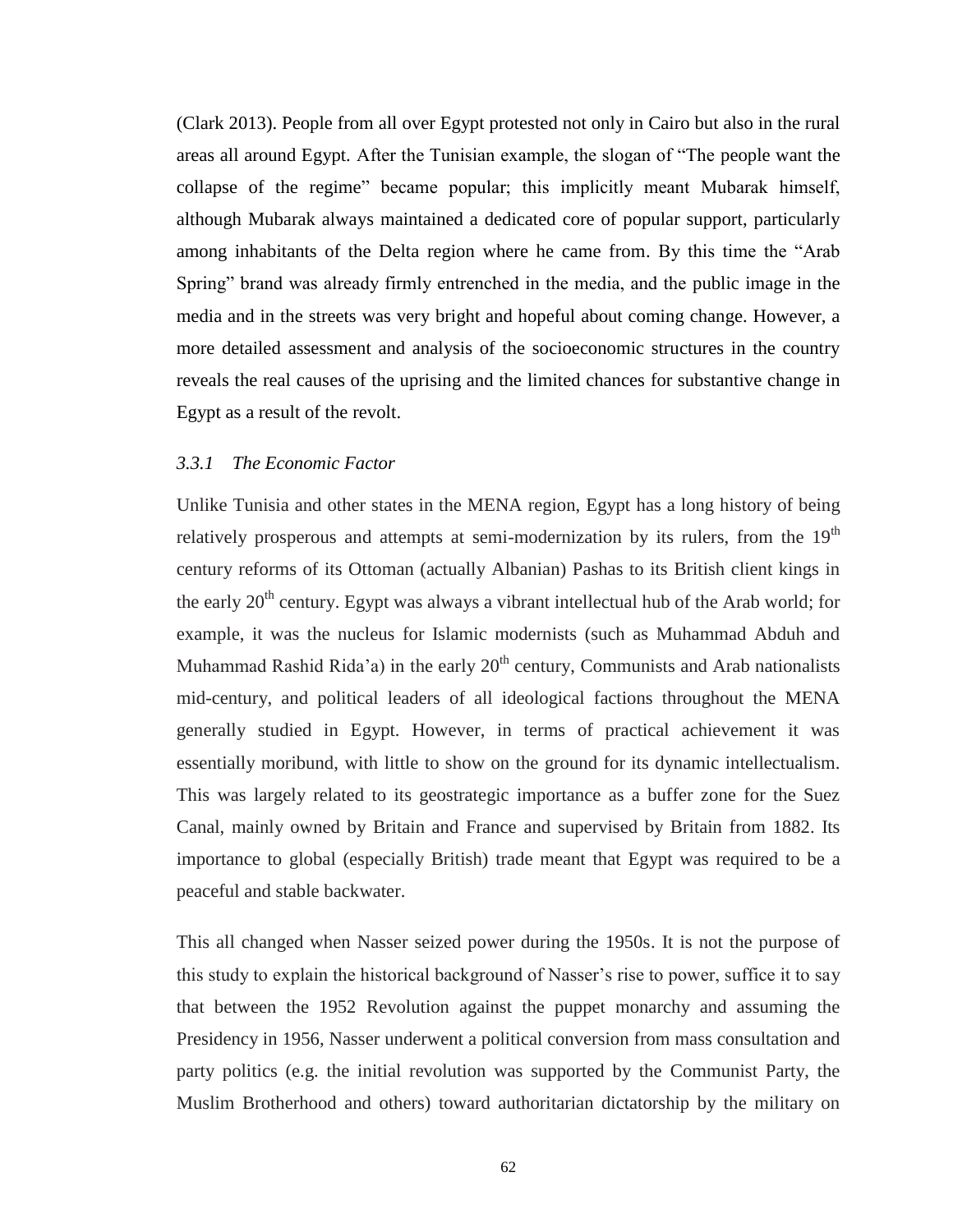behalf of the nation. To avoid the bungling of the inefficient democratic parties, Nasser arrogated to the state (i.e. the military) executive authority in economic planning and major infrastructural development, a policy most spectacularly expressed in the nationalization of the Suez Canal in 1956, but also evident on the village level in sweeping agricultural reforms tantamount to land nationalization (Owen 2006: 37).

While the US adopted a wait-and-see approach with Nasser's anticolonial antics in Suez during the 1960s, which inspired Arab nationalism throughout the MENA, he became increasingly unreliable loose cannon for US policymakers during the 1960s and 1970s with his ambitious nationalization policies and state subsidies. When these came to be only modestly successful in economic terms, increasing affiliation with the Soviet Union (which was hungry for allies in the US-dominated MENA), the patron of planned economies everywhere, seemed a distinct possibility, thus his death in 1970 was a relief for the US, which was quick to support the economic liberalization of his successor Sadat, and the peace he made with Israel. During this formative period of modern Egypt a halo of glory was established around Nasser and the military (i.e. the state) as guardians of the nation, including its economy (Owen 2006; Paciello 2011).

As in Tunisia, the liberalization policy of Sadat was couched in rhetoric about "increasing the efficiency of the Egyptian public sector, revitalizing the private sector and encouraging foreign investment" (Owen 2006: 115). But the problem was that weak local private sector and the fragile infrastructure of Egypt's economy couldn't resist the global market which eventually led to more advantages to the international corporations. While the closed economy and strong control of the state under Nasser was not profitable, it at least accorded some degree of security over the national economy whereas the new subsidy cuts, increased prices, and rapacious taxation system caused widespread protest and anger, particularly in 1977 (Ottaway 2010). With an increasing deficit, high levels of debt and inflation, Egypt inevitably sold out to the World Bank and the IMF in 1991. Since then, Egypt has pursued "a series of market-oriented reforms with the objective of limiting the state's intervention in the economy, promoting private sector growth and integrating their economies into the world market" (Paciello 2011: 3).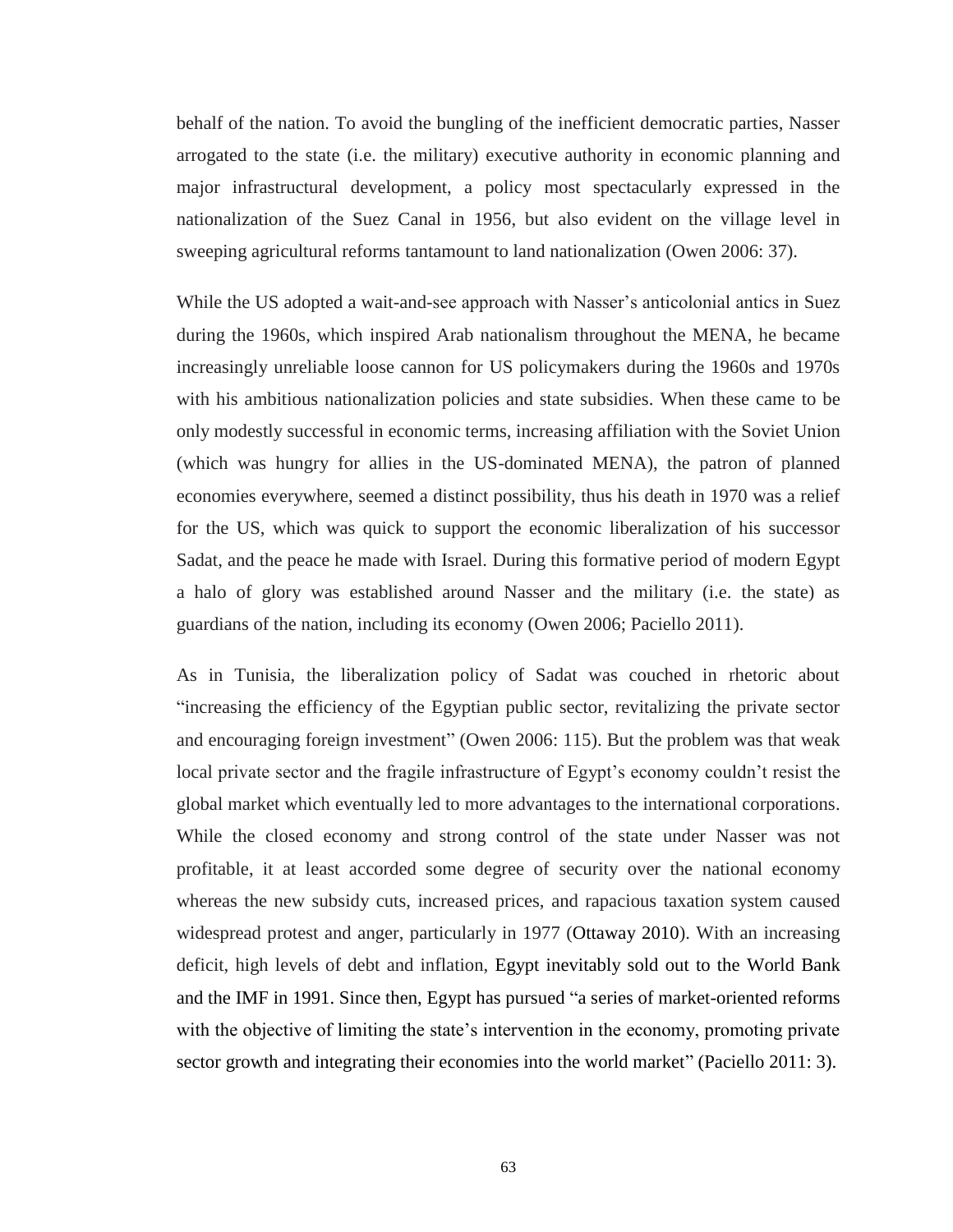The binding packages of structural adjustment policies have weakened the local economy and also generated long-term unemployment. One economic effect of this is the impingement of the economic situation on politics in the form of corruption: "structural adjustment policies have increased the political influence of business interests also encouraged strategic alliances between public officials and private entrepreneurs, many of which can be accused of fostering corrupt practices" (Lapeyre 2004 and Saasa 1996).

This historical economic process has been on-going since Sadat, continuing unabated under Mubarak, who also arose from the military like his predecessors. Mubarak did not change the structure of the economy and thus the problems have continued. National unemployment has declined while employment opportunities, particularly for graduates, have worsened because the jobs opportunities provided by the informal economy are:

"Underpaid, unregulated and provide no social protection. The reasons for these negative labor market trends are primarily attributable to the failures of the governments' economic policies and their inability to generate a sustainable and job-creating growth" (Paciello 2011: 3).

In 2008, the average unemployment rate among young people (between 17 and 35) exceeded 17 percent in Egypt according to the International Labor Organization. As Ottaay (2010: 56) insightfully observed, in Egypt as in other Arab states "high food prices, poor housing, and a lack of jobs constantly threaten to ignite social explosions and angry protests". In fact such protests had already taken place late 2008 when the Egyptian urban poor and workers protested against the high prices of food, especially bread (historically subsidized as *khubz baladi* - "national bread" - under Nasserite policies). This was a premonition of 2011 in that young people fuelled the protests with the help of social media to mobilize; this is why Mubarak already identified the internet and social media as a new threat his predecessors had not faced (Rosen 2011).

As Korotayev and Zinkina (2011: 147) noted, the "common notion is that 40% of Egyptians live below \$2 a day income". At the same time, Jason (2013: 169) asserts that "Egypt had one of the fastest growths of the world food prices, and that, definitely, had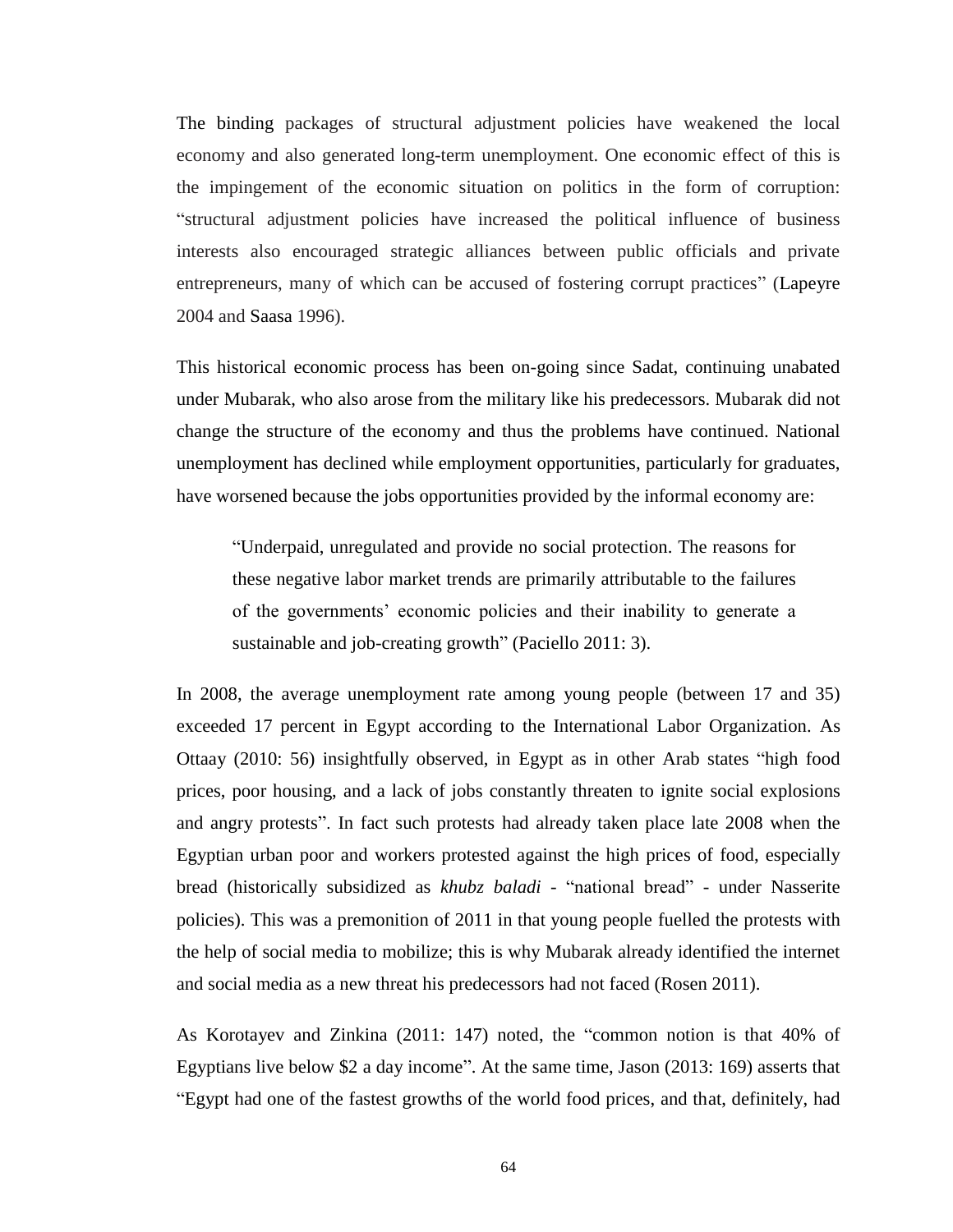influences on the destabilization of Egyptian sociopolitical system". Given these economic fundamentals (almost half of the population living below a unanimously accepted poverty line and sharp inflation in food prices), it is clear that the Egyptian public were under intense economic pressure threatening their food security (and thus survival) in 2010-2011, reducing their stake in the moribund and indifferent (i.e. laissezfaire/ neoliberal) Mubarak government (Jason 2013). This critical economic scenario and voices of the youth (including social media) seemed to form the backbone of what came to be known as the Arab Spring (Bayat 2013: 589).

#### *3.3.2 The Social Factor*

As explained previously, in Tunisia the extensive role of the state in people's lives was based on its ideological role as the bringer of modernity and development, to which it harnessed civil society. In Egypt, since Nasser the state has been synonymous with the military establishment; thus in Egypt the role of the state is underpinned by public acknowledgement of the quasi-sacred role of the army in protecting the nation and people. The conflation of state and army in Egypt is the fundamental difference between it and its society and Tunisia.

Consequently, where the Tunisian state provided cover for the embezzlements of the Ben Ali clique, in Egypt the army is involved in dominating sources of wealth and people's lives. Having dispensed of the ineffectual political parties and factions under Nasser, the Egyptian state's policy of banning trade unions and associations or strictly regulating them was intensified under the neoliberal agenda (Owen 2006: 28); thus no freedom of social organizations of any kind was allowed except for those in support of the state, such as the Liberation Rally, the National Union and the Arab Socialist Union (Owen 2006).

Certain societal aspects of Egypt (e.g. its high literacy rate and modern education) prevented the total suppression of popular organization and the existence of some form of civil society; even political opposition parties have been intermittently allowed or covertly tolerated over the decades. Furthermore, since the  $19<sup>th</sup>$  century (and indeed throughout history) Egypt has been the intellectual nucleus of the Arab world, as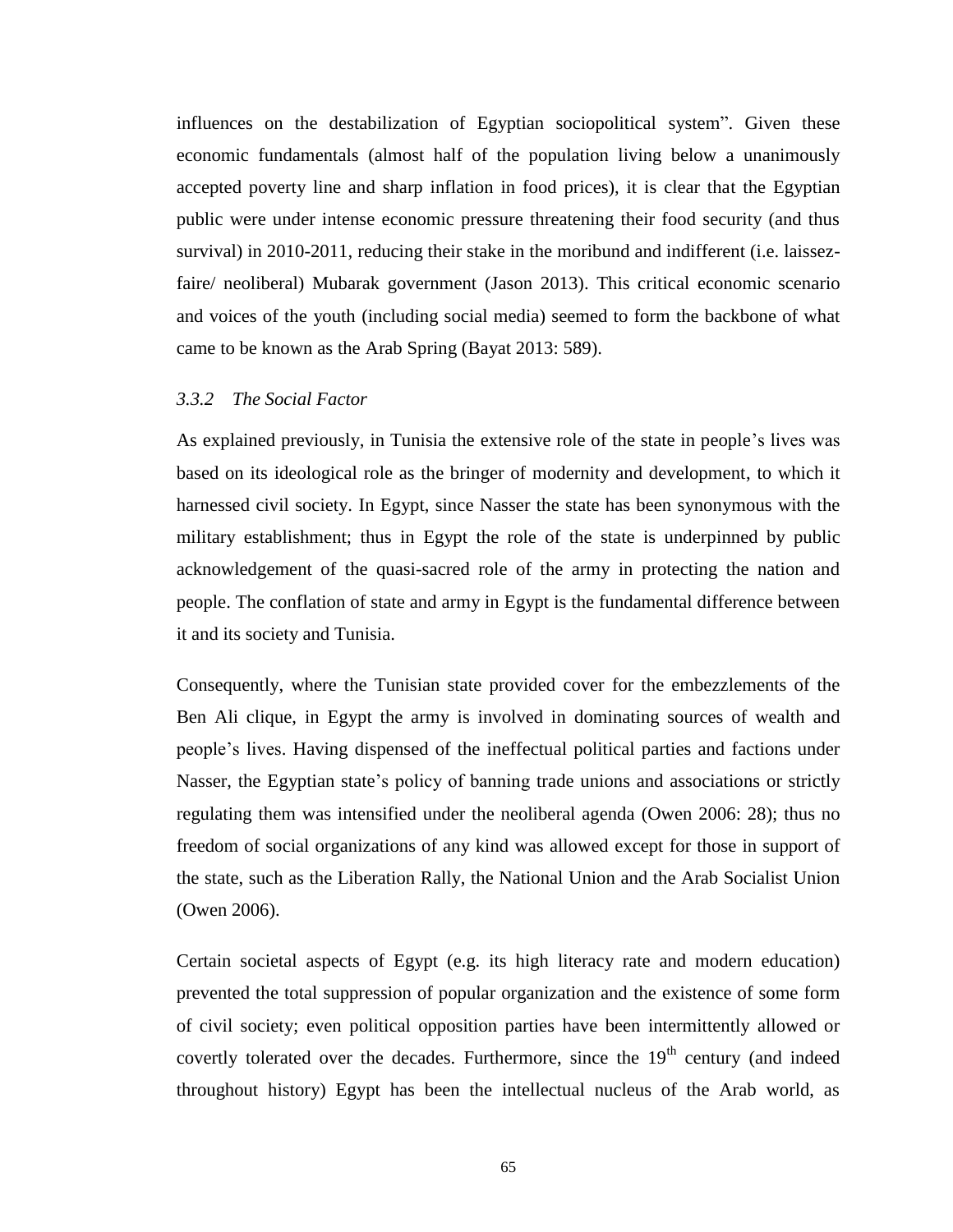mentioned previously; thus "the early access to education and development of newspapers created an intelligentsia which helped spur development of civil society" (Rishmawi and Morris 2007: 6). Women also have an advanced role in Egyptian society relative to other states in the MENA, which spurs the development of representative civil society groups, and women's groups along with labor unions have demonstrated greater readiness to confront the state (albeit with limited success) than conventional political opposition groups (Rishmawi and Morris 2007: 10); thus they were already primed to galvanize the Arab Spring movement while the Muslim Brotherhood leadership were still conducting their theoretical seminars in other countries in the MENA.

The growing role of civil society organizations during the 2000s was despite the enactment of a state of emergency since 1981 (the assassination of Sadat), which allowed the indefinite suspension of certain democratic freedoms outlined in the Egyptian Constitution:

"The authorities in Egypt have used a series of alternative methods to control the activities of such organizations. These include the selective repression of opposition groups; the adoption of strict regulations which effectively allow the government to prohibit the founding of new organizations; the transfer of public funds only to those organizations which follow government directives; and the systematic restriction of the freedom of assembly and the right to hold public gatherings" (Paciello 2011: 7).

Furthermore, in 2002, an Associations Law was introduced to increase restrictions on NGOs' activities and fund-raising, compelling all of Egypt's 16,000 organizations to register with the Ministry of Social Affairs. This Ministry was responsible to ensure that all organizations' activities did not oppose the regime (Rishmawi and Morris 2007).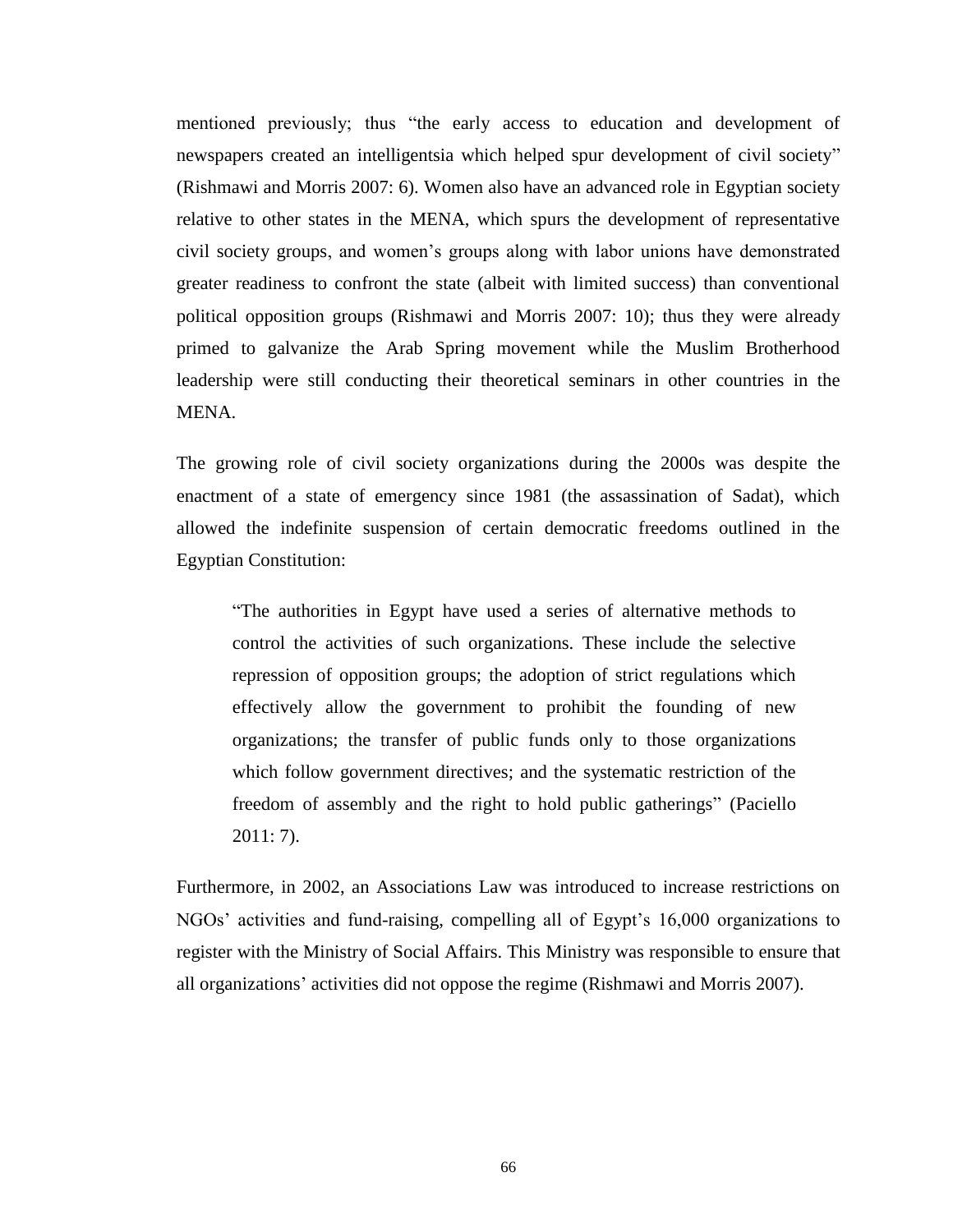### *3.3.3 The Political Factor*

As explained previously, many MENA states during the 1950s and 1960s came to be ruled by military dictatorships (Rishmawi and Morris 2007); Egypt was the beacon of this system, and Colonel Gamal Abdel Nasser was the icon of Arab anti-colonialism for decades. After dispending with the baggage of democracy, he enlarged the army (then a defense issue due to his intention to nationalize and maintain the Suez Canal and the Arab-Israeli situation) and re-equipped it with more sophisticated weapons. These developments increased state power in the country and justified any action by the state toward the society as the security of the latter was the rationale for all actions by the former; this has been the justification for de facto rule by the military establishment in Egypt since 1952 (Owen 2006: 24).

Emergency laws were instrumental in entrenching the power of the military establishment in Egyptian politics. For example, after the Six Days War in 1967, Nasser enacted Emergency Law Number 162 of 1968 was issued; the essence of this law limited the freedom of citizens and gave greater powers to the police, suspended certain constitutional rights in the name of security, allowed the state to detain individuals and censor and close newspapers more easily, and allowed authorities to try civilians in front of military and security courts under certain circumstances (Jason 2013: 169-170).

Under Mubarak's rule, prisons were filled with opposition members, human rights were arbitrary abused and freedom was restricted to the maximum. According to the UN Development Program report in 2004, a description of governance crisis in Egypt and other states was as follows:

"Central to the problem of freedom and governance is the fact that at the political level, decision-making has remained in the hands of a minority focused on serving its own interests. The vast majority of people are excluded and thus left to impoverishment and marginalization. Present day regimes have not achieved fundamental reform from within which would correct their course and enhance hopes for a better future" (Rishmawi and Morris 2007: 24).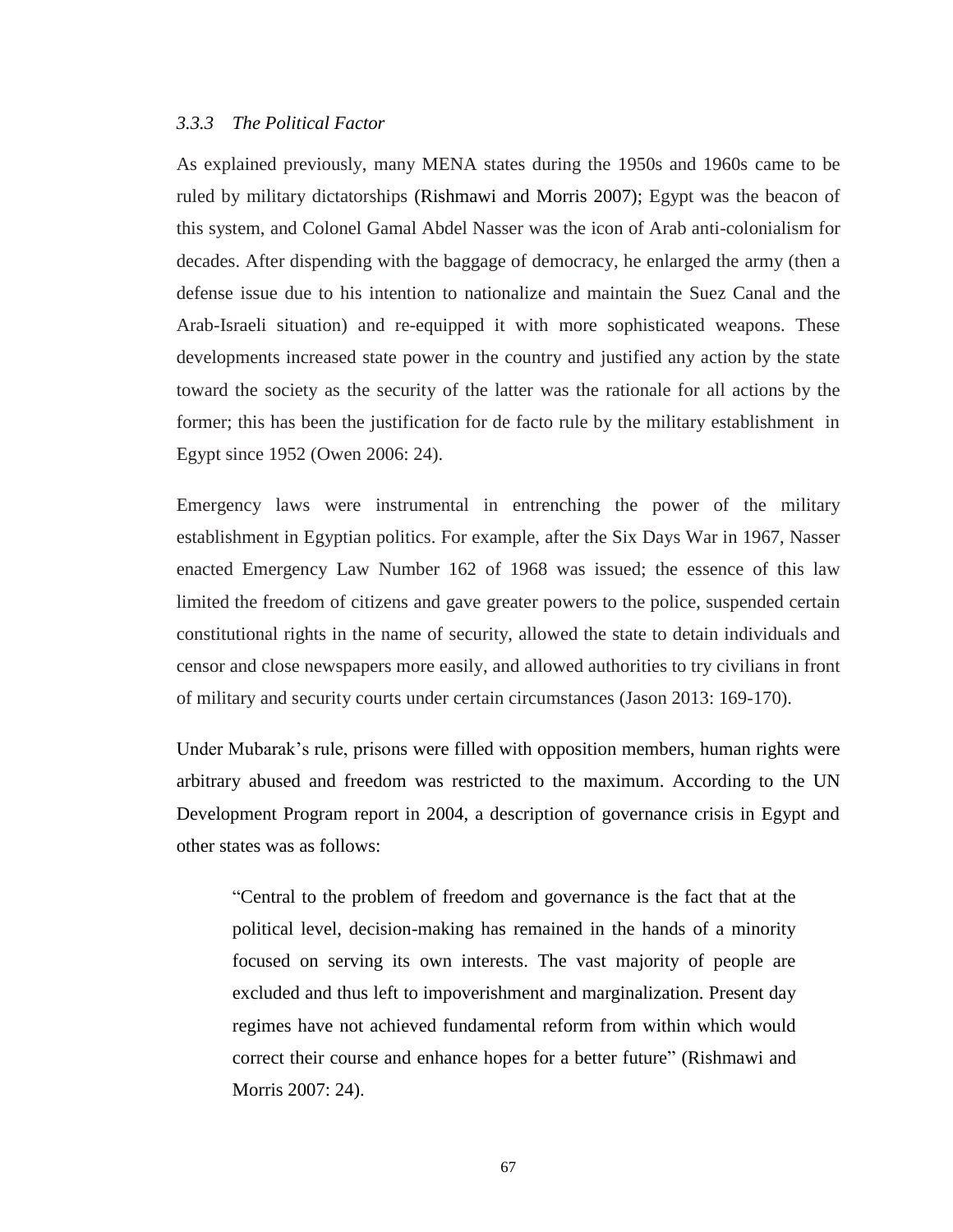From the late 1990s and during the 2000s the Egyptian government redoubled its efforts; the US War on Terror after 2001 provided cover for authoritarian regimes throughout the MENA to curtail democratic freedoms and abuse human rights with impunity (Ottaway 2010: 56). This gradually drew a line under the on-going protests since the late 1990s, mainly due to economic issues.

Fraudulent "elections" made a mockery of the concept of democracy in Egypt, and its on-going political and economic stagnation became a laughing stock (Ottaway 2010: 63). In 2005, Egypt elected a new parliament with limited participation of political parties. The result was that the Muslim Brotherhood, the most organized and one of the oldest political factions in the MENA, became the main opposition group in the Egyptian Parliament (Ottaway 2010: 56). They thus became a locus for general opposition to the regime, receiving wide support. Alternative opposition groups like the secular parties and the Salafist Islamic parties had negligible representation in Parliament. However, this Parliament did nothing to improve conditions in Egypt in terms of the economic situation, freedom and poverty. In 2006 there was a total of 222 labor strikes, sit-ins, and demonstrations, rising to 580 in 2007 (Ottaway and Hamzawy 2011: 2). These economic protests began to voice political issues, with slogans questioning the legitimacy of the government, which was not a noted feature of protests in the 1990s. Workers and unemployed people formed the majority of participants in these protests.

In 2008 protests again increased, with the mass participation of workers, political bloggers, independent journalists and university professors. Increasingly diverse political factions began to join this burgeoning opposition current, including the Nasserist Karama Party, the Wasat Party, the Egyptian Movement for Change (Kefaya), April 6 Youth movement and others. Moreover, the expansion of these protests to the big cities likes Cairo led to some clashes with the police. Slogans and demands were economic and political oriented. The economic demands were higher wages and improved public services (e.g. health and education), while the political demands were the elimination of government corruption, an end to police torture and arbitrary detainment, and the creation of a fair judiciary system. The Egyptian government was in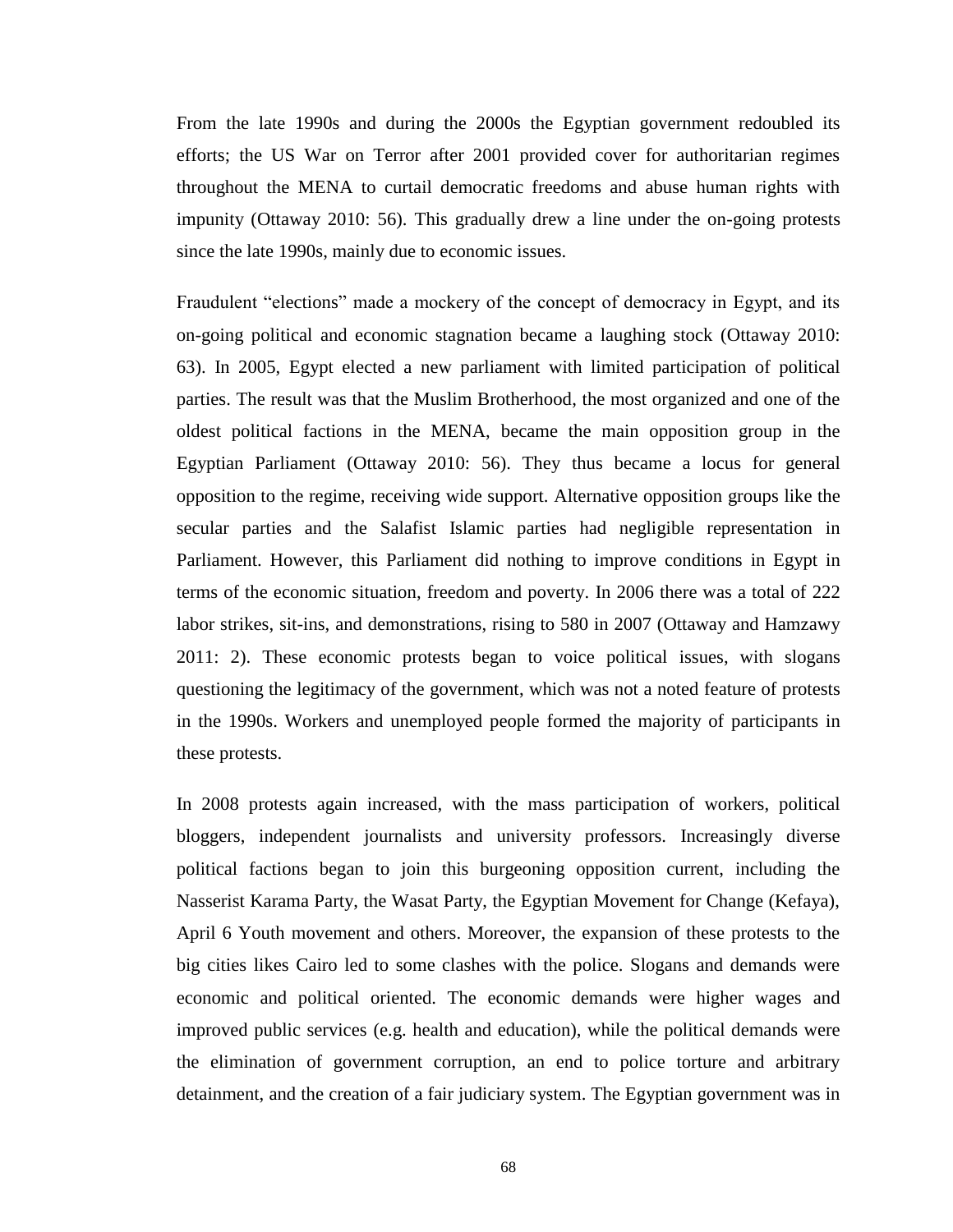a tough situation. Even though it tried to respond to these demands with some reforms and minor changes, they all failed to satisfy the angry public. The government increasingly resorted to calling in the army to end protests by force and cow protestors into submission (Ottaway and Hamzawy 2011: 3).

Political life continued to worsen prior to the fall of Hosni Mubarak, which was evident when in 2010 a constitutional amendment was made to enable his son Gamal Mubarak to succeed him. If Egyptians were prepared to be patient with their octogenarian President, they were not prepared to endure rule by another Mubarak for the coming decades and this blatant nepotism provoked a large voting boycott in the 2010 election and at the same time many opposition members withdrew from the Parliament (Ottaway 2010). With the total breakdown of all pretensions to being a modern democratic state, "taking to the streets thus became the only viable alternative" for the Egyptian public (Bennani-Chraïbi and Fillieule 2012: 7). General angry protests in Egypt were given a fillip by the ousting of Ben Ali, which transformed another demonstration in Tahrir Square into a potential revolution.

#### *3.3.4 The Military Factor*

The final factor in our analysis is the military structure, which unlike in the case of Tunisia has been entwined with all of the preceding factors, due to the amalgam of state and military establishment in Egypt from 1952. The Egyptian army itself comprises a major organization in the MENA, with its own "technological, educational and administrative resources" (Owen 2006: 178). This has made the army the biggest most powerful institution in Egypt, given the fact that it is the authority itself, deploying presidents from among its ranks at will (Yousef 2012: 3).

Contrary to Tunisian military and its structure, Egyptian army under Gamal Abdul Nasser and after the 1967 defeat against Israel, was "enlarged, re-equipped with more sophisticated Russian weapons, given better-educated recruits and, in general, turned into a more professional organization" (Owen 2006: 181). Increased military spending was at the expense of social welfare, and partly undermined the Nasserite socioeconomic program, as explained previously. The enlargement of the military was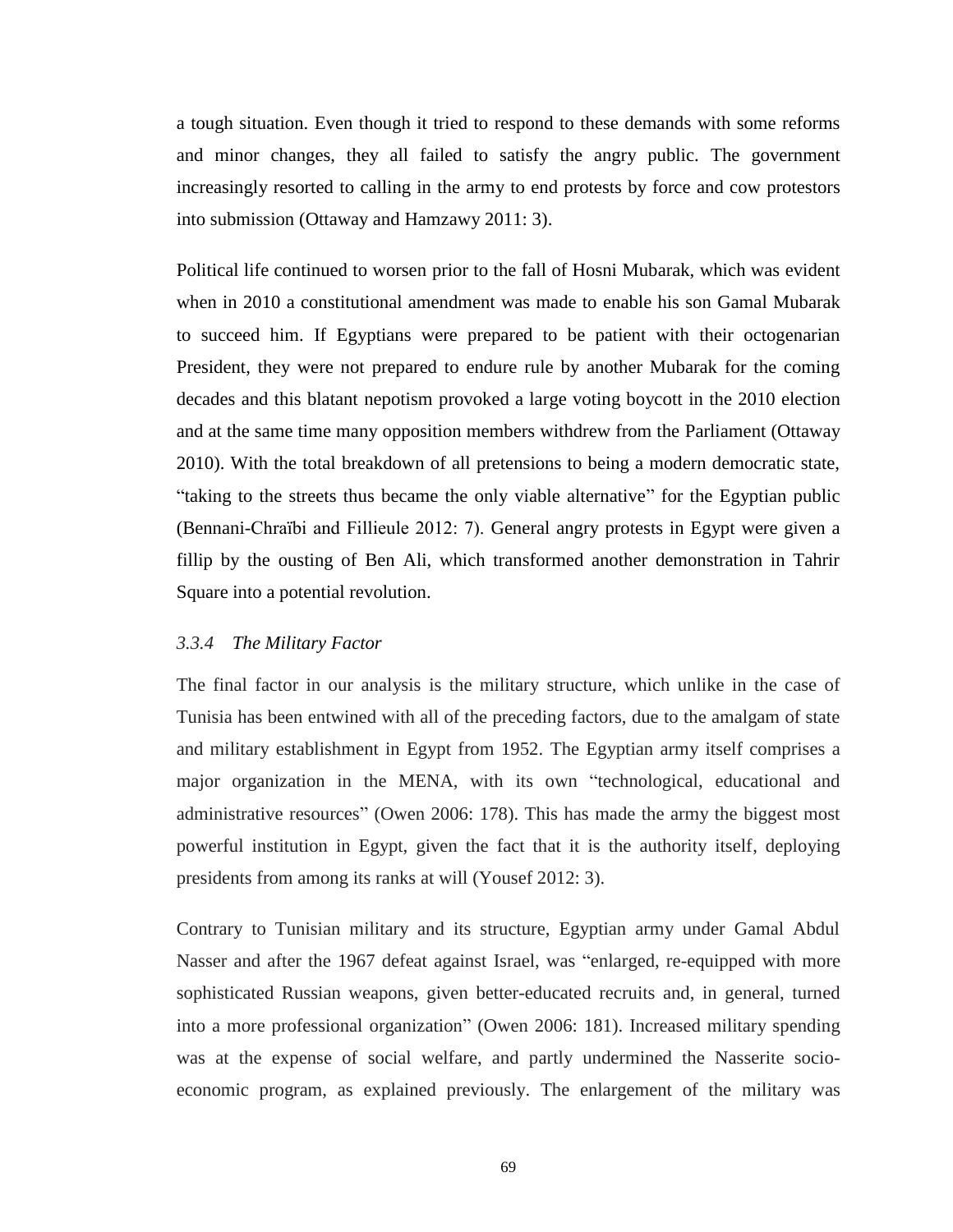accompanied by a corresponding increase in its power, especially with respect to its dominance in politics: "Nasser initially had deeply entrenched the military into political life, establishing scores of officer-politicians that dominated the various institutions of the state" (Yousef 2012: 47). Military officers were given privileges and high ranking position in the state, which enabled them to be close to the decision-making process.

Sadat ostensibly sought to "keep the military out of politics. At the same time, he separated the military command structure in an attempt to manipulate the institution and prevent it from gaining too much power" (Yousef 2012: 47). In addition to this, he reduced the size of the army in the cabinet from 66% in 1967 to 22% in 1972. He also reduced the number of military personal in government in order not make them intervene in politics (Yousef 2012). Sadat himself remained the Commander-in-Chief of the Egyptian armed forces and he never displayed any intention of ceding his executive powers to a democratically elected president; rather this process was probably a maneuver by Sadat to prevent potential rivals from assuming too much power (a major concern of dictators in MENA, as mentioned previously), and with one emergency decree Sadat could have suspended the Parliamentary arrangements and brought in the troops. When Sadat himself was killed, Mubarak did not see any utility in these democratic gestures, thus he rebuilt the army with more privileges and powers (Owen 2006: 183).

Mubarak transformed Egypt into a big business complex for the interests of his neoliberal international patrons and the local military establishment, who profited from control of Egypt's lucrative resources – mainly the Suez Canal, natural gas and the local market). He personally enriched himself to a much greater degree than any of his predecessors, and "developed the military to a point where it played a significant role in the nation's economy and entangled it so deeply with the institution of the state that gave it so much power" (Yousef 2012: 61). Under his rule, the military industry was expanded and cemented. In fact, "the Egyptian military acquired valuable real estate and numerous industries. By one estimate, the military commands up to 40% of the Egyptian economy" (Nepstad 2013: 343). This by itself has made the military an empire of money and power, with Egyptian serfs building a pyramid of vast wealth for the military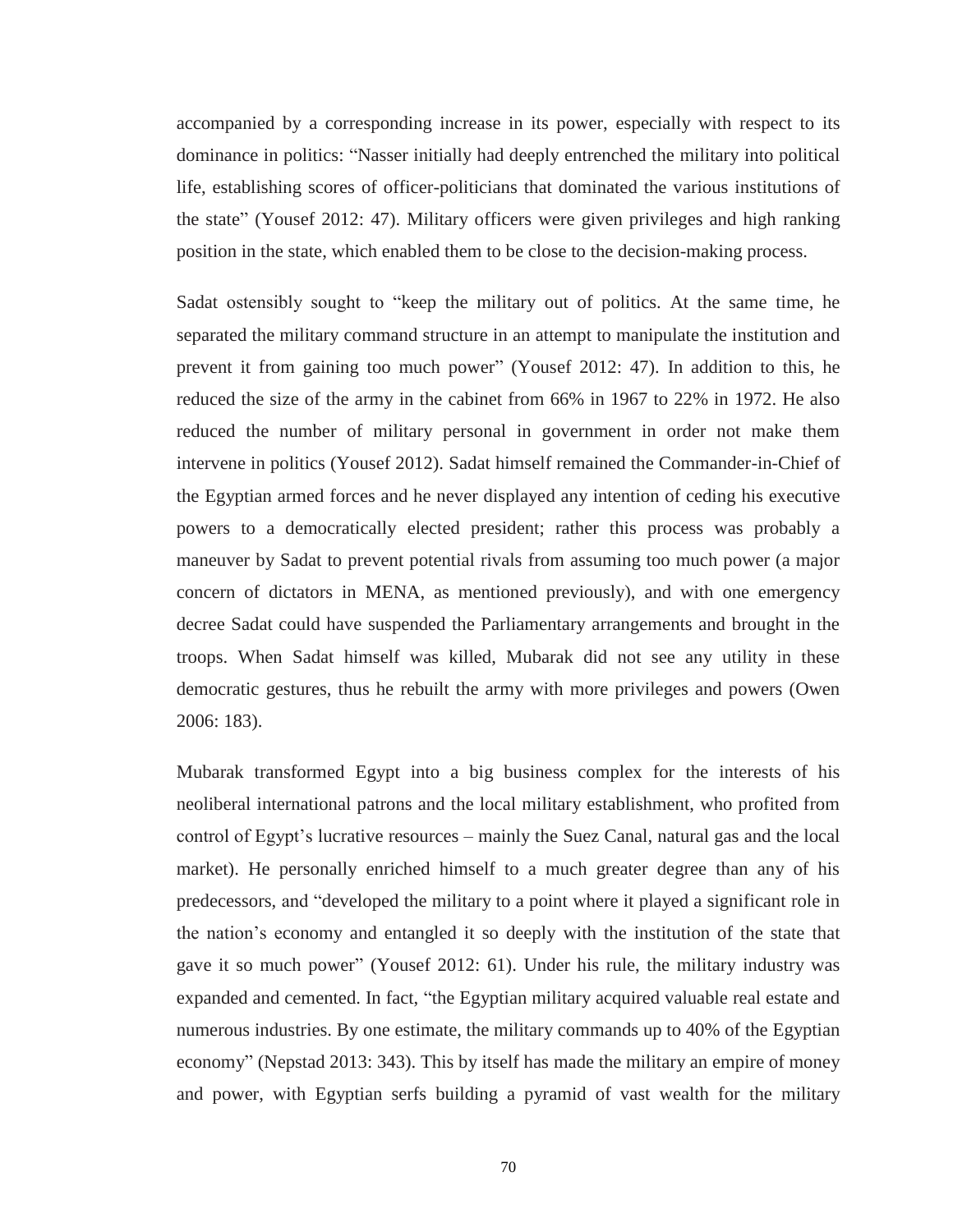establishment and their affiliates. Running water management, electricity generation, and reclamation and other public utilities and public works are all monopolies of the military. By 2000, the military's Administration of National Service Products was running sixteen factories, employing 75,000 workers, with half of the output directed towards the domestic market in the shape of automobiles, televisions, videos, electric fans, agricultural machines, cables and ovens, assembled under licenses from abroad, sometimes as part of joint ventures with local private capital firms (Owen 2006: 184).

By making the army indispensable to the Egyptian economy, and making himself indispensible to the army, Mubarak sought to preside over an insurmountable economic and political complex backed up (in the last resort) by unassailable military force, which made him a valuable ally for the international community due to the stability he brought for Israel and gave him the trump card in any stand-off with the Egyptian public. He was able to implement a kind of planned economy whereby private firms could pay a commission for the state (i.e. army) to facilitate their operations.

However, despite establishing a stranglehold over all aspects of life in Egypt by means of the economic preeminence of the military, Mubarak did not consider that if a critical mass of people perceived that they had no stake in this pyramid, they might not be cowed by the implicit threat of violent suppression incurred by opposition to his reign. Furthermore, many NGOs campaigned against the role of the military in social, economic and political life.

With the accumulation of intensive corruption and other factors that led to the uprising of 2011, the true examination of the military loyalty to Mubarak was created. As the protests developed and increased in size and demands, Mubarak's response was to call on the military to crack down the protests. The military refused to side with Mubarak this time, and instead they protected people from his police (Nepstad 2013). Mubarak subsequently tried to make some reforms and promises but they all failed to appease the determination of the protesters. He then responded with extensive violence by his loyal police and security forces, but the military stood against that and declared that: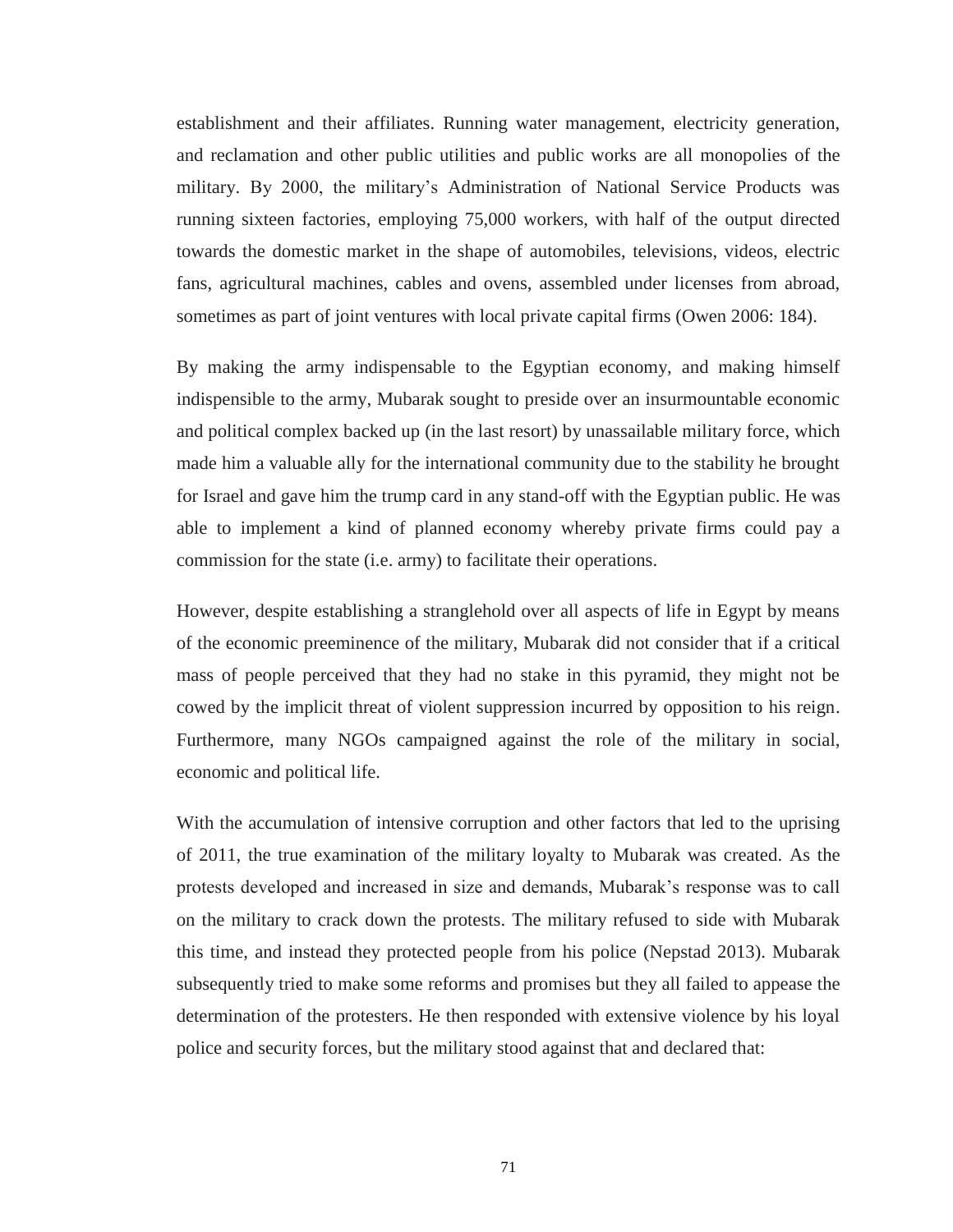"rising violence and disorder would only hurt the military's legitimacy and influence. Thus, on February 10, the Supreme Council of the Armed Forces (SCAF) assumed control of the country and, the next day, persuaded a reluctant Mubarak to resign and head for internal exile" (Barany 2011: 32).

Mubarak overplayed his hand, and he overestimated his value to the military establishment. Furthermore, some analysts have observed that the military establishment was apprehensive about the potential wholesale privatization promised by Gamal Mubarak if he succeeded his father, which would undermine the "business holdings" of the military (Nepstad 2013: 342).

When the military perceived that Mubarak was no longer of utility as a focus of national unity, they discarded him and allowed the people to experience their "Spring", appearing as the champion of the people and the defender of the sacred legacy of Nasser. Mubarak, although implicitly responsible for all of the economic and political crimes committed by the military under his premiership, was scapegoated by the SCAF. The military establishment washed its hands of the systematic offenses committed during the preceding three decades, while those same hands continued to firmly grasp control of the economic gains made during those years and the ultimate resort of force if the situation escalated beyond a change of personnel:

"The military has served as the guardian of the regime for decades, with the uprising, it has shifted to serve as the guardian of the state and took control. Then they moved to act as guardian of their own material interests, seeking to maintain their position of privilege in the Egyptian state" (Yousef 2012: 79).

In the aftermath of Mubarak's departure from power, the military was quick to establish that it was in control. It declared that it would, prior to elections, adopt a declaration of basic principles that would govern the drafting of a constitution. The declaration would be designed to ensure that Egypt's next elected leader will have no choice but to keep the military's interests in mind: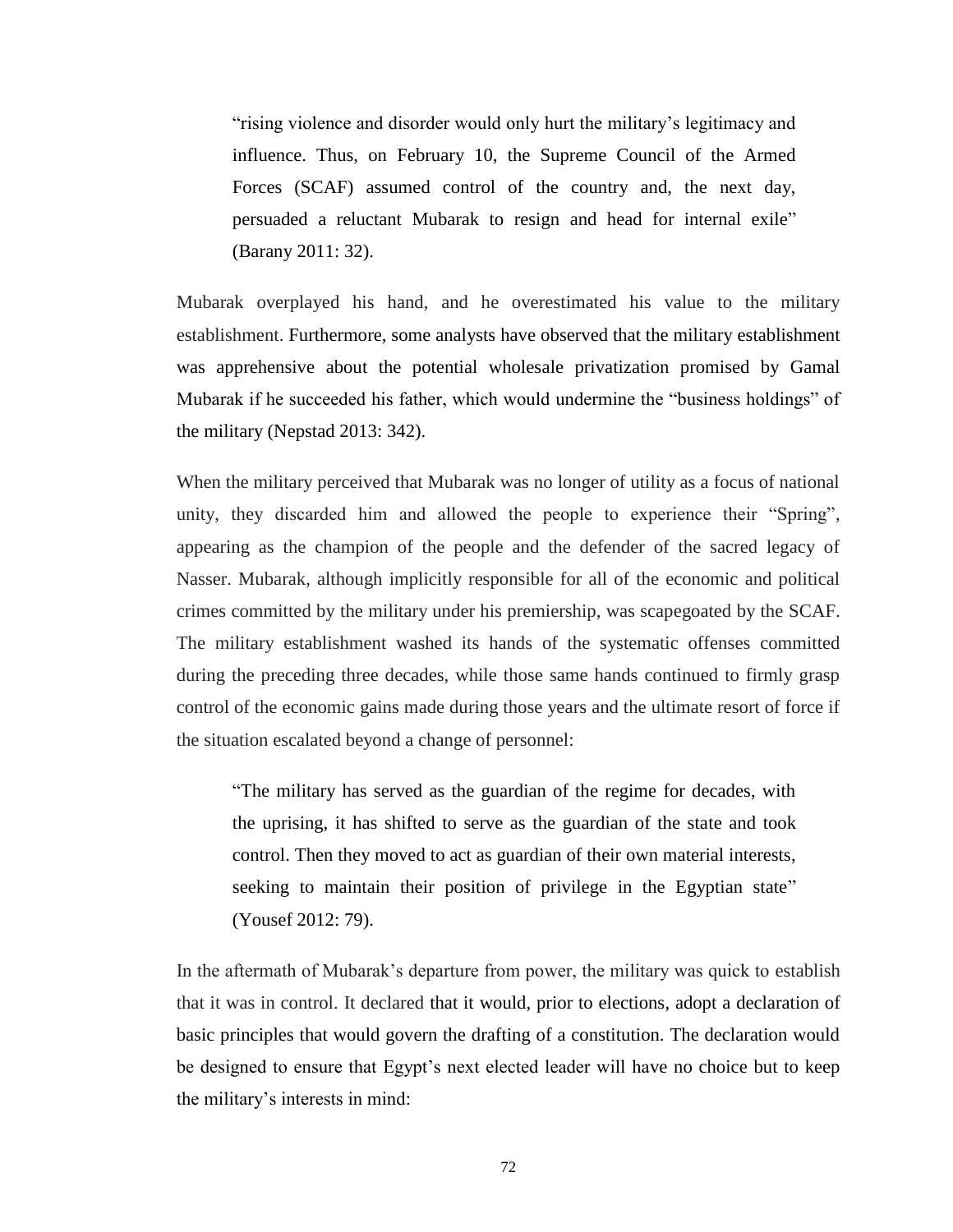"Elections would enable the military to return to its barracks but retain its grip on national security, including the right to intervene in politics to protect national unity and the secular character of the state; maintain its direct, unsupervised relationship with the United States; be shielded against civilian oversight and scrutiny of its budget; and keep control of its economic empire. In effect, the military would continue to enjoy the privileged status it had under Mubarak" (Dorsey 2011: 475).

This quote shows and uncovers the real agendas of the military and reveals how potential threats to the military establishment posed by the position of the ailing Hosni Mubarak and his privatizing son were skillfully avoided by astutely exploiting the popular unrest in Tahrir Square. Regardless of the fact that millions of people were holding vigils in Tahrir Square and other places in Egypt, the military changed the head of the regime while maintaining the underlying power structure. Like a cat playing with a mouse between its paws, the military allowed the Muslim Brotherhood President Mursi to imagine he presided over a new dawn in Egypt, then again saved the nation in the military coup of  $3<sup>rd</sup>$  July, 2013, which established Sisi as the new leader. This coup marked the beginning of a new chapter of oppression, with the military killing people opponents in the streets.

Having explained the role of the military in Egypt, it can be seen that it is the fundamentally important factor in our analysis of politics in the country and how the Arab Spring developed there. As the shadow of the government and the sponsor of the regime, the military plays a significant role in all Egyptian affairs. Social alienation and economic stagnation as well as political repression are all tools and means for the military regime to ensure its dominance and secure its interests. Therefore, the structure of the military played a significant role in *exploiting* (though not causing) the Arab Spring uprising and it certainly determined its outcomes over the short and long term.

## **3.4 Conclusion**

This chapter has explored the factors of the "Arab Spring" within the context of the structure of the states in the MENA region, using Tunisia and Egypt as case studies. The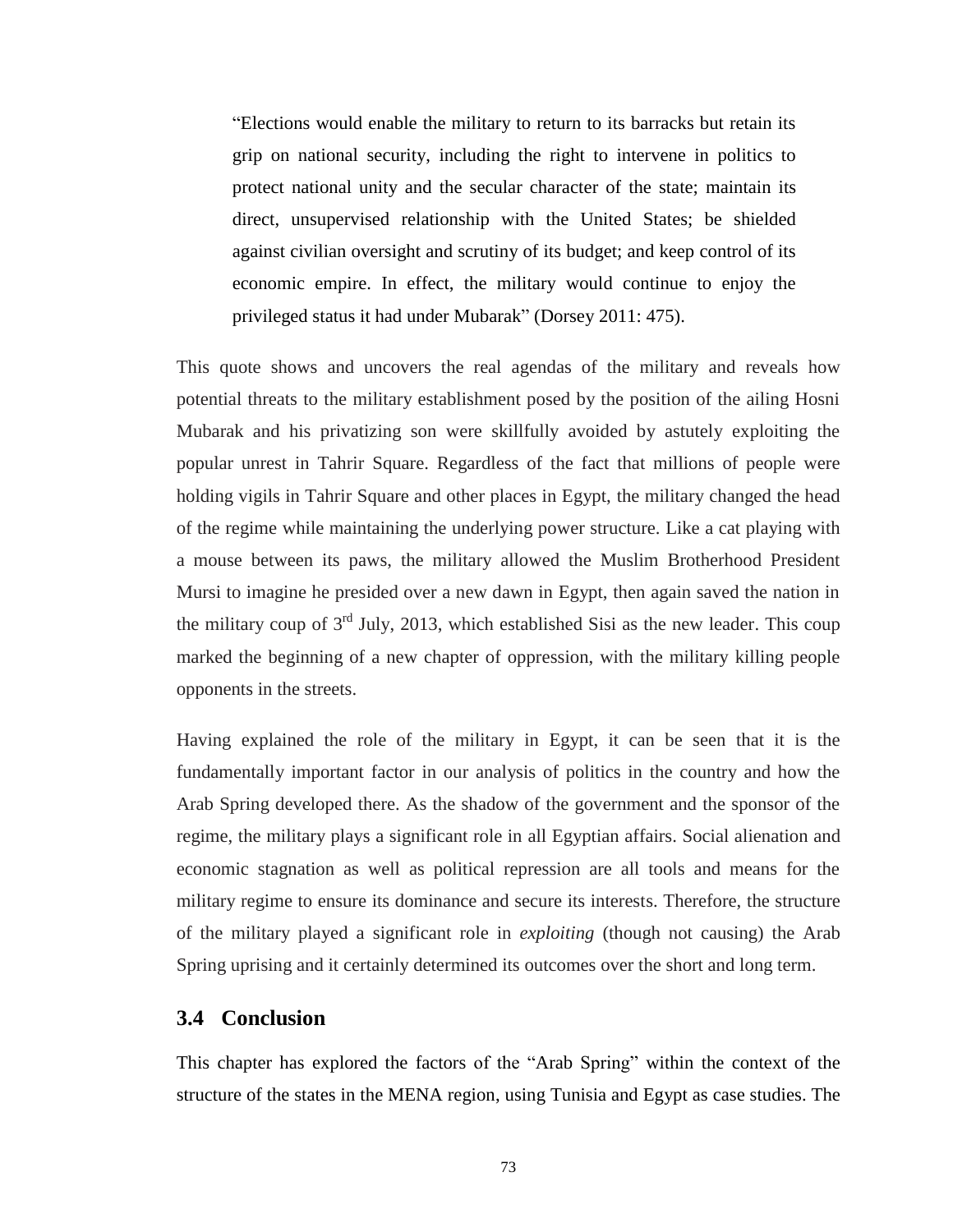overall causes were the absence of political freedom, the absence of economic prosperity and the absence of human rights. Also, in terms of the socioeconomic structures and political factors, both Tunisia and Egypt have different components that affected the aftermath of the uprising, as well as common issues such as human rights abuses, lack of freedom, corruption and economic mismanagement (Murphy 2012). These components and cases causes were built up over decades of repression by the authoritarian regimes of these states.

People did not stay calm and silent until a certain melting point in 2010; rather they were actively participating in civil society organizations, even though these organizations were largely under state control. Furthermore, protests were taking place on streets even though they were violently crushed by police forces and people got punished as a result. Thus, the 2011 uprisings or revolutions were in fact the later episodes in a long serious of protests and upheavals. This is where the importance of a sociological analysis of revolution comes to play a significant role. With this analysis, the real causes reveal themselves and thus a better understanding of the uprisings is achieved.

After discussing the causes of the uprisings, now it is time to look at what suggested outcomes could take place after the "Arab Spring". According to Aissa (2012), the Arab Spring altered the political mechanisms of the MENA and gave more power to the people against their governments, promoting concepts of non-violent resistance and citizen movements; however, the states used violence against the non-violent protestors in Tunisia and Egypt, and in other countries.

Cordesman (2011) cited the difficulties and short-term problems that the Arab Spring countries were facing in the transformation process, which he argued could kill any political and economic reforms. As democracy can offer no security and stability in the region, he expected initial chaos and problems or factors for unrest, concerning longstanding grievances like income distribution, poverty line, perceptions of social equity, employment and job quality, education, role of women, services and utilities, and state sectors and employment. Thus, managing the expectations of the Arab Spring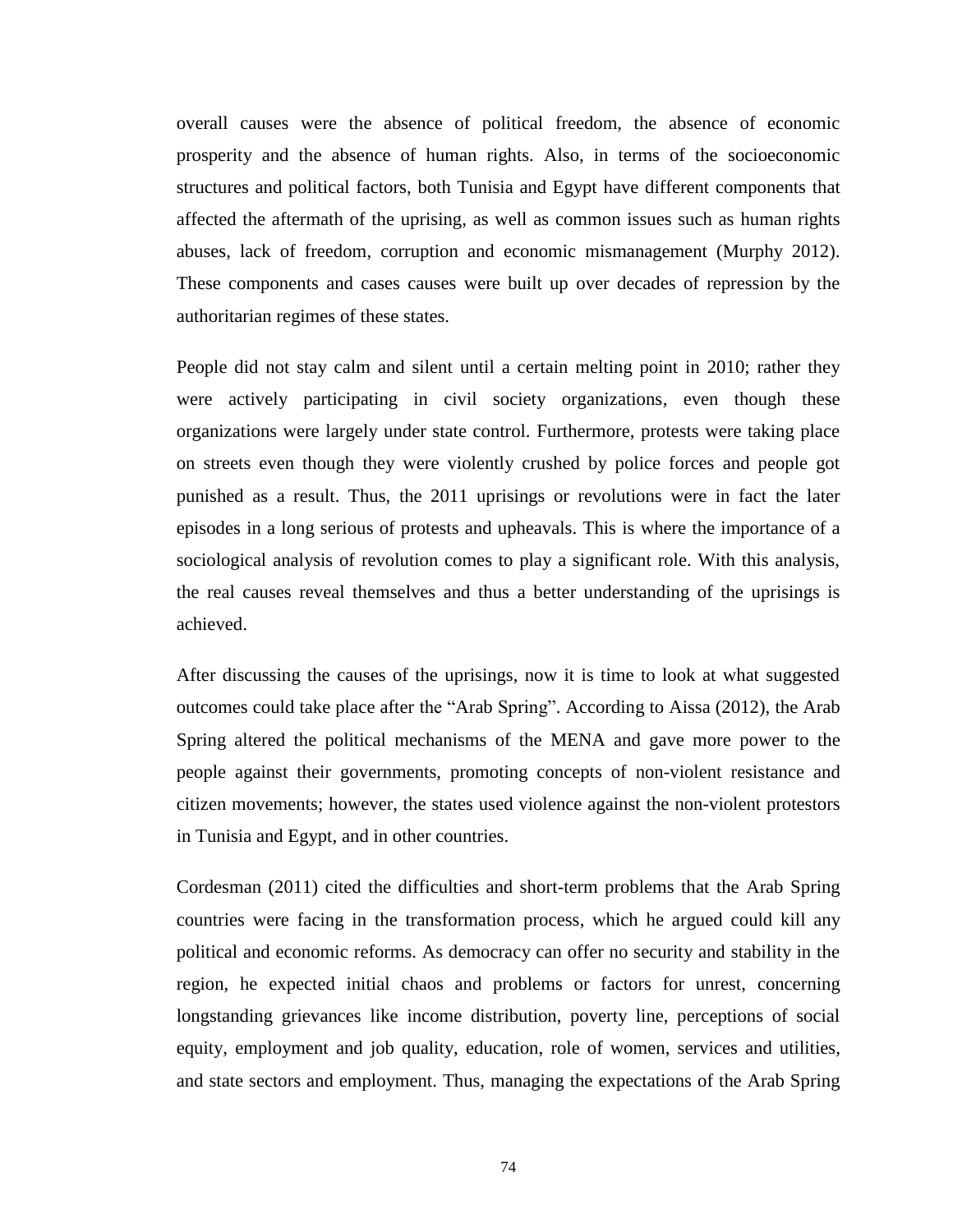was the major challenge facing embedded power structures and systems of control. Unless these factors are managed well in the new reality after the uprising, there will be no development. The study of these factors in Tunisia and Egypt was particularly valuable in this thesis:

"Any analysis of the causes that led to the outbreak of protests in early 2011 should combine a study of those underlining socio-economic problems facing each country with an understanding of the closed political context from which they emerged" (Paciello 2011: 4).

Therefore, given the exhaustive explanation of the structural differences between countries in the region presented in this chapter, it can be concluded that it is analytically incorrect to label these uprisings as a single movement called the "Arab Spring".

The findings of analyzing these factors in Tunisia and Egypt revealed the following points. First, the structure of the state is almost similar in terms of the formation of the state in the post-colonial period. Both countries experienced an expansion of the state apparatus and tightly controlled lifestyle. This common feature shaped these countries with respect to social, economic and political structure. However, they did have some differences in these structures from their inception and as time went by. Second, in regard to the economic factor, Tunisia and Egypt both had extensive state control of the economy and their economic systems went through different stages starting from the closed centralized economy to a more open economy then to integration to the world economy, and they ended up going through crises and the consequences of structural adjustment policies.

However, Tunisia was in a better shape than Egypt due to different policies and different state interests. For example Tunisian unemployment rate was 14% while Egypt's was 17%. Ben Ali's government managed the economy more effectively than other countries due to a relatively stable political life during his rule (as presented previously). Egypt was going through a political crisis and unstable sphere due to the fluctuation in its politics from president to another. Thus, Tunisia was in relatively in a better shape to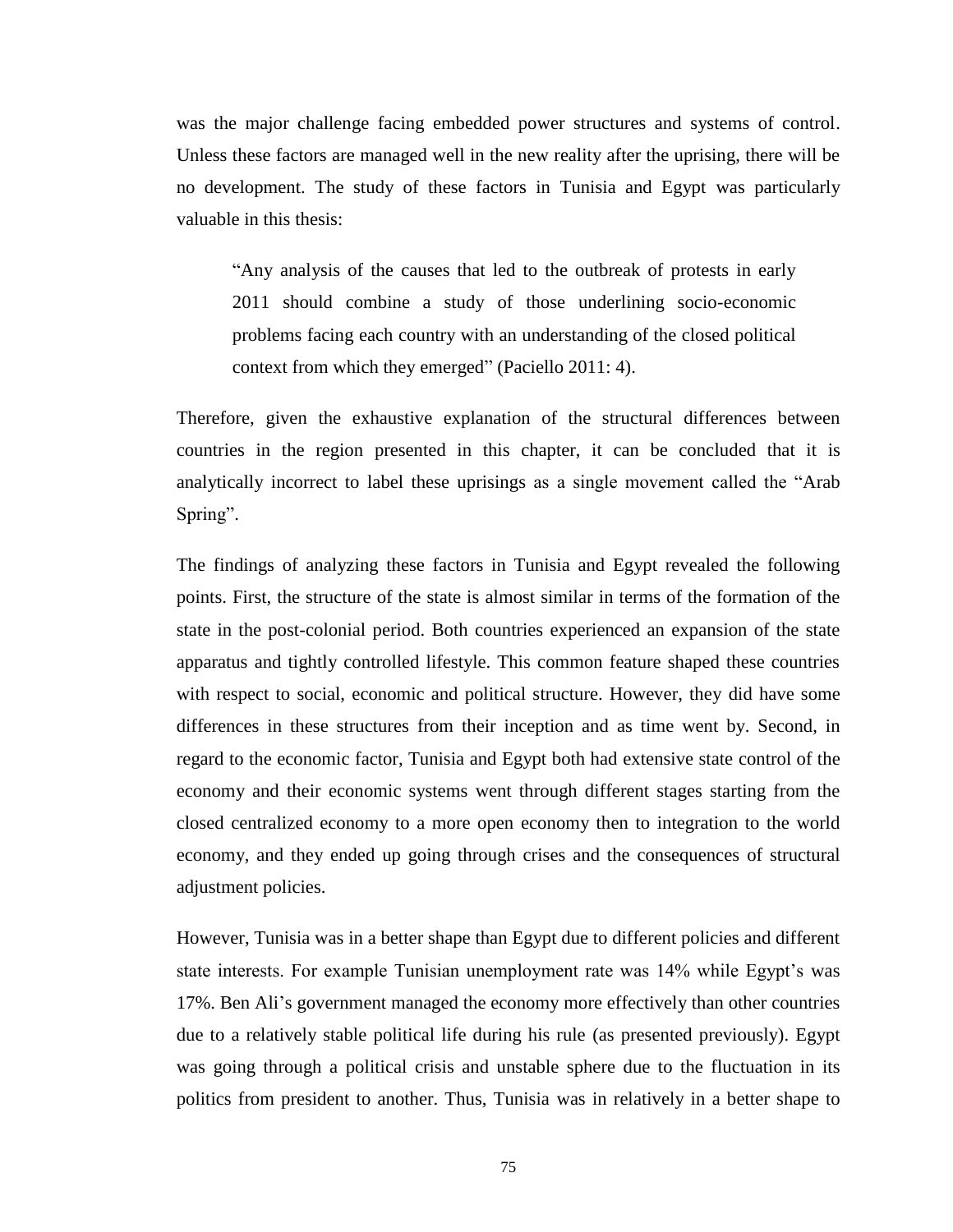sustain its economy than Egypt in the period after the uprising. Third, with respect to the social factor, both countries have a strong civil society that includes thousands of organizations in different fields. Women, human rights, freedom of expression, plus labor unions organizations were actively engaging with issues concerned their society. However, these organizations were put under harsh regulations and excessive restrictions, and sometimes were subject to bans and their members were imprisoned. Tunisian civil society was undoubtedly more dynamic and more progressive with respect to professional organization and tentative concern about socio-economic issues, which ultimately enabled the disenfranchised middle class to form a nucleus of disenchantment and opposition to the Ben Ali regime.

The Tunisian political structure is different from the Egyptian one in some aspects. First, Tunisian political structure was built by Bourguiba, a civilian president, even though he has ruled with an iron fist. The Egyptian political structure on the other hand was built by General Nasser, who was a military general and who came to resent civilian tinkering in the governance of the nation. Second, Tunisian politics was relatively stable compared to Egypt, while Egypt has a long history of emergency law which makes political life much more difficult. Thus, Tunisian politics and bureaucracy is relatively effective and is ranked favorably among other states in the region.

The final and decisive factor is the role of the military. This factor is very crucial in maintaining the structure of the state as well as the survival of the state in peaceful and warfare times. The structure of Tunisian military is fundamentally different from the Egyptian one. It was kept away from politics during all the period since independence, and it did not engage in any social or economic activities in the country. It was kept small and was mainly concerned with humanitarian activities (e.g. disaster relief). The Egyptian military on the other hand played a significant and all-pervading role in all aspects of Egyptian life. It was the shadow of the authority and all three presidents were military generals. Also, it was engaging in economic activities as it owns 40% of the Egyptian economy, which makes it an empire of money and a self-interested institution that lived on the expense of the welfare of society. Furthermore, it was enlarged and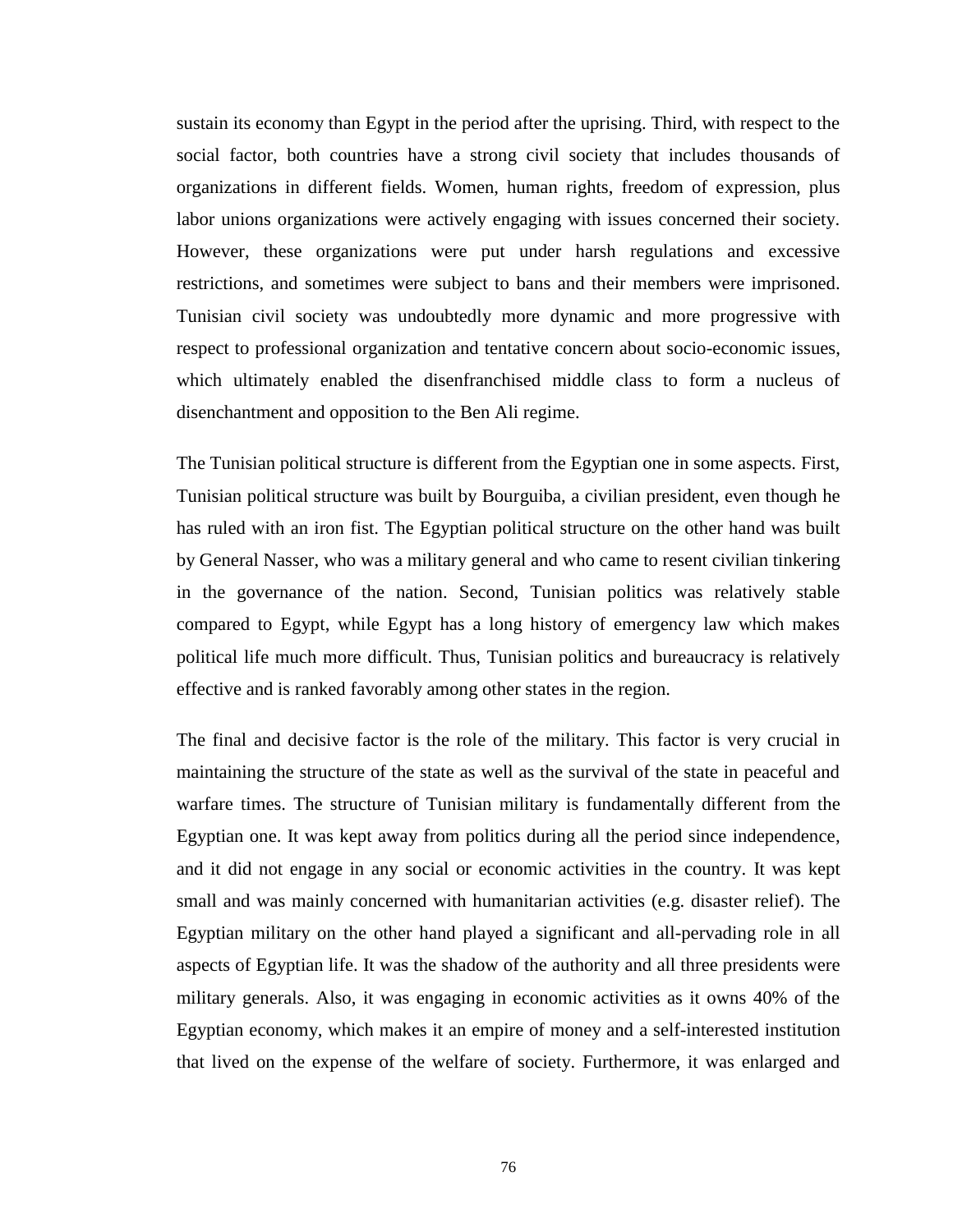very well supplied with modern weapons that were used to put down any protests in the country.

With these different structures, both militaries were compelled to take a position when the public protests in both countries reached a critical mass. The Tunisian military was not interested in keeping Ben Ali in power or implementing his orders to crack down on the protesters; it was essentially a professional force fulfilling its role, thus it simply refused to participate in any action before and after the uprising. The Egyptian military however managed to preserve its aura as the hero of the nation, defending the people from the dictator Mubarak and guiding a peaceful transition, then saving the nation again when the Muslim Brotherhood was relieved of power. Its vast economic holdings remain intact and its fundamental role in controlling Egyptian politics is enhanced.

Therefore, we see that Tunisian uprising ended up peacefully and now the transition is well managed by different civilian factions within the society, with no element of military control. In Egypt things have turned out very different, with the ultimate resumption of military authority under Sisi, presiding over the vast business empire of the military establishment while ruthlessly clamping down on any forms of opposition as a collective punishment to remind Egyptians never to question the status quo again. Egypt is essentially governed by a committee of military commanders, and there was never any real possibility of a genuinely effective civilian, democratically elected President reforming the power system in the country (Friedman, 2011).

Based on to these findings of the analysis of different structures within the state of Tunisia and Egypt, it can be said that the Arab Spring was generated by these factors as well as being affected by them. A relatively successful transition in Tunisia toward a new political regime was possible due to its structure. The military is the most important factor in the making the transition possible: "No institution matters more to a state's survival than its military, and no revolution within a state can succeed without the support or at least the acquiescence of its armed forces" (Barany 2011: 28). This is indeed the case in both Tunisia and Egypt, with their different outcomes. If we ask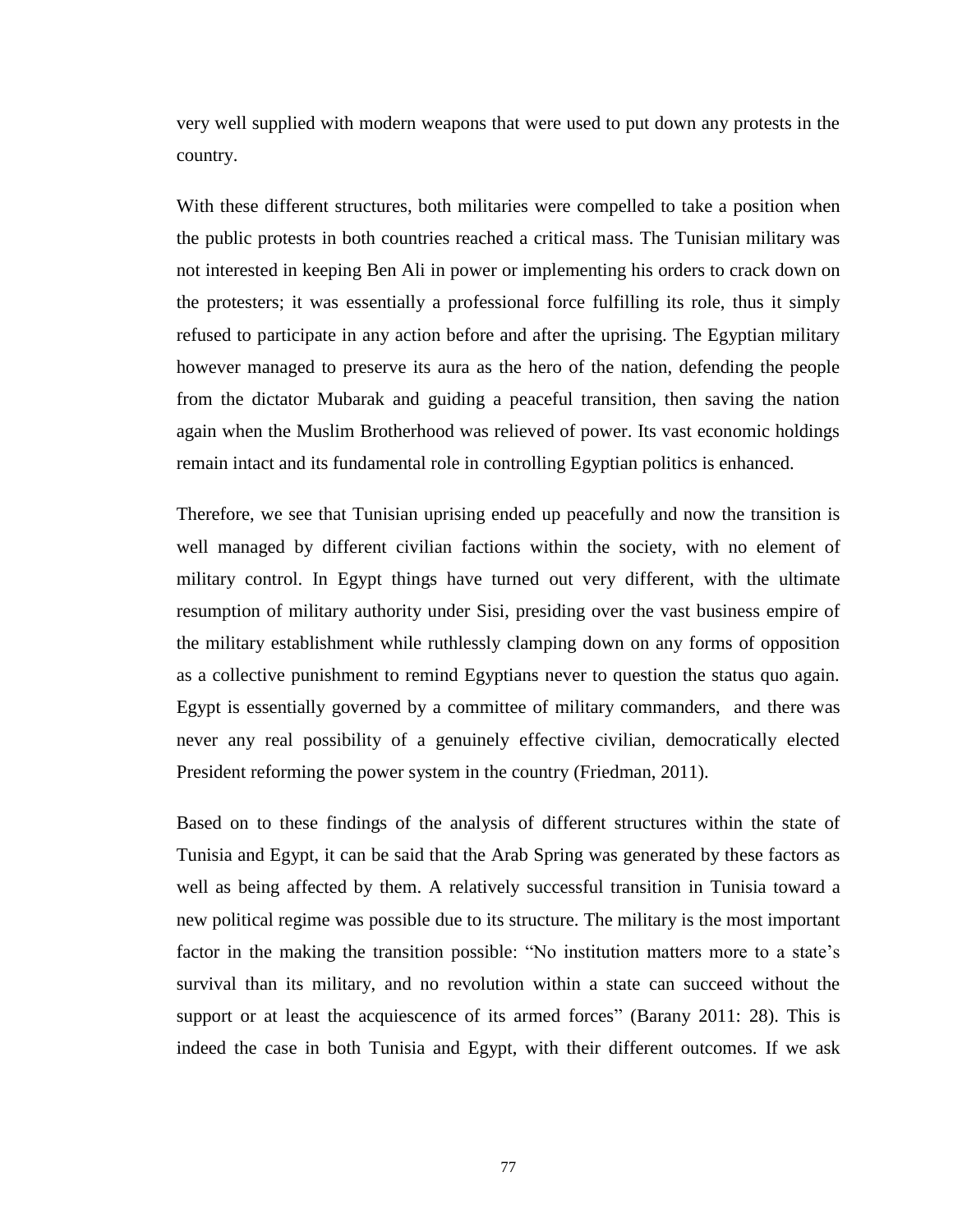whether a single "Arab Spring" occurred in both Tunisia and Egypt, the answer is a definitive no.

To sum up this chapter, I have discussed the socioeconomic factors and political structures in Tunisia and Egypt and found that the general theme of these factors was similar, while details as shown above vary. These differences reflect that the MENA region is not a homogenous entity. Therefore, the "Arab Spring" is an analytically incorrect concept to describe the uprisings in the region, as different countries have different socioeconomic and political structures. It is in fact an umbrella term used to over-simplify a complex and multifaceted region.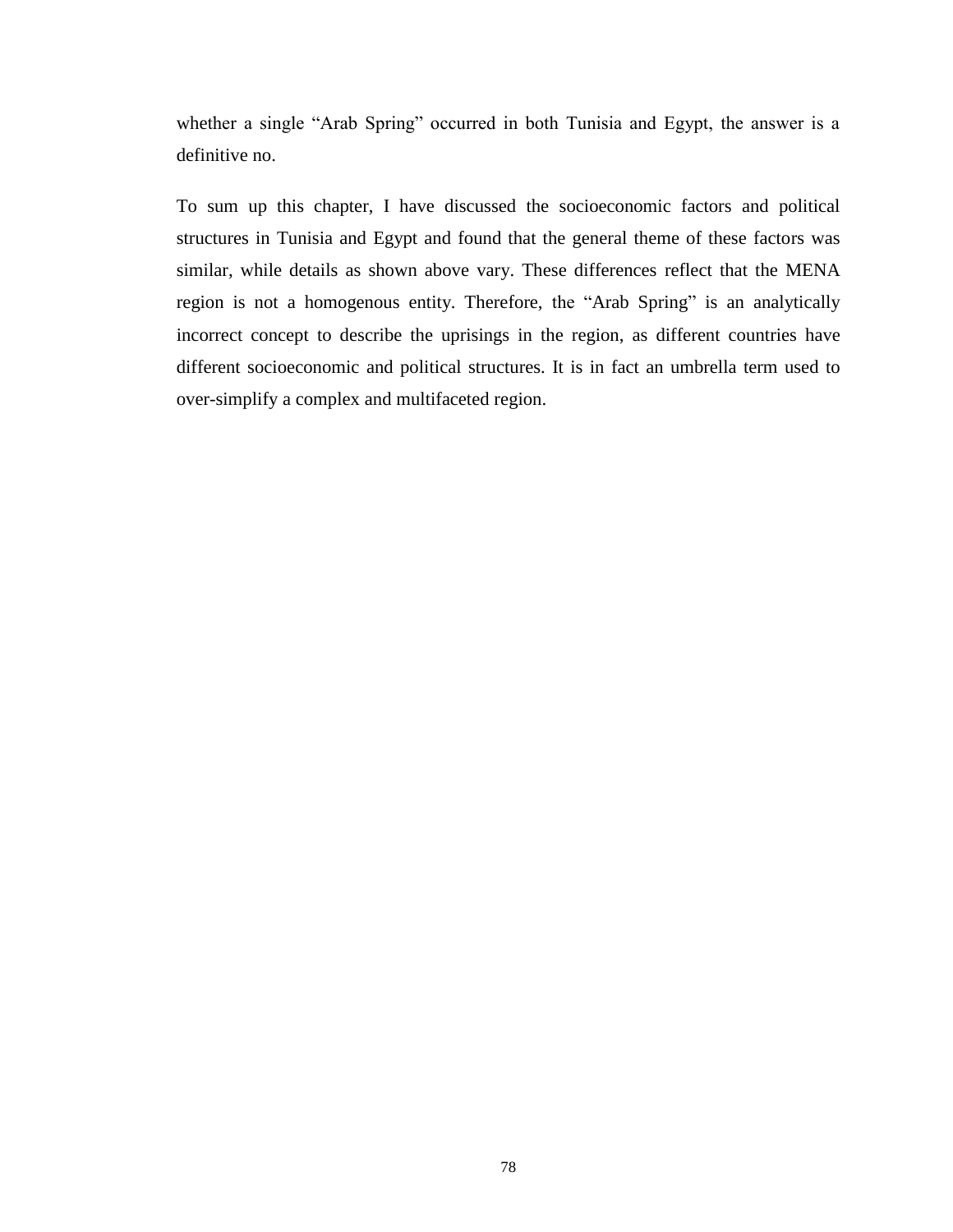#### **CHAPTER 4: THE ARAB SPRING AND DEMOCRACY**

## **4.1 Introduction**

Arguments about democracy and democratization in the Arab world and the MENA region have been a subject of debate among scholars. The recent importance of the subject lies in the uprising that the MENA region is going through, which seems to be viewed as a democratic wave. In the light of this critical moment in the history of the region, this chapter analyzes the notions of "democracy" and the "process of democratization" heralded by some in the region. This can offer a solid base for my critique of the US model of democratization and how well it captures the structure and dynamics of my case studies (Tunisia and Egypt). This chapter is separated into three sections dealing with the subject of democracy.

The following section discusses the concepts of "democracy" and "democratization". At the same time, arguments of compatibility between democracy and the culture of the region are addressed. Religion and history are the main issues that have created the political culture in the region. The third section puts the US model of democratization under investigation in order to see its usefulness to the region as well as whether the model captures the socioeconomic and political dynamics of the recent uprisings in the region generally and Tunisia and Egypt particularly. The fourth section is dedicated to the so-called "Arab Spring" as a democratic wave that marks a transitional period from authoritarianism to democracy.

## **4.2 The MENA and Democracy**

Due to the moribund and essentially undemocratic nature of the regimes in the MENA countries, literature on democratization in the Arab world was scarce and theoretical prior to the Arab Spring. The predominant view has been the concept of the exceptionalism of the Arab and Islamic world; this lazy stereotype has been common since the orientalist writers of the  $19<sup>th</sup>$  century and their justifications for liberating the Arabs and Muslims from their oppressive local elites and bestowing upon them the gift of Western freedom and capitalism (Abdelkader 2013). One of the most fundamentally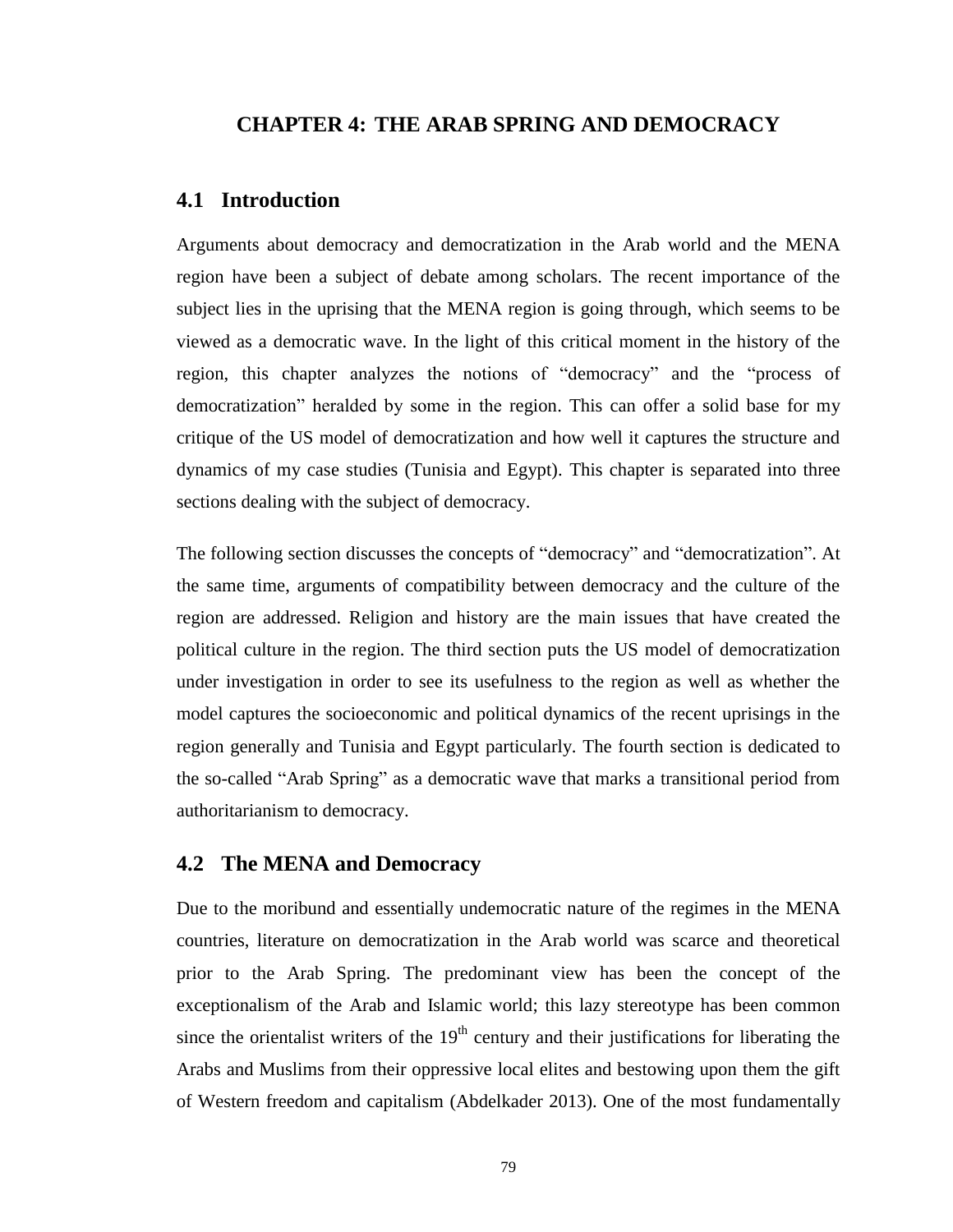novel aspects of the Arab Spring was that it went far to disprove this assumption. In fact as Khalidi argued that, the perception of the West toward Arabs, Muslims and Middle Easterners was always erroneous, based on perceptions of terrorists, radicals and their veiled companions trying to impose harsh religious laws and the corrupt, brutal despots who were the only option for control of such undesirables. Indeed, he observed that the West was taught "not to see the real Arab world: the unions, those with a commitment to the rule of law, the tech-young people, the feminists, the artists and intellectuals, those with a reasonable knowledge of Western culture and values, the ordinary people who simply want decent opportunities and a voice in how they are governed" (Khalidi 2011: 3).

In fact, this is not a region that is uniquely unsuited to democracy, or that relishes oriental despotism; rather it is a region where debates on how to limit the power of rulers led to sustained constitutional effervescence in Tunisia and Egypt in the late 1870s and to the establishment of a Constitution in the Ottoman Empire in 1876. At that time, the empire included not only today's Turkey but most of the Arab world (Khalidi 2011).

The most influential critique of orientalist assumptions remains Edward Said's *Orientalism*, which attacked traditional Middle Eastern scholarship for its overemphasis on the cultural differences between the Middle East and the West. Said (from a Palestinian Christian background) rejected the notion that the people of the Middle East were essentially static and underdeveloped. He argues that the Middle East is not exceptional. It has its uniqueness and distinctive cultural characteristics, just like all regions, peoples and cultures of the world (Said 2003).

This point indicates the historical trend of rivalry between the West and East as well as how the West has undermined the region culturally, economically and politically to the extent that they can say what fits and what is not in regard to the exclusion of this region from democratic literature. The recent uprising proved that the notion of exceptionalism wrong and is no longer valid, as protesters called for democracy at great risk to their own lives.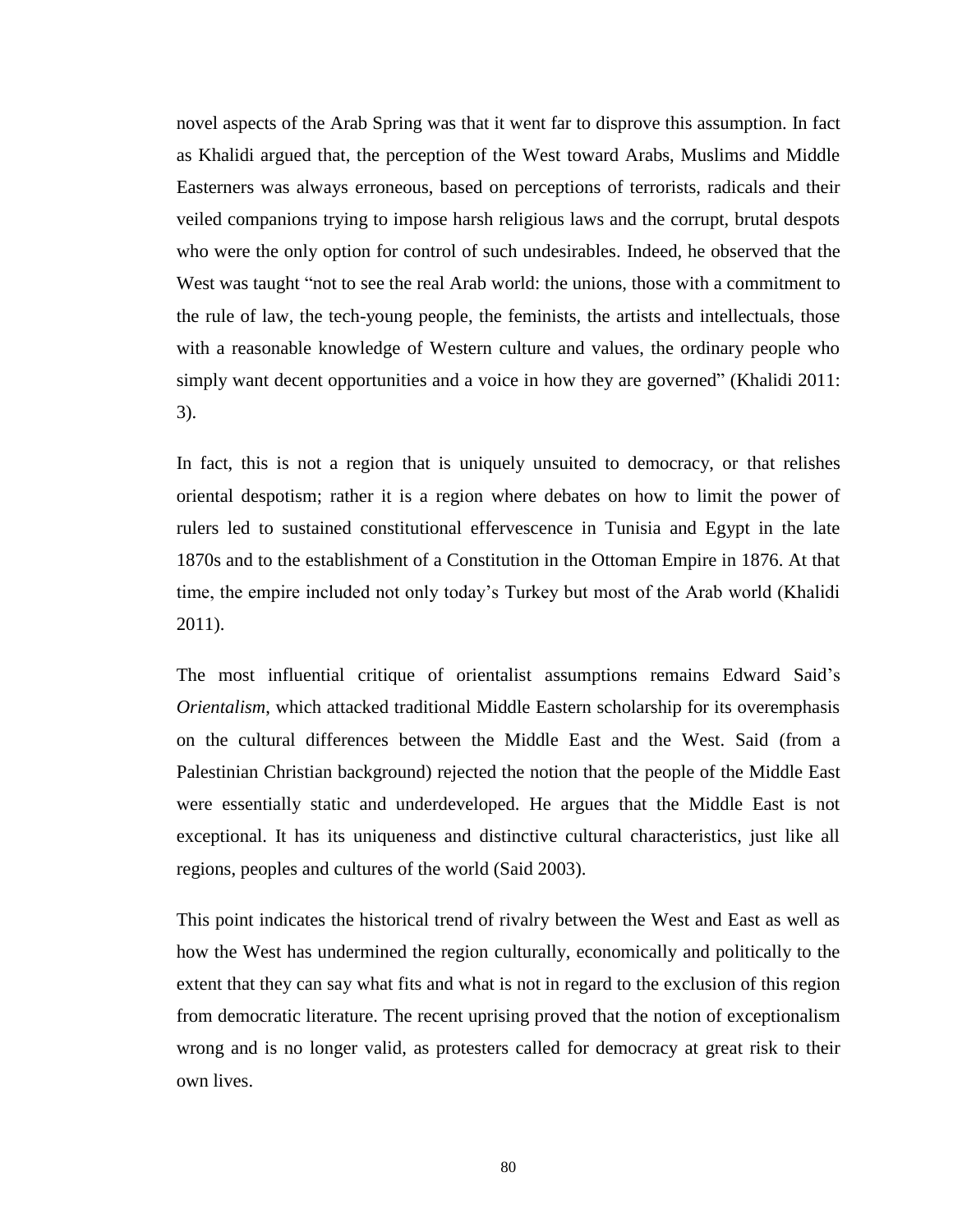Before starting to address the points of the argument, I shall define democracy and explain its essence. In this regard, democracy is a response to the needs of individuals and societies for a better way of life. Also, it is a "process and not an end", and it "is a type of political system in which power alternates through regular, competitive elections and citizen enjoy basic rights" (Moghadam 2013: 394). On the same line, "Democracy is premised on the principles of freedom of choice, expression, and association, equal citizenship and inclusion of all… it is also premised on free and fair elections, separation of powers, accountability, and transparency" (Toscano et al. 2012: 11). Thus it is a package of all of these elements, and if only one or two exist we do not necessarily end up with democracy.

The democratic practice can vary from time to time and from place to place according to norms of the society and its choices. Thus "there is no perfect model of democracy" (Toscano et al. 2012: 11). Each society and each culture will have a different model of democracy that fits its own culture and values. In other words, democracy is the rule of the people, thus the people will form, according to their culture and tradition, the model they want. Thus in the MENA region we should expect a different model of democracy from those in the West; even within European tradition, there are fundamental differences in the expressions of democracy found in the Swiss, French and British models. However, as Goldsmith observed, more and more nations are adopting the Western model with same values and norms:

"Democratization is an irregular process of replacing authoritarian regime with rule-bound competitive system… it is not a universal historical sequence ending in the same types of political system, but more national states are adopting the western models" (Goldsmith 2007: 87).

To collaborate on this, the author is implicitly trying to set the western model of democracy which will be discussed later in this chapter as a role model at least on the ground. However, deep analysis of the nature of the region will show that democracy can be in various ways not necessarily a copy paste of the western one.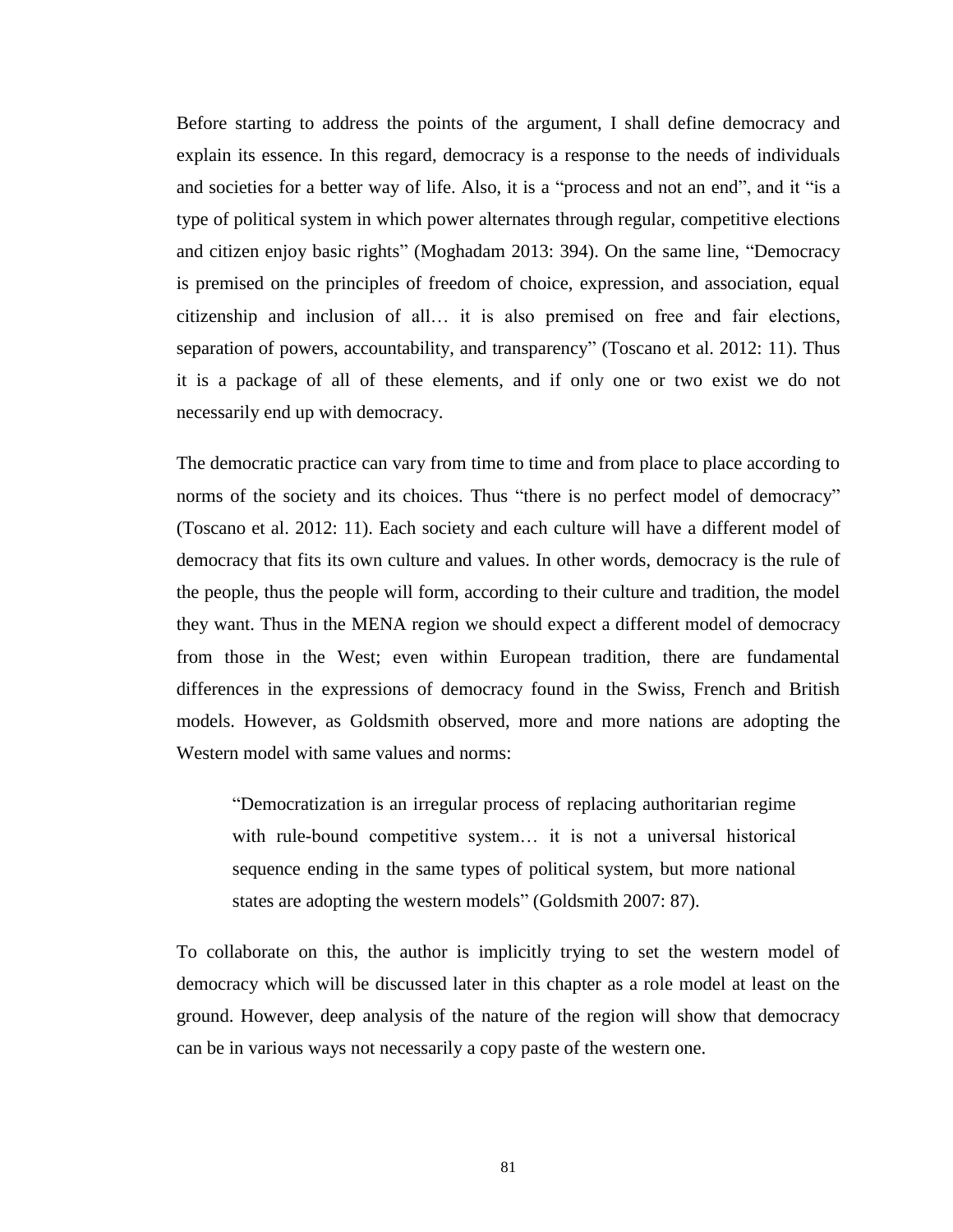This represents an ironic turn of events. In the postcolonial era the peoples of MENA chose (or were compelled) to support militaristic dictatorships that purported to defend their freedom from colonial powers, whereas in the current phase of globalization the same nations aim to ape Western models of democracy instead of developing their own solutions to the socio-economic and political problems they face, despite the fundamental contradiction that their own dictatorships are generally given financial, military and diplomatic support by the very Western powers whence their democratic models emanate. However, in terms of the elementary level of power dynamics and relations between human beings in a society, there are some common mechanisms that must occur for the realization of democracy.

For a country to democratize, there are different stages that have to take place. First, liberalization, which means the authoritarian regimes ease their iron fist on their societies and start to soften their policies. Second, when an authoritarian regime collapses, a transitional period takes place during which outcomes are determined on whether the society is heading to democracy or not. Some factors facilitate the establishment of democracy as Moghadam would argue, such as economic development, level of education, a strong middle class and a vibrant civil society (Moghadam 2013: 395). However, these factors don't indicate the country to be democratic. General framework of democracy like institutions or elections doesn't capture the concept of democracy even though some Arab countries listed by the Freedom House as democracies because "democracy is generally conceived of as 'electoral democracy'" (Merkel 2004: 33). This shows that even if a MENA country is recognized by Western institutions like Freedom House as a democracy, this does not in fact mean that it is truly democratic.

Literature of democracy proclaims that democracy is a unique product of the West as the argument of Arab and Middle Eastern world exception indicates. The American political scientist Huntington warned more generally of "fundamental civilizational divides" in his *Clash of Civilizations* hypothesis. He argues that the culture of the West uniquely consists of Christian religious values, pluralism, individualism, and the rule of law. Such components he argues are lacking in the Arab Muslim communities, and thus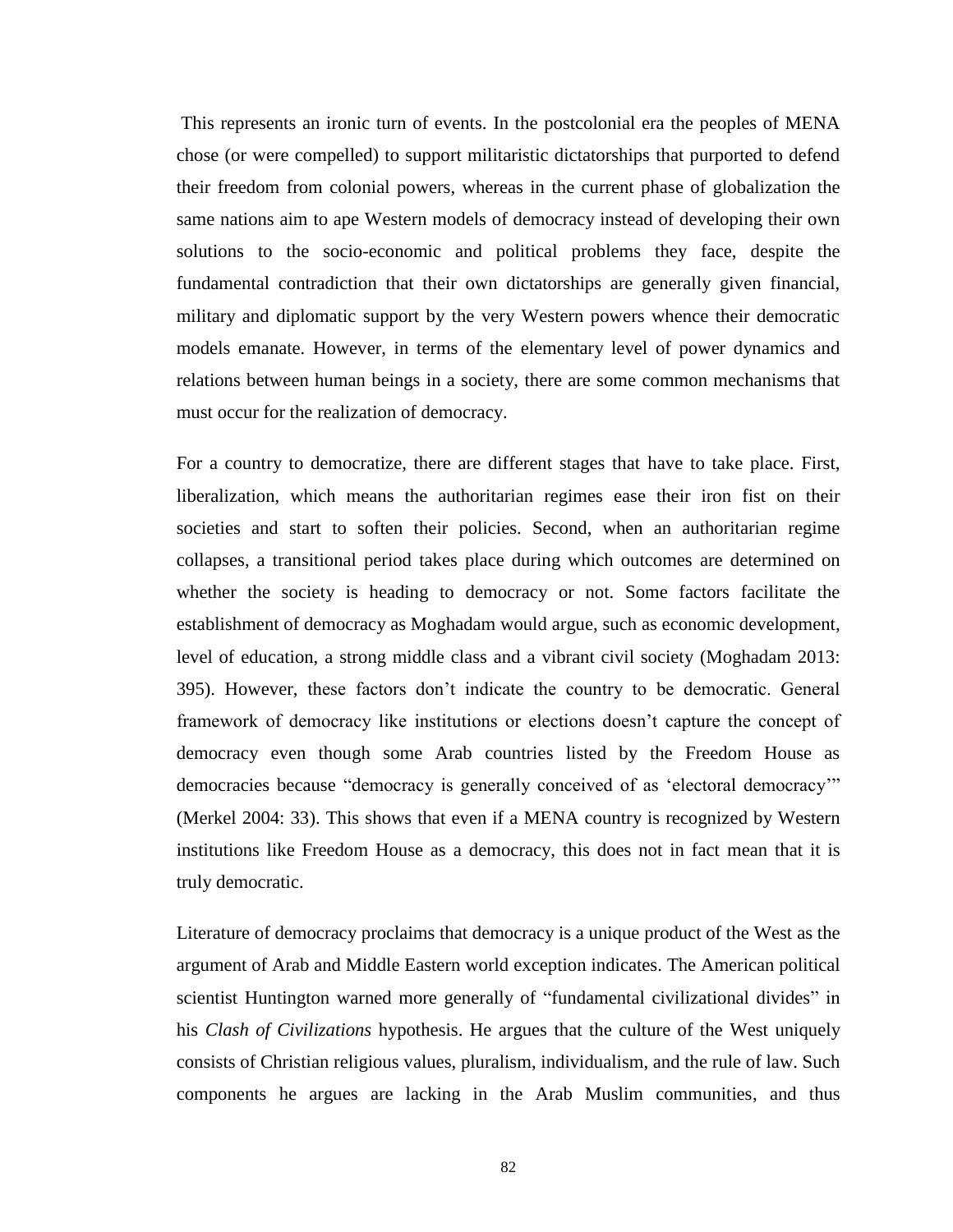democracy is not a universal value, rather it is a Western value (Huntington, quoted in Diamond 2013).

From another point of view, contrary to Huntington's view, Roberto argues that democracy has become a universal aspiration for people of the region. However, one must not forget that it is the result of "a long and difficult process of rule-setting and power limitation" (Toscano et al. 2012: 13). As a matter of fact, "democracy was not a norm; Europe did not have Athenian democracy 2000 or 200 years ago" (Ibrahim 2013: 14). Therefore, democratic values are not exclusive to the West and democracy like any other system can be learned with practice. Furthermore, Professor Zguri (2012) challenges the notion that the West is the only source of democracy and that Arab and Muslim societies lack democratic culture in the first place. However, if this conception is true, "there would be no democracies in Europe"; Zguri stated that "Democracy is something people learn with time" (Zguri 2012: 432). Additionally, the historic religious tolerance in Europe was not the fruit of liberalism and the Enlightenment, rather "It was the product of grudging truces in savage wars of religion, from the Peace of Augsburg in 1555 to the Treaty of Westphalia in 1648" (Roy 2012: 6). Thus, the Arab and Muslim world is as amenable (or inhospitable) to democracy as any other nations and regions, according to the circumstances.

Other arguments have questioned whether democracy could travel beyond the West and whether it is in the West's interests to have these other countries governed by democracy (Diamond 2013). Clearly true "democratization" in the Arab world could endanger Western interests in the region. As expressed by General el-Sisi, developing democracy as what countries want can cause danger to the interests of the U.S.; thus the US will not allow that (ElSisi 2006). He added that the fragile peace between Israel and Arab states such as Egypt and Jordan could be at risk too if masses were giving the chances to choose their representatives, or it could threaten American security partnerships in the war on terrorism. If this has anything to show or stress, it is a domination and colonial point of view. This also shows that the East is still at the mercy of the West, and that the West can dictate what fits and what does not in the region.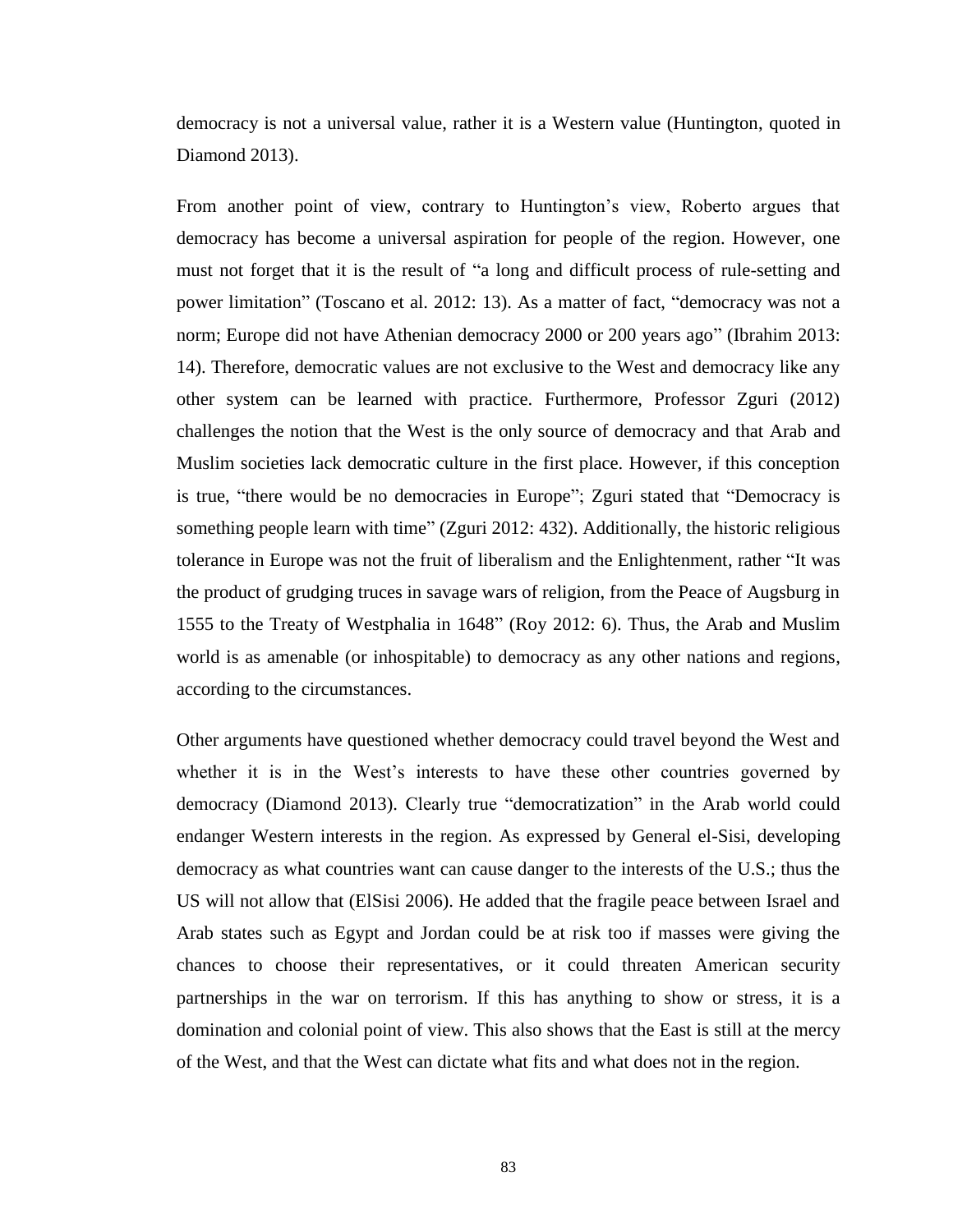#### **4.3 The US Model of Democracy**

This section traces the history of attempts to democratize the MENA region in general, and Tunisia and Egypt in particular. The US model of democratization was the main attempt and was one of the factors that marked an obstacle to real democratic transformation. This section addresses some questions in regard to democratizing the MENA region, such as why it is still trembling in its political transformations and what model the US wants to impose. Does this model capture the socioeconomic and political dynamics of countries of the region? Finally, is this model for the welfare of the region? Answering these questions explores the true intentions of the West toward the region and helps to understand the fluctuating fortunes of the transitional process in the MENA.

From the 1950s onward there were concerted efforts to export the Western model of democracy into the developing world as part of the US policy of containing Communism. This Western model of political democracy and liberal economics was branded as the progressive and modern path for developing countries; the US As "embraced 'modernity' as a paradigm to frame analysis of policy questions and provide an alternative to the Marxist model provided by the Soviet Union" (Anderson 2006: 192). Thus it is clear that regardless of its practical implications for developing countries, the Western model exported to the developing world was framed to suit the geostrategic interests of the Western countries. Examination of the countries and communities of the MENA indicates showed that there were fundamental differences in the culture and nature of these countries to Western culture, and thus they were not a good ground for Western democracy to flourish (Cammack 1994: 353). Western countries have compelled the developing world to "modernize", leading to:

"the promotion of a model of democratization and of democracy which founded upon elite leadership, conscious efforts to limit the expectations and demand of the masses, and fostering of political cultures in which modern and traditional elements were judiciously blended" (Cammack 1994: 359).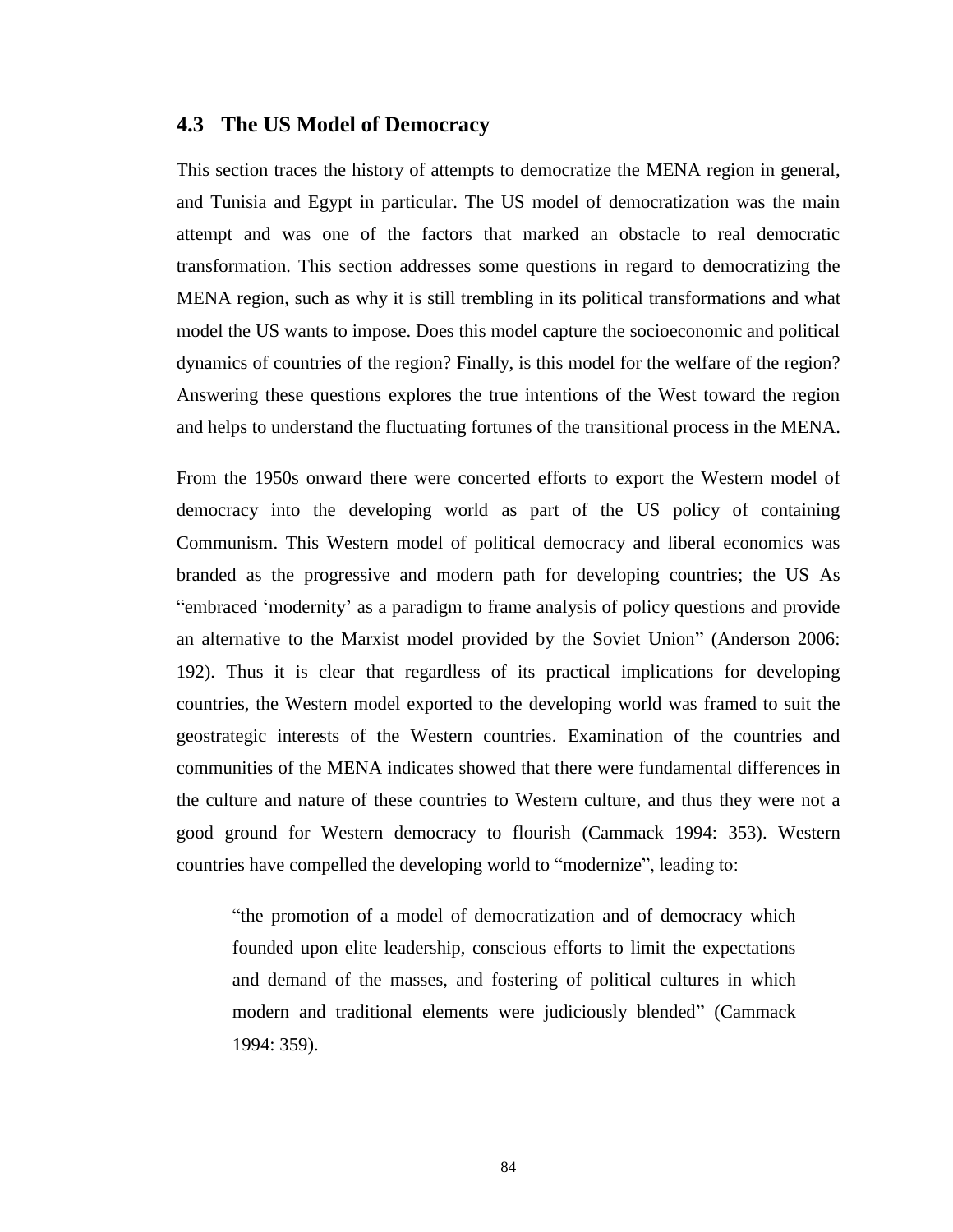In this way, for democracy to work there are two provisos: that the elite should rule and make decisions; and they should be responsive to the demands of citizens (the nonelite). Additionally, for this to work, the culture of the region should transform to suit this model of Western democracy, or the region should adopt the culture of the West and be alienated from its own culture.

Some countries like Tunisia and Egypt during the 1960s, 1970s and 1980s were living under total authoritarian militaristic regimes, and economic and political conditions were in crisis. To spearhead the transformation process of the MENA, the US and institutions affiliated to its strategic objectives (i.e. the IMF and World Bank) "gave" (i.e. lent) financial aid to countries like Tunisia, Egypt, Jordan and others on condition that national assets were thrown open to international (mainly Western) investment. During the 1970s and 1980s, the Arab world was under the structural adjustment policies that purported to liberate the economy from the state, but which in fact delivered national assets to foreign firms while failing to deliver any significant development (Trabelsi 2013). In fact, "the implementation of structural adjustment policies in the Arab economies led directly to large scale civil unrest" (MacQueen 2009: 174); in the face of widespread hostility to regimes because of the impact of these policies, increasing repression was used by regimes against their citizens.

This exposes one of the oldest divergences between theory and practice in the US approach to the region; while purporting to spread democracy and liberal economics, the US has routinely demonstrated that the former is dispensable as long as the latter is guaranteed, as expressed in its support of innumerable totalitarian dictatorships worldwide, such as Pinochet in Chile, Suharto in Indonesia or Mubarak and Ben Ali in Egypt and Tunisia, respectively (Aliboni and Guazzone 2004.

The US supported these regimes and against their societies for the sake of its interests. Modern commentators observe that "The model of totalitarian governance in the Arab world was suited Western powers, which they see as a shield against radical Islamism" (Trabelsi 2013: 253). However, the historical objective of US support for dictatorships in the Muslims world was historically twofold: to guarantee the stability of trade for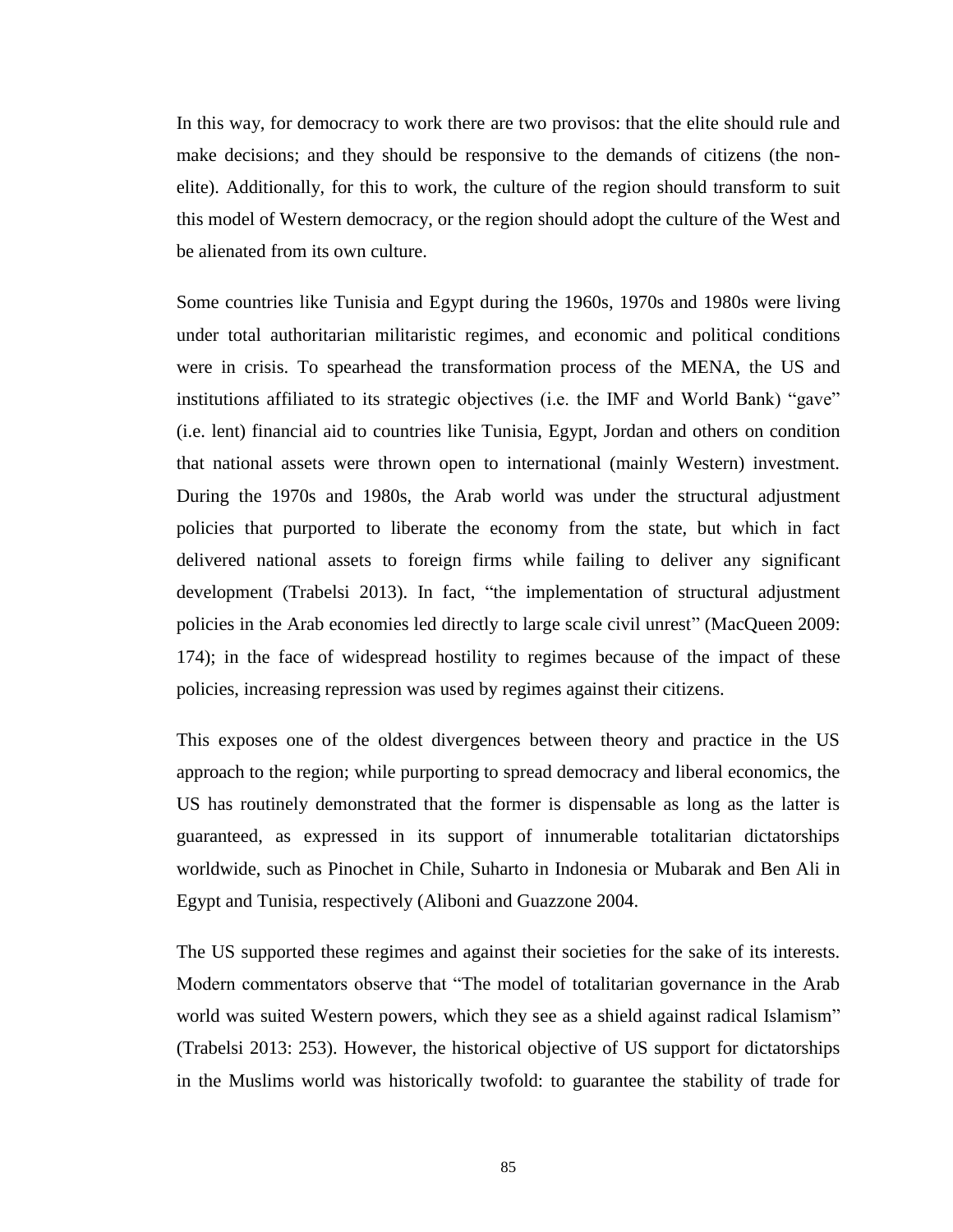corporations, and to prevent the emergence of Communist or other anti-US regimes. In pursuit of this objective, the US granted extensive diplomatic and military support to overtly Islamic regimes for over half a century, such as the autocracies of the GCC. However, albeit Islam has always been germane to US interests under the auspices of absolute monarchies, as manifest in political democracy Islamism was an unknown quantity for US policy as of 2011. Regardless of the practical threat posed to US interests by Islamist groups (actually zero judging by the way the US-backed Egyptian military was able to dispose of the fledgling Muslim Brotherhood democracy in Egypt), Islamism has certainly replaced Communism as the new rallying cry to justify US policies in the MENA, including its unconditional support for regimes with atrocious human rights records(Sorenson 2011: 26).

In fact, these authoritarian regimes became astute in sustaining their position and surviving the economic liberalization process by adopting a strategy of "guided plurality, controlled elections, and selective repression" (Brumberg 2002: 56) in order to challenge any democratization; as long as they displayed their utility to the US project they could rely on unconditional support, while occasionally being cajoled with US rhetoric about democratization.

On a deeper level, modern democratization under the US since the 1950s is merely an extension of the Anglo-French colonial "civilizing mission", whereby a pseudodemocratic humanitarian political mission provides cover for the rapacious expropriation of the wealth of poor countries, euphemistically called "developing" (Aliboni and Guazzone 2004). This model of neo-imperialist, "democracy promotion has been an important U.S. policy in the Arab Middle East for two decades, and hundreds of millions of dollars have been spent on it. During most of that time only minor changes have taken place in most of the Arab countries" (Barnes 2013: 55). The reason is that the Western aid was going to some NGOs that have done nothing to support change in the region, because the US supported nominal reform (enough to provide a fig leaf of respectability to its imperialist project), not the overthrow of useful allies who provided stability and obedience (MacQueen 2009).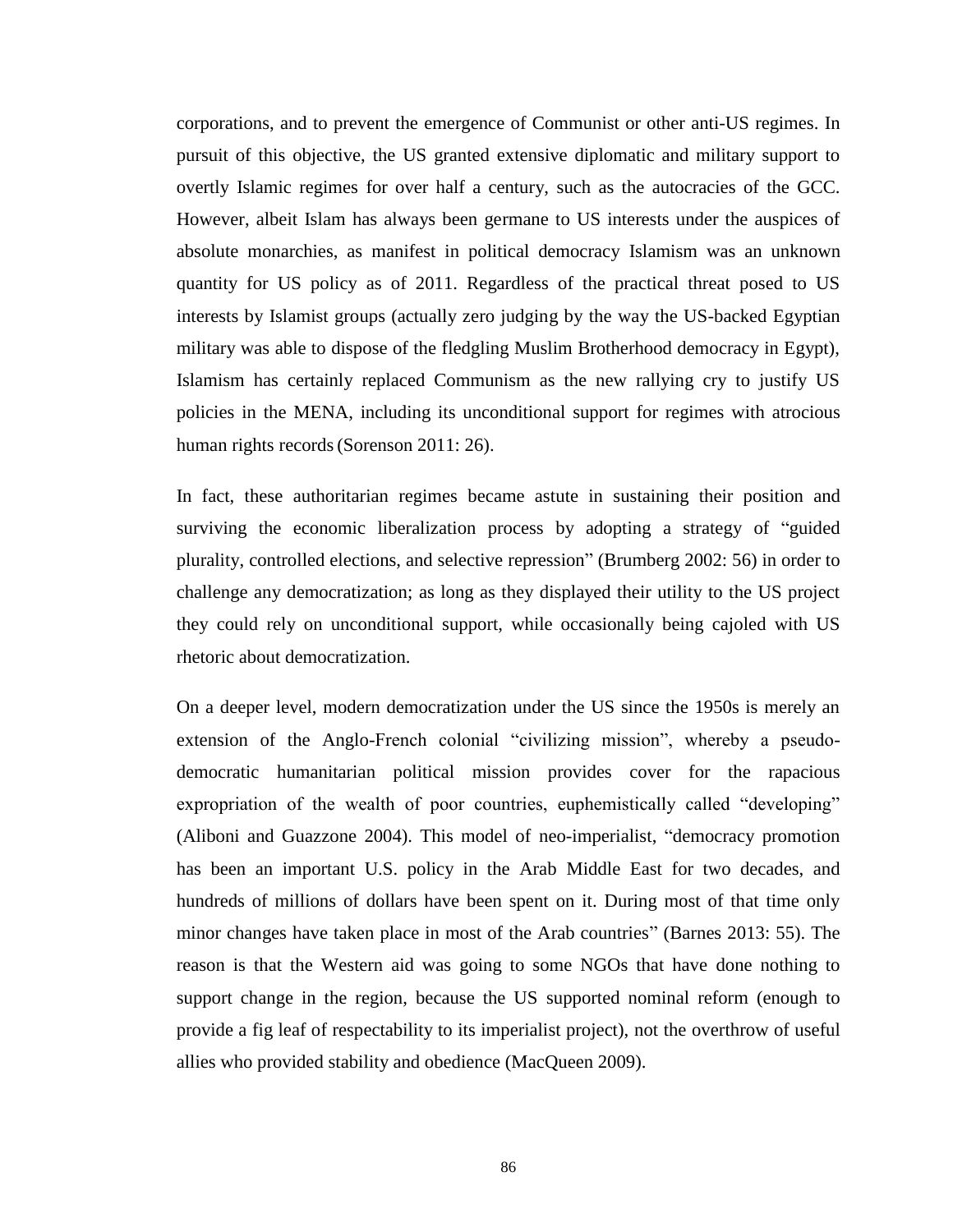However, the ideological aspects of the democratization mission were given a fillip after 9/11, when "democracy promotion came as a necessary solution to the urgent security problems" (Berman 2007: 29). In practical terms, this meant the occupation of Afghanistan and Iraq, partly on the flimsy pretext of bringing democracy (the authoritarian regimes of both countries, the Taliban and the Ba'athist regime of Saddam Hussein, had been key allies of the US prior to 2001 and 1990, respectively). While democracy promotion is argued by some to be a national security priority to the US as part of its anti-terrorism strategy (Snider and Faris 2011), it is in fact obvious that US support for dictatorships in the MENA increased after 9/11, including extensive collaboration in torture programs and illegal renditions (abductions). In fact, US policy since 9/11 has further polarized the societies in the MENA into the US and its client regimes are on one side, and societies on the other.

A substantive example of this is Egypt, whose dependence on US aid by the 2000s cost the US taxpayer more than \$2 billion per year (Snider and Faris 2011). Obviously this money does not go to Egyptian human rights organizations; rather it fuels the military economic complex described previously, the backbone of the regime and the main obstacle to democracy in Egypt. In return for this aid, Egypt provides unconditional and complete support for US objectives and operations (including anti-terrorism), and provides a big market for US products, while providing legitimacy for Israeli actions (particularly in Gaza, historically considered to fall under the auspices of Egypt in international Arabism), securing access to the Suez Canal and giving use of its airspace for US military operations (Hamid 2011: 27).

Evidences show that democratization is a key word for US imperialism, and it certainly has not promoted democracy for the citizens of the MENA. As USAID itself acknowledges, "The impact of our democracy and governance activities in Egypt has been limited and unnoticeable in indexes describing the country democratic environment" (Barnes 2013: 62). Furthermore, Freedom House has shown very little improvement on the basic necessities of democracy in Egypt regarding political and civil liberties (Barnes 2013). Thus, there is no effect of Western aid on democracy (Desai 2012: 2). In fact what democracy aid has done is to represent the superiority of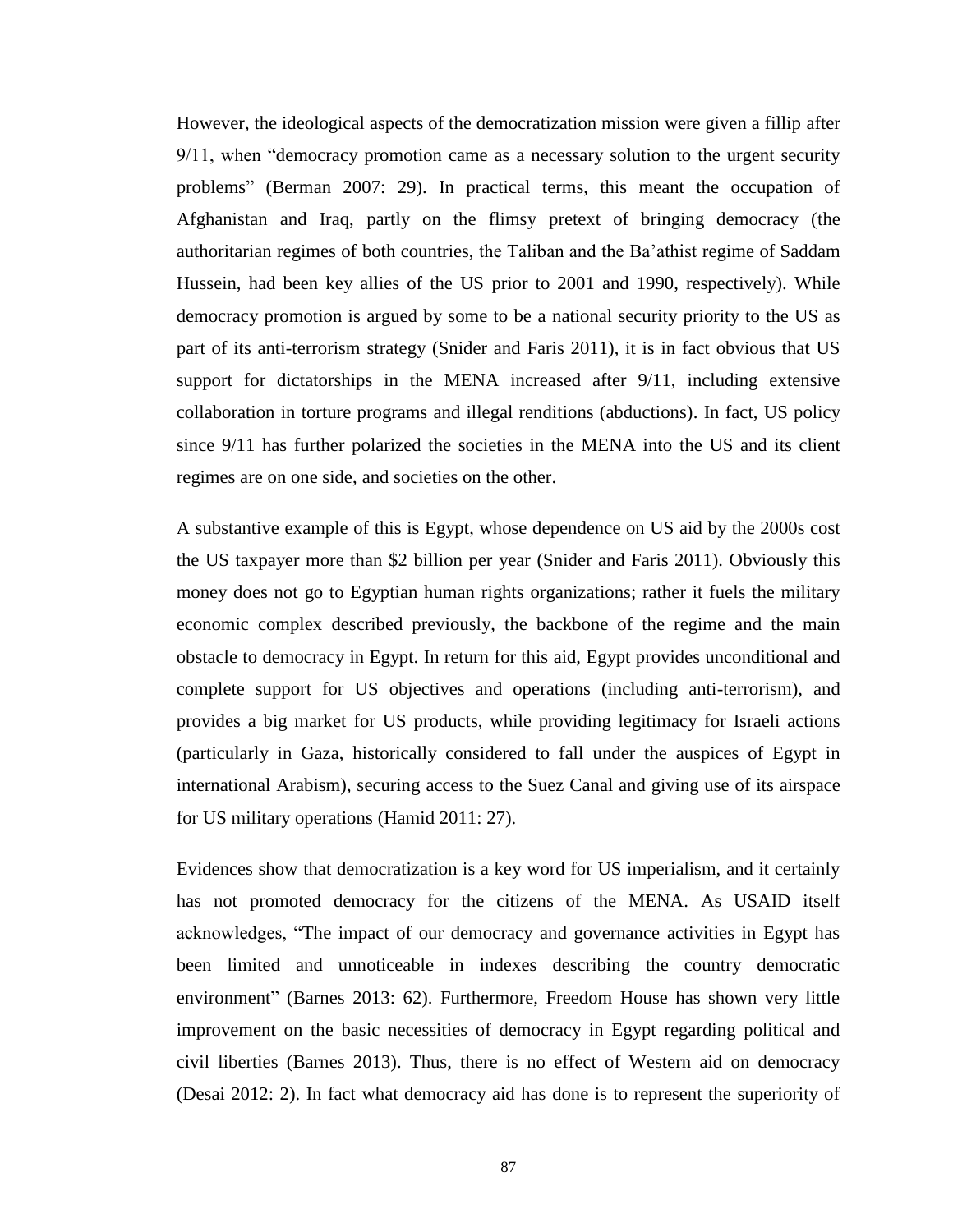the US model of liberal democracy in maintaining the national interests of the US at the expense of subject colonial peoples (Snider and Faris 2011).

In concluding this section, we have seen that the US model of democratization and "the expansion of democracy in the world, works as a strategic factor in strengthening international security particularly for the West" (Aliboni and Guazzone 2004: 87). While the overriding objective of this model is to serve the interests of the West, a sideeffect of this is to entrench and support the autocratic regimes of the region (MacQueen 2009; Santini and Hassan 2012). The regimes have demonstrated their utility to the US by holding down their people with an iron fist and subverting their nations into tools of US imperialism (Santini and Hassan 2012).

As a matter of fact, the US is the fundamental guarantor of autocratic regimes and their perpetuation in power, with extensive financial, military, political and diplomatic support, preventing the emergence of democracy for the people of the region: "Democratization was defensive and managed, it was not meant to lead to democracy but rather to prevent its emergence" (Hamid 2011: 20). Many prominent Arab intellectuals have observed that neither the US nor the regimes in the MENA desire democracy in the region, rather both are invested in preventing it (Ramadan 2011a). An illustrative index of this is that prior to 2011, no Arab country could be claimed to be democratic "despite 20 years of democracy promotion by the US" (Barnes 2013: 55). This shows that the US model of democratization does not capture the socioeconomic and political structure of countries of the region, which are the real elements of any change. Instead, the model only deals with US interests and its local autocratic allies. This is why the model has no impacts on establishing democracy in these countries.

### **4.4 The Arab Spring and Democracy**

Regarding the question of democracy and whether the Arab Spring can help democracy flourish in the region, again many writers and scholars have debated this issue back and forth. In the initial period following the outbreak of the Arab Spring (e.g. 2011-2013), many observers felt that it marked a sea change in international affairs, and the first major global trend since the end of the Cold War: "the Arab Spring represents the most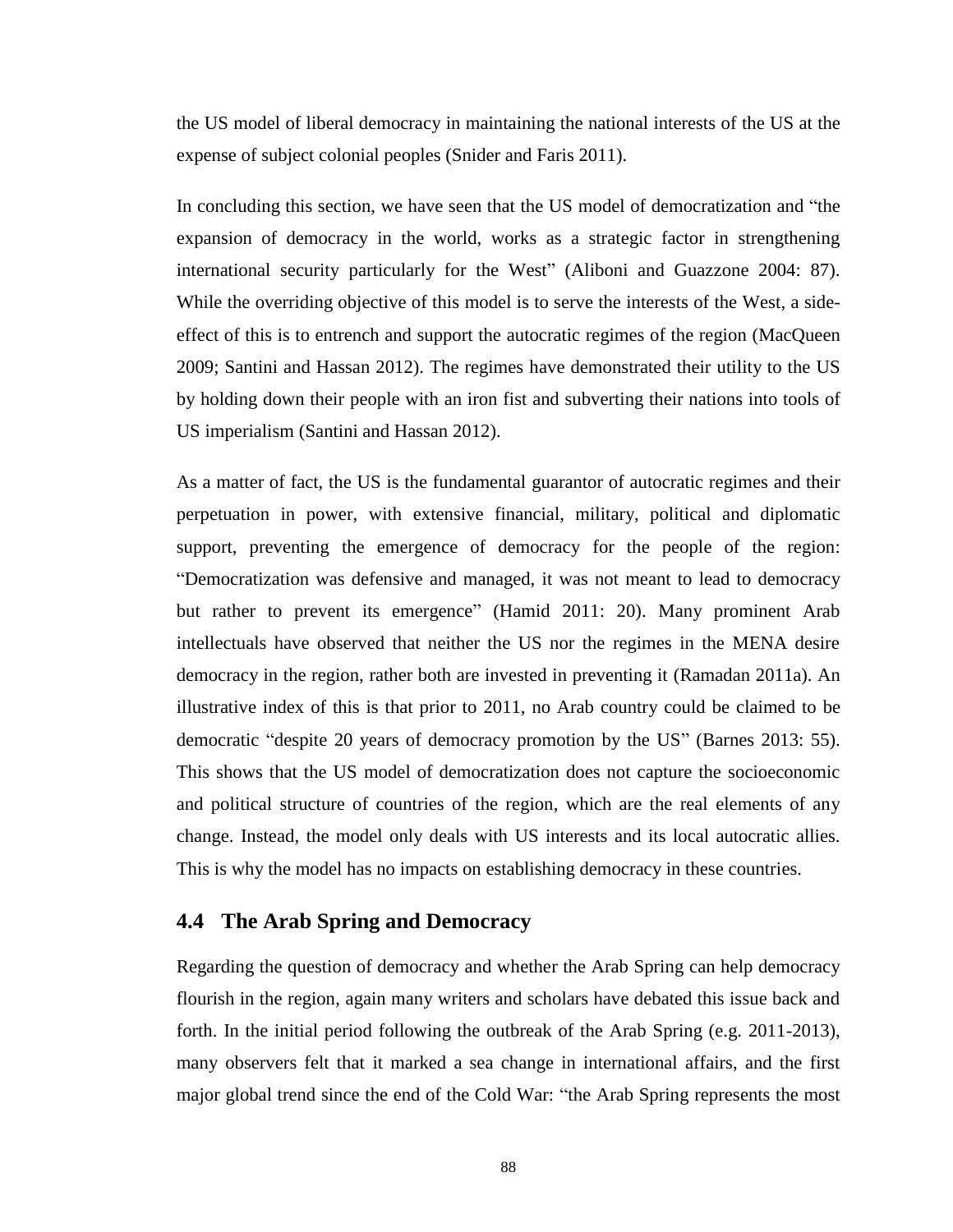important set of political-economic transition since the end of communism in Europe" (Desai 2012: 32). Even within the Arab world there was a kind of blind optimism attached to the events, with the hope that it was more than just a "democratic blooming", rather a revolutionary demand for recognizing their right to human dignity (Alhassen 2012). In the face of worsening "corruption, torture, injustice, inequality and no freedom. Someone had to stand up and say 'enough is enough'" (Amin 2013: 1). It seemed to many to be a new dawn after years of repression and brutality by regimes stretching beyond living memory; the Arabs had made the first and crucial step toward freedom and democracy.

In reality, despite the courage of people throughout the MENA who risked their lives by going out to the streets to demand the fall of their dictators and freedom for their countries, they comprised no tangible power compared to the regimes in their countries. It was recognized contemporaneously by more astute observers that there would not be any substantive change as long as the old *regimes* remained in power, despite any cosmetic alterations to the individual dictators forming their figureheads (Friedman, 2011). Even the orientalist assumptions were partly borne out in their critique of the Arab world (and the Arabs) as being unfit for democracy. Howard pessimistically argued that Arab societies lack basic elements of democracy, and thus democracy is unlikely to be applied. These elements are: economic development, civil society, a middle class, institutions, social mobilization, political culture, and proximity to a role model of democracy (Howard 2012).

Nevertheless, Tunisia and Egypt had some kind of civil society, middle class and institutions, and the Arab Spring displayed the desire of people for freedom and democracy, and it could be seen as some kind of preliminary signal that the region may be heading for some kind of transition from authoritarianism to democracy (Muasher and Wilkens 2012). In this perspective, the "Spring" event merely marks the start of a democratic transition in the Arab world in which the aims are social justice, rights of the people and collective economic development (Trabelsi 2013).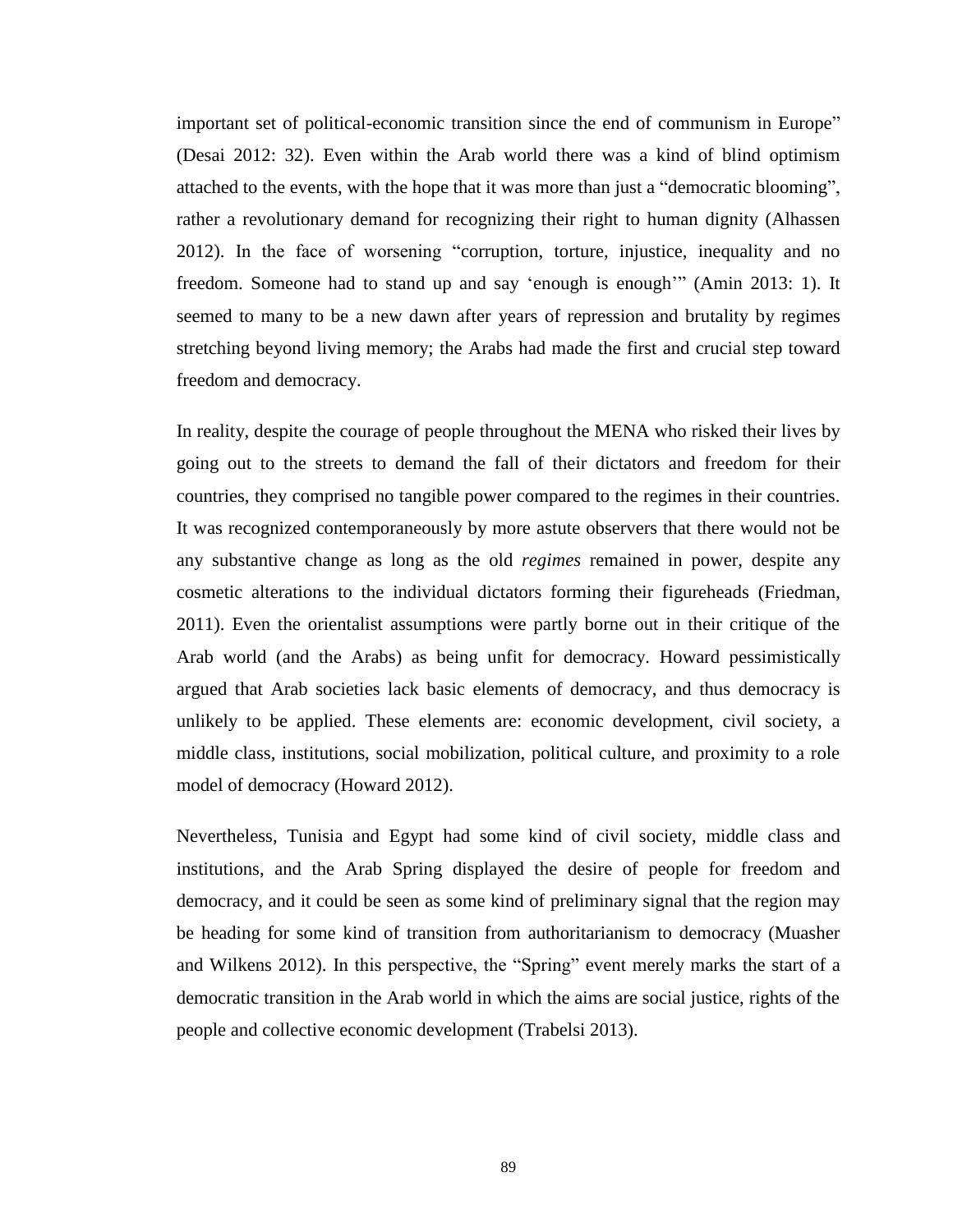To test whether the Arab Spring will ultimately contribute to establish democracy in the MENA we must establish what a transition is and apply its criteria to the uprisings.

A "transition" is the interval between one political regime and another. Transitions are delimited on the one side by the launching of the process of dissolution of an authoritarian regime, and on the other by the installation of some form of democracy, the return to some form of authoritarian rule, or the emergence of a revolutionary alternative (O'Donnell and Schmitter 1986, quoted in Mainwaring 1989: 6).

This definition highlights the process and the expected upcoming development. A transition process may or may not lead to democracy, and it may or may not lead to stability. Another definition states that "democratic transition is a political process known by a progressive movement from a governance system to another capable of achieving the main democratic principles" (Trabelsi 2013: 254). Employing these definitions will help assist and analyze the Arab Spring uprisings as a transitional point from one system to another.

My case here in regard to the Arab world and the recent uprisings lies in one way or another under this category of transition. This uprising called for the fall of the authoritarian regimes in countries like Tunisia and Egypt and successfully marked the beginning of transitional processes. As the history of transition and democratization shows, there are some criteria of transition that define the process. Firstly, a transition does not occur over night, and does not always end with similar results (Aydinli 2013). As the definition indicates, there are some possibilities that can take place as a result of this process. The history of European democracy proves that transition takes a long time, as the West needed a century and half to see the result of a long and violent transition (Berman 2007). Moreover, revolution takes time, and freedom has a price (Ramadan 2011b).

Secondly, the transition process is usually associated with violence and chaos, and the "history of democracies has been filled with turmoil, conflict, and even violence" (Berman 2007: 30). Also, it faces challenges and enemies (Aydinli 2013). The French and American revolutions showed that extreme violence is often necessary to change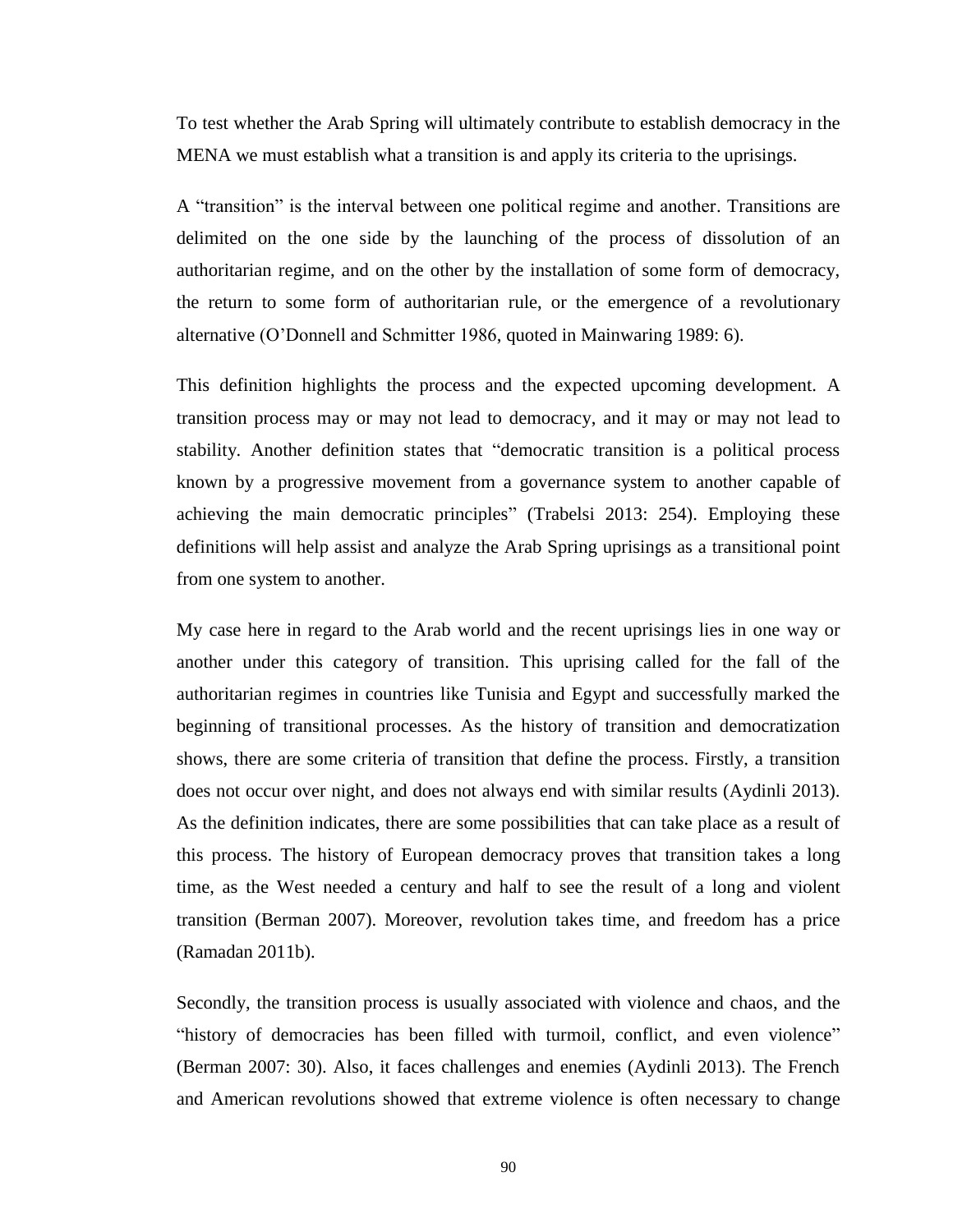political regimes. Old regimes naturally resist any demand for change (if this threatens their fundamental power) and fight back. This will cause violent conflicts and even civil war within society. Challenges to the process of transition can be economic conditions and competition between different revolutionary factions over the power of the new system. Thirdly, the transition toward democracy is filled with uncertainty (Stepan and Linz 2013; Hamid 2011). This is also clear in the above mentioned definition, in which the future of the transitional process can lead to stability of democracy, or it can lead to the return of authoritarianism, or it can break out a full scale revolution.

Having stated these criteria, it is time to employ them on the Arab Spring to examine whether they fit to the category of transition. In regard to the first criterion, it is now four years since the uprisings in Tunisia and Egypt, and it remains unclear where these two countries are heading. Moreover, even before the uprising, people had called for change through small-scale protests and through some writings and media publications.

Concerning the second criterion, Tunisia and Egypt have experienced some violent incidents during the uprisings and the period that followed. Egypt however, has witnessed a massacre under the military clampdown following Sisi's coup d'états against the elected President. This is in less a counterrevolution than a reassertion of the implicit power of the military; there was no true revolution, thus there was no true counterrevolution, rather a reassertion of the underlying regime's power. The case of Tunisia was less violent that Egypt and it has managed to undergo a relatively peaceful transition to the present, but it remains to be seen what will ultimately emerge from the hot pot of socialism, nationalism, secularism and Islamism (subject to neoliberal economic tenets) that is the Tunisian political scene.

Challenges and enemies on the other hand are what transition has to face in the short run. The economic conditions are the backbone of every political development. As the uprisings were fueled with bad economic conditions, better economic conditions can be expected to fuel the stability of a new political system. Thus, economic wellbeing can be a barrier to democracy, or even if democracy takes place, the economic status will not change fast and will not solve the problems of the society in the short term, and thus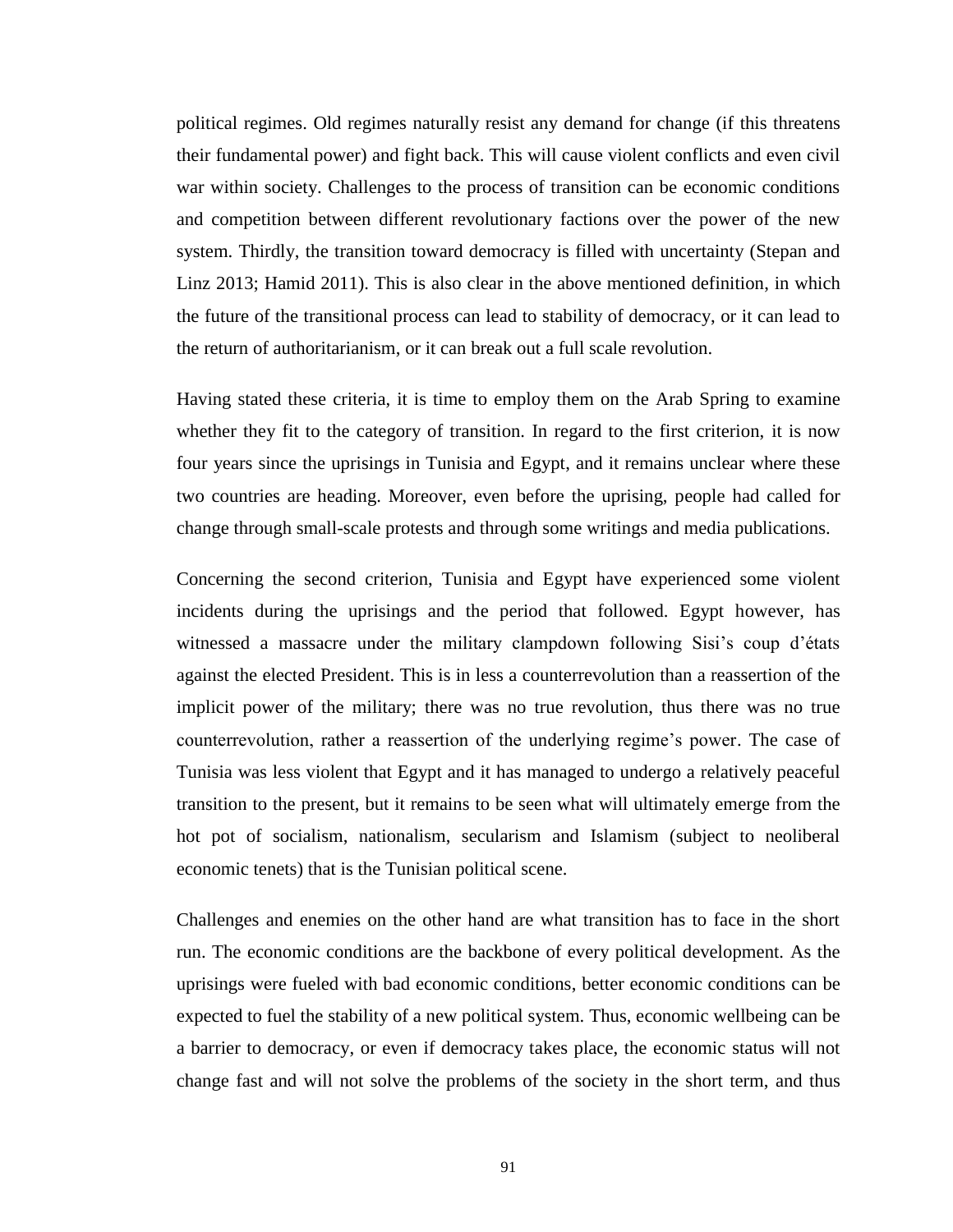disappointment will take place (Sorenson 2011). It is the economy and growth that the Arab Spring countries have to deal with in order to move toward democracy. The other challenge is the competition between different revolutionary fractions over the power of the new system. Egypt is a good example, and itself faces a serious and complex situation.

The violent clashes between opponents and supporters of President Morsi produced deaths and injuries. Also, the increasing turmoil and confusion and competition between Islamists and secularists, ever at each other's throats, and the shadowy but decisive role of the armed forces along with direct and indirect foreign involvement have all combined to block the attempts of the Arab Spring movement to promote democracy and stability (Ramadan 2013). Tunisia has serious competition between Islamists and secularists, but with more civilian means through elections and campaigns, which in fact entrenches divisions in society based on religious and national orientations.

The third criterion is the uncertainty of the future of a transition, which is also the case in the Arab Spring countries. Four long years of uprisings and violence and chaos have not resulted in any clear vision. Egypt is ruled by a more authoritarian military junta and protests are brutally crushed in different cities. The economy is still crumbling, under an unstable political process. Tunisia is no different, even though it is less violent but analysts are still afraid that things may get worse. Thus, nothing is guaranteed and everything seems to be uncertain. All in all, what is going on in the region is a normal process of transition that is long, violent and uncertain. In this way, many countries in the world are put under the category between authoritarianism and democracy, which is a transitional process (Democratization 2013).

As shown above, the transitional process is hard and can bring clashes and conflicts into countries. However, if countries managed the obstacles and the chaos with patience and awareness of the risks then they can soften this risky, difficult process. There are some recommended steps to follow in order to avoid worsening conditions. The first step is to have a "security belt" in the transitional period. This means managing the chaotic situation with authoritarian means, which can be seen as a necessary and temporary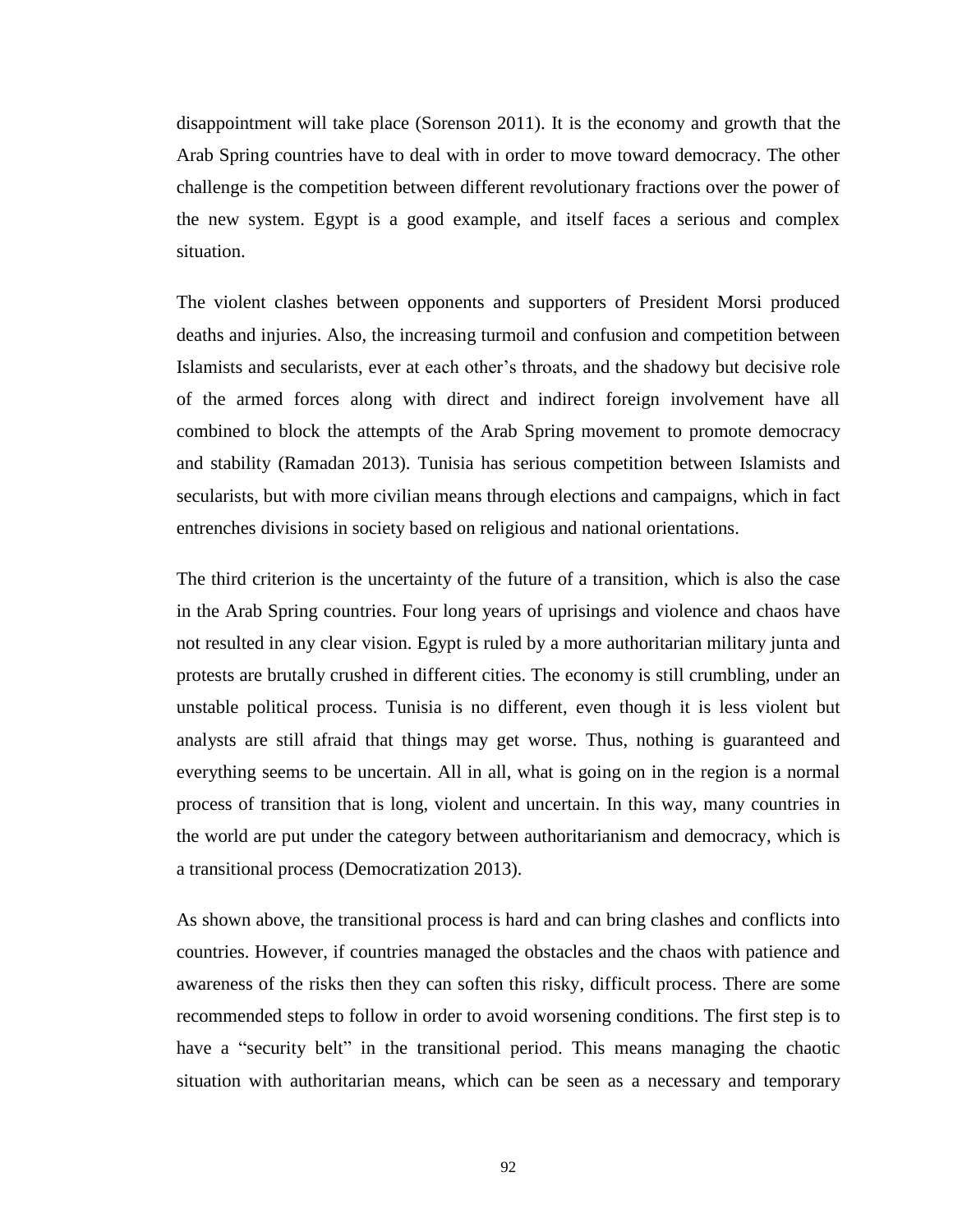limitation of democracy. The second step is to have negotiation and bargaining process between the different fractions of the political elite, including the old regime elite (Democratization 2013).

The third step is to find a balance between democratic values and religious (or ideological) values. There *should not* be a mix between religion and politics (ending in theocracy) if a democracy is to result. Islamic parties and movements should not rigidly stick to their ideological agendas and they should be flexible in the compromising and negotiation process, while secular movements should acknowledge people's historical and cultural legacy, with all beliefs being respected. Civil society and civil modern state must have this kind of balance between religion and politics, with the good examples of Turkey and Malaysia embracing democracy and religion in a modern state style. However, 'the biggest challenge for Arab countries is balancing between politics and religion. If Arab countries overcome this issue, political transition cannot be but beneficial for installing democracy" (Trabelsi 2013: 262).

Using these recommended steps and applying them on my cases (Tunisia and Egypt) will give a clear picture of the transitional process in the two countries. Starting with the first step of having a security belt, the military forces in Egypt had an inflated role compared to a conventional state, but it did not safeguard protesters and did not create a safe atmosphere for change to take place. Instead, it used its power and guns to hound opposition to the old regime; thus the transitional process of Egypt is still in chaos, if not a permanent return to authoritarian rule. On the other hand, Tunisian military forces were not involved in the political transition. They secured the protesters and kept securing the state from any internal conflict. Thus Tunisia compares favorably with Egypt in this regard.

The second step in which the new political transitional process should not exclude any side. Egypt after the fall of Mubarak witnessed a very tense situation between Islamic parties, secular old regime parties and the military. This tension resulted in the overthrow of the elected Islamic majority government and the subsequent exclusion and banning the Muslim Brotherhood from any participation in the political process. In that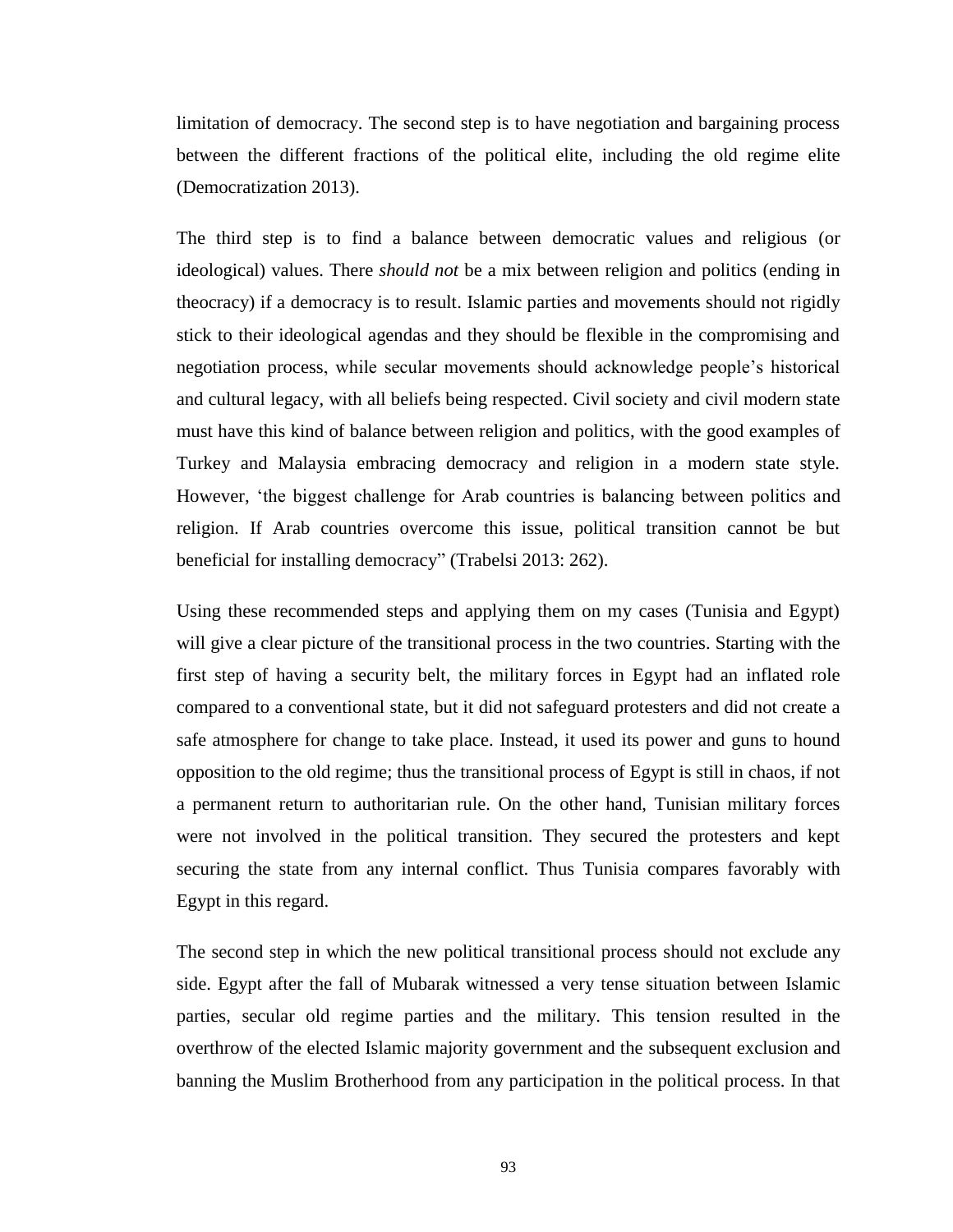way, Egypt failed at least in the short run from achieving a soft less violent transition. However, Tunisian political parties have all participated in a coalition government where no one was excluded. This is why it has come further than Egypt in its transition toward democracy.

The last step for a good transition is to find a balance between religious values and democratic values. This step is hard to find in Egypt due to different Islamic parties, each with different interpretations of Islam and visions of political Islamism in regard to the compatibility between Islam and democracy. Plus, Islamic parties in Egypt have an ideological background which ordinary people and the youth often fear. In Tunisia, Islamic parties have come to agree more with the Turkish model of democracy, which keeps religion away from politics.

All in all, according to the transitional criteria, Tunisia is far closer than Egypt in its transition to democracy. Tunisia has a history of democratic norms, such as in 2012 it received a score of 3 out of 7 for political rights in the Freedom House scale (Stepan and Linz 2013). Also, in Tunisia secularism means a civil state rather than an antireligious one. Furthermore, in Tunisia they believe that democracy is not just acceptable but also necessary and this facilitates the bargaining process between Islamists and secular liberals. Also they do not fear each other's agendas since Tunisia has domestic peace. In addition to that, Tunisia has a more advanced political society than Egypt, which is helpful in the transition process because "Civil society can play a role in the destruction of the authoritarian regimes but constructing democracy political society is needed" (Stepan and Linz 2013: 23). Moreover, the challenge for the future in MENA as a whole is to find "a good balance between Islamic religious values and democratic values. And Tunisia is well placed to develop this model" (Masmoudi 2011: 5).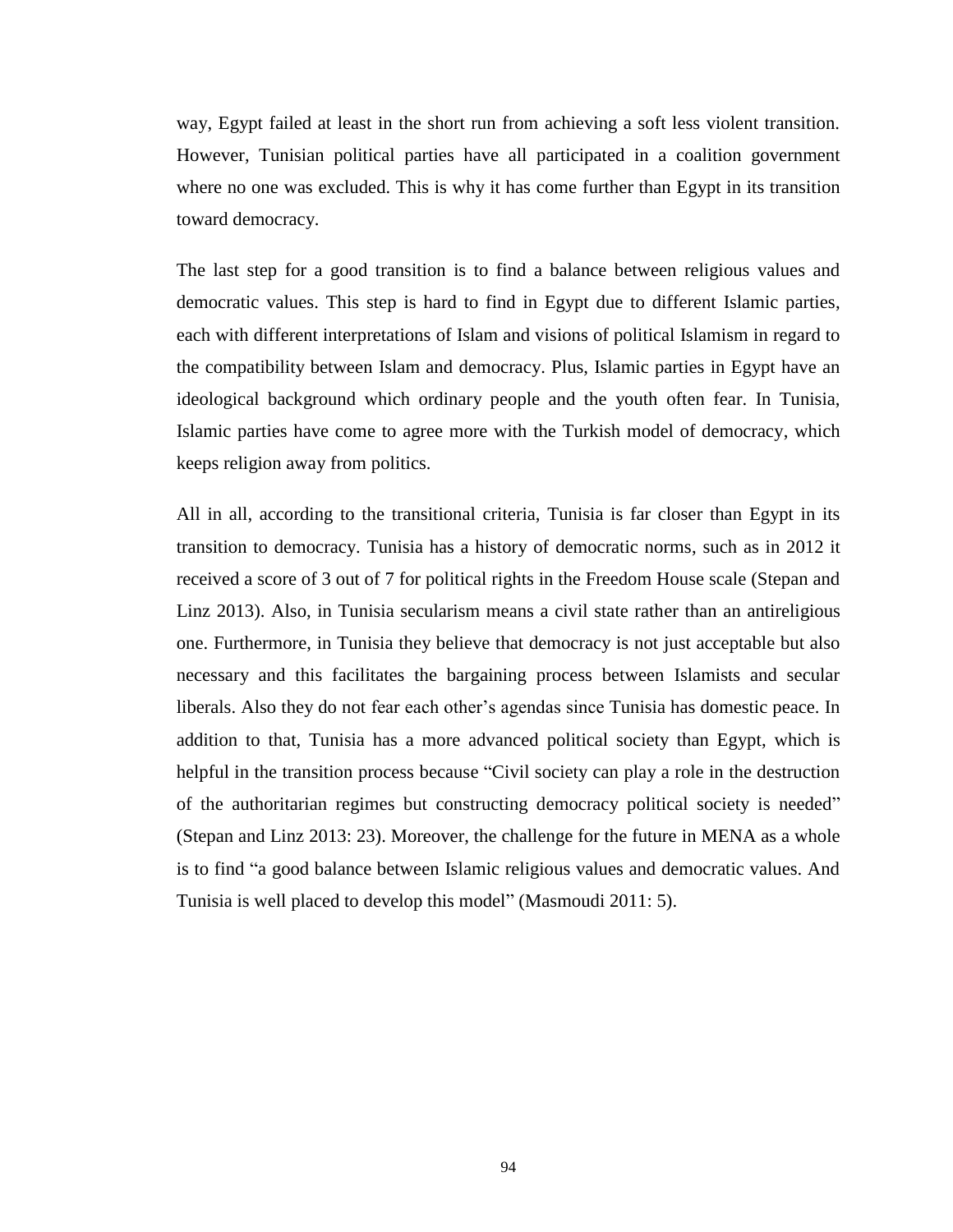# **CHAPTER 5:CHAPTER 5 Concluding Remarks**

The objective of this thesis is approaching the Arab Spring phenomenon from a historical sociology of revolutions perspective in order to clarify whether it can be seen as a revolution. Additionally, this thesis examined the validity and the usefulness of the terms "Arab Spring" and the "democratization" model in describing the recent uprising in the MENA region. It was found that the "Arab Spring" is not a revolution, and by taking two case studies Tunisia and Egypt and observing their socioeconomic and political dynamics it was concluded that generalization about the region is not possible, thus both terms describing the recent uprising are not analytically useful:

"The Arab activists, young and old women and men called for regime change and reform, due to the freedom deficit and social, economic, and political miserable conditions. They called for dignity, freedom, political equality and social justice" (Toscano et al. 2012: 5).

In fact, these uprisings were not ideologically or politically oriented as much as they were for freedom and democracy and a better way to be governed. With the Arab Spring, the concept of Arab exceptionalism is no longer a valid one in describing the Arabs as illiberal and antidemocratic. Arabs like others are subject to democracy and their religion and culture in fact can be used to support that (Pace and Cavatorta 2012); indeed, it has been described as a universal aspiration, that "everybody wants a democratic civil state that fully respects human rights and Islamic values and culture' (Masmoudi 2011: 5). People want democracy and along with it economic progress. According to the PEW charitable trust survey, the majority of Egypt, Lebanon, and Jordan see democracy as the best form of government. This indicates the attitude of the people toward democracy in which it will support its establishment (Sorenson 2011: 27). Therefore, the uprising is not based on religious or ideological concerns, as some claim, rather it is based on universal values like freedom, social justice, human rights and dignity (Masmoudi 2011: 6).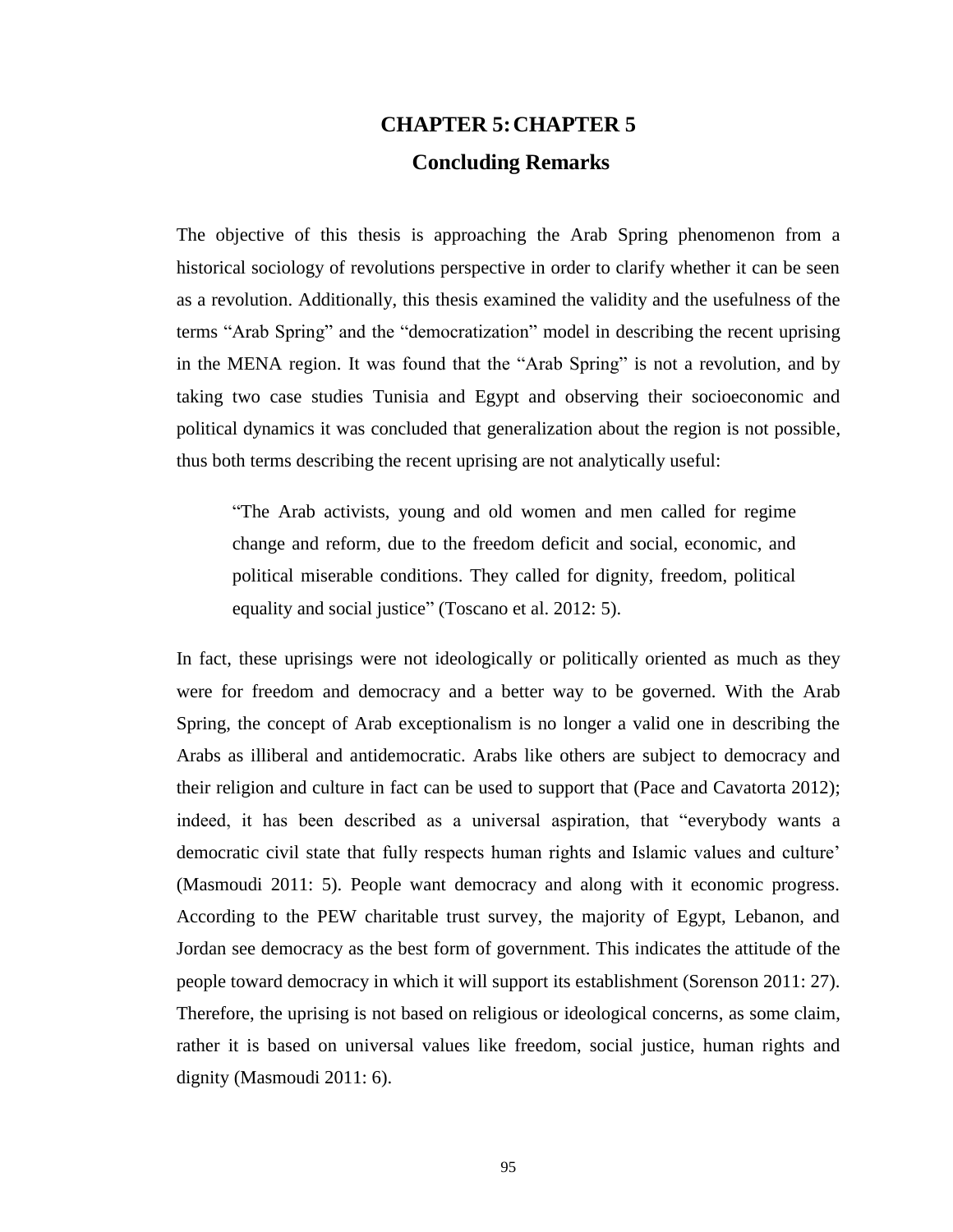At first, hope is at a high level in the change that will take place as a result of the uprisings and the transitional process to democracy is getting on track. This hope receded as division took place within the different factions of the people. Counterrevolution was also initiated by the deep state and the old regime institutions such as the military, which seemed to gain victories in the short run. Nonetheless, the long run "will prove that change is irreversible" as was the case in 1848 (Toscano et al. 2012: 1). In fact, and as the history of democracy shows that the transition to establish democratic institutions takes years (Pace and Cavatorta 2012); thus, as it takes time, it also needs determination, because the deep state and the old institutions will fight back, as they had the largest stake in the old regimes (Sorenson 2011).

There are some emerging realities since the uprisings, such as people becoming less fearful to oppose dictatorship and demanding their rights. People have chosen to change and they have to know that the road to democracy is long and difficult, so they should be patient because "getting rid of an authoritarian regime is one thing; creating a stable democratic one is something else" (Berman 2007: 31).

Based on the transition and its criteria, there will be chaos and violence along the long course of a transition. Also, no certain future is guaranteed and each transition ends differently. Furthermore, the study of democratic transition identifies two important factors, one is to the political institutions and the other of which is the political culture, concerned with the political elite and the people, respectively. The political institution refers to the regime, while the political culture refers to the society and its values. So, if the uprisings successfully remove the old regime and bring about a new one, then it is the responsibility of the political culture to build new institutions that support the establishment of democracy (Tessler 2002: 338).

Moreover, the ideal model of a democratic West is not inherently more attractive than other alternatives, as the West prioritizes its own interests over its values. This is evident in its longstanding support for dictators and the unlimited support it gives Israel, against the interests of the vast majority of the inhabitants of the MENA, to say nothing of the Palestinians in particular (Toscano et al. 2012). According to public surveys in Muslim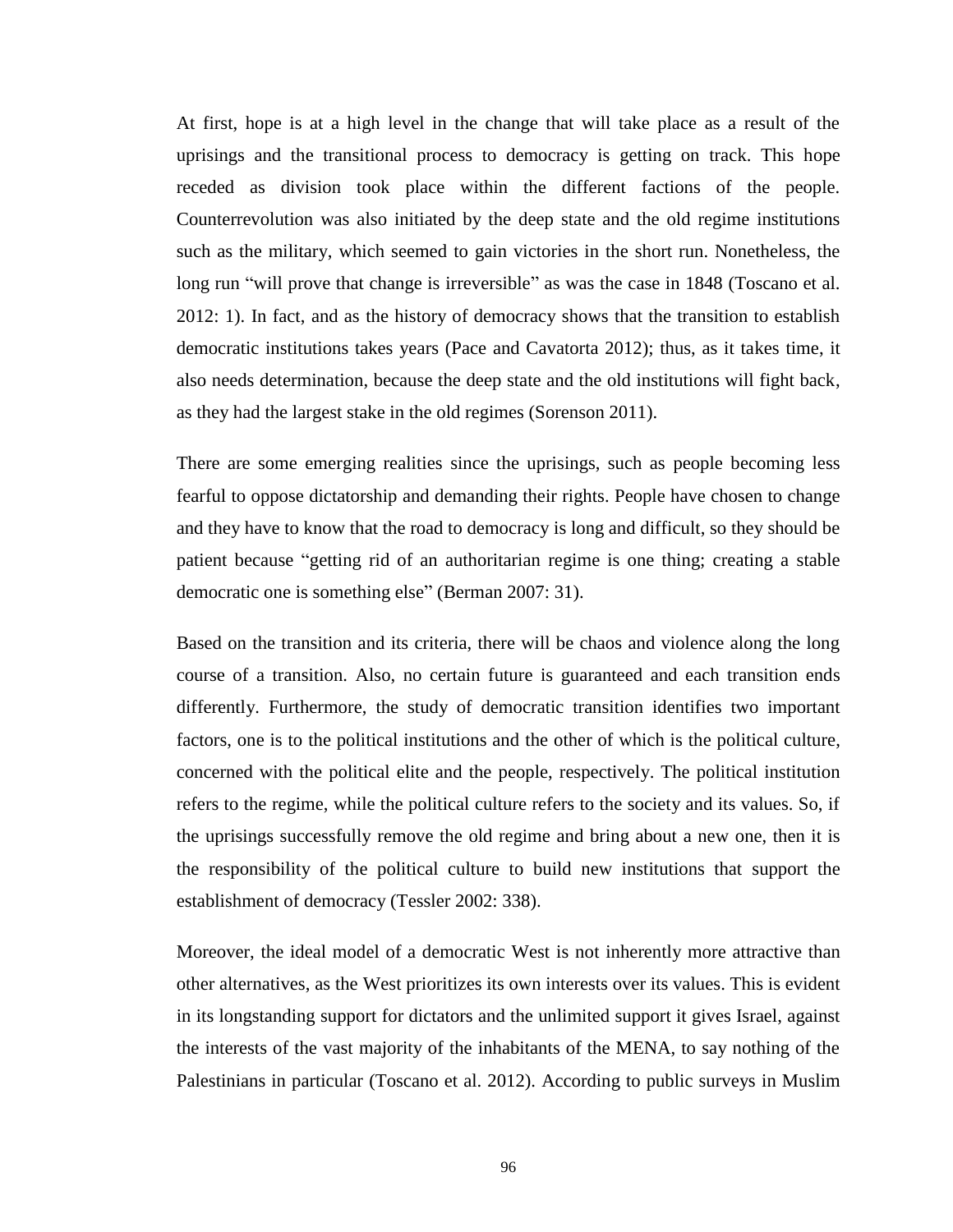countries, people show the desire for democracy as a system governed with respect to the rule of law, however what they have in mind can be different from the models of the US or Europe. Each culture has its values and norms, and thus democracy in the Middle East can be different from the Western one. Professor Zunes, a professor of Politics and International Studies at the University of San Francisco, noted that:

"Democracy in the MENA region will not come through foreign intervention, sanctimonious statements from Washington, voluntary reforms from above or arm struggle by a self-elected vanguard. It will only come through the strategic application of nonviolence action by the people of the Middle East themselves" (Zunes 2011: 9).

The US model of democratization in the Middle East was calibrated to serve US interests, foremost among which was maintaining order and preventing the spread of regimes not ideologically germane to US geostrategic interests (i.e. Communism or nondocile Islamism) and promoting the economic control of developing countries by institutions of financial domination such as the IMF and World Bank, enabling the wholesale expropriation of national assets in the developing world by predominantly Western corporate interests. If this could be achieved within the framework of democracy then the US would have no major objection to democratic forms, such as elected parliaments and leaders etc.; however, in reality it proved much easier to achieve these goals under authoritarian dictatorships with little or no democratic freedoms, with the results that now "the US message of democracy is often rejected together with the messenger" (Sorenson 2011: 42).

The US rejected the results of democratic elections in Algeria in the 1990s and the Gaza Strip in 2006 to show that Islamist democracy was unacceptable. From another point of view, democracy in the MENA region is fundamentally antithetical to US interests, because democratic governments that genuinely reflect public opinion would result in a raft of policies against US interests, as a 2008 Brookings Institution poll indicated (Sorenson 2011).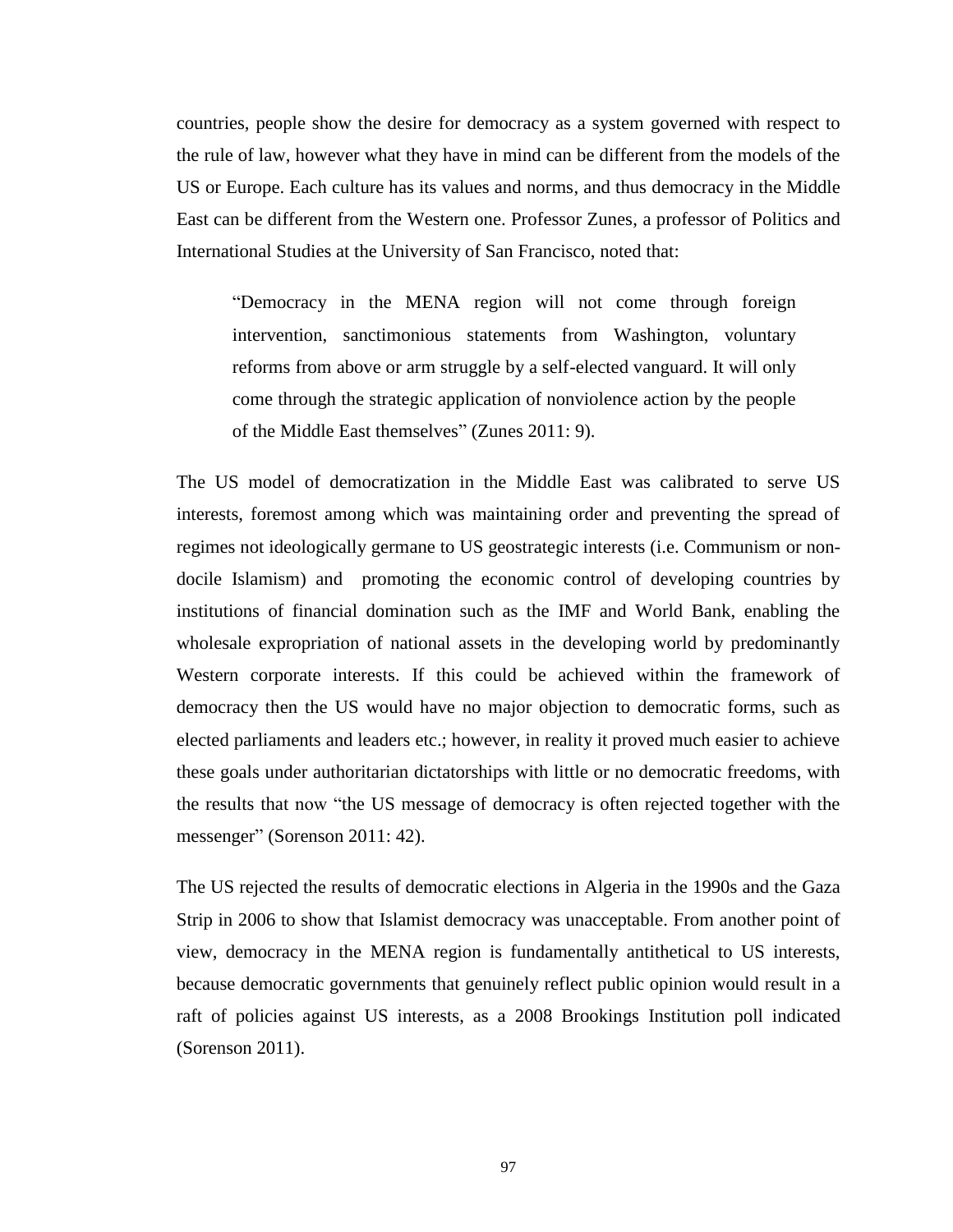Furthermore, the US did not support any genuine democratic movements in the Arab World (including during the Arab Spring) in their efforts to institute fundamentally new political systems, and indigenous democratic movements have generally been brutally suppressed with US aid and support (whether overtly or implicitly) (Goldsmith 2007: 55), therefore the US model of democracy did not capture the socioeconomic and political structure of countries of the region, rather it reflected US socioeconomic and political interests (Hamid 2011: 27).

Last but not least, the Arab world is in a transitional process from authoritarianism to democracy. This transition has brought hope as well as fear to the societies (Trabelsi 2013). Big challenges are ahead in the current transition or juncture. The "Spring" was not a cohesive, pan-Arab movement, rather it represented the simultaneous disenchantment of the masses with their eternally frozen democratic progress and stagnant or declining standards of living, and the outcomes in each case remain unclear. However, even though more repressive and anti-democratic outcomes seem inevitable in some cases, over the long term the events of 2010-2011 marked a fundamental turning point (Toscano et al. 2012: 15), setting the region on course for the ultimate realization of eventual democracy (Ibrahim 2013: 14).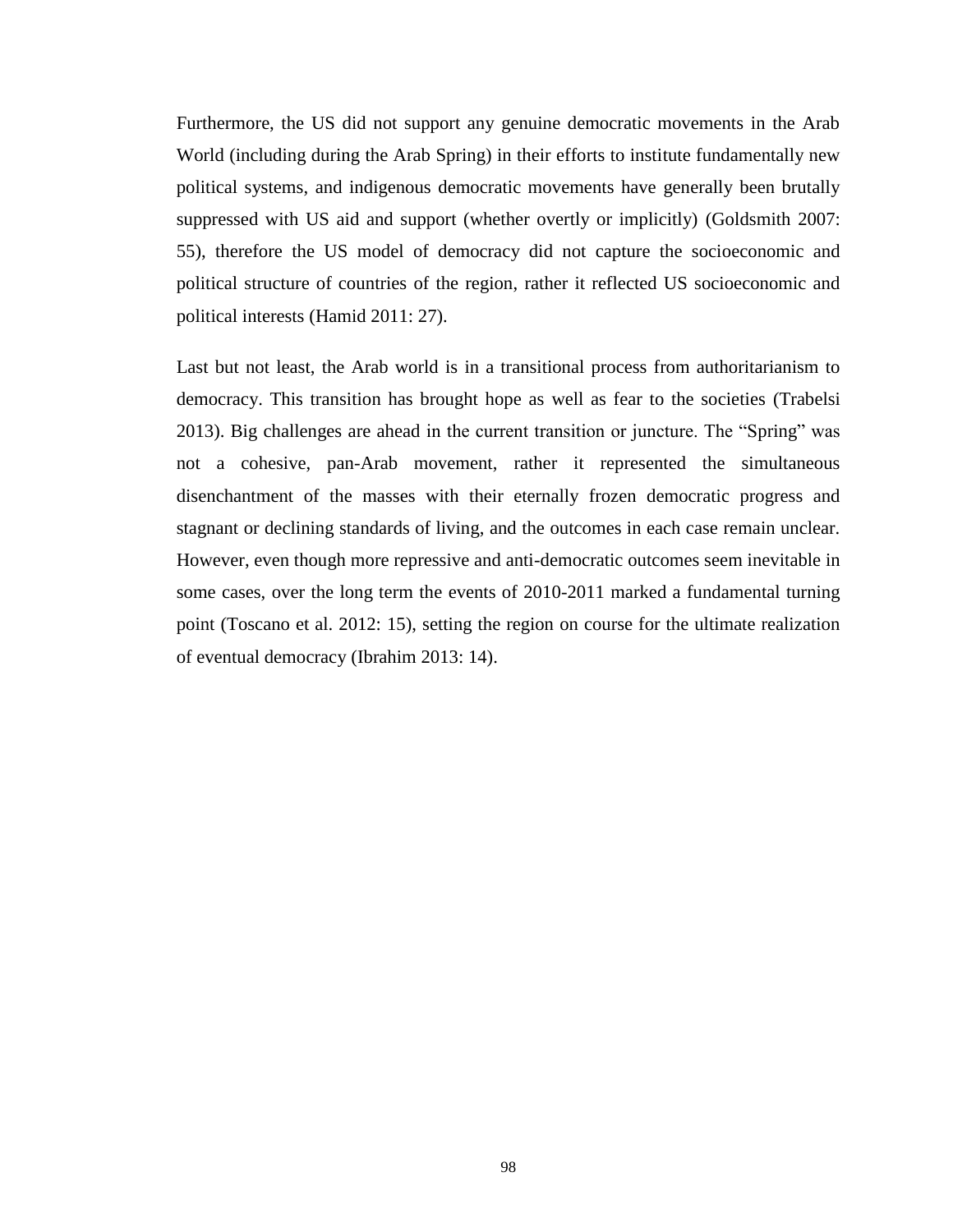#### **BIBLIOGRAPHY**

- Aissa, E. H. (2012) *The Arab Spring: Causes, Consequences, and Implications*. Army Carlisle Barracks, Pa.: War College.
- Akufo-Addo, N. (2012) Lecture notes [The Future of Democracy in Africa and the Arab Spring: 29/02/ 2012].
- Al-Sayyad, M. (2013) The Cowering Intellectuals Of The Arab Spring. Available at: [http://www.al-monitor.com/pulse/pulse/politics/2012/04/arab-intelligentsia.html#](http://www.al-monitor.com/pulse/pulse/politics/2012/04/arab-intelligentsia.html) (last accessed 03/05/14).
- Alhassen, M. (2012) *Please Reconsider the Term 'Arab Spring'*. Available at: [http://www.huffingtonpost.com/maytha-alhassen/please-reconsider-arab](http://www.huffingtonpost.com/maytha-alhassen/please-reconsider-arab-sp_b_1268971.html)[sp\\_b\\_1268971.html](http://www.huffingtonpost.com/maytha-alhassen/please-reconsider-arab-sp_b_1268971.html) (last accessed 11/11/13).
- Aliboni, R. and Guazzone, L. (2004) Democracy in the Arab countries and the West. *Mediterranean Politics*, vol. 9, no. 1, pp. 82-93, DOI: 10.1080/13629390410001679937.
- Amin, A. (2013) *Arab uprising: Country by country – Egypt*. Available at: <http://www.bbc.co.uk/news/world-12482291> (last accessed 12/11/14).
- Anderson, L. (2006) Searching Where the Light Shines: Studying Democratization in the Middle East. *Annual Reviews Political Science*, no. 9, pp. 189-214.
- Aydinli, E. (2013) The reform-security dilemma in democratic transitions: The Turkish experience as mode. *Democratization*, DOI: 10.1080/13510347.2013.811194.
- Barany, Z. (2011) Comparing the Arab Revolts: the Role of the Military. *Journal of Democracy*, vol. 22, no. 4, pp. 28-39.
- Barnes, A. (2013) Creating Democrats? Testing the Arab Spring. *Middle East Policy*, 2013, vol. XX, no. 2, pp. 55-72.
- Bayat, A. (2013) The Arab Spring and its Surprises. *Development and Change*, vol. 44, no. 3, pp. 587-601. DOI: 10.1111/dech.12030.
- Beaumont, P. (2011) *The Truth about Twitter, Facebook and the Uprisings in the Arab World.*  Available at:

<http://www.theguardian.com/world/2011/feb/25/twitter-facebook-uprisings-arab-libya> (last accessed 29/03/14).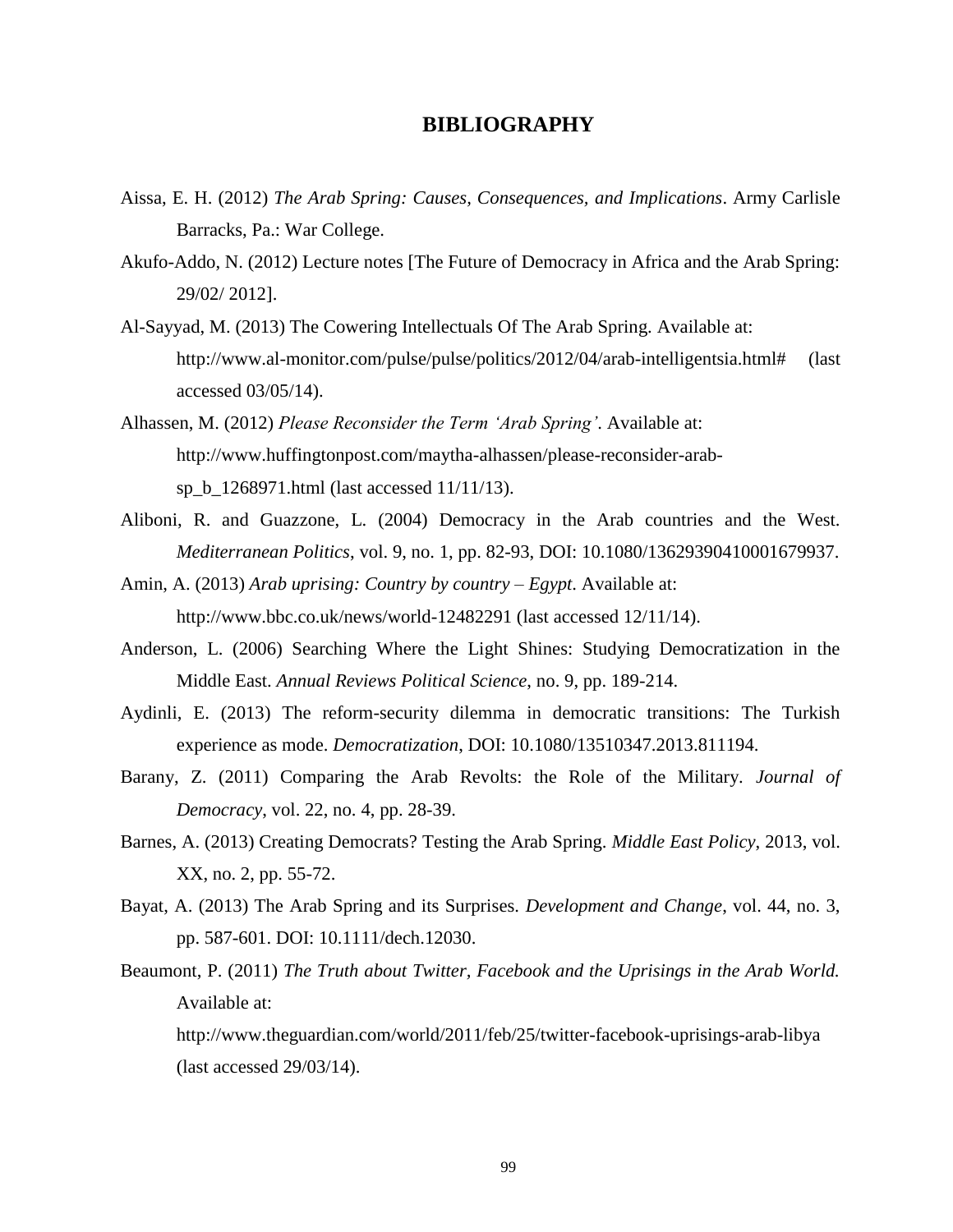- Beck, M. and Hüser, S. (2012) Political change in the Middle East: An attempt to analyze the 'Arab Spring'. *GIGA Research Unit: Institute of Middle East Studies*, no. 203.
- Behr, T. and Aaltola, M. (2011) The Arab Uprising: Causes, prospects and implications. *The Finnish Institute of International Affairs* (*FIIA) Briefing Paper*, no. 76, pp. 1-10.
- Bennani-Chraïbi, M. and Fillieule, O. (2012) Towards a sociology of revolutionary situations: Reflections on the Arab Uprisings. *Revue Française de Science Politique (English),* vol. 62, no. 5-6, pp. 1-29.
- Berman, S. H. (2007) How democracies emerge. *Journal of Democracy*, vol. 18, no. 1, pp. 27- 41.
- Brooks, R. (2013) Abandoned at the Palace: Why the Tunisian military defected from the Ben Ali regime in January 2011. *Journal of Strategic Studies*, vol. 36, no. 2, pp. 205-220, DOI: 10.1080/01402390.2012.742011.
- Brumberg, D. (2002) Democratization in the Arab World? The trap of liberalized autocracy. *Journal of Democracy*, vol. 13, no. 4, pp. 56-68.
- Cammack, P. (1994) Political development theory and the dissemination of democracy. *Democratization*, vol. 1, no. 2, pp. 353-374.
- Chapman, S. (2011) *Why Democracy Blossomed: Look to the Arab Spring, which Led the Way*. Available at:

[http://articles.chicagotribune.com/2011-12-22/news/ct-oped-1222-chapman-](http://articles.chicagotribune.com/2011-12-22/news/ct-oped-1222-chapman-20111222_1_arab-spring-arab-league-democracy)

[20111222\\_1\\_arab-spring-arab-league-democracy](http://articles.chicagotribune.com/2011-12-22/news/ct-oped-1222-chapman-20111222_1_arab-spring-arab-league-democracy) (last accessed 15/11/13).

- Clark, S. (2013) Reflections on the Arab Awakening. *Asian Affairs*, vol. 44, no. 1, pp. 44-50, DOI: 10.1080/03068374.2012.760786.
- Collins, R. (2001) Weber and the sociology of revolution. *Journal of Classical Sociology*, vol. 1, no. 2, pp. 171-194.
- Cordesman, A. (2011) *Rethinking the Arab Spring: Stability and Security in Egypt, Libya, Tunisia, and the Rest of the MENA Region*. Washington, DC: Center for Strategic and International Studies (CSIS).
- Davies, J. (1962) Toward a theory of revolution. *American Sociological Review*, vol. 27, no. 1, pp. 5-19.
- Democratization (2013) The reform-security dilemma in democratic transitions: The Turkish experience as model? *Democratization*, DOI: 10.1080/13510347.2013.811194.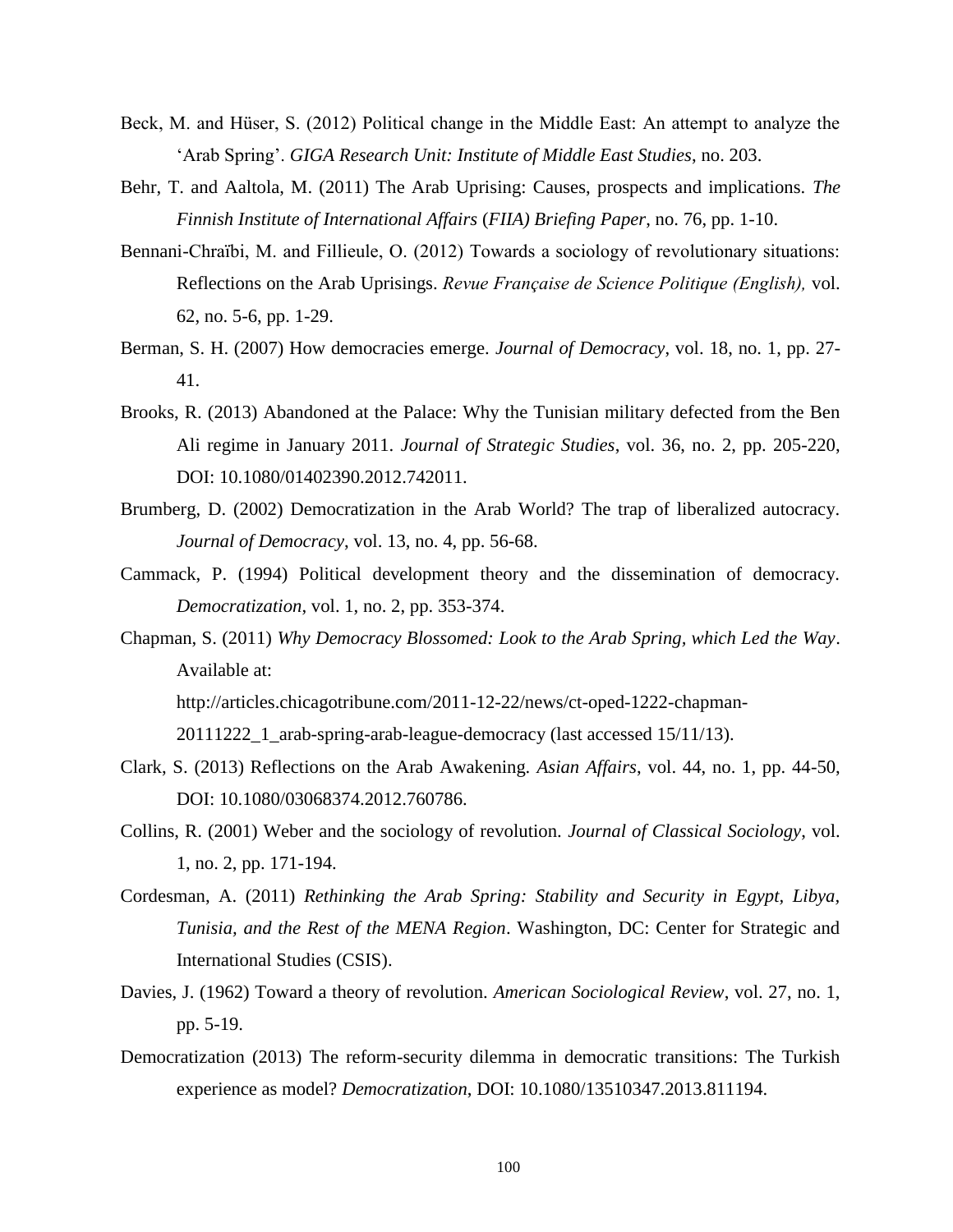Desai, R. (2012) *The Challenge of a Reform Endowment*. Washington: Brookings Institute.

- Deutsch, K. (1964) External involvement in internal wars. In H. Eckstein (ed.), *Internal War*, pp. 100-110. New York: Free Press.
- Diamond, L. (2010) Why are there no Arab democracies? *Journal of Democracy*, vol. 21, no. 1, pp. 93-104.
- Diamond, L. (2013) Why wait for democracy? *The Wilson Quarterly*.
- Dodge, T. (2012) After the Arab Spring: Power shift in the Middle East? Conclusion: the Middle East after the Arab Spring. London: LSE Ideas.
- Dorsey, J. (2011) Role of Arab militaries in popular uprisings. *Middle East Studies Online Journal*, vol. 3, no. 6, pp. 473-476.

ElSisi, A. (2006) *Democracy in the Middle* East. PhD Thesis, US Army War College.

- Emerson, M. (2011) The Arab Spring: Is it a Revolution? *Centre for European Policy Studies (CEPS).*
- Fahmi, K. (2011) *Slap to a Man's Pride Set off Tumult in Tunisia*. Available at: http://www.nytimes.com/2011/01/22/world/africa/22sidi.html?pagewanted=all& $r=0$ (last accessed 25/11/13).
- Farah, R. (2012) *The Arab Spring: A Revolution or Just an Outburst?* Available at: [http://www.al-monitor.com/pulse/culture/2012/01/arab-societies-and-bedouin](http://www.al-monitor.com/pulse/culture/2012/01/arab-societies-and-bedouin-cultu.html)[cultu.html#](http://www.al-monitor.com/pulse/culture/2012/01/arab-societies-and-bedouin-cultu.html) (last accessed 12/03/14).
- Foreign Affairs Committee (2012) *British Foreign Policy and the "Arab Spring"*. Available at: <http://www.publications.parliament.uk/pa/cm201213/cmselect/cmfaff/80/8005.htm> (last accessed 15/11/13).
- Friedman, G. (2011) *Re-Examining the Arab Spring*. Available at: <http://www.stratfor.com/weekly/20110815-re-examining-arab-spring> (last accessed 05/01/14).
- Fukayama, F. (1992) *The End of History and the Last Man.* New York: Harper Perennial.
- Giddens, A and Griffiths, S. (2006) Sociology. 5th edition. UK: Polity press
- Goldsmith, A. (2007) Muslim exceptionalism? Measuring the "Democracy Gap". *Middle East Policy*, vol. XIV, no. 2, pp. 86-96.
- Goldstone, J. (1991) *Revolution and Rebellion in the Early Modern World.* Berkeley, Cal.: University of California Press.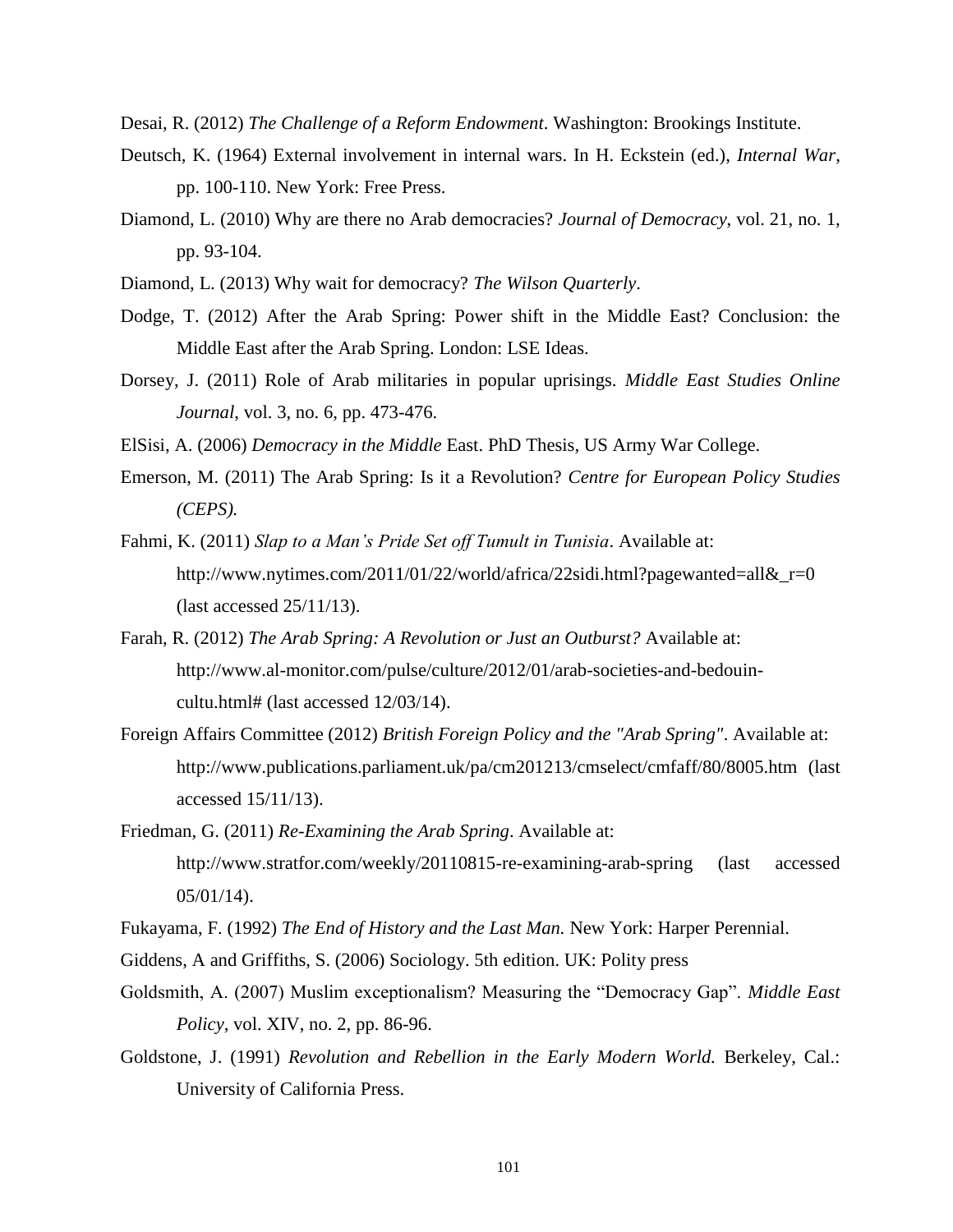- Goldstone, J. (2001) Toward a fourth generation of revolutionary theory. *Annual Reviews Political Science*, vol. 4, no. 139, pp. 139-187.
- Gottschalk, L. (1944) Causes of revolution. *American Journal of Sociology*, vol. 50, no. 1, pp. 1-8.
- Guzansky, Y. and Heller, M. (eds.) (2012) One Year of the Arab Spring: Global and Regional Implications In *Memorandum*, no. 113, pp. 1-77.
- Hamid, Sh. (2011) The struggle for Middle East democracy: Why the Arab Street finally revolted. *Cairo Review*, no. 1, pp. 18-29.
- Hassan, K. (2011) *The 'Jasmine Revolution': The Fall of the Arab Berlin Wall?* Available at: [http://www.hivos.net/Hivos-Knowledge-Programme/Themes/Civil-Society-in-West-](http://www.hivos.net/Hivos-Knowledge-Programme/Themes/Civil-Society-in-West-Asia/News/The-Jasmine-Revolution-The-Fall-of-the-Arab-Berlin-Wall)[Asia/News/The-Jasmine-Revolution-The-Fall-of-the-Arab-Berlin-Wall](http://www.hivos.net/Hivos-Knowledge-Programme/Themes/Civil-Society-in-West-Asia/News/The-Jasmine-Revolution-The-Fall-of-the-Arab-Berlin-Wall) (last accessed 13/03/14).
- Henry, C. (2011) *Countries at the Crossroads 2011: Tunisia*. Available at: <http://www.refworld.org/docid/4ecba642c.html> (last accessed 24/04/14).
- Hnaid, M. (2013) *Tunisia Provides a Model of Legitimacy to Counter Illegal Coup*. Available at:

[http://www.middleeastmonitor.com/articles/africa/8249-tunisia-provides-a-model-of](http://www.middleeastmonitor.com/articles/africa/8249-tunisia-provides-a-model-of-legitimacy-to-counter-illegal-coup)[legitimacy-to-counter-illegal-coup](http://www.middleeastmonitor.com/articles/africa/8249-tunisia-provides-a-model-of-legitimacy-to-counter-illegal-coup) (last accessed 12/11/13).

- Hopwood, D. (1992) *Habib Bourguiba of Tunisia: The Tragedy of Longevity*. Oxford: Macmillan/St Antony's College.
- Howard, J. (2012) Arab Fall or Arab Winter? *American Foreign Policy Interests: The Journal of the National Committee on American Foreign Policy*, vol. 34, no. 3, pp. 134-137.
- Howard, P., Duffy, A., Freelon, D., Hussain, M., Mari, W., and Mazaid, M. (2011) Opening Closed Regimes: What Was the Role of Social Media During the Arab Spring? *ITPI*, Working Paper No. 1.
- Ibrahim, S. (2013) *Islam and Prospects for Democracy in the Middle East*. Center for Strategic and International Studies: Islam Program, no. 11.
- Jamoul, A. (2012) *The Arab Spring: The Root Causes?* Available at: <http://www.almanar.com.lb/english/adetails.php?eid=45439&cid=31&fromval=1> (last accessed 12/11/13).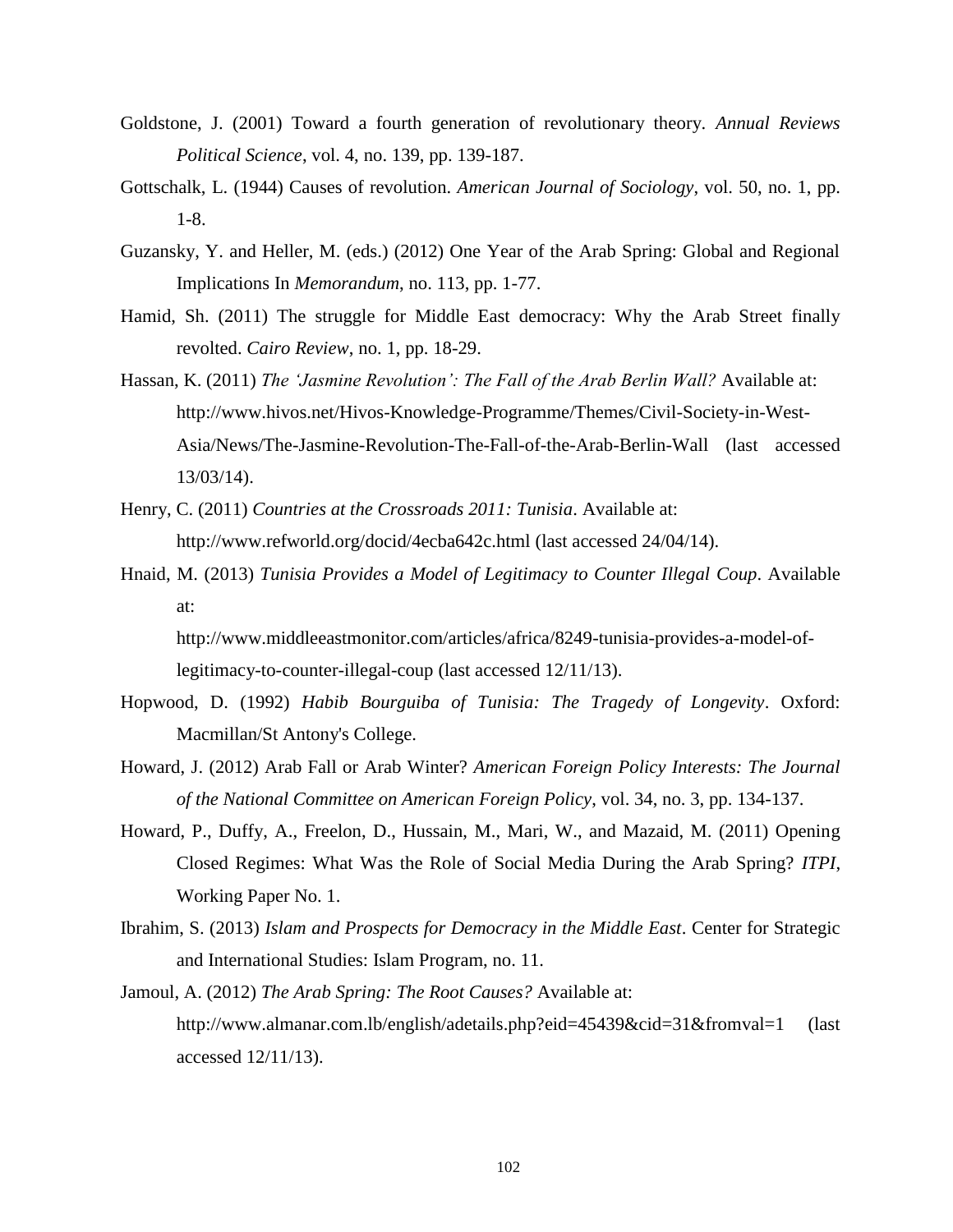- Jason, O. (2013) Arab Spring: The Genesis, Effects and Lessons for the Economies of the Third World. *African Research Review: An International Multidisciplinary Journal*, 2013, vol. 7, no. 28, pp.165-188.
- Keating, J. (2011) *Who First Used the Term 'Arab Spring'?* Available at: [http://blog.foreignpolicy.com/posts/2011/11/04/who\\_first\\_used\\_the\\_term\\_arab\\_spring](http://blog.foreignpolicy.com/posts/2011/11/04/who_first_used_the_term_arab_spring) (last accessed 01/11/13).
- Khalidi, R. (2011) *The Arab Spring*. Available at:

[http://www.thenation.com/article/158991/arab-spring#](http://www.thenation.com/article/158991/arab-spring) (last accessed 02/11/13).

- Khonder, H. (2011) Role of the New Media in the Arab Spring. *Globalizations*, vol. 8, no. 5, pp. 675-679.
- Kirkus Review (2012) *A Solid Primer on the Arab Spring*. Available at: <https://www.kirkusreviews.com/book-reviews/james-l-gelvin/arab-uprisings/> (last accessed 10/05/14).
- Korotayev, A. and Zinkina, J. (2011) *Egyptian Revolution: A Demographic Structural Analysis.*  Available at:

<http://www.eumed.net/entelequia/pdf/2011/e13a09.pdf> (last accessed 15/05/14).

- Krauthammer, Ch. (2005) *The Arab Spring of 2005: The Democracy Project is, of Course, Just Beginning*. Available at: [http://seattletimes.com/html/opinion/2002214060\\_krauthammer21.html](http://seattletimes.com/html/opinion/2002214060_krauthammer21.html) (last accessed 09/11/13).
- Kroeber, C. (1996) Theory and history of revolution. *Journal of World History*, vol. 7, no. 1, pp. 21-40.
- Lim, M. (2013) Framing Bouazizi: White Lies Hybrid network, and collective/connective action in the 2010–11 Tunisian Uprising. *Journalism*, vol. 14, no. 921, DOI: 10.1177/1464884913478359.
- Locke, J. (1689) *Two Treatises on Government (1680-1690)*. Available at: <http://www.lonang.com/exlibris/locke/> (last accessed 13/04/14).
- Lynch, M. (2011) *Obama's 'Arab Spring'?* Available at: [http://mideast.foreignpolicy.com/posts/2011/01/06/obamas\\_arab\\_spring](http://mideast.foreignpolicy.com/posts/2011/01/06/obamas_arab_spring) (last accessed 06/11/13).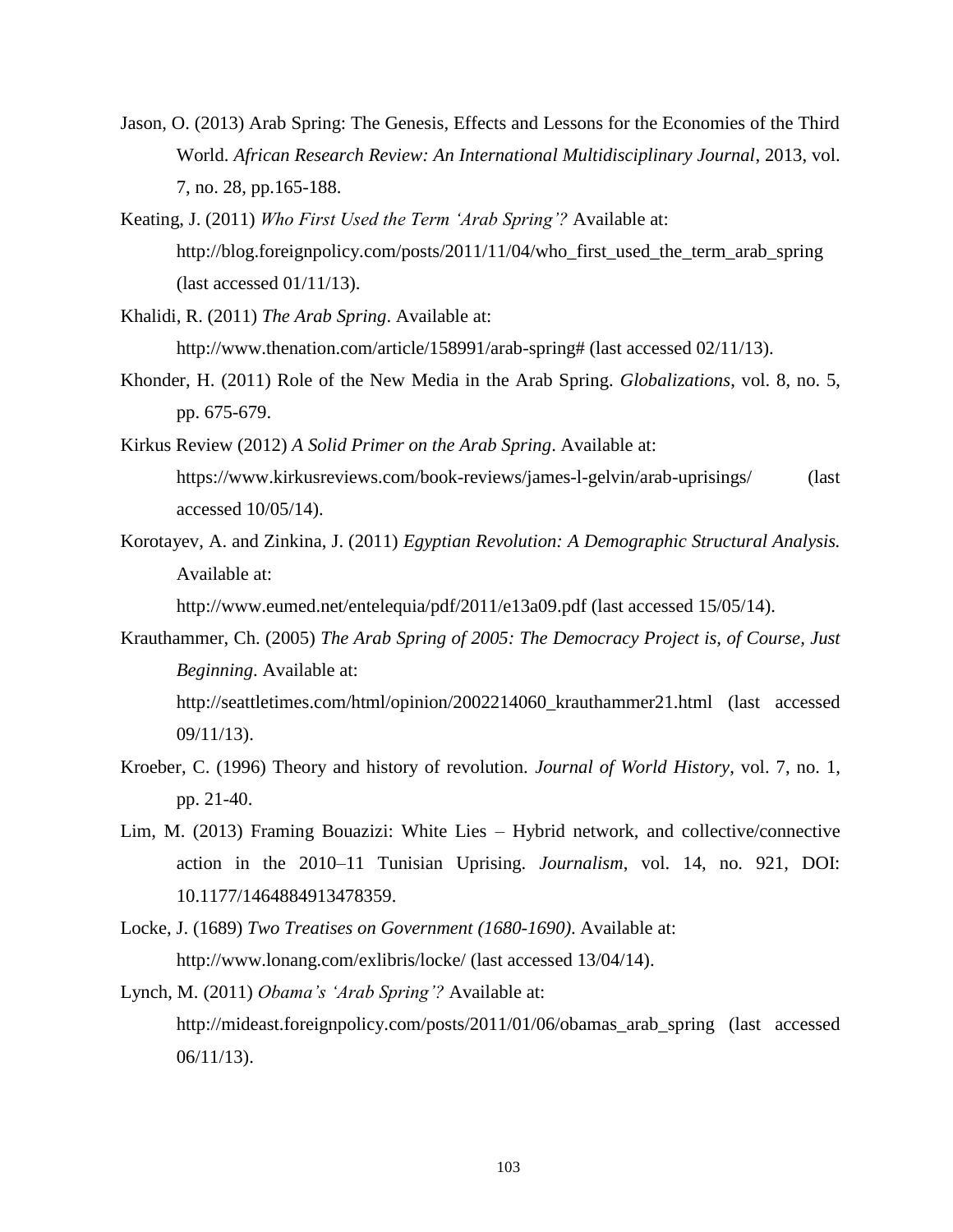- Lapeyre, F. (2004) Globalization and structural adjustment as a development tool. Geneva, Switzerland: International Labour Organization.
- MacQueen, B. (2009) Democracy promotion and Arab autocracies. *Global Change, Peace & Security: formerly Pacifica Review: Peace, Security & Global Change*, vol. 21, no. 2, pp. 165-178. DOI: 10.1080/14781150902872034.
- McAdam, Doug, Robert J Sampson, Simón Weffer-Elizondo, and Heather MacIndoe. (2005) *There Will Be Fighting in the Streets': The Distorting Lens of Social Movement Theory.* Mobilization: An International Journal 10: 1-18.
- Mainwaring, S. (1989) *Transitions to Democracy and Democratic Consolidation: Theoretical and Comparative Issues*. Available at:

<https://kellogg.nd.edu/publications/workingpapers/WPS/130.pdf> (last accessed 29/07/14).

Manfreda, P. (2011) *Definition of the Arab Spring: Middle East Uprisings in 2011*. Available at:

[http://middleeast.about.com/od/humanrightsdemocracy/a/Definition-Of-The-Arab-](http://middleeast.about.com/od/humanrightsdemocracy/a/Definition-Of-The-Arab-Spring.htm)[Spring.htm](http://middleeast.about.com/od/humanrightsdemocracy/a/Definition-Of-The-Arab-Spring.htm) (last accessed 05/11/13).

- Masmoudi, R. (2011) *Tunisia and Egypt's Revolutions and Transitions to Democracy: What is the Impact on the Arab World? What Lessons can we learn?* Washington, DC: Center for the Study of Islam and Democracy.
- Mazower, M. (2004) *Salonica, City of Ghosts: Christians, Muslims and Jews 1430-1950.* London: HarperCollins.
- Merkel, W. (2004) Embedded and defective democracies. *Democratization*, vol. 11, no. 5, pp. 33-58.
- Middle East Voices (2011) *Arab Spring Facts You Should Know – Add Your Own*. Available at: <http://middleeastvoices.voanews.com/2011/11/arab-spring-facts-you-should-know/> (last accessed 22/11/13).
- Moghadam, V. (2013) What is democracy? Promises and perils of the Arab Spring. *Current Sociology* DOI: 10.1177/0011392113479739.
- Muasher, M. and Wilkens, K. (2012) *Awakening to a New Arab World*. Available at: <http://carnegieendowment.org/globalten/?fa=50146> (last accessed: 27/09/14).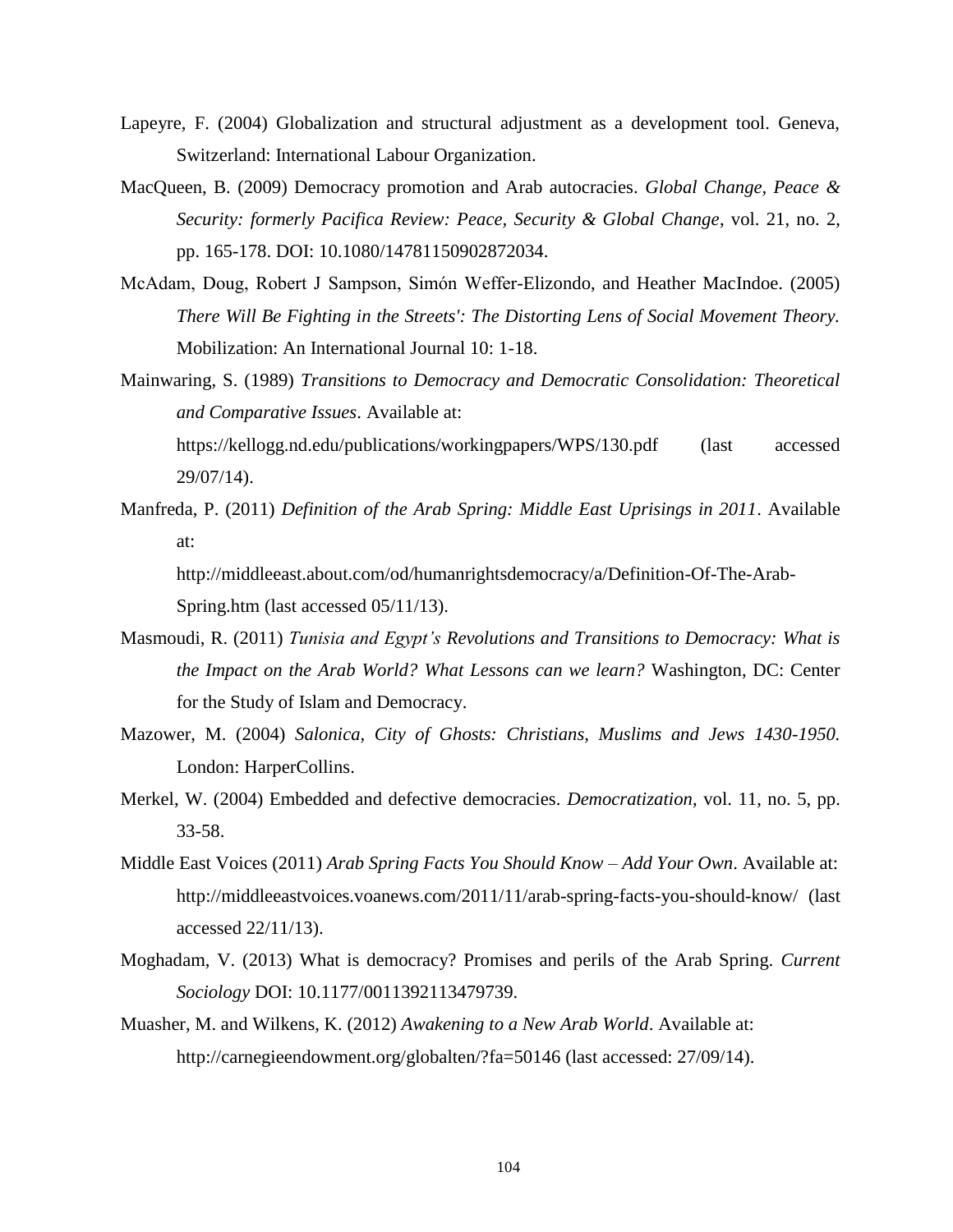- Murphy, C. (2012) The Arab Spring: The uprising and its significance. *Trinity Magazine*. Available at: [http://www.trinitydc.edu/magazine-2012/the-arab-spring-the-uprising-and-its](http://www.trinitydc.edu/magazine-2012/the-arab-spring-the-uprising-and-its-significance/)[significance/](http://www.trinitydc.edu/magazine-2012/the-arab-spring-the-uprising-and-its-significance/) (last accessed 10/11/13).
- Murra, R. (2012) *How to Read the 'Arab Spring'*. Available at: <http://www.paxchristi.net/news/how-read-arab-spring/2705#sthash.GMqTF133.dpbs> (last accessed 20/04/14).
- Nepstad, Sh. (2013) Mutiny and nonviolence in the Arab Spring: Exploring military defections and loyalty in Egypt, Bahrain, and Syria. *Journal of Peace Research*, vol. 50, no. 3, pp. 337-349.
- Ottaway, D. (2010) The Arab Tomorrow. *Wilson Quarterly*, pp. 48-64.
- Ottaway, M. (2013) Learning politics in Tunisia. *Wilson Center*, Viewpoints No. 26.
- Ottaway, M. and Hamzawy, A. (2011) Protest Movements and Political Change in the Arab World. *Carnegie Endowment for International Peace*, pp. 1-14.
- Owen, R. (2006) *State, Power and Politics in the Making of the Modern Middle East.* London and New York: Routledge.
- Owen, R. (2012) The Arab demonstration: Effect and the revival of Arab unity in the Arab Spring. *Contemporary Arab Affairs*, vol. 5, no. 3, pp. 372-381. DOI: 10.1080/17550912.2012.692201.
- Pace, M and Cavatorta, F. (2012) The Arab uprisings in theoretical perspective: An introduction. *Mediterranean Politics*, vol. 17, no. 2, pp. 125-138, DOI: 10.1080/13629395.2012.694040.
- Paciello, M . (2011) The Arab Spring: Socio-economic challenges and opportunities. *Istituto Affari Internazionali*, vol. 11, no. 15E, pp. 1-15.
- Packer, G. (2003) *Dreaming of Democracy*. Available at: [http://www.nytimes.com/2003/03/02/magazine/dreaming-of](http://www.nytimes.com/2003/03/02/magazine/dreaming-of-democracy.html?src=pm&pagewanted=5)[democracy.html?src=pm&pagewanted=5](http://www.nytimes.com/2003/03/02/magazine/dreaming-of-democracy.html?src=pm&pagewanted=5) (last accessed 15/11/13).
- Pappé, I. (2005) *The Modern Middle East*. New York: Routledge.
- Ramadan, T. (2011a) *"Arab Spring": One Success, Many Failures?* Available at: <http://tariqramadan.com/english/2011/11/22/arab-spring-one-success-many-failures/> (last accessed 12/04/14).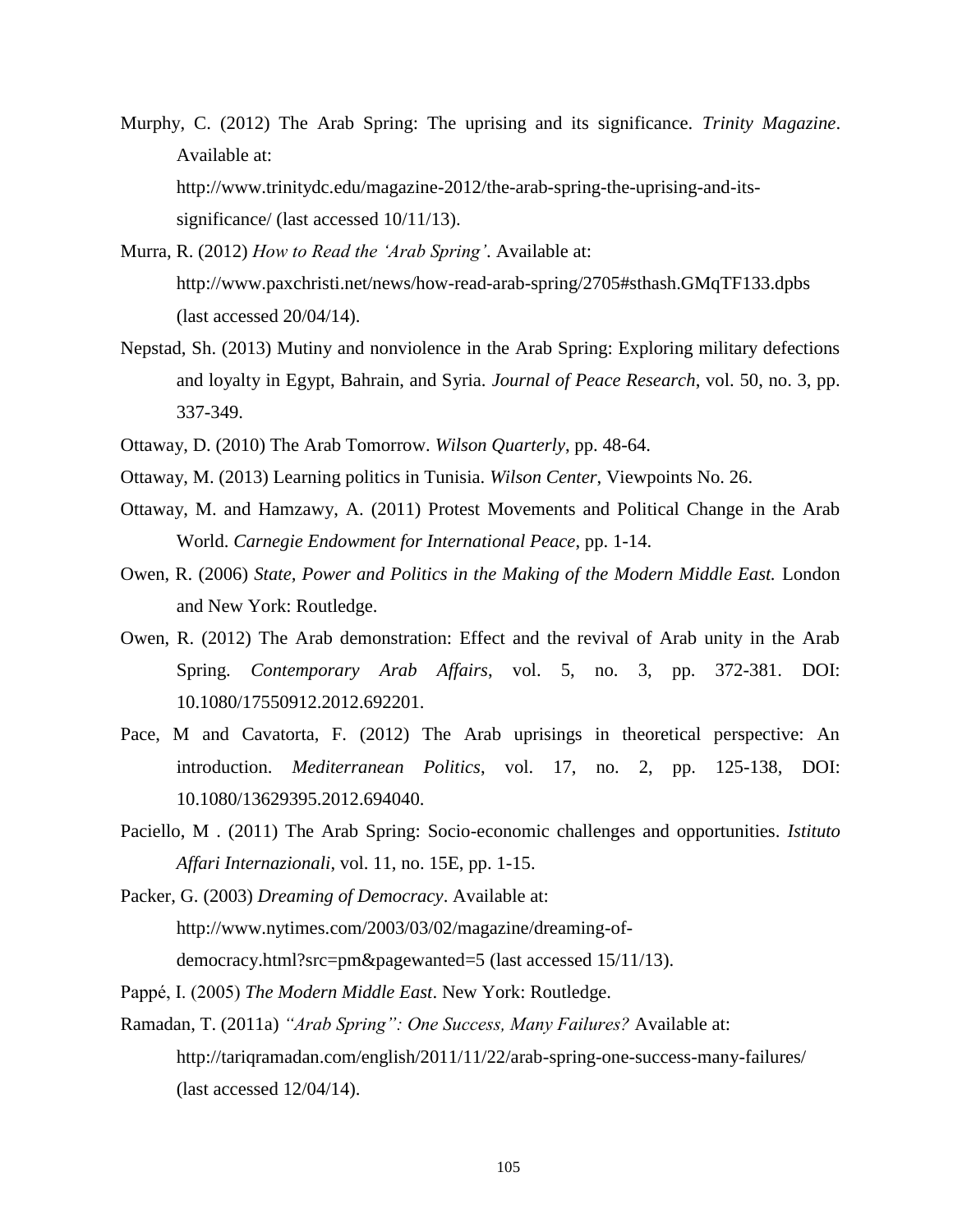- Ramadan, T. (2011b) *Historical Responsibilities: Democracy Now*. Available at: <http://tariqramadan.com/english/2011/02/11/historical-responsibilities-democracy-now/> (last accessed 12/09/14).
- Ramadan, T. (2011c) *Middle East: Independence and Dependency*. Available at: [http://tariqramadan.com/english/2011/06/15/middle-east-independence-and](http://tariqramadan.com/english/2011/06/15/middle-east-independence-and-dependency/)[dependency/](http://tariqramadan.com/english/2011/06/15/middle-east-independence-and-dependency/) (last accessed 12/04/14).
- Ramadan, T. (2011d) *Neither an Arab Spring nor Revolution.* Available at: <http://tariqramadan.com/english/2011/10/09/neither-an-arab-spring-nor-revolutions/> (last accessed 02/10/14).
- Ramadan, T. (2012) *Mideast Waking Up*. Available at: [http://tariqramadan.com/english/2012/11/09/mideast-waking-up-voice-of-the-cape-itw-](http://tariqramadan.com/english/2012/11/09/mideast-waking-up-voice-of-the-cape-itw-05-11-2012/)[05-11-2012/](http://tariqramadan.com/english/2012/11/09/mideast-waking-up-voice-of-the-cape-itw-05-11-2012/) (last accessed 29/03/14).
- Ramadan, T. (2013) *The Role of Religion Before and After the Arab Uprisings*. Available at: [http://tariqramadan.com/english/2013/03/11/the-role-of-religion-before-and-after-the](http://tariqramadan.com/english/2013/03/11/the-role-of-religion-before-and-after-the-arab-uprisings-22022013/)[arab-uprisings-22022013/](http://tariqramadan.com/english/2013/03/11/the-role-of-religion-before-and-after-the-arab-uprisings-22022013/) (last accessed 29/08/14).
- Rishmawi, M. and Morris, T. (2007) Overview of Civil Society in the Arab World. *INTRAC*, 2007, Praxis Paper no. 20, pp. 1-34.
- Rosen, R. J. (2011, September 1) So, Was Facebook Responsible for the Arab Spring After All? *The Atlantic* [online]. Available at: http://www.theatlantic.com/technology/archive/2011/09/so-was-facebook-responsible-

for-the-arab-spring-after-all/244314/ (last accessed 1/08/15).

- Roy, O. (2012) The transformation of the Arab World. *Journal of Democracy*, vol. 23, no. 3, pp. 5-18.
- Said, E. (2003) *Orientalism*. 2<sup>nd</sup> edition. London: Penguin Group.
- Santini, R. and Hassan, O. (2012) Transatlantic democracy promotion and the Arab Spring. *The International Spectator: Italian Journal of International Affairs*, vol. 47, no. 3, pp. 65- 82, DOI: 10.1080/03932729.2012.700021.
- Shihade, M., Fominaya, C., and Cox, L. (2012) The season of revolution: The Arab Spring and European mobilizations. *Interface: A Journal for and about Social Movements*, vol. 4, no. 1, pp. 1-16.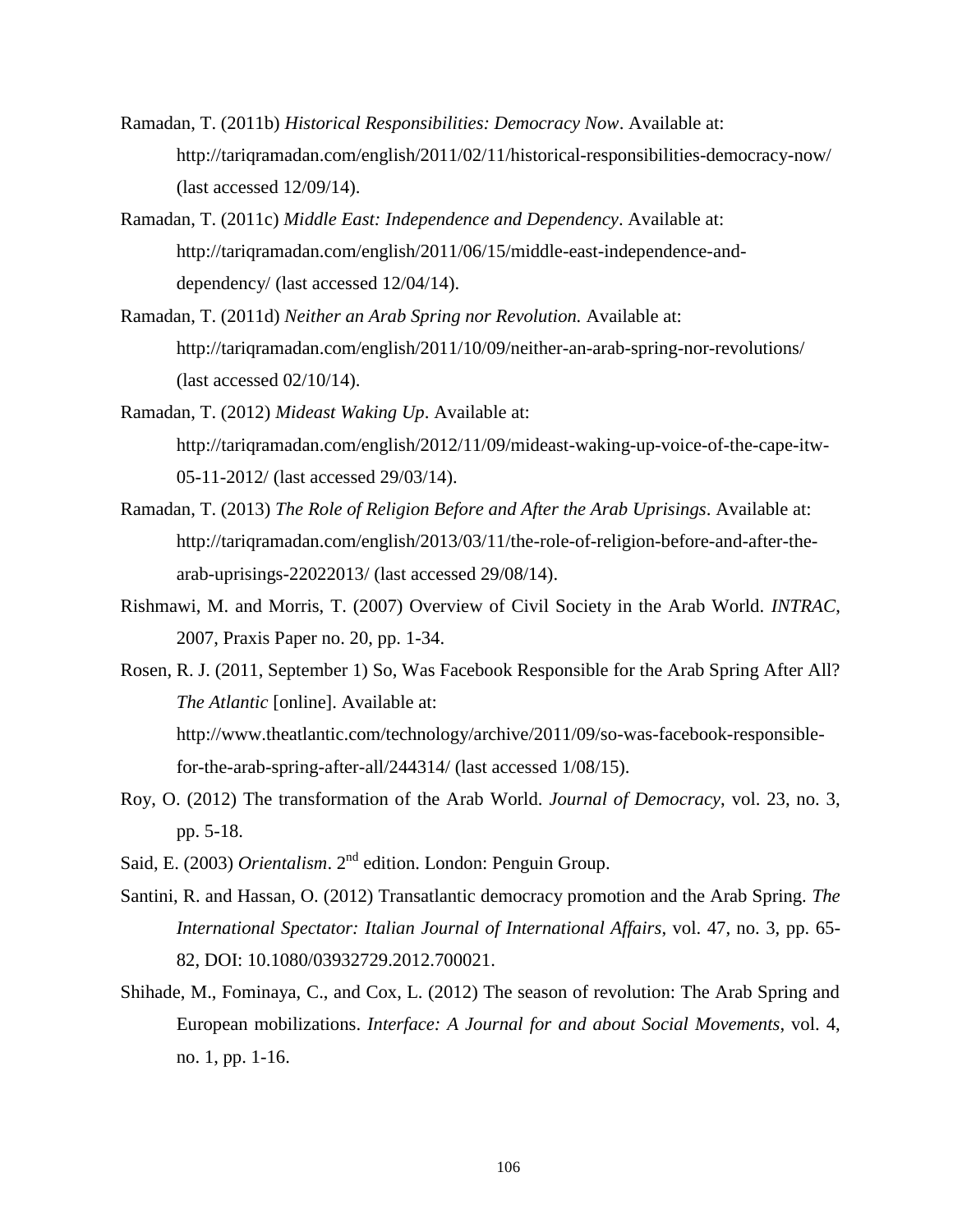- Skocpol, T. (1979) *States and Social Revolutions.* Cambridge, UK: Cambridge University Press.
- Snider, E. and Faris D. (2011) The Arab Spring: US democracy promotion in Egypt. *Middle East Policy*, vol. XVIII, no. 3, pp. 49-62.
- Sorenson, D. (2011) Transitions in the Arab World: Spring or Fall? *Strategic Studies Quarterly*.
- Souza, M and Lipietz, B. (2011) The Arab Spring and the city: Hopes, contradictions and spatiality. *City: Analysis of Urban Trends, Culture, Theory, Policy, Action*, vol. 15, no. 6, pp. 618-624. DOI: 10.1080/13604813.2011.632900.
- Stepan, A. and Linz, J. (2013) Democratization theory and the 'Arab Spring'. *Journal of Democracy*, vol. 24, no. 2, pp. 15-30.
- Stinchcombe, AL. (1999) Ending revolutions and building new governments. *Annual Review of Political Science*, no. 2, pp. 49–73.
- Stone, L. (1966) Theories of revolution. *World Politics*, vol. 18, no. 2, pp. 159-176.
- Saasa, O. (1996) Policy Reforms and Structural Adjustment in Zambia :The Case of Agriculture and Trade. USAID / Africa Bureau: A Joint Publication of AFR/SD and REDSO/ESA.
- Tanter, R. and Midlarsky, M. (1967) A theory of revolution. *Journal of Conflict Resolution*, vol. 11, no. 3, pp. 264-280.
- Tessler, M. (2002) Do Islamic orientations influence attitudes toward democracy in the Arab World? Evidence from Egypt, Jordan, Morocco, and Algeria. *International Journal of Comparative Sociology*, vol. 43, no. 3-5, pp. 229-249.
- Tessler, M. (2002) Islam and democracy in the Middle East: The impact of religious orientations on attitudes toward democracy in four Arab countries. *Comparative Politics*, vol. 34, no. 3, pp. 337-354.
- Toscano, R., Khattab,M., Kassem, F., and Brumberg, D. (2012) The Arab Awakening: Is democracy a mirage? *Viewpoints*, no. 6, pp. 1-19.
- Trabelsi, M. (2013) Post-political transitions in Arab Spring countries: The challenges. *Transition Study Reviews*, 2013, no. 20, pp. 253-263, DOI 10.1007/s11300-013-0281-7.
- Trimberger, E. (1978) *Revolution from Above: Military Bureaucrats and Development in Japan, Turkey, Egypt, and Peru.* New Brunswick, NJ: Transaction Books.
- Tziarras, Z. (2011) *The Sociology of the Arab Spring: A Revolt or a Revolution?* Available at: